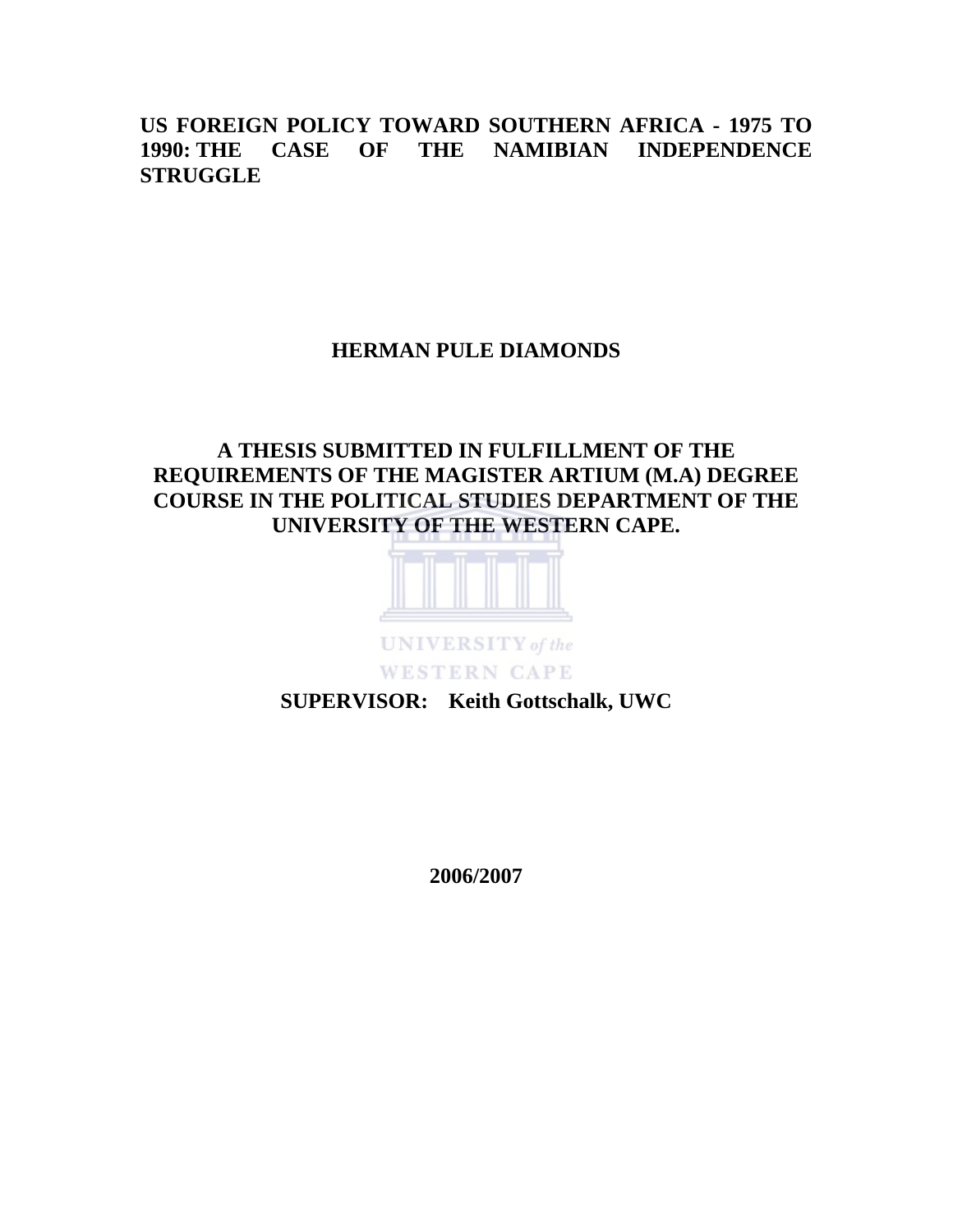**DECLARATION** 

**I DECLARE THAT THE THESIS** *US FOREIGN POLICY TOWARD SOUTHERN AFRICA - 1975 TO 1990: THE CASE OF THE NAMIBIAN INDEPENDENCE STRUGGLE* **IS MY OWN WORK AND THAT IT HAS NOT BEEN SUBMITTED BEFORE FOR ANY DEGREE OR EXAMINATION IN ANY OTHER UNIVERSITY AND, THAT ALL THE SOURCES I HAVE USED OR QUOTED HAVE BEEN INDICATED AND ACKNOWLEDGED AS COMPLETE REFERENCES.** 



**UNIVERSITY** of the **WESTERN CAPE** 

**HERMAN PULE DIAMONDS JULY 2007** 

**SIGNED…………………………………………**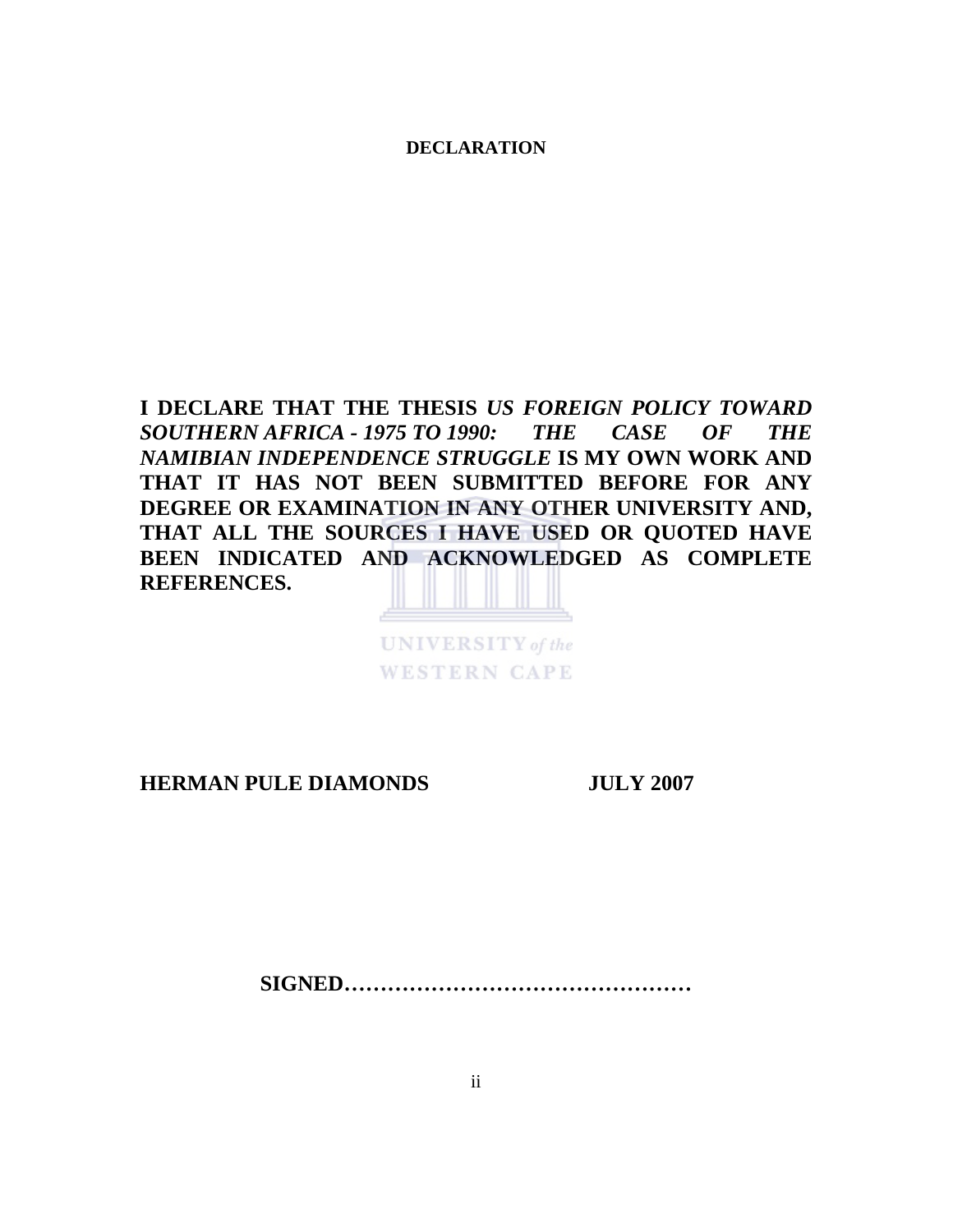#### **ABSTRACT:**

## **US FOREIGN POLICY TOWARD SOUTHERN AFRICA - 1975 TO 1990: THE CASE OF THE NAMIBIAN INDEPENDENCE STRUGGLE**

#### **Herman Pule Diamonds**

MA thesis, Political Studies Department of the University of the Western Cape.

In this thesis, I investigated, and offer a balanced overview of the US foreign policy at different levels of detail and sophistication. This is done against the backdrop of the emergence of a new culture of the political struggles for self-determination.



This study, in contrast to contemporary held views relating to the US policy premises, aims to look at the inherent disabilities and inconsistencies of the policies of successive Washington administrations. More so, it investigates the US interventionist strategies to perceived threats from communist regimes and their allies, especially in Southern Africa. To be able to embark on such an investigation, Namibia and the Soviet-Cuban involvement in Southern Africa were selected as a special focus of this study. This thesis submits that the US foreign policy tends to be more inward-looking during the 1970s and 1980s, in the face of the genuine aspirations for freedom, justice and equality. It is further submitted that this militated against the US human rights credibility.

In getting to interrogate such observations, this thesis analyzes the policy of benign neglect adopted by the Nixon-Carter administrations, which reached its climax during the Reagan era. This, however, it is submitted, changed as it was becoming evidently clear that the Soviets were involved in the subregion. Prior to 1975, Southern Africa appeared to be of no significance to the US foreign policy architects. The Nixon administration found it convenient enough to believe that there was little or no Soviet involvement in the sub-region.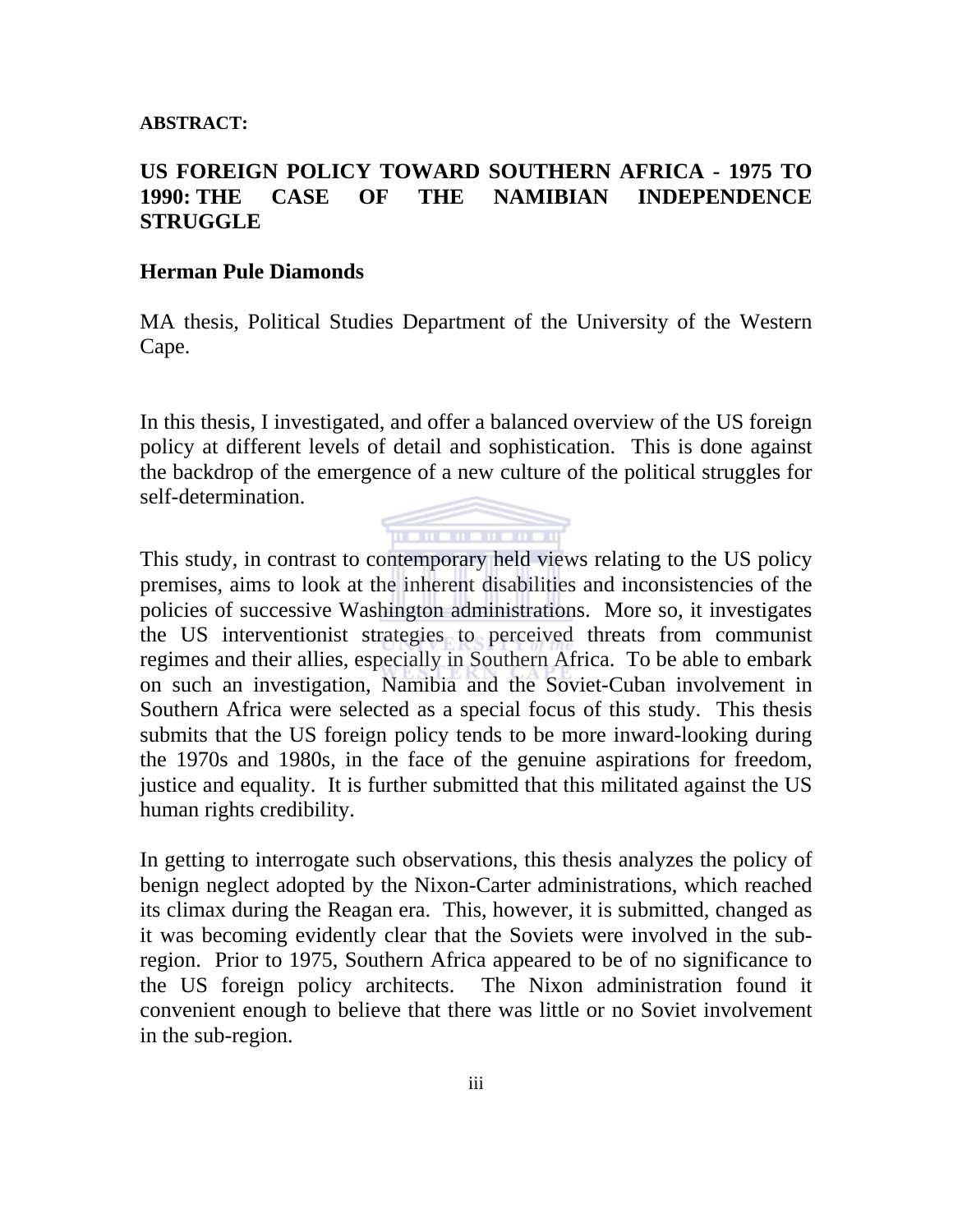A paradigm shift, however, occurred which did not necessarily represent the US strategic and economic interest, but rather to counter what was then termed the "red danger" or the "roll-back Communism campaign"; thus the perceived Sovietization of the sub-region had to be stopped at all costs.

The author argues that the US policies towards this region were on numerous occasions redefined and operationalized on the basis of perceived communist threats that were regarded as harmful to its interest. Therefore, insurmountable pressure, were put on national liberation movements in the region, to sever their ties with the Soviet Union. This would then perfectly tie-in with the US anti-Sovietization policies.

This thesis in the subsequent sections, investigates in great detail the question as to why independence for Namibia was only acceded to in 1988, a decade after the initial agreement was concluded. This pertinent observation is covered under subheading *resolution 435 of 1978 versus obstructionism.* We found that South Africa was roped in, and played a significant role for the delay in the early implementation of the Namibian peace plan. Suggestions on how these political and ideological differences could have been resolved are made, rather than keeping the Namibian question hostage to the then Cold War rivalry. It highlights the misconceptions and complete misplacement of the US policy strategies with regard to African political and diplomatic strategies. It is submitted that the greatness of the power of the US certainly knew no boundaries, even to the extent where it could trample on the freedom aspirations of others.

This study suggests that the mere association of national liberation movements with the then Soviet Union did not result in transplanting and reconstituting communist models in Southern Africa. Suffice to say, the US itself did not transplant the autocratic monarchist systems of its French and Spanish Bourbon allies after its declaration of independence. Instead, it opted for a democratic federal republican system of governance. Southern Africa's struggles and the nature of the political process geared toward the attainment of national independence and self-determination were genuine expressions and aspirations for freedom, justice and equality as opposed to colonialism and apartheid.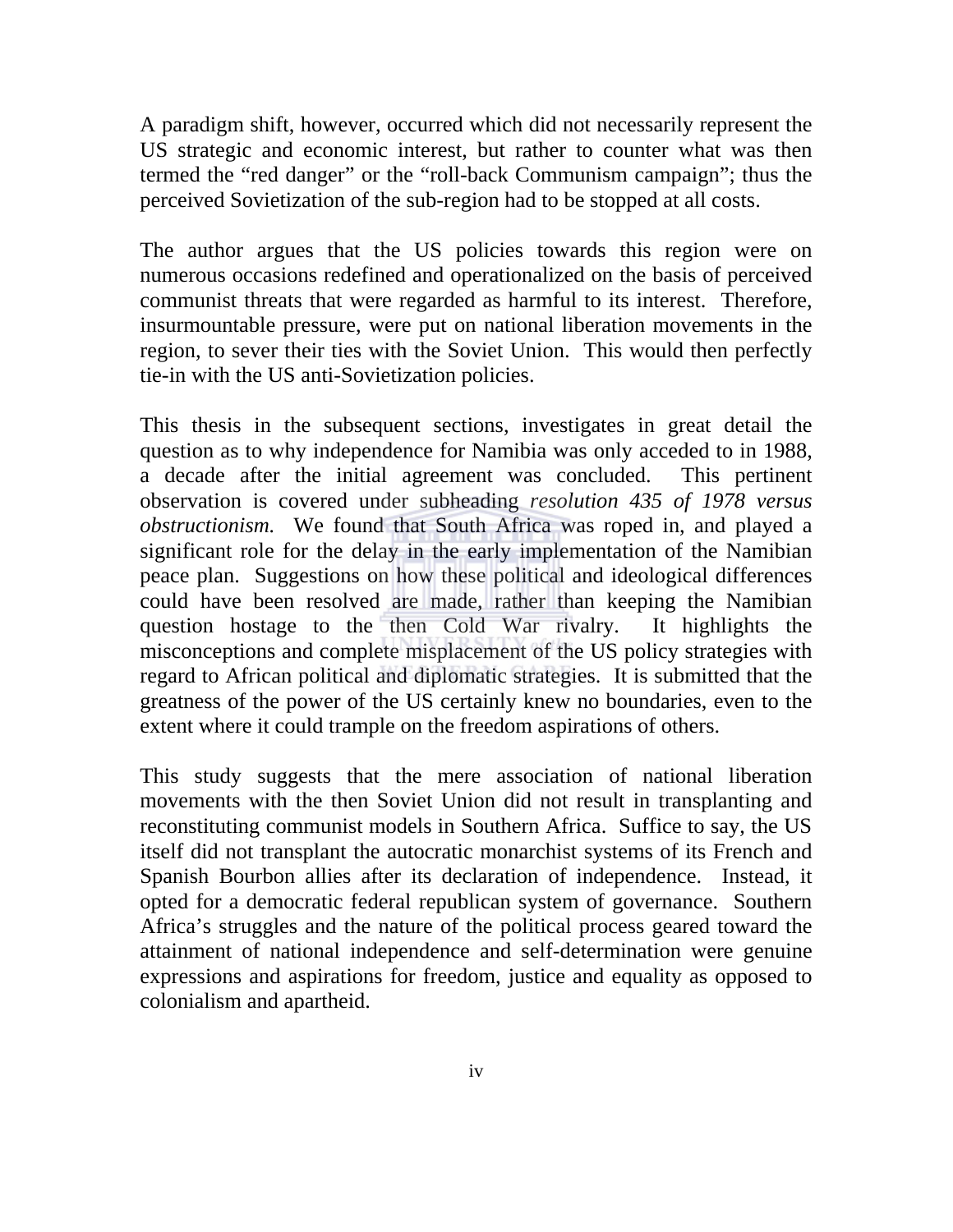# **KEYWORDS:**

- 1. United States (US)
- 2. Namibia
- 3. Angola
- 4. USSR
- 5. Cuba
- 6. Cold War
- 7. Foreign Policy
- 8. Apartheid
- 9. Independence Struggles
- 10. Identities UNIVERSITY of the **WESTERN CAPE**

**THE REPORT**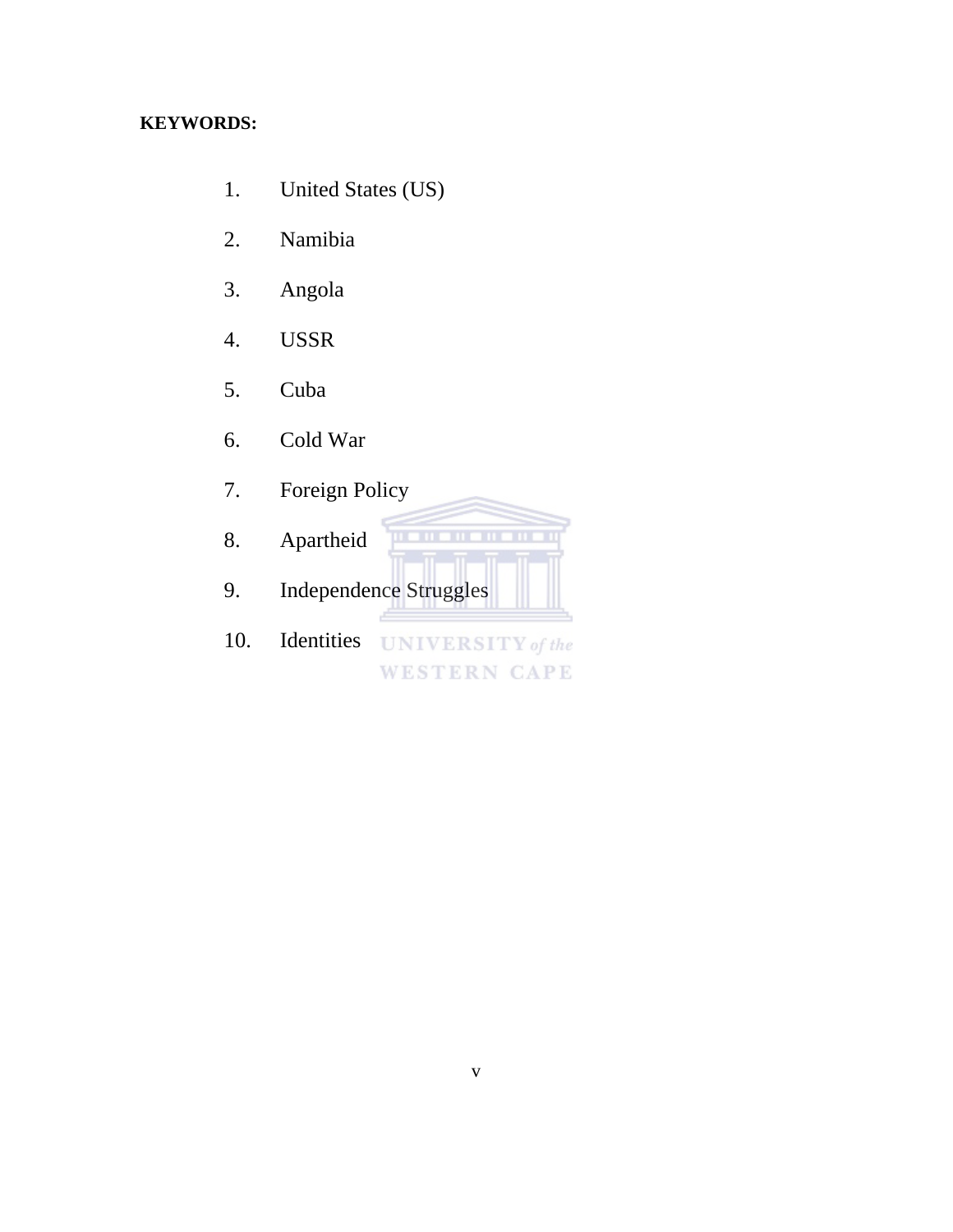## **TABLE OF CONTENTS:**

| CHAPTER 2: The United States Foreign Policy towards Southern Africa 11 |
|------------------------------------------------------------------------|
|                                                                        |
|                                                                        |
|                                                                        |
|                                                                        |
|                                                                        |
|                                                                        |
|                                                                        |
| 2.3 Resolution 435 of 1978 versus Obstructionism73                     |
|                                                                        |
|                                                                        |
| .96<br>3.1 Introduction                                                |
|                                                                        |
| 3.3 Significance of the Soviet-Cuban intervention in Southern          |
|                                                                        |
|                                                                        |
|                                                                        |
|                                                                        |
|                                                                        |
|                                                                        |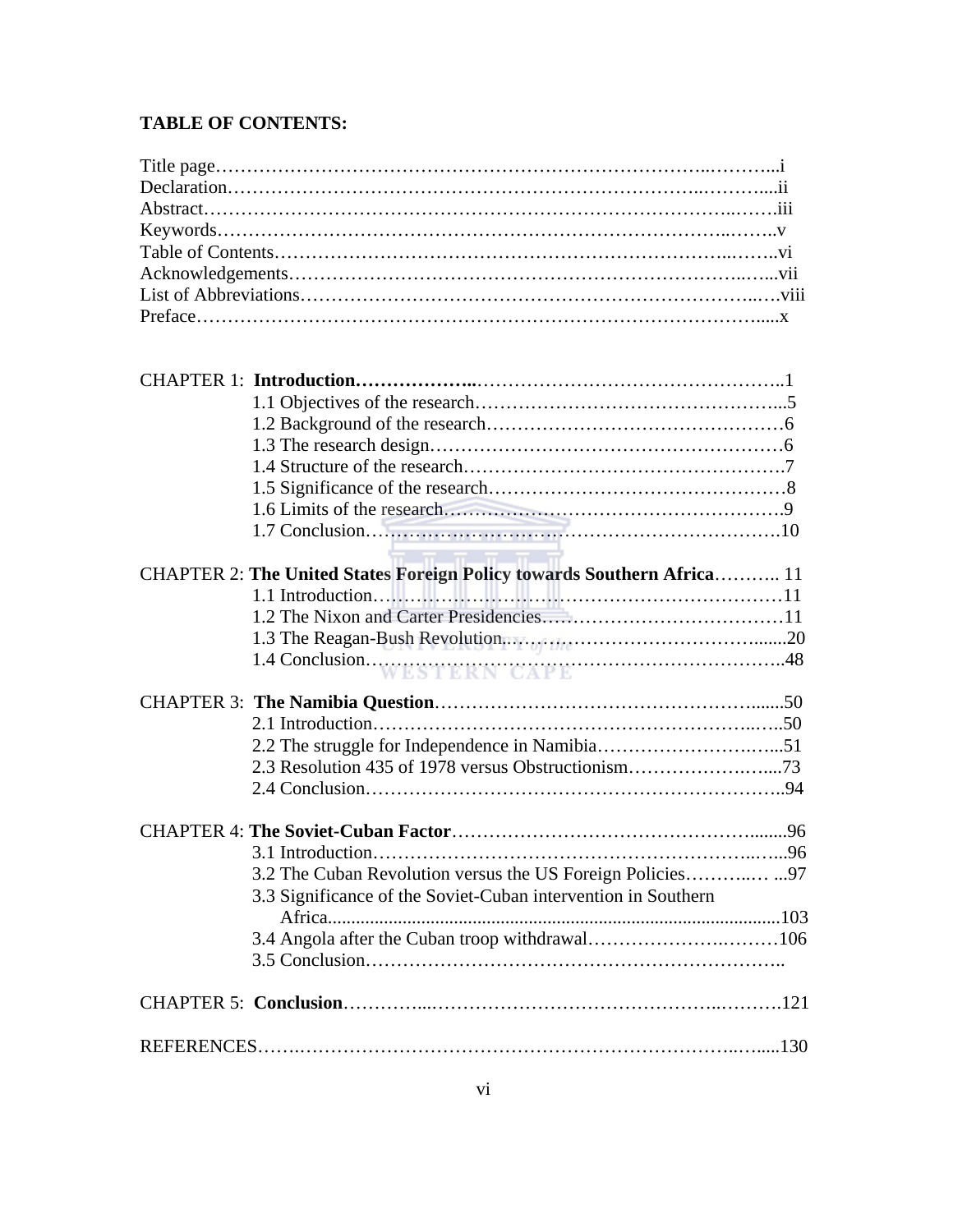#### **ACKNOWLEGEMENTS:**

I would like to seize this opportunity to express my sincere gratitude, to all those who supported me in this endeavour, especially my wife, Maritcela and my two kids, Gino and Penelope, my promoter and mentor at the University of the Western Cape, for their kind and courageous advice. You really proved to be invaluable. Last, but not least, the same goes for Mr. Hedley Hendrickse, the subject Librarian at UWC. Your selfless assistance and dedication is highly appreciated.

In conclusion, I would like to declare, that this study in International Politics, to the best of my knowledge, was done and completed in its entirety by myself in fulfilment of the requirements of the Magister Artium (M.A), Political Studies degree programme of the University of the Western Cape.

> **UNIVERSITY** of the **WESTERN CAPE**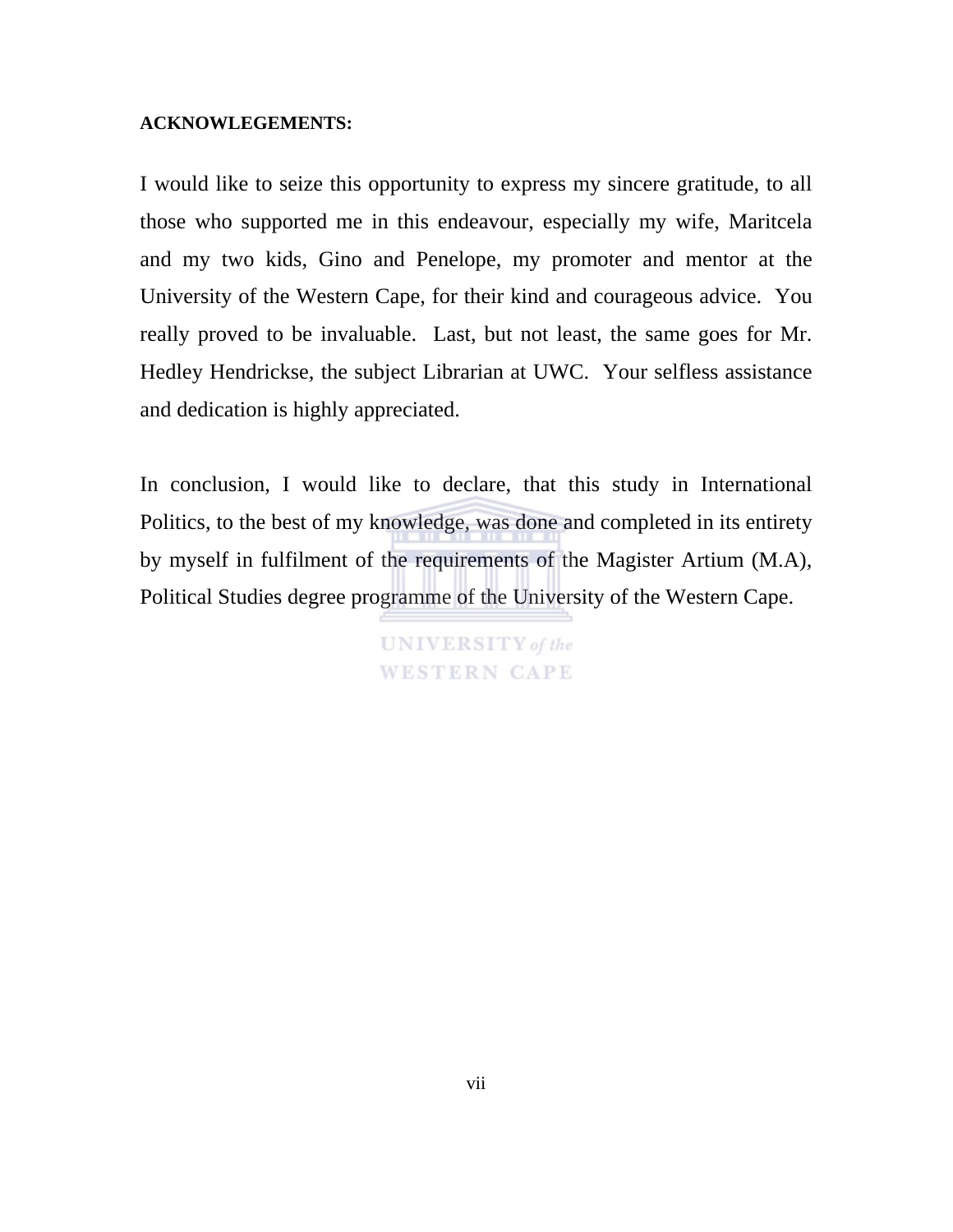## **LIST OF ABBREVIATIONS:**

| <b>AG</b>     | Administrator-General                                |
|---------------|------------------------------------------------------|
| <b>ANC</b>    | <b>African National Congress</b>                     |
| CA            | <b>Constituent Assembly</b>                          |
| <b>CAA</b>    | <b>Cuban Adjustment Act</b>                          |
| <b>CCB</b>    | Civil Co-operation Bureau                            |
| <b>CDA</b>    | <b>Christian Democratic Action</b>                   |
| <b>CDR</b>    | Committee for the Defence of the Revolution          |
| <b>CIA</b>    | Central Intelligence Agency                          |
| <b>CIS</b>    | <b>Commonwealth of Independent States</b>            |
| <b>COMESA</b> | <b>Common Market for Eastern and Southern Africa</b> |
| <b>DC</b>     | Damara Council                                       |
| <b>DMZ</b>    | De-militarized Zone                                  |
| EU            | European Union RSITY of the                          |
| <b>FAPLA</b>  | Popular Armed Forces for the Liberation of Angola    |
| <b>GATT</b>   | General Agreement on Tariffs and Trade               |
| <b>ICJ</b>    | <b>International Court of Justice</b>                |
| IG            | <b>Interim Government</b>                            |
| <b>JMC</b>    | <b>Joint Monitoring Commission</b>                   |
| <b>MNC</b>    | Multi-national corporations                          |
| <b>MPC</b>    | <b>Multi-Party Conference</b>                        |
| <b>MPLA</b>   | Popular Movement for the Liberation of Angola        |
| <b>NAM</b>    | Non-Aligned Movement                                 |
| <b>NAFTA</b>  | North American Free Treaty Area                      |
| <b>NATO</b>   | North Atlantic Treaty Organization                   |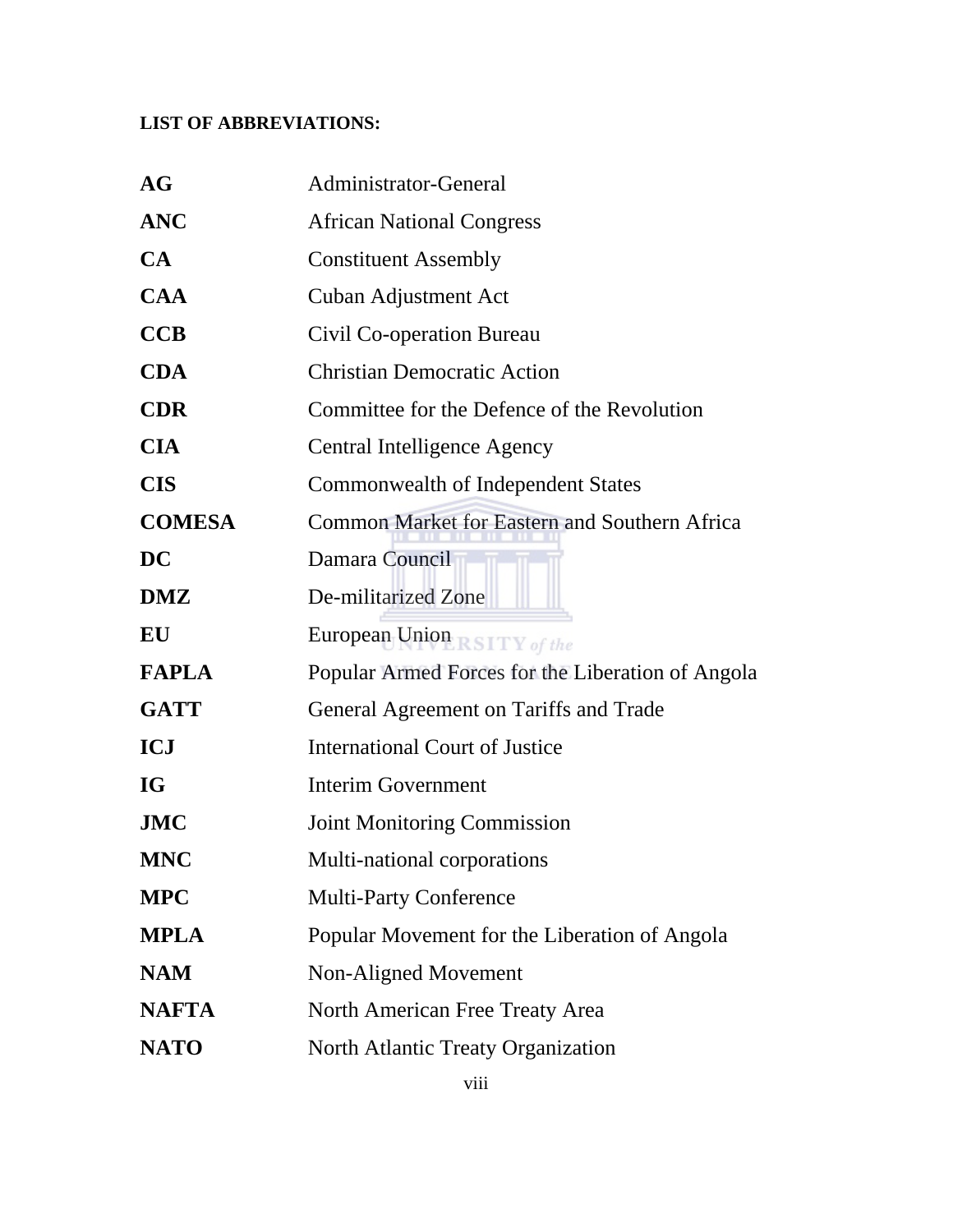| <b>NNF</b>     | Namibia National Front                              |
|----------------|-----------------------------------------------------|
| <b>OAU</b>     | <b>Organization for African Unity</b>               |
| <b>PLAN</b>    | People's Liberation Army of Namibia                 |
| <b>SADC</b>    | <b>Southern Africa Development Community</b>        |
| <b>SADCC</b>   | Southern Africa Development Coordination Conference |
| <b>SADF</b>    | <b>South African Defence Force</b>                  |
| <b>SWAPO</b>   | South West African People's Organization            |
| <b>SWAPOL</b>  | <b>South West African Police</b>                    |
| <b>SWANU</b>   | South West African National Union                   |
| <b>SWANU-P</b> | South West African National Union-Progressive       |
| <b>SWATF</b>   | <b>South West African Territorial Force</b>         |
| <b>TRIMS</b>   | <b>Trade Related Investment Measures</b>            |
| <b>TRC</b>     | <b>Truth and Reconciliation Commission</b>          |
| <b>UNAVEM</b>  | <b>United Nations Angola Verification Mission</b>   |
| <b>UNITA</b>   | National Union for the Total Liberation of Angola   |
| <b>UNO</b>     | <b>United Nations Organization</b>                  |
| <b>UNGA</b>    | <b>United Nations General Assembly</b>              |
| <b>UNCN</b>    | <b>United Nations Council for Namibia</b>           |
| <b>UNSC</b>    | <b>United Nations Security Council</b>              |
| <b>UNSG</b>    | <b>United Nations Secretary General</b>             |
| <b>UNTAG</b>   | <b>United Nations Transitional Assistance Group</b> |
| <b>UNSR</b>    | <b>United Nations Special Representative</b>        |
| <b>USA</b>     | <b>United States of America</b>                     |
| <b>USSR</b>    | <b>Union of Soviet Socialist Republics</b>          |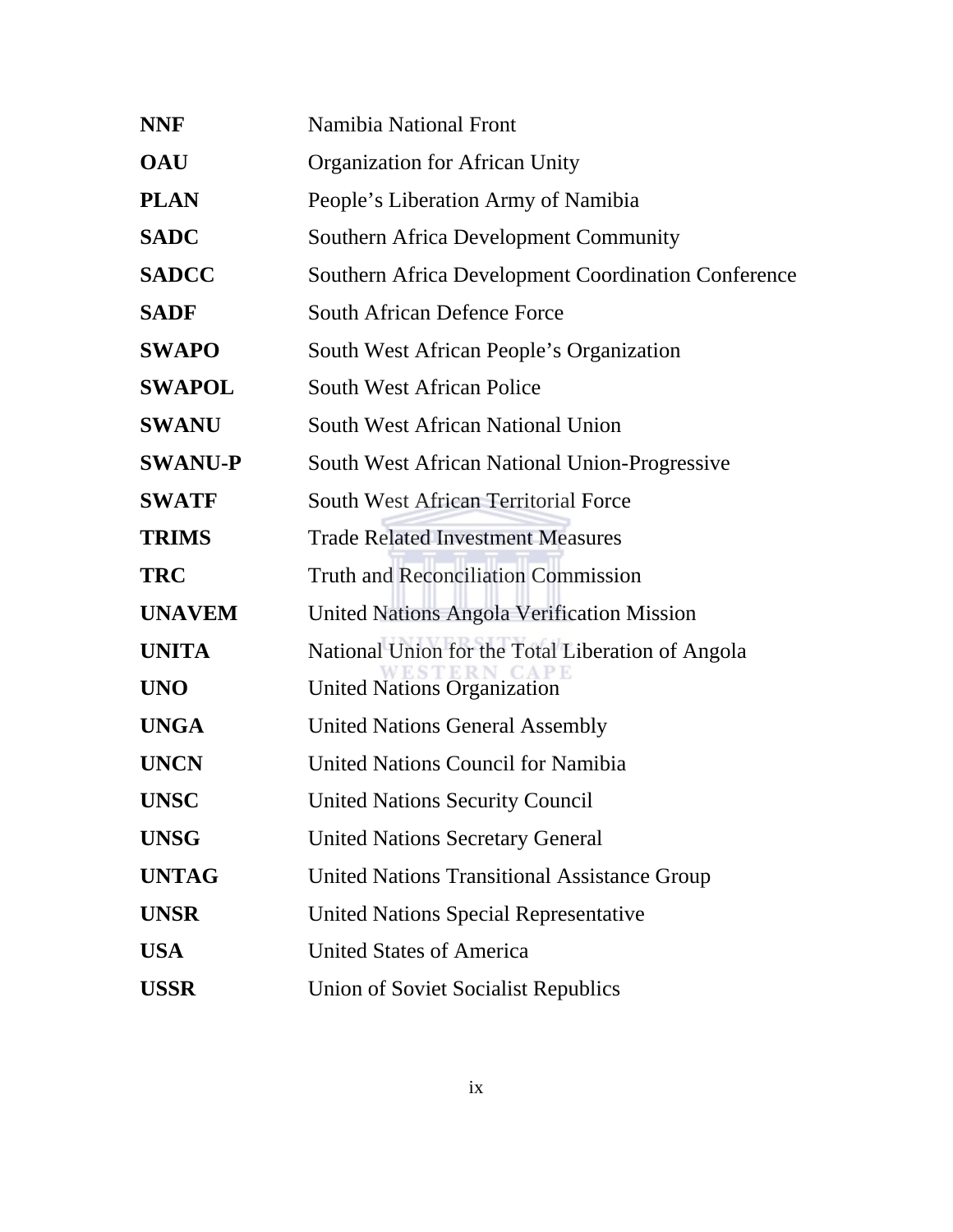#### **PREFACE:**

A relentless body of critical research and analysis concerning the evolving political processes in Southern Africa has arisen in the wake of the mid-1970s. This prompted me to undertake this study with my desire to expose those factors that impacted on the politics of this region, particularly when taking stock of the then existing world order and the subsequent collapse of the former Soviet Union.

This study calls into question, the fundamental power relations of the then bi-polar world that at the time succeeded in creating client states in this subregion. These in turn would serve the economic, political and strategic interests of the most powerful nations, and their imperialist tendencies, thus taking complete advantage of the then East-West rivalry.

### **UNIVERSITY** of the

It hopes to do this without raising alarm for resignation and complete dependency, but to rather bring into common perspective the elements that conceived the reshaping of the geo-political equilibrium, which addressed the "North's" needs "to protect our sources of energy and raw materials".

Finally, it is a study intended to be a source of comment and analysis on topical issues for further scholarly undertakings aimed at understanding the politics of yesteryear. It is geared towards social transformation in the future, particularly the brave and relentless struggles for national liberation and independence, especially in Namibia.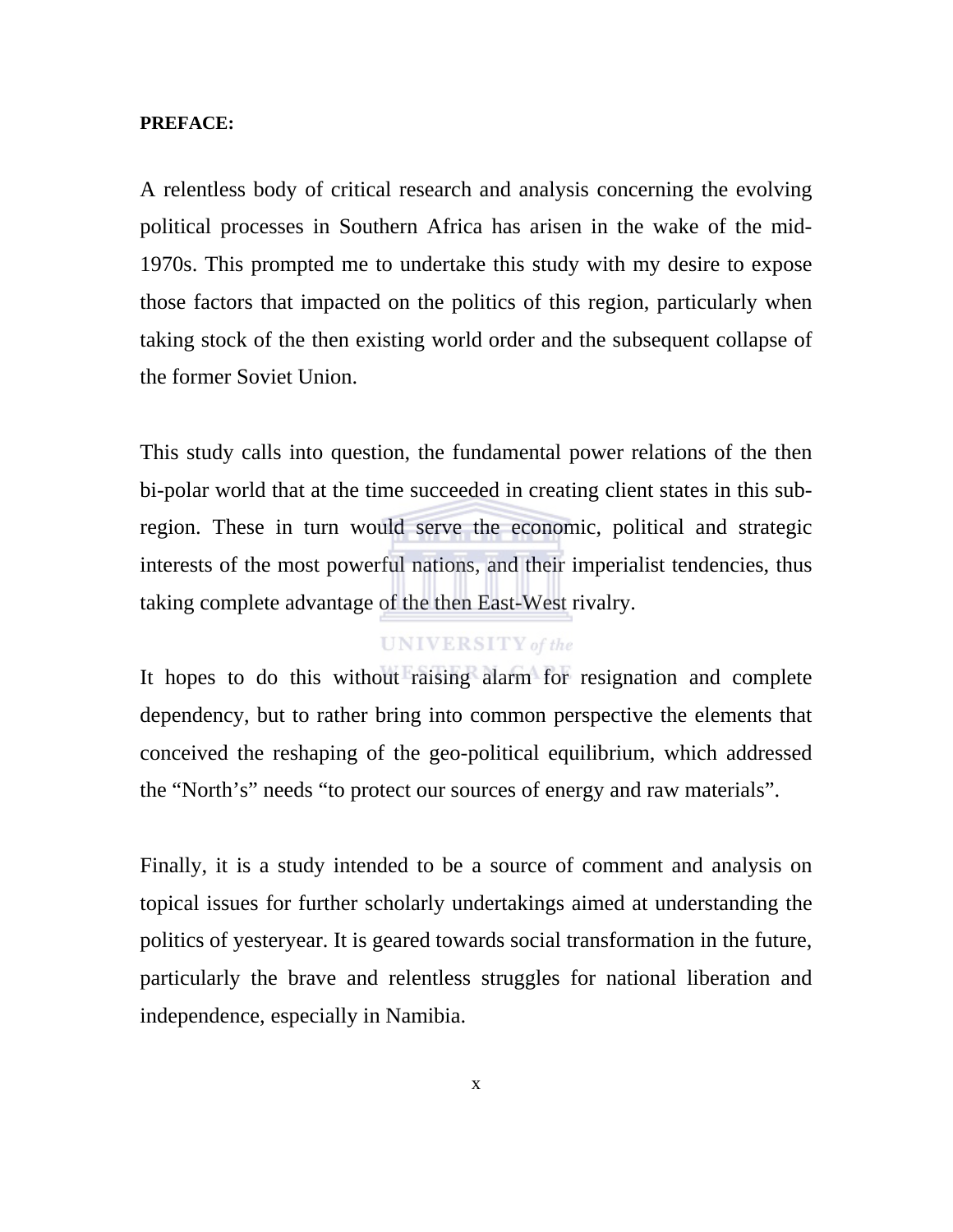### **1. Introduction**

The winds of change for national liberation and independence definitely shifted towards the southern tip of Africa. This indeed was quite evident as the 1970s, drew to a close. In most Southern African countries, a great charade had developed, which saw the emergence of a new culture of the political struggles for self-determination. Whether this new trend would hold dear to the aspirations of the masses, which could be translated into genuine social transformation, meaningful and equitable economic cooperation and development, remained to be seen. Given these observations, I came to recognize that the then Cold War rhetoric and threats have since passed. It is known to every reader of contemporary politics that Africa's and in particular Southern Africa's malaise was substantially not of its own making. It was manufactured elsewhere – the West – and exported. In fact, it is the function of the world's capitalist crisis in which the Third World were caught up. It in turn made way for coercion and the further marginalization of the African continent.

It should be noted that given these assumptions, and of course against the background of the then Cold War, the internal processes of development in most of Africa had grounded to a halt. This by implication short-circuited advances to democracy as promised at independence. Of particular importance in this respect is the manner in which the US foreign policy evolved. Added to this, is the manner in which it impacted on the nature of the politics of this region. This thesis aims to present diverse viewpoints, using a broad range of literature in the field of political studies, such as published data from research reports, dissertations, periodicals, text books,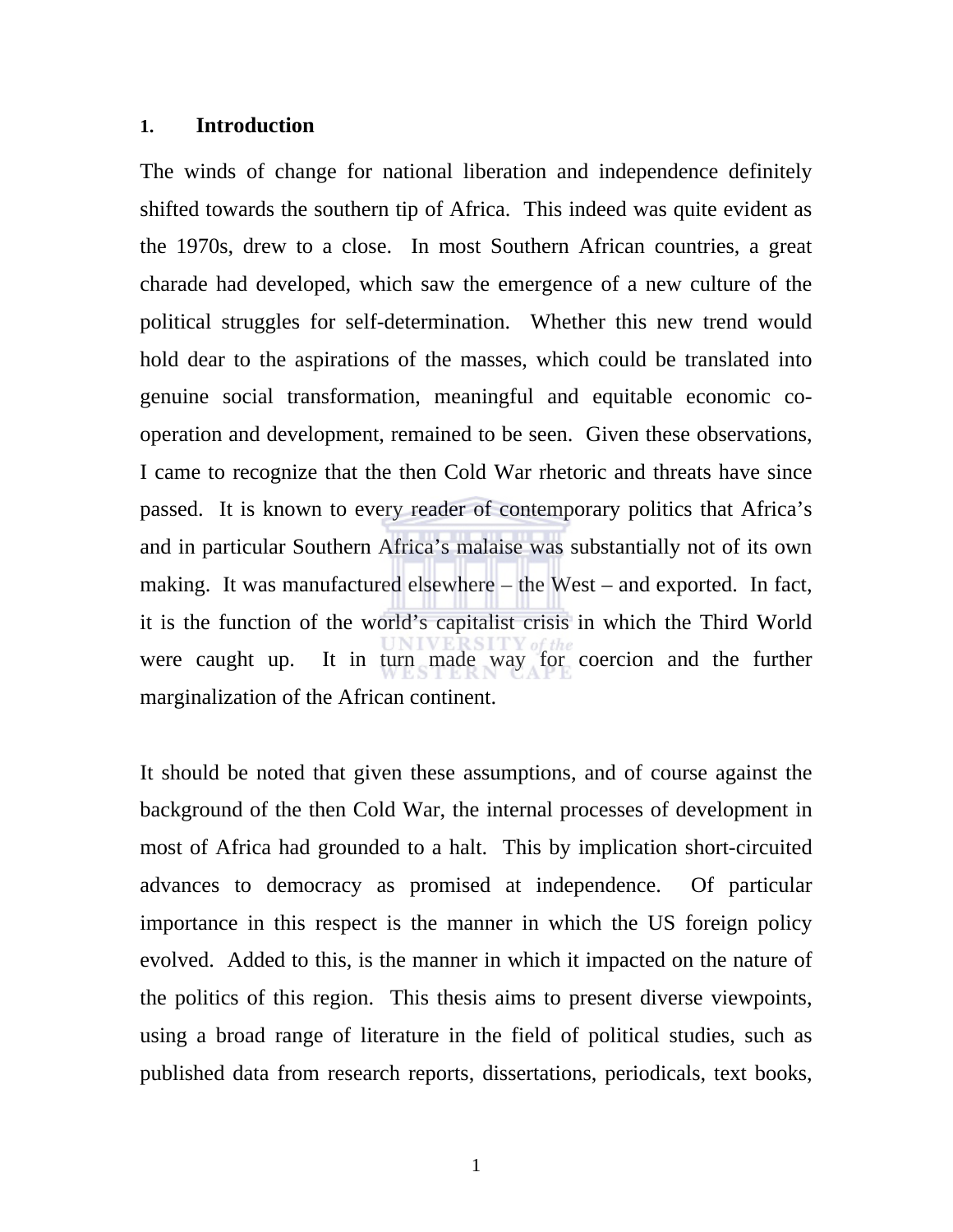including oral communications with experts in the field, which will then be compared to empirical findings based on observations and interpretations.

This research also attempt to shed light on the concept of power-sharing as advocated by consecutive US administrations. It must be said that these were indeed deliberate attempts aimed at reshaping the politics of the region in the US favour. It goes without saying that such manoeuvres militated against the concept of democracy, which in essence is about choices. The struggles in Africa were about land, which indeed was a long haul. Equally, the same logic applies to imperialism and neo-colonialism, which indeed took great advantage – and succeeded – of fragile and unstable regimes in their infancy at independence. It is a view held by most readers of politics that the granting of independence in part emanates from pressures of the US. The objective here; was to carve out its own spheres of influence. A political evolution that was both complex and pervasive; it permeated all aspects of society – economic, social, political and cultural.

The contention is that Africa's movement to political freedom and social emancipation should encapsulate as its primary objective the liberation from ethnic and tribal hatred, as well. Besides, the factors underlying the continent's never-ending political violence and civil conflagration are still prevalent: human rights, poverty and self-determination. Another factor worth mentioning here has been the almost total absence of mechanisms, or otherwise neglect by continental and regional institutions to anticipate and intervene in resolving emergent conflicts. The OAU whose mandate also permeated conflict resolution and prevention shirked this responsibility for much of the post-colonial period. As a result minor political disputes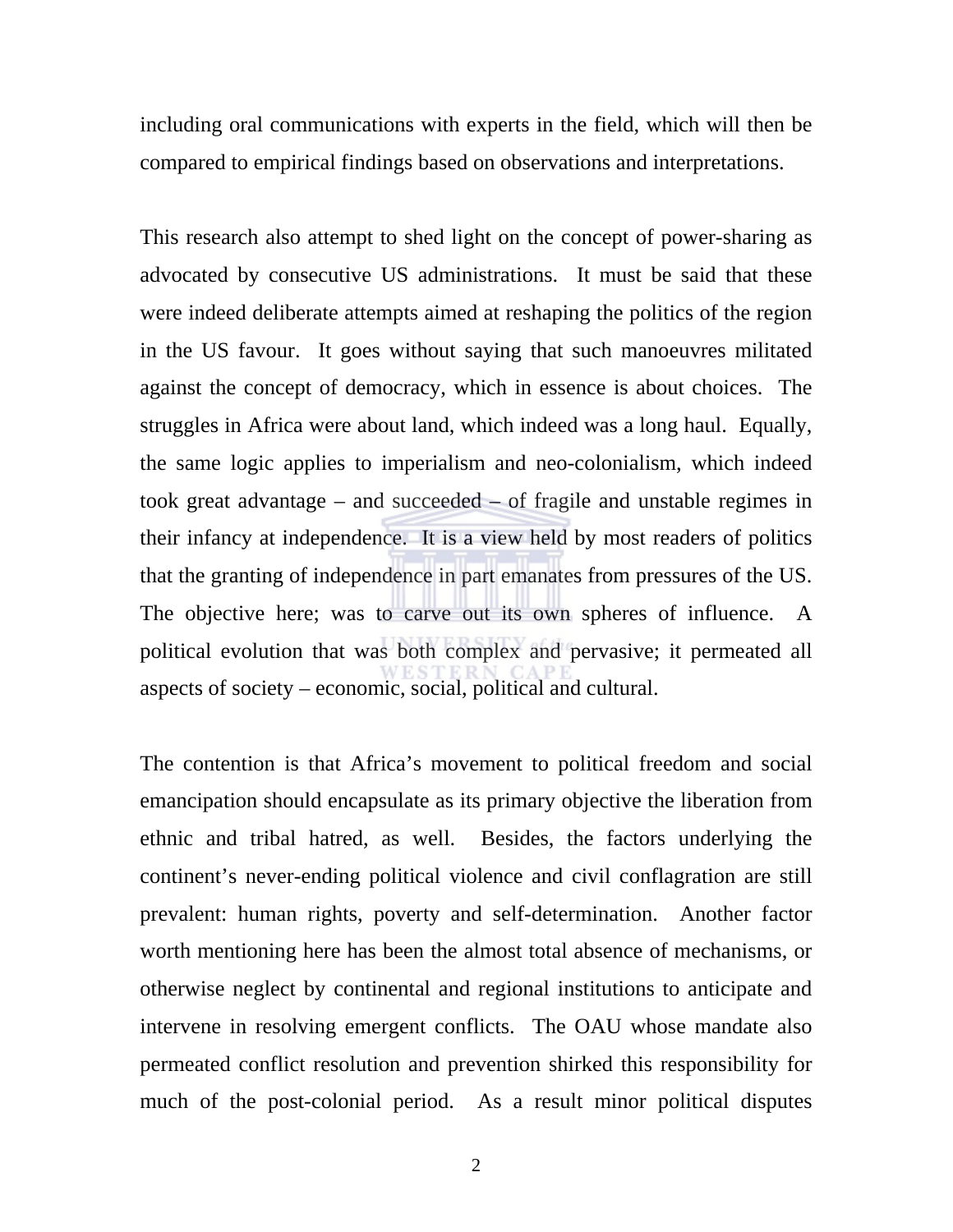escalated into full-blown civil conflagration until foreign powers intervene to impose a settlement. Unfortunately, foreign interventions never provided the desired results. Moreover, these interventions at best lacked an African input and were rather reactive than preventive.

The march to genuine independence is a tall order. Suffice to say, the attainment of a populist independence itself set in motion new processes. This is the emergence of a new class structure that simultaneously affected all other classes and the way society functioned. Developmental theorists are of the opinion that economic exploitation occurred in tandem with political, ideological, cultural and other forms of sub-ordination. These in turn reinforced dependency within the framework of Western imperialism. It is against this backdrop, that the ever-changing, but parallel objectives of successive US administrations' foreign policies should be examined. There is stark evidence of the persisting features of imperialist presence across Africa. Western colonialism never really withdrew after conceding independence. (1)

A close bearing on such tendency was the interventionist posture of the US since 1945, which came to find prominence during the Reagan revolution in the late 1980s. The foreign policy pursued by President Reagan was congruent with its assumed role as an imperial state exercising global

\_\_\_\_\_\_\_\_\_\_\_\_\_\_\_\_\_\_\_\_\_\_\_\_\_\_\_\_\_\_\_\_\_

<sup>1.</sup> Turok, B 1987. *Africa:What can be done?* Bath Press. 1-22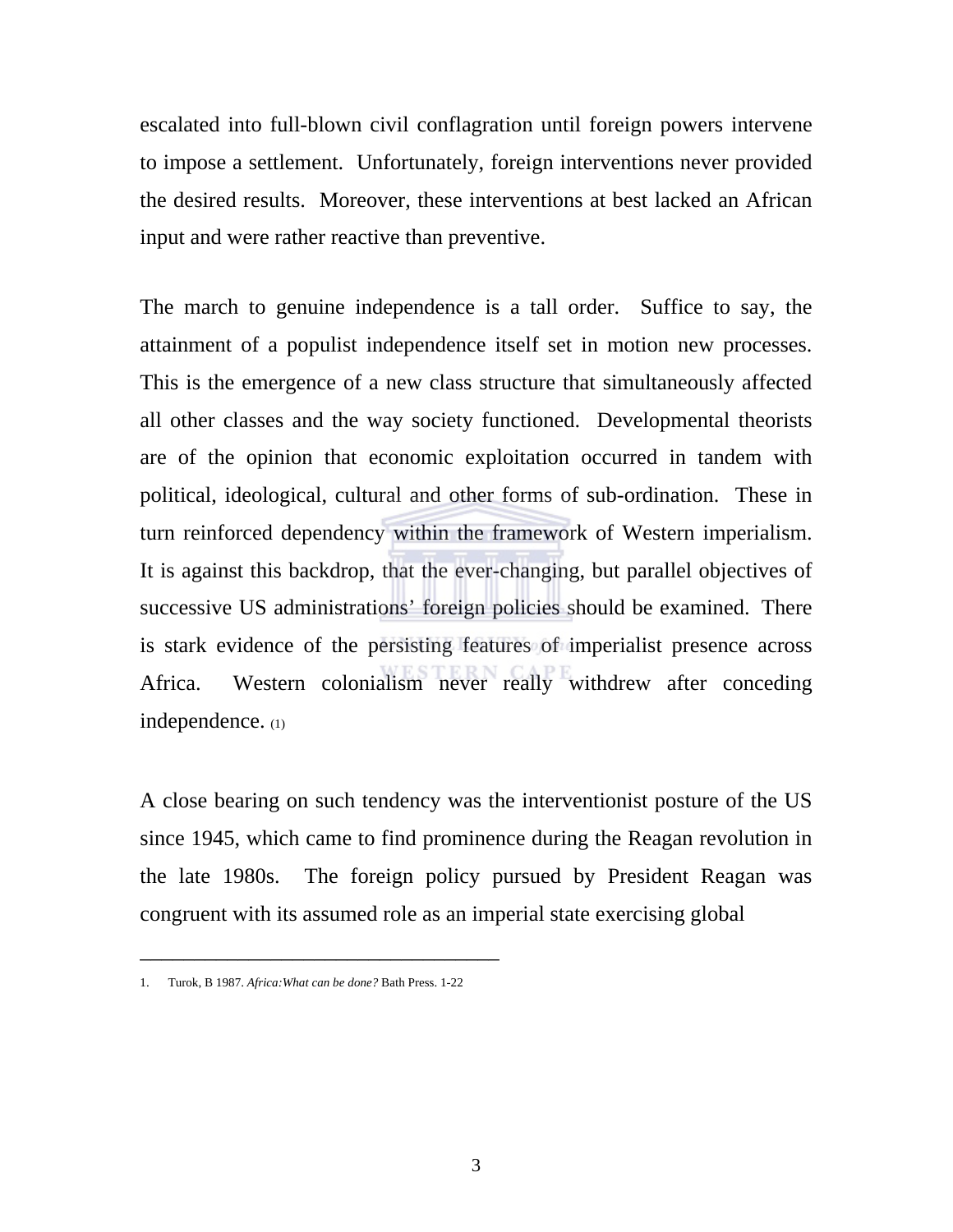hegemony in defence of capitalism. President Reagan interpreted all foreign policy in terms of global considerations of the US-Soviet rivalry. Conflicts in Southern Africa were understood, not in their own terms, but rather as extensions of superpower competition. This in turn led to the responses and policies that were formulated accordingly, especially during the Reagan era. (2)

Western policies toward Africa began as a private affair directed by missionaries and traders. While individuals and private organizations saw a continent of great spiritual, material and cartographic importance, leaders from the West held the belief that politically, Africa was irrelevant. This however, changed during the 1870s and 1880s. Indifference gave way to a frenzied scramble for territorial influence, which is still prevalent today. As such, the 1884 Berlin Conference, which saw the compartmentalization of Africa ushered in a century during which the colonial powers used the continent as a field with which to play out their rivalries. This continued during the Cold War. Today, however, with the West disengaging the nineteenth-century model has returned, spearheaded by aid agencies, transnationals and multilateral lending institutions. Though this epochal shift has hardly been noticed in the US and Europe it is wreaking havoc in Africa, particularly Southern Africa, where most nations attained independence during the late 1980s and early 1990s. (3)

\_\_\_\_\_\_\_\_\_\_\_\_\_\_\_\_\_\_\_\_\_\_\_\_\_\_\_\_\_\_\_\_\_\_\_\_\_\_\_\_\_\_\_\_\_\_\_\_\_\_\_\_\_\_\_\_\_\_\_

<sup>2.</sup> Wright, GW 1989. US foreign policy and destabilization in Southern Africa. Washington D.C.: 159-168. [Online]. Available: www.roape.org [02/04/2004]

<sup>3.</sup> Beinart, P 1995. Out of Africa: 12/26/94 and back to the 1980s: [Online]. Available: www.hartford-hwp.com [02/04/2004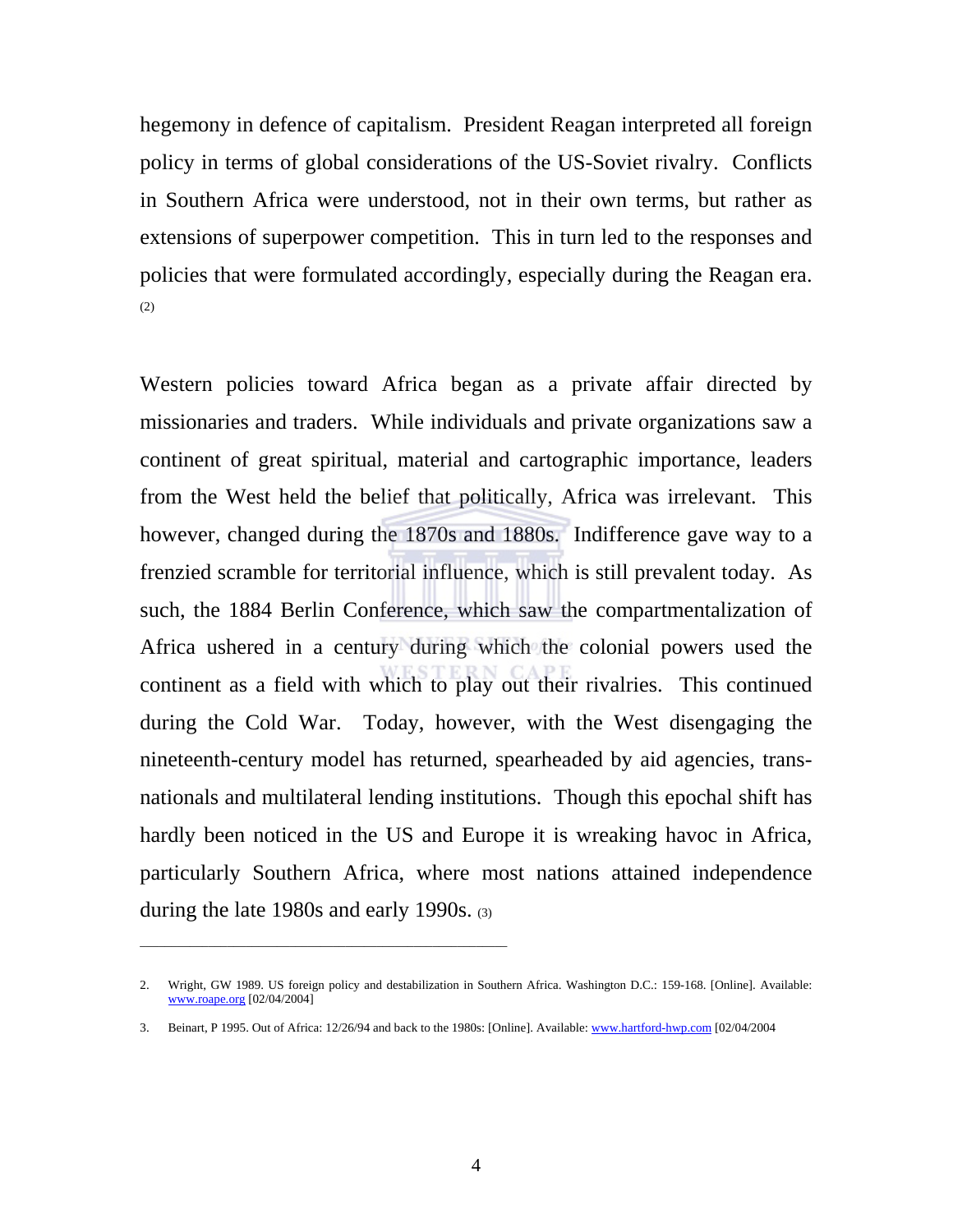As per the foregoing conjecture, the last decade of the  $20<sup>th</sup>$  century saw the attainment of independence in most Southern African nations. Namibia got its independence in March 1990, followed by the first democratic elections in September 1992, in Angola and South Africa in 1994.

### **1.1 Objectives of the research**

It is this study's objective to examine the fundamental characteristics of the US policy objectives in the region. The broad and specific objectives of the study is to examine and contrast the parallel foreign policy aims of successive US administrations under Nixon, Carter and Reagan; locate the study in its proper historical context; investigate the reasons why the question of granting independence to Namibia was delayed for more than a decade and to determine the roles of the Soviet-Cuban involvement in the region. The aims of the study are the reflection of the research-hypothesis including the statement of the problem being researched. Much so, they lend much focus to the research through the identification of measurable variables. In other words, the primary hypothesis in this study is to seek an understanding on the roles played by outside forces in shaping the political landscape in the sub-region, especially subsequent to the attainment of independence in Angola.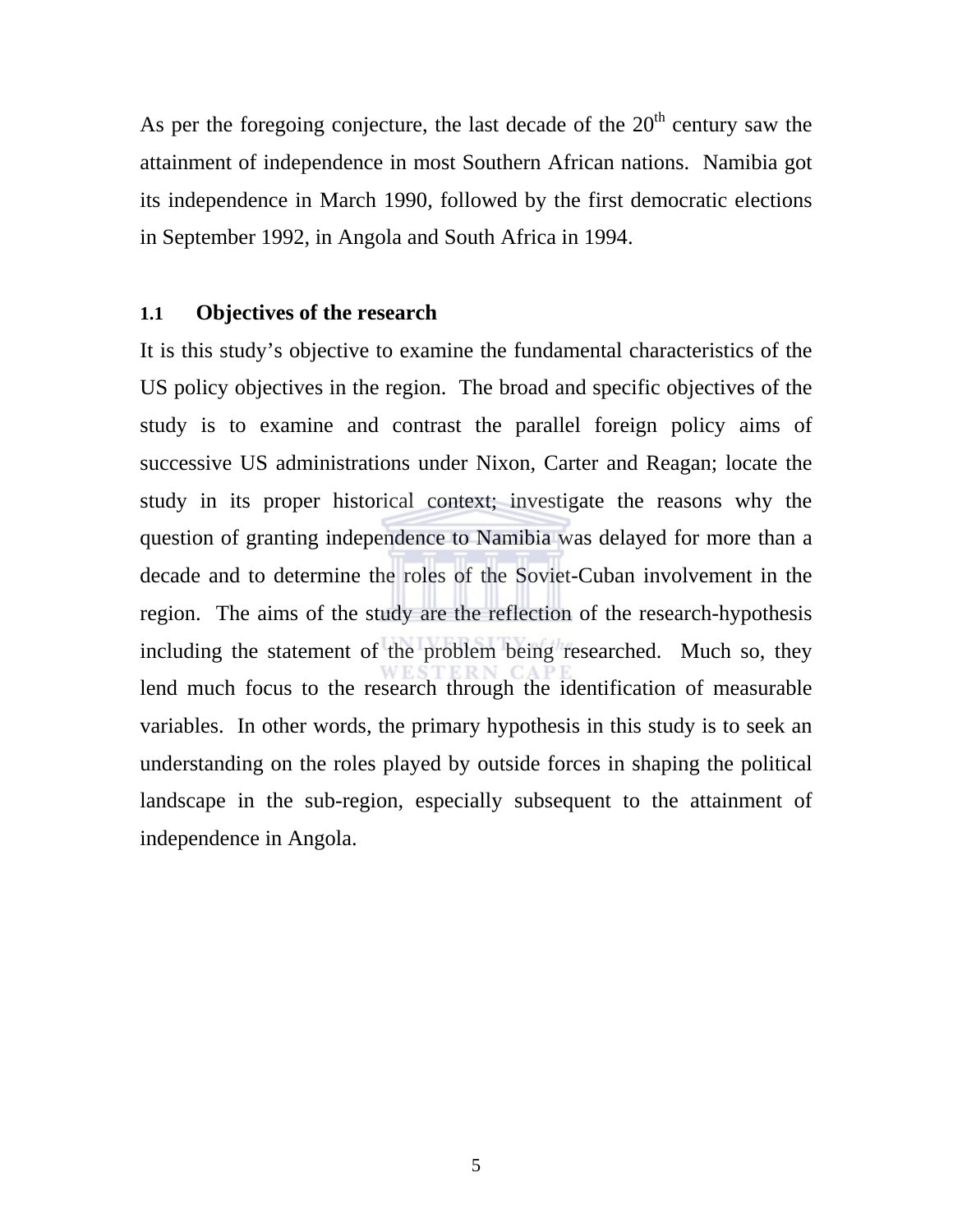### **1.2 Background of the research**

Gervasi observes that the then Cold War added a new dimension to every square inch of the universe's surface. (4) Nyerere contends that the political direction embarked upon by nationalist movements in Southern Africa did not necessarily represent an outburst of oppositional frenzy in which alternatives came to mean reactionary. Instead, the struggles for national independence and self-determination were driven by the mere believe that colonialism and apartheid oppression in any form were unjust and in contradiction with the basic tenets and values of modern democracy. (5)As it appeared then, the US policy objectives were at times rudder-less, inept and at best misplaced. Power-sharing arrangements as advocated by the US were mostly aimed at the creation of an African bourgeoisie who were mainly interested in replacing the colonial masters within the state apparatus. Suffice to say, the principal objective of the Washington-Pretoria alliance was to reshape the politics in the region in their interests. On the contrary the workers' interests were mainly embedded in genuine social transformation.

## **1.3 The research design**

\_\_\_\_\_\_\_\_\_\_\_\_\_\_\_\_\_\_\_\_\_\_\_\_\_\_\_\_\_\_\_\_\_

The research methodology of this study includes elements from perspectives of discourse analysis and ideology critique, which presupposes the use of primary and secondary data collection tools, to either disapprove or prove the assumptions underlying the research problem. In other words, a

<sup>4.</sup> Gervasi, S 1976. Rationale for lunacy. Vol. 22. Issue 222 [Online]. Available: http://web32.epinet.com.citation.asp?tb [25/10/2005]

<sup>5.</sup> Nyerere, JK 1986. America and South Africa. (Special Issue). Julius K. Nyerere was President of the United Republic of Tanzania and inspired and harboured most of the current post-Cold War leaders in many States in the sub-region. *UWC e-Journals*.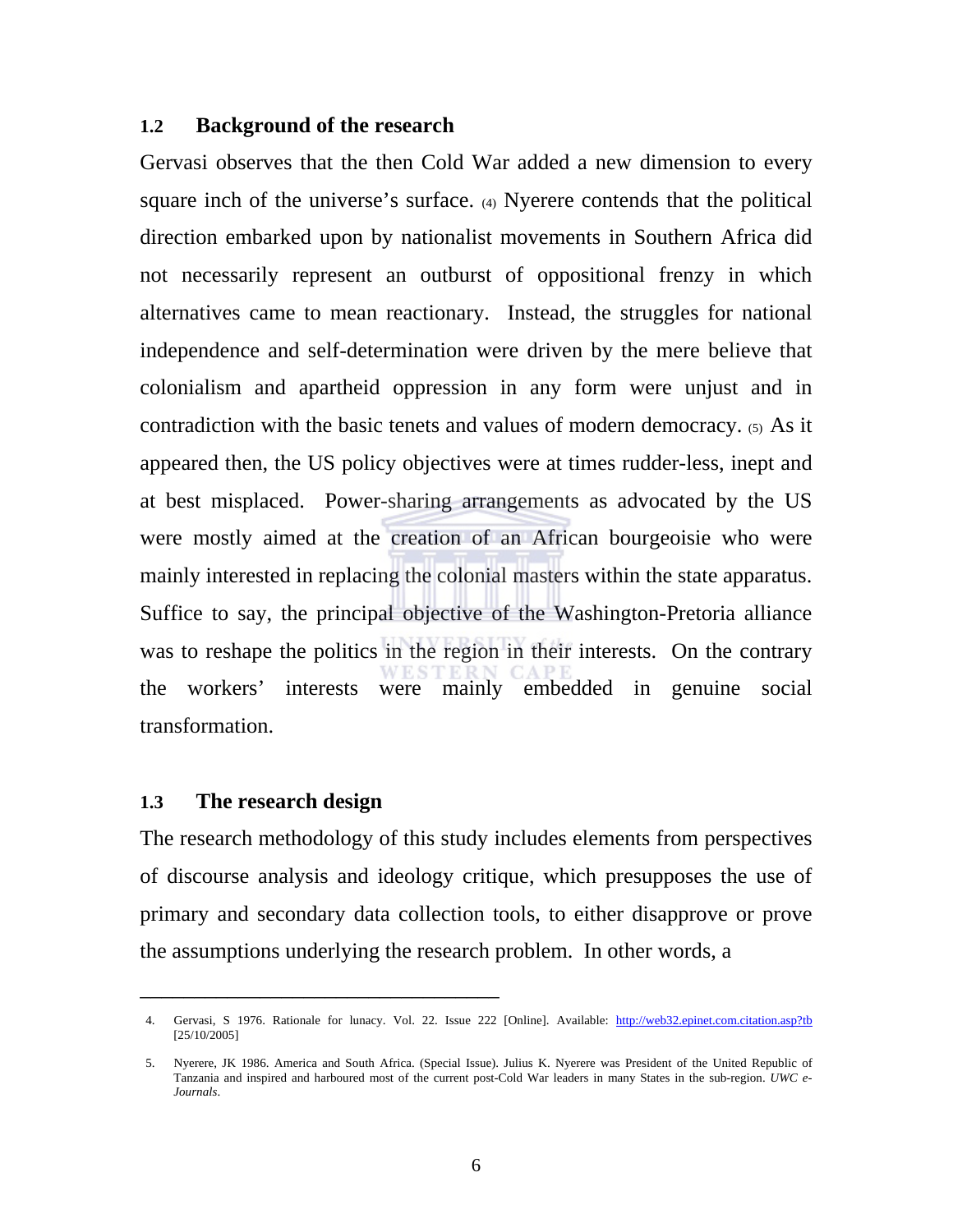process that goes beyond diagnosis into prognosis, where problems are found and interpreted and alternatives suggested. In this connection it is suggested that US foreign policy toward Southern Africa had been very confusing and contradictory. Strategies formulated to deal with turbulence in the Third World have followed no fixed pattern. Trial and error have produced a wide array of inconsistent policies, revealing flawed strategies. Suffice to say, the US policies were predominantly shaped by an alarming perception of an increasingly aggressive Soviet Union. As the Cold War came to an end we became increasingly aware of the extent to which the lens of anti-Sovietism distorted the US post-war polices toward Southern Africa, especially when considering the delayed settlement of the Namibian question. Namibia, in the classical sense of the word was considered the last remaining colony on the continent. Because of its allegiance to the former Soviet Union the US used the settlement of the Namibian question as a political tool to checkmate Soviet expansionism. The methodological strategies employed in this study are of a qualitative nature, which includes literature review, secondary analysis and qualitative research as a means to facilitate the depth and width of the study and the database. Useful information was acquired from various textbooks, journals and existing literature on the subject matter under investigation as these filled the need for specific reference or citation.

### **1.4 Structure of the research**

Structurally, the thesis is divided into five broad chapters. *Chapter Two* introduces the main policy tenets of successive US administrations under Nixon, Carter and Reagan. It also highlights the significant shifts and

7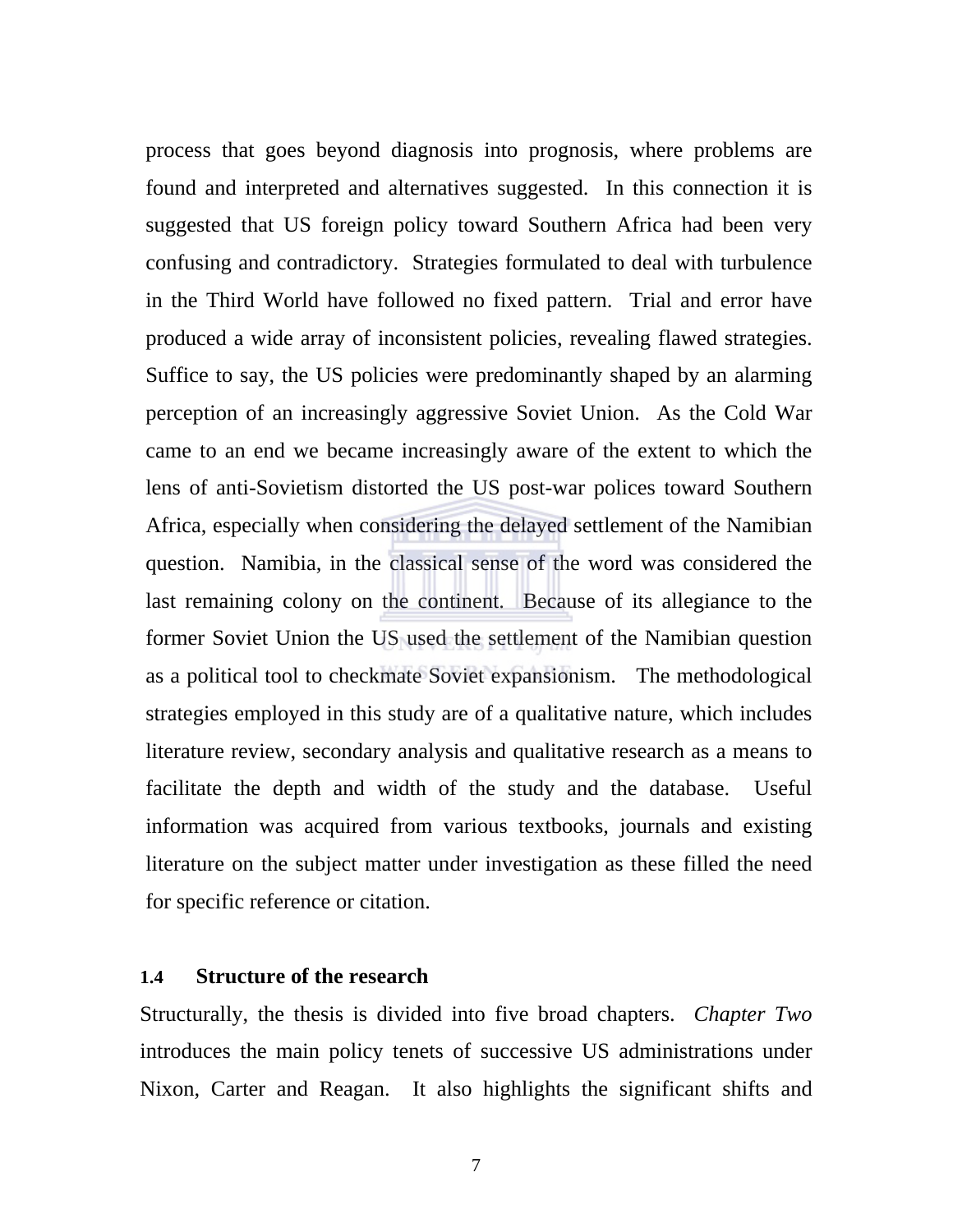responses of the Nixon administrations' policy of "constructive cooperation" within the context of the then Cold War. It further deals with the Carter policies of "enticement" aimed at winning over friends in the subregion to safeguard Western interests. It further analyses the Reagan revolution, which is a natural outflow of the policy tones set by the Nixon-Carter administrations aimed at containing Soviet expansionism. *Chapter three* is based on a case study of the process leading to the armed struggle and the subsequent negotiations leading to Namibia's independence. It also highlights the numerous efforts made at delaying the implementation of the UNSC resolution 435 of 1978. *Chapter four* is dedicated to the roles of the Soviet-Cuban involvement in the sub-region and examines and contrast Cuba's pre- and post-1959 foreign policy. In this connection, further details are explored and answers sought in terms of the US responses subsequent to President Fidel Castro Ruz's epoch-making speech in 1961. This is outlined against the background of Cuba's alliances with nationalist movements in the sub-region. Substantial details are also covered regarding the political and military situation in Angola following the granting of independence to Namibia.

### **1.5 Significance of the research**

The research is significant in that it seeks to test, affirm or disapprove particular distinct perceptions and policy responses of successive US administrations. It highlights the disabilities of such and at the same time suggests that bi-partisan policies could have achieved the very policy objectives of the US namely, freedom, equality and justice. In addition, the study draws on comparative historical evidence and analysis, thereby contrasting and contending that the US policy formulation and responses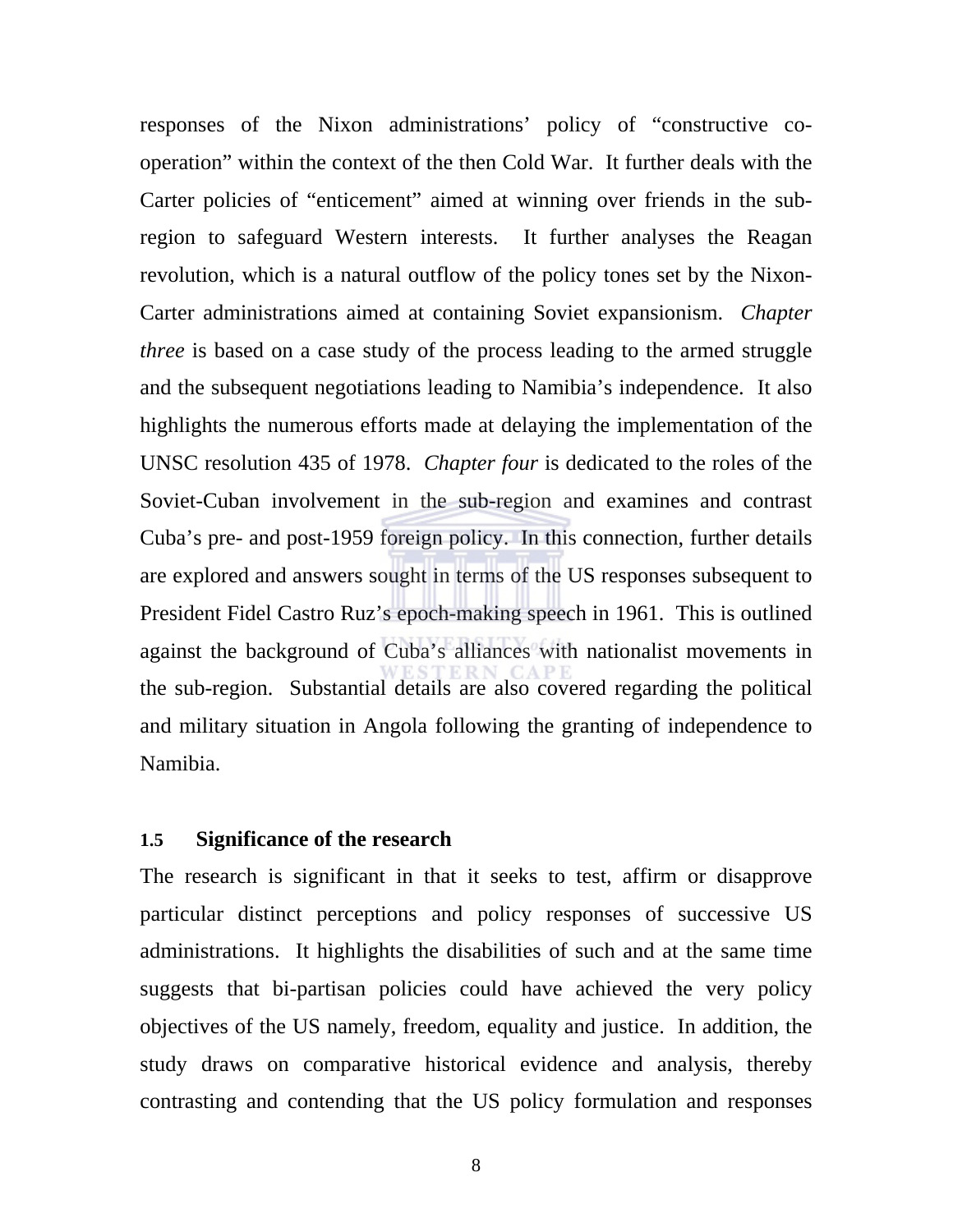were unfortunate, uninformed and at best contradictory to the very same ideals it sought to achieve. Lewis corroborates this assumption in observing that over the decades, strategies formulated to deal with turbulence in the Third World have followed no fixed pattern. Trial and error have produced a wide array of inconsistent policies, revealing flawed strategies, especially during the Nixon, Carter and Reagan presidencies. (6)

### **1.6 Limitations of the research**

\_\_\_\_\_\_\_\_\_\_\_\_\_\_\_\_\_\_\_\_\_\_\_\_\_\_\_\_\_\_\_\_\_\_\_\_

The author of this study is very much familiar with subject matter as he has done some work on this topic already. In addition, his current profession as a diplomat may add to suggestions of an approach with fixed perceptions. This may further arouse suspicions of perceived resistance against "western views". Another limitation of the study is extent of its focus on the Africanist approach, because of the author's believes that "outsiders" deliberately distorted Africa's political history. The problem of thoroughness may reveal itself at several levels because of a lack of constant consultation and guidance. Oral information may also not be objective as this is suspected to be limited to fixed perceptions. Therefore, the contents of the research work and its conclusions should be seen in relation to the aforementioned limitations.

<sup>6.</sup> Lewis, WH 1986. United States responses to inter-Africa regional problems and prospects: Foreign policy in a turbulent age. In Skinner, EP (ed) *Beyond constructive engagement: United States foreign policy toward Africa*, 88-89. New York: Paragon House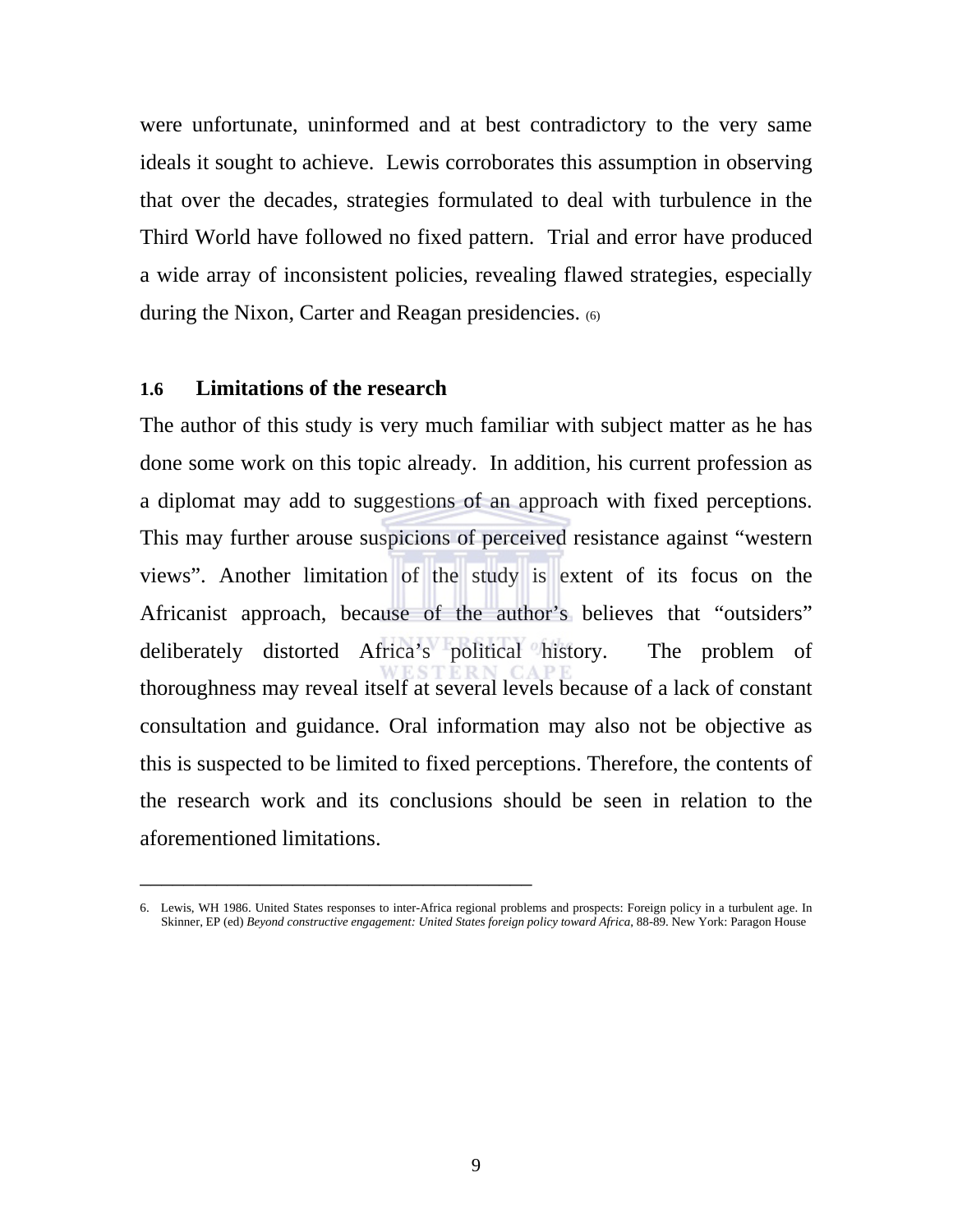### **1.7 Conclusion**

The struggles for national liberation and self-determination reached a climax as the 1970s drew to a close, especially after granting of independence by Portugal to all its former colonies in region. This momentous occurrence added more momentum which saw the emergence and development of a new culture of the political struggles in the sub-region with an important component to that, this being the taking up of arms.

These struggles must be viewed against the background of the then Cold War. Of particular importance is the manner in which the US foreign policy evolved and impacted on the region. The interventionist posture adopted by the US since 1945 which came to find prominence during the Reagan-Bush revolution were deliberate attempts aimed at reshaping the politics in the region in the US favour. The policy pursued by President Reagan was congruent with its assumed role as an imperial state exercising global **WESTERN CAPE** hegemony. (7)

**\_\_\_\_\_\_\_\_\_\_\_\_\_\_\_\_\_\_\_\_\_\_\_\_\_\_\_\_\_\_\_\_\_\_\_** 

**<sup>7</sup>** Wright, GW 1989. US foreign policy and destabilization in Southern Africa. Washington D.C.: Vol. 16. No. 45/46. [Online]. Available: http://www.roape.org/cgi-bin/roape/show4517.html [18/09/2004]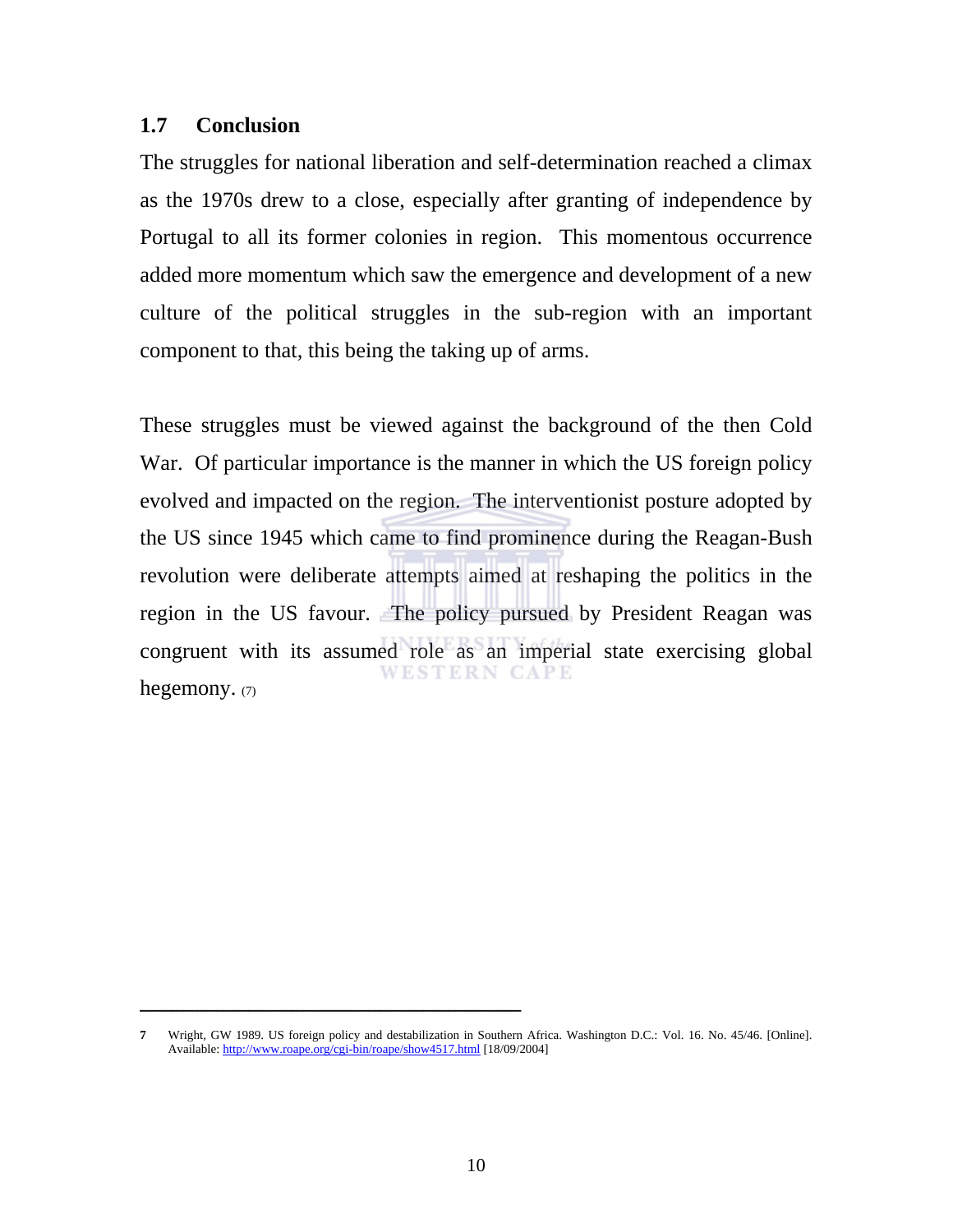## **2. THE UNITED STATES FOREIGN POLICY TOWARDS SOUTHERN AFRICA**

### **2.1 Introduction**

Most Southern African nations during the 1970's and beyond, in one way or the other had been plagued by "imposed civil conflagration". This is termed so, because the superpowers had a hand in it. The objective it is assumed was to establish spheres of influence, or to create reliable allies at the periphery with the US as the undisputed centre of the core states. (8) This chapter aims to sketch the flaws of the UN foreign policy in Southern Africa, with specific reference to Angola where the Cold War was plying itself out. It will compare the foreign policies of successive US administrations, indicating continuity and change between the Nixon and Carter Presidencies and the Reagan-Bush Presidencies. President Nixon adopted a moderate policy of broadening ties with both the region's whiteand black-ruled states, whereas Carter's approach to the region and language in which he framed it, took a more confrontational turn. The Reagan-Bush era saw the development of a new constructive engagement approach which rested on three pillars, 1) Namibian independence, 2) prevent the growth and eliminate Soviet expansionism and 3) allow South Africa to become part of the global security network of Western nations as a legitimate ally (9)

## **2.2 The Nixon and Carter Presidencies**

\_\_\_\_\_\_\_\_\_\_\_\_\_\_\_\_\_\_\_\_\_\_\_\_\_\_\_\_\_\_\_

As pointed out in the introductory part of this chapter, the Nixon

<sup>8.</sup> Dominiquez, J, Hernandez, R 1989. *The United States-Cuba relations in the 1990s*. San Francisco: West View Press. 11-14

<sup>9.</sup> Lulat, Y G-M 1991. *US relations with South Africa: An annotated bibliography*. San Francisco: Western press. 7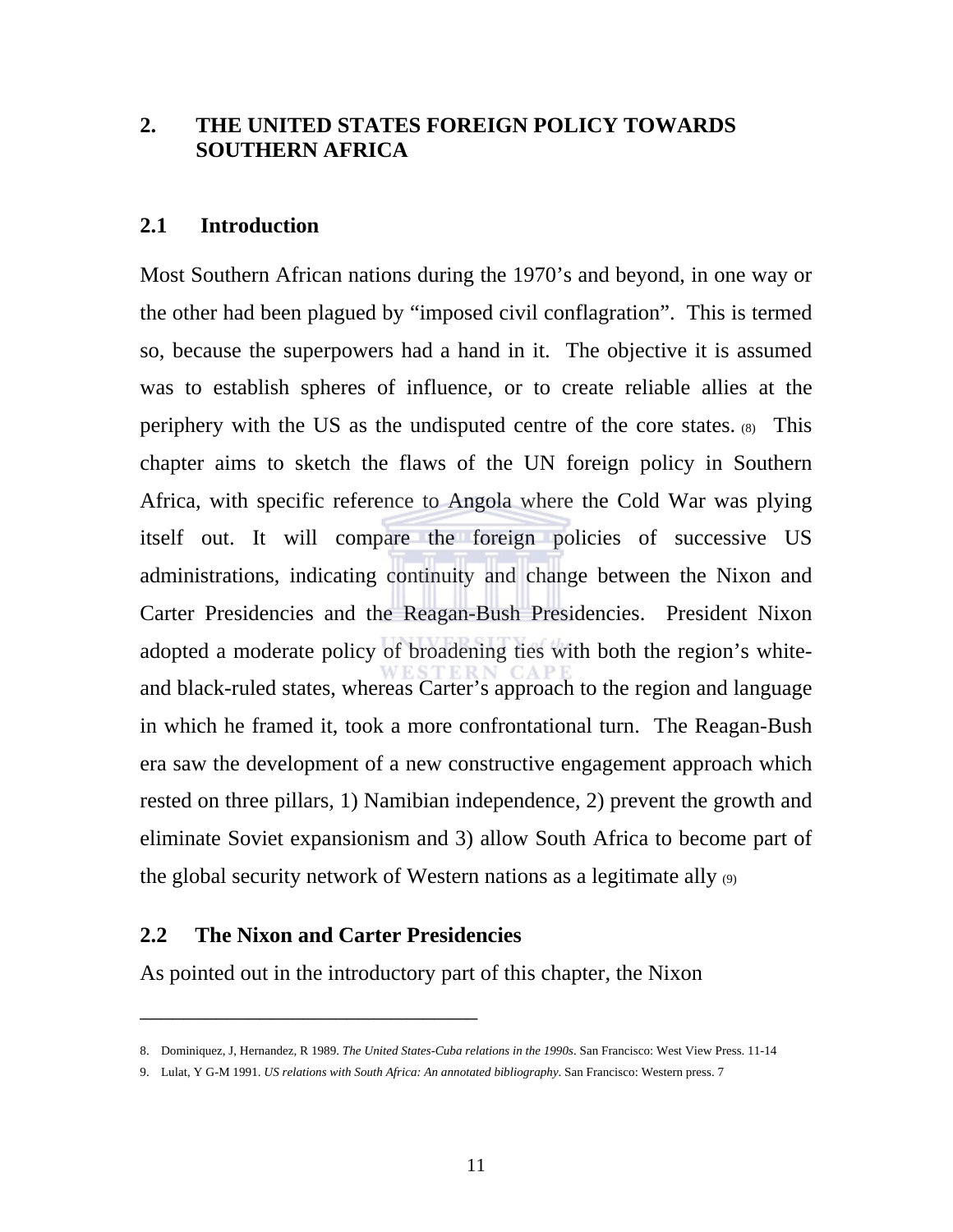administration found it convenient enough to believe that "there was little, or no Soviet involvement" in the sub-region.

This perception, however, took the US policy architects by surprise as the 1980s drew closer. With the granting of independence by Portugal to its former colonies, particularly Angola, the US assumption that "there was little, or no Soviet involvement" in the region was taken aback. (10)

We find that as independence for Angola became an imminent factor, a tripartite war escalated into an unprecedented regional conflict. This conflict involved the US, Zaire and South Africa, supporting UNITA and the FNLA on the one side. The Soviet-Cuban alliance supported the MPLA on the other side. This conflict lasted for almost three decades, causing tremendous destruction of property and life, second only to the Rwanda genocide, modern history has ever witnessed in the sub-continent. (11) The US architects had to revisit the drawing boards to reassess their policy objectives and strategies (12)

As these developments took place, we came to witness the determined involvement of the US in the region. President Gerald Ford during 1975, extended "limited" covert support to Holden Alvaro Roberto's FNLA. On The other hand, the Soviet-Cuban alliance did likewise by providing both covert and overt support to the MPLA. (13)

\_\_\_\_\_\_\_\_\_\_\_\_\_\_\_\_\_\_\_\_\_\_\_\_\_\_\_\_\_\_\_\_\_\_\_\_\_\_\_\_\_\_\_\_

<sup>11.</sup> Dominiquez, J, Hernandez, R 1989. *The United States-Cuba relations in the 1990s*. San Francisco: West View Press. 14

<sup>12.</sup> Afonso, EI 2004. Verbal Communication. Ministry of External Relations. Angola: 10 November

<sup>13.</sup> Dominiquez, J, Hernandez, R 1989. *The United States-Cuba relations in the 1990s.* San Francisco: West View Press. 12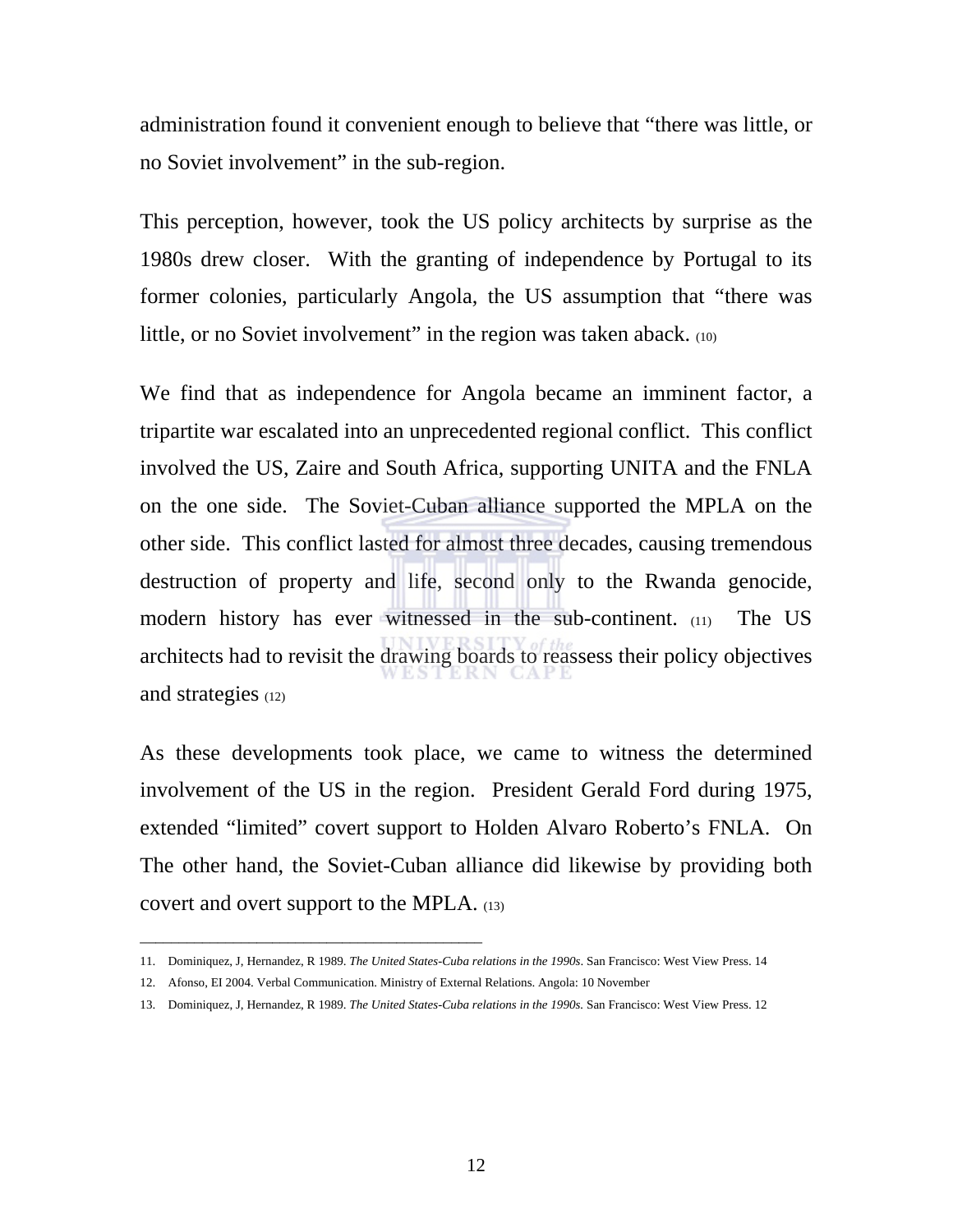The US Department of State under Henry Kissinger by 17 November 1975, as a counter-measure availed US\$ 30 million in cash and arms to UNITA and the FNLA. With the Portuguese ceding control of Luanda, Angola was left firmly in the control of the MPLA, which immediately sparked-off a bloody civil war. Now we came to witness the complete involvement of the superpowers in the region. Military and financial aid were complemented by the introduction of troops, first from the then Zaire and later from Cuba and South Africa. At this point in time, war appeared to be the desired option, aimed at breaking the low-intensive military deadlock. The US administration in a tactical foreign policy manoeuvre, by December 1975, through the enactment of the Clark Amendment Act temporarily suspended the CIA's operations in Angola. This in turn, gave the MPLA government some breather space, which was further bolstered by the introduction of 36 000 Cuban troops. (14)

## **UNIVERSITY** of the

Apartheid South Africa, a strategic ally of Washington was left on its own with UNITA and the FNLA in conflict with each other. The South African regime, subsequent to a powerful strike by the combined FAPLA and Cuban forces, followed suit in the footsteps of the US. It temporarily withdrew its forces from Angolan territory. A war previously confined to northern and central Angola, now shifted to southern Angola and northern Namibia. Haunted by the idea of that happened in Angola could easily spill over into Namibia, South Africa escalated its militarization of northern Namibia.

\_\_\_\_\_\_\_\_\_\_\_\_\_\_\_\_\_\_\_\_\_\_\_\_\_\_\_\_\_\_

<sup>14.</sup> Dominiquez, J, Hernandez, R 1989. *The United States-Cuba relations in the 1990s*. San Francisco: West View. Press. 22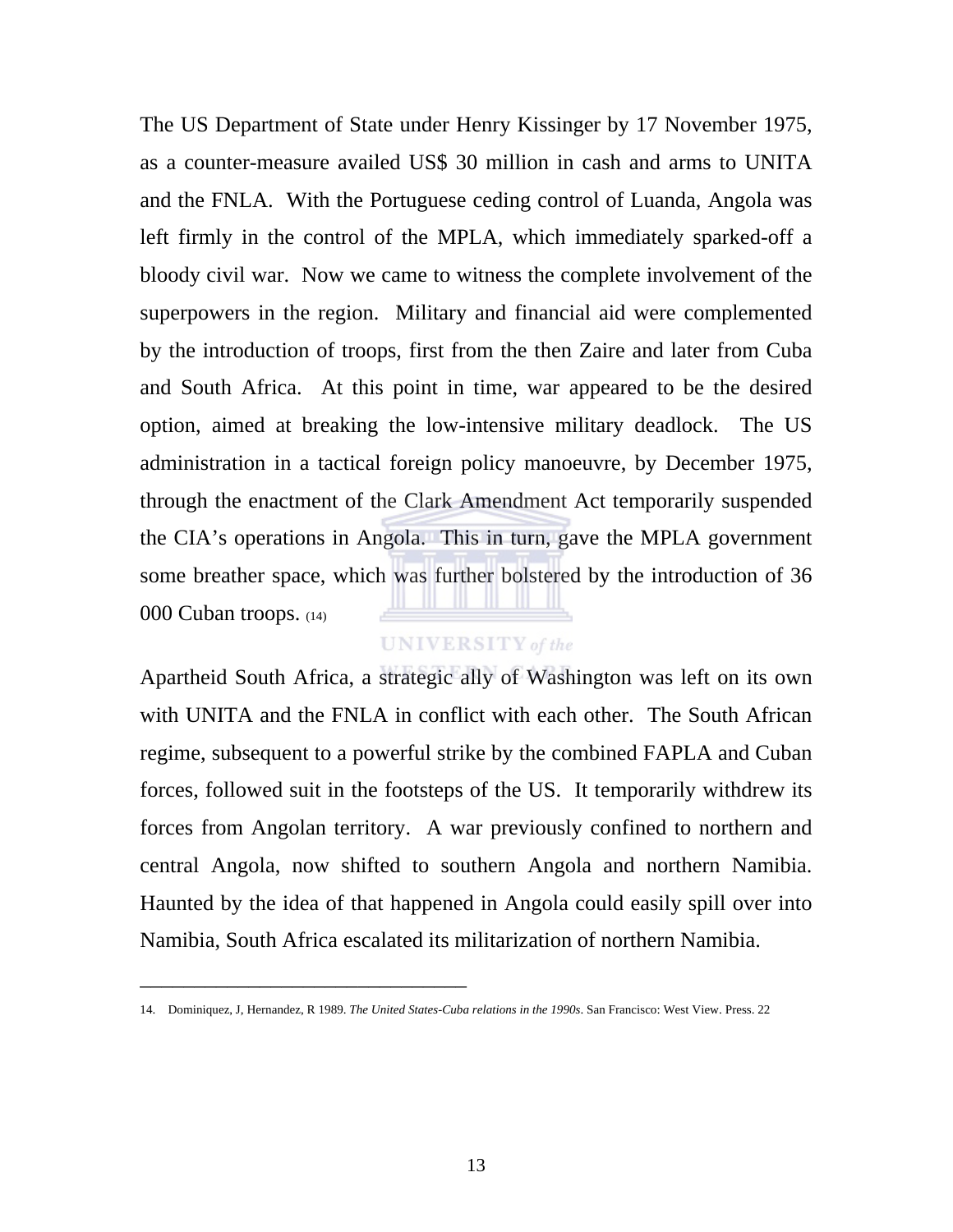The objective was to combat the activities of PLAN within Namibia. This is testimony of the immense size of the SADF, and the billions of rand pumped into its maintenance and development. Support for UNITA was considered strategically advantageous as it could also be used to contain Communist advances in the region. This at the same time led to greater co-operation and co-ordination of the military activities of UNITA and the SADF. The SADF now assumed the principal role of availing huge amounts of military and financial assistance to UNITA. (15)

With the Angolan administration firmly under the control of the MPLA and compounded by the manifestation of a considerable Soviet-Cuban involvement in the region, the US foreign policymakers, once again reassessed Washington's policies. These newly overhauled policies became operative in the early periods of 1976. The Angola experience must have taught Washington some important lessons. The lessons learned appeared to be the development of a strategy aimed at winning broad-based support for its policies. As these security and foreign policy cracks became all the more apparent, pre-emptive diplomacy appeared to be the desired strategy option. It must be remembered that this strategy was enunciated against the background that Congress might shoot down any strategy that involved the US military. These new strategy objectives were formally tabled on 27 April 1976, in Lusaka, Zambia. (16)

\_\_\_\_\_\_\_\_\_\_\_\_\_\_\_\_\_\_\_\_\_\_\_\_\_\_\_\_\_\_\_\_\_\_\_\_\_\_\_\_\_\_\_\_\_\_\_

<sup>15.</sup> Domoniquez, J, Hernandez, R 1989. *The United States-Cuba relations in the 1990s.* San Francisco: West View Press. 1

<sup>16.</sup> Action Namibia: Independence Now 1988. Quarterly Magazine of the Namibia Support Group Committee. Windhoek: Autumn. 13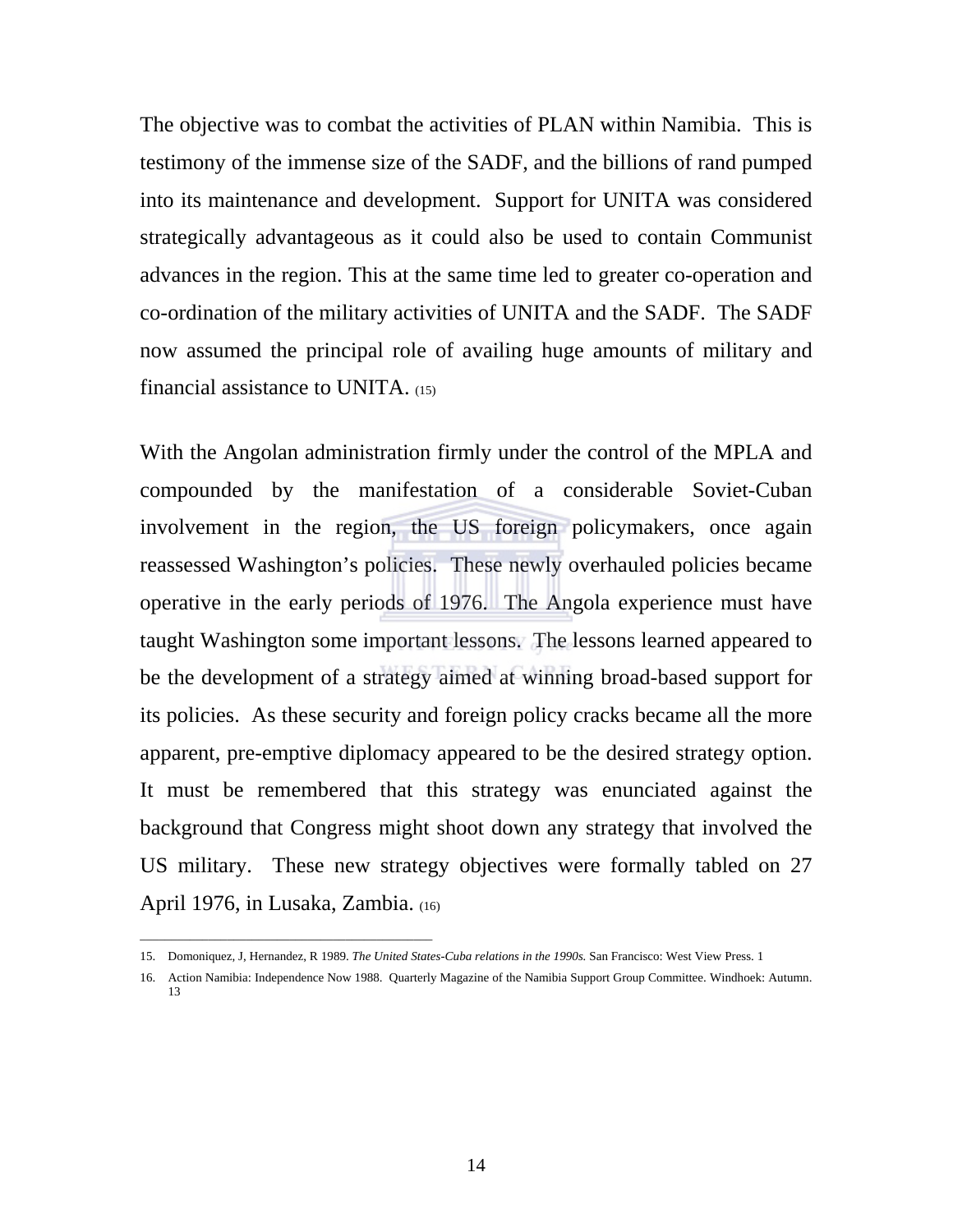Kissinger, at the Lusaka Conference, enunciated a set of policies aimed at achieving a settlement in the then Rhodesia. Lewis observed that the Rhodesia regime, of course was hard-pressed by the prowess of the Mugabe-Nkomo led liberation forces and therefore the urgency. (17) In addition, a formula for an internationally supervised and recognized transition to independence in Namibia was hammered out, including a peaceful end to apartheid in South Africa. These were tactical moves aimed at hastening and managing the political changes that were taking place in the sub-region. They were also aimed at ending violence, thereby reducing the appeal and influence of the radicals. Simultaneously, they also had the objective of scaling down any persistent Soviet-Cuban influence in the region. (18)

South Africa, a geo-strategic ally in containing Soviet advances in the region was prioritized rather than the then-Rhodesia to set the Lusaka Conference objectives in motion. These strategies it is argued were to work like a double-edged sword. First, the possibility of a quick settlement in the then-Rhodesia was evident, given the military pressures exerted by the Mugabe-Nkomo led liberation movements. Secondly, they could also be employed as an effective mechanism to keep in-check Soviet-Cuban interventions. Thus Washington and Pretoria strategise the concept of a joint action to get negotiations on track in the then-Rhodesia. A similar approach would then

\_\_\_\_\_\_\_\_\_\_\_\_\_\_\_\_\_\_\_\_\_\_\_\_\_\_\_\_\_

<sup>17.</sup> Skinner, EP (ed.) 1986. *Beyond constructive engagement: United States foreign policy toward Africa*. New York: Paragon House. 86

<sup>18.</sup> Action Namibia: Independence Now 1988. Quarterly Magazine of the Namibia Support Group Committee. Windhoek: Autumn. 13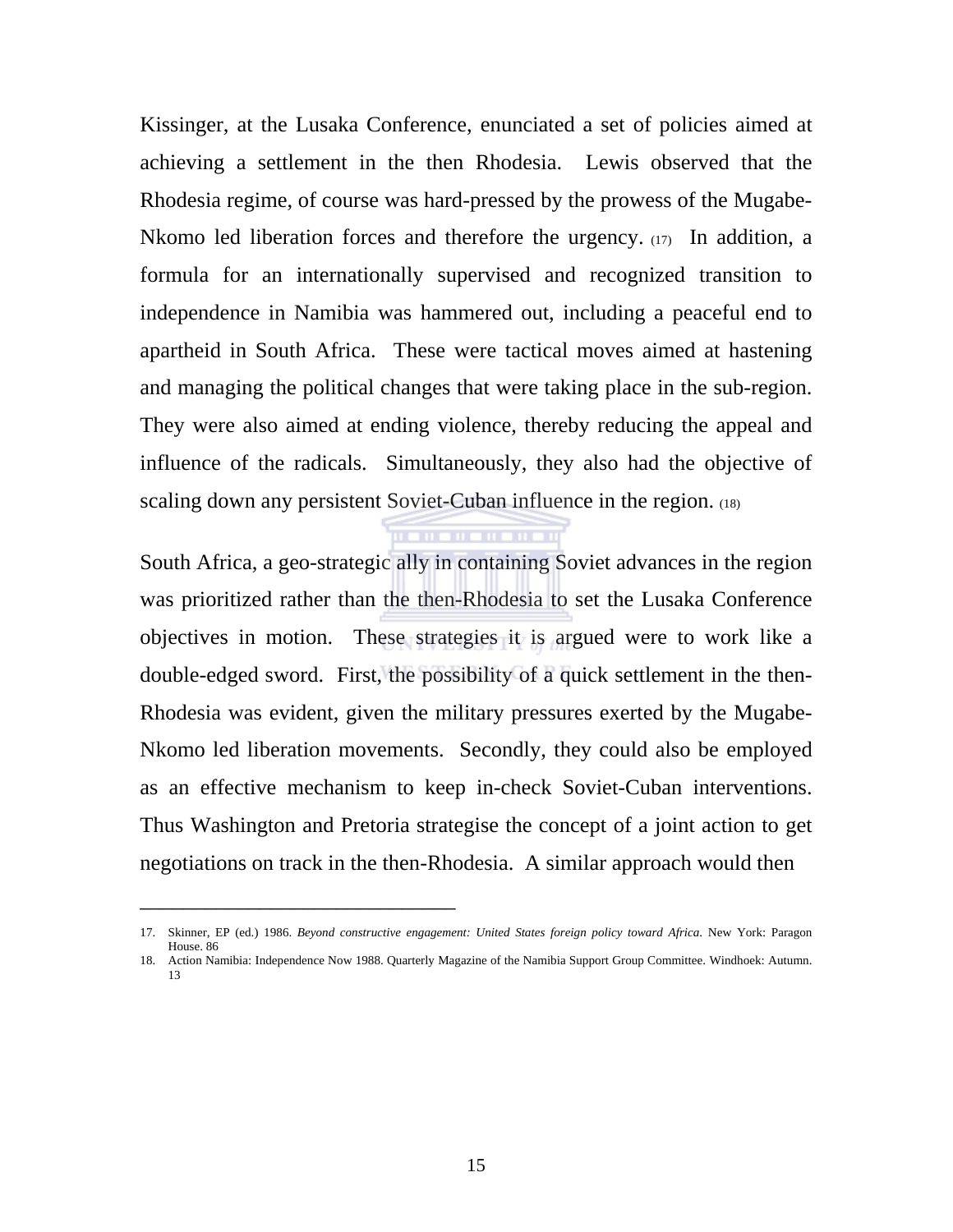be adopted in respect of Namibia and South Africa. (19)

By mid-1976, after concerted consultations with apartheid Pretoria, Britain, the Frontline States and the US, Kissinger, launched a new diplomatic initiative. This encapsulated efforts aimed at convincing Ian Smith to concede to majority rule at a Conference sponsored by the British in Geneva, which later led to the Lancaster House negotiations. (20) Lewis contends that Kissinger was determined that bold new initiatives were required to stem the tide of instability and what he perceived to be a mounting challenge to US influence in Southern Africa. Besides, Kissinger at this critical juncture was going through a balancing phase induced by the collapse of his détente strategy toward the Soviet Union; the spectre of Euro-communism in Spain, Portugal and Italy; and the Turkish invasion of Cyprus. (21)

By 1977, with the Oval Office changing hands, a total foreign policy overhaul was undertaken. This marked the inception of the Carter administration, viewed as singular in terms of US relations with Africa. The Carter presidency heralded a political emphasis on human rights, with a preferred approach on emphasizing diplomacy to resolve disputes, as well as to accommodate US interests.  $(22)$  The Carter administration was bent on offsetting past negative impressions of US neglect, emphasizing a stronger

\_\_\_\_\_\_\_\_\_\_\_\_\_\_\_\_\_\_\_\_\_\_\_\_\_\_\_\_\_\_\_\_

<sup>19.</sup> Dominiquez, J & Hernandez, R 1989. *The United States-Cuba relations in the 1990s*. San Francisco: West View Press. 18

<sup>20.</sup> Action Namibia: Independence Now 1988. Quarterly Magazine of the Namibia Support Group Committee. Windhoek: Autumn. 4

<sup>21.</sup> Skinner, EP (ed.) 1986. *Beyond constructive engagement: The United States foreign policy toward Africa*. New York: Paragon House. 87

<sup>22.</sup> Urnov, A 1986. *South Africa against Africa:1966-1986*. Moscow: Progress Publishers. 140-141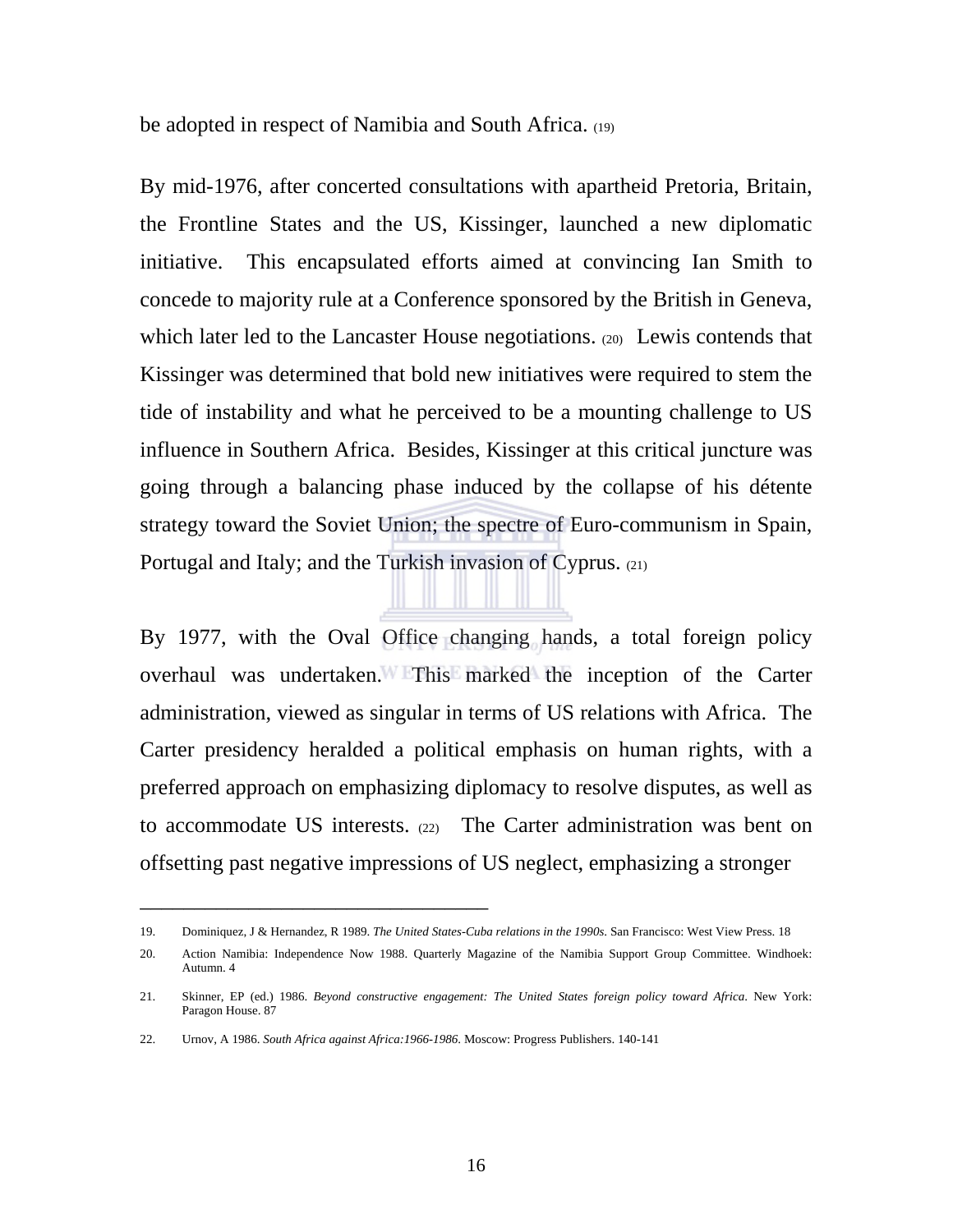commitment to social justice and economic development, greater respect for African nationalism, support for legitimate African defence needs etcetera. This indeed, in the initial stages put the US on a direct collusion course with apartheid South Africa. During this period, issues pertaining to the UNSC declaration on the granting of independence to colonial peoples became more prominent. As such, the resolution of the Namibian question once more resurfaced. Geo-politics (for the time being) was pushed to the margins. This strategy, the argument is advanced was used to explain the US interests in the sub-region. It worked, but stalemated in the long run, particularly when considering the protracted process of granting independence to Zimbabwe and Namibia. (23)

With these policy shifts and changes, albeit parallel to customary imperialist US objectives, the argument is that a strategy to settle all pending conflicts in the region was the most desired objective. As a step aimed at achieving this goal, Vice-President Mondale met with Prime Minister B. J. Vorster, to inform him about Washington's new approach in the region. During this encounter, the US Vice-President stated that:

. . . . . . . . . . . . .

 "We see all three issues (Rhodesia, South Africa and Namibia) as being of basic importance. We don't think that progress on one issue excuses no progress on the other issue. But any progress of significance will be appreciated, will be valuable and will have to be recognized"  $(24)$ 

It is this study's submission that such high-sounding rhetoric had been the

\_\_\_\_\_\_\_\_\_\_\_\_\_\_\_\_\_\_\_\_\_\_\_\_\_\_\_\_\_\_\_

<sup>23.</sup> Action Namibia: Independence Now 1988. Quarterly Magazine of the Namibia Support Group Committee. Windhoek: Autumn. 4

<sup>24.</sup> Dominiquez , J & Hernandez, R 1989 *The United States-Cuba relations in the 1990s*. San Francisco: West View Press. 18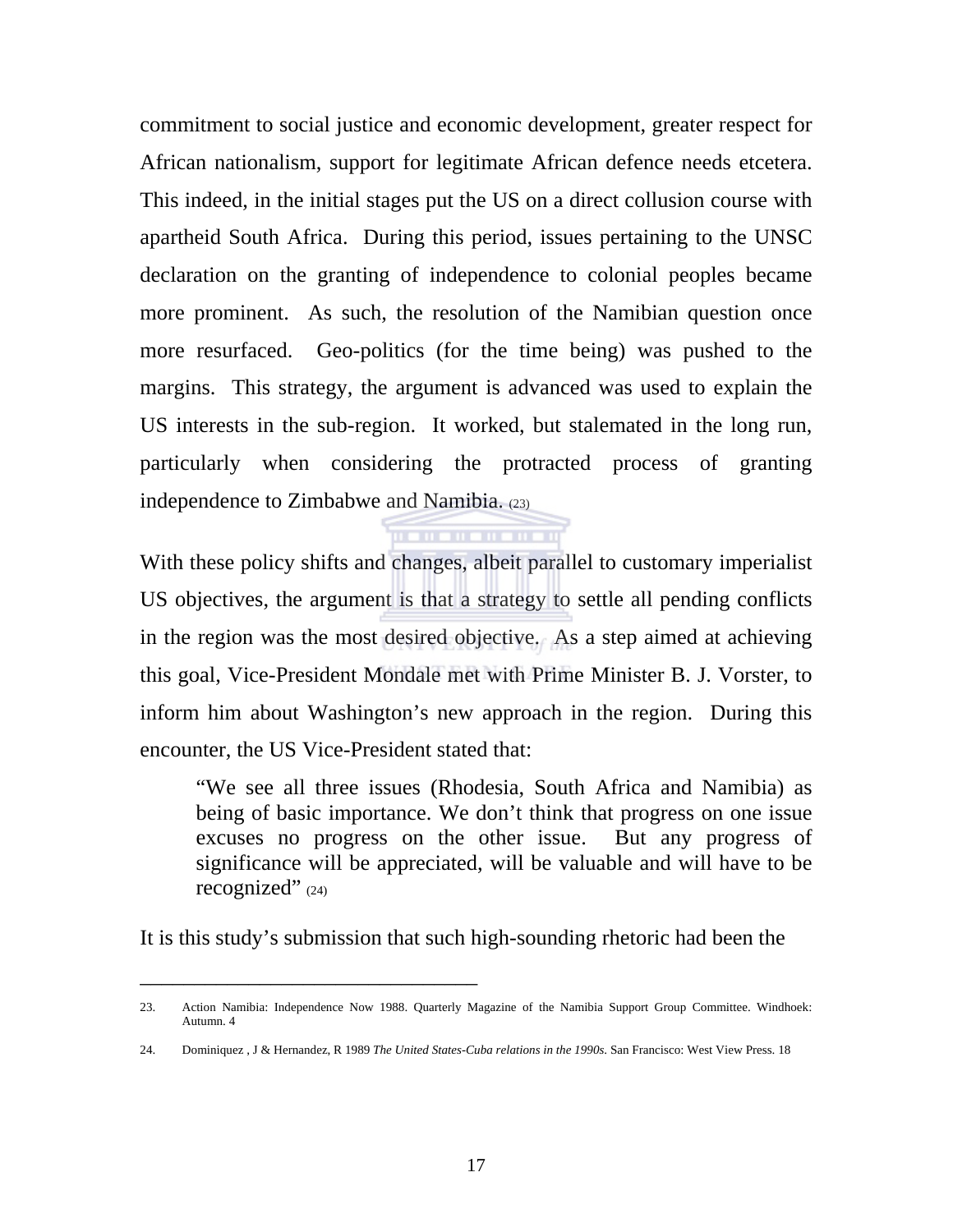hallmark of successive US administrations. These were used to callously manipulate, marginalize and undermine genuine African priorities. Nonetheless, such unprecedented policy changes caught apartheid South Africa off-guard. It must be remembered that this happened at a time when South Africa had been under tremendous internal and external pressures and criticism because of its invasion of Angola and the 1976 massacre of students in Soweto. (25) Estimates are that from March 1976, when South Africa withdrew its troops from Angola to June 1979, it conducted altogether 386 military operations against that country. It goes without saying that South Africa had no alternative, but to review its regional policies if it was to maintain any international credibility (26)

It also appeared that there were in fact determined efforts at work in as far as Washington was concerned to settle the raging conflicts in the region. However, diplomatic efforts aimed at pushing for negotiated settlements between the two strategic allies differed significantly. For instance, the then Rhodesia issue was handled by the State Department of Washington in close consultation with its British counterpart. Nonetheless, it was only after three years of protracted on-and-then-off talks that a settlement could be produced. It must be remembered that Washington was not directly involved in the final rounds of negotiating a settlement for the then-Rhodesia. In any event, the Carter administration should be credited for its diplomatic efforts and most importantly, its refusal to bow to pressures

**THE THEFT** 

26. Urnov, A 1982. *South Africa against Africa: 1966-1986*. Moscow: Progress Publishers. 135

\_\_\_\_\_\_\_\_\_\_\_\_\_\_\_\_\_\_\_\_\_\_\_\_\_\_\_\_\_\_\_

<sup>25.</sup> The Choice: Namibia Peace Plan 435 or Society Under Siege 1988. NPP Executive Paper. Windhoek: April 1988. 1-2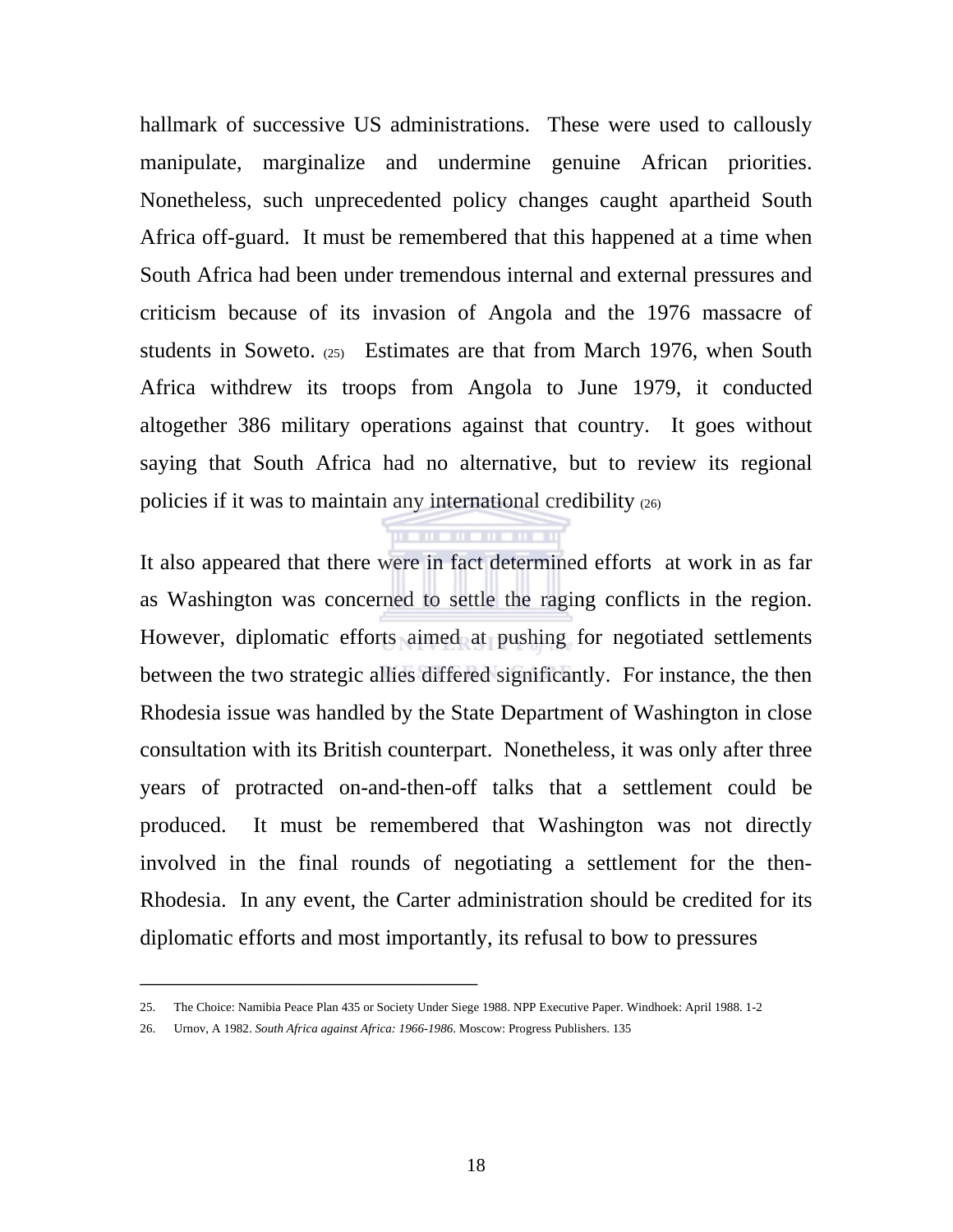Congress to lift sanctions, which would have otherwise reduced pressure on the Smith regime to concede to majority rule. (27)

As far as the Namibian question was concerned, we found that the US delegation to the UNSC, although half-heartedly, shaped the way to also have this matter resolved. As already pointed out in the foregoing section of this thesis, the Carter administration was determined at off-setting past impressions of US neglect as evidenced during the Nixon era. South Africa and Namibia became a litmus test for this administration. As such the Carter administration shifted towards a confrontationist posture with apartheid South Africa. (28) It took the lead in organizing the Western Five Contact Group. Comprising the US, Canada, France, Germany and the UK, the Group unveiled proposals for the settlement of the Namibian question namely, resolution 435 of 1978. Suffice to say, these countries were and remain the largest investors in the Namibian mining industry, so they hardly constituted an impartial broker. In other words, they acted as both a player and referee to ensure the best possible post-colonial settlement for big business. In this connection, South Africa having agreed to, and accepted this peace formula on the long run attempted to frustrate its implementation in many ways. It also emerged that the same peace plan was compromised as the Washington administrations changed hands, especially during the Reagan era. (29)

\_\_\_\_\_\_\_\_\_\_\_\_\_\_\_\_\_\_\_\_\_\_\_\_\_\_\_\_\_\_\_\_\_

<sup>27.</sup> Dominiquez, J & Hernandez, R 1989. *The United States-Cuba relations in the 1990s*. San Francisco: West View Press. 23

<sup>28.</sup> Skinner, EP (ed.) 1986. *Beyond constructive engagement: United States foreign policy toward Africa*. New York: Paragon Publishers. 88-89

<sup>29.</sup> Dominiquez, J & Hernandez, R 1989. *The United States-Cuba relations in the 1990s*. San Francisco: West View Press. 23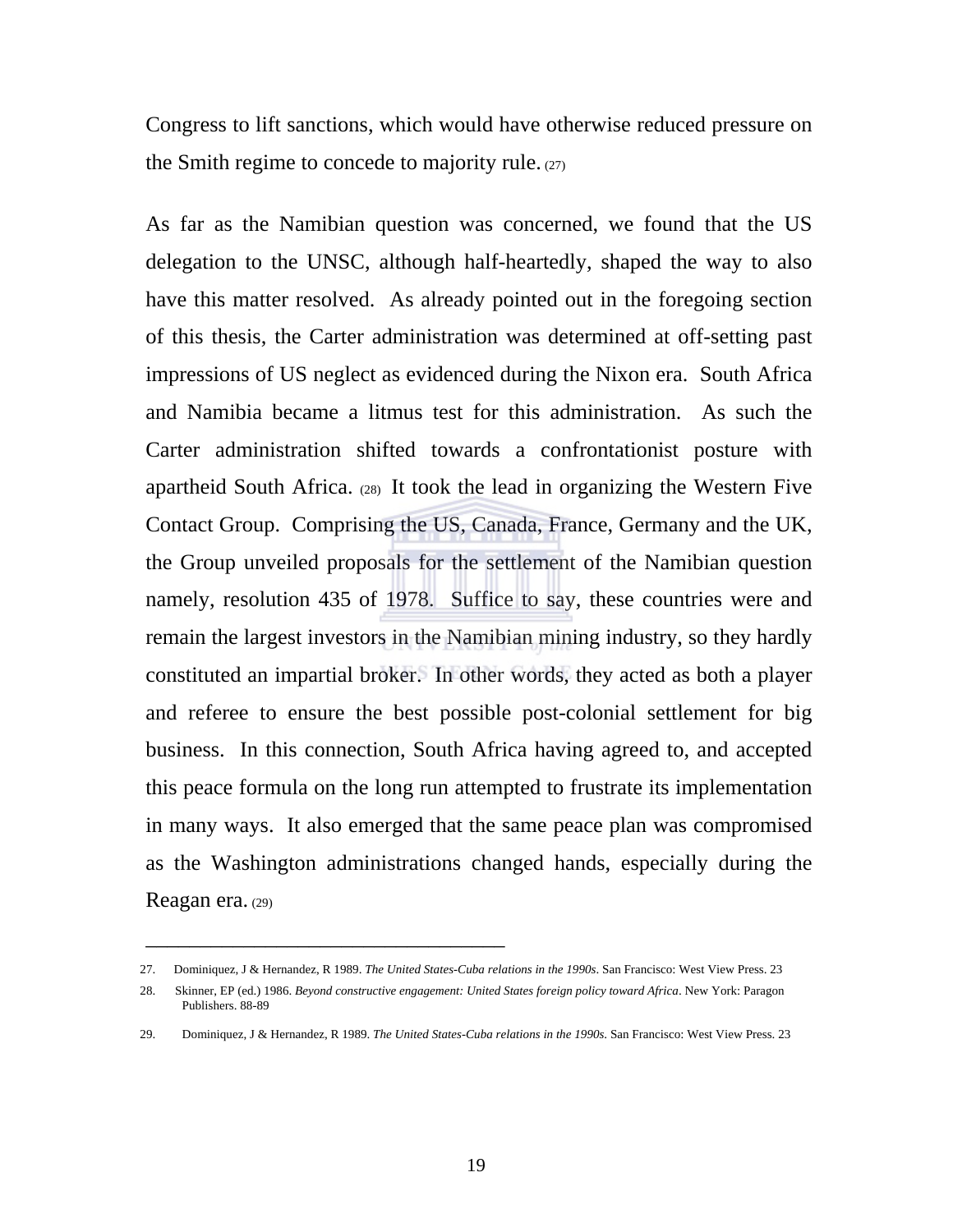The study submits that the Carter administration in stark contrast to its predecessor, indeed succeeded in laying the foundation for further consultation on the matter. However, the process of concluding the same peace formula took a nose-dive with the assumption of power by President Ronald Reagan in 1981. This period also know as the start of the Reagan revolution saw a dramatic u-turn from US foreign policy that committed itself to social justice and economic development in Africa; to resolve African disputes peacefully; to show greater respect for African nationalism; support for legitimate African defence needs and to show greater respect for human rights, which strengthens the fabric of African nations as articulated by Cyrus Vance at the  $58<sup>th</sup>$  Annual Meeting of the US Jaycees on 20 June 1978. (30)

### **2.3 The Reagan-Bush Revolution**

\_\_\_\_\_\_\_\_\_\_\_\_\_\_\_\_\_\_\_\_\_\_\_\_\_\_\_\_\_\_\_\_\_\_\_\_\_\_\_\_\_\_\_\_\_\_\_\_\_\_\_\_

With President Ronald Reagan at the helm of the Oval Office, we came to witness an abrupt, if not a complete reversal of his predecessor's policies. President Reagan brought into his administration foreign policy officers that were totally hostile to the Carter administration's policies. It goes without saying that President Reagan was not that knowledgeable in as far as foreign policy matters were concerned. Much policy decisions that emerged during the infant stages of his first term of office reflected the views of his chief scholarly policy advisers, who saw the world through magnifying lenses of geopolitical considerations (31)

<sup>30.</sup> Skinner, EP (ed.) 1986. *Beyond constructive engagement: United States foreign policy toward Africa*. New York: Paragon Publishers. 89

<sup>31.</sup> Lamarchand, R (ed.) 1982. *American policy in Southern Africa: The stakes and stance*. Washington D.C.: University Press of America. 256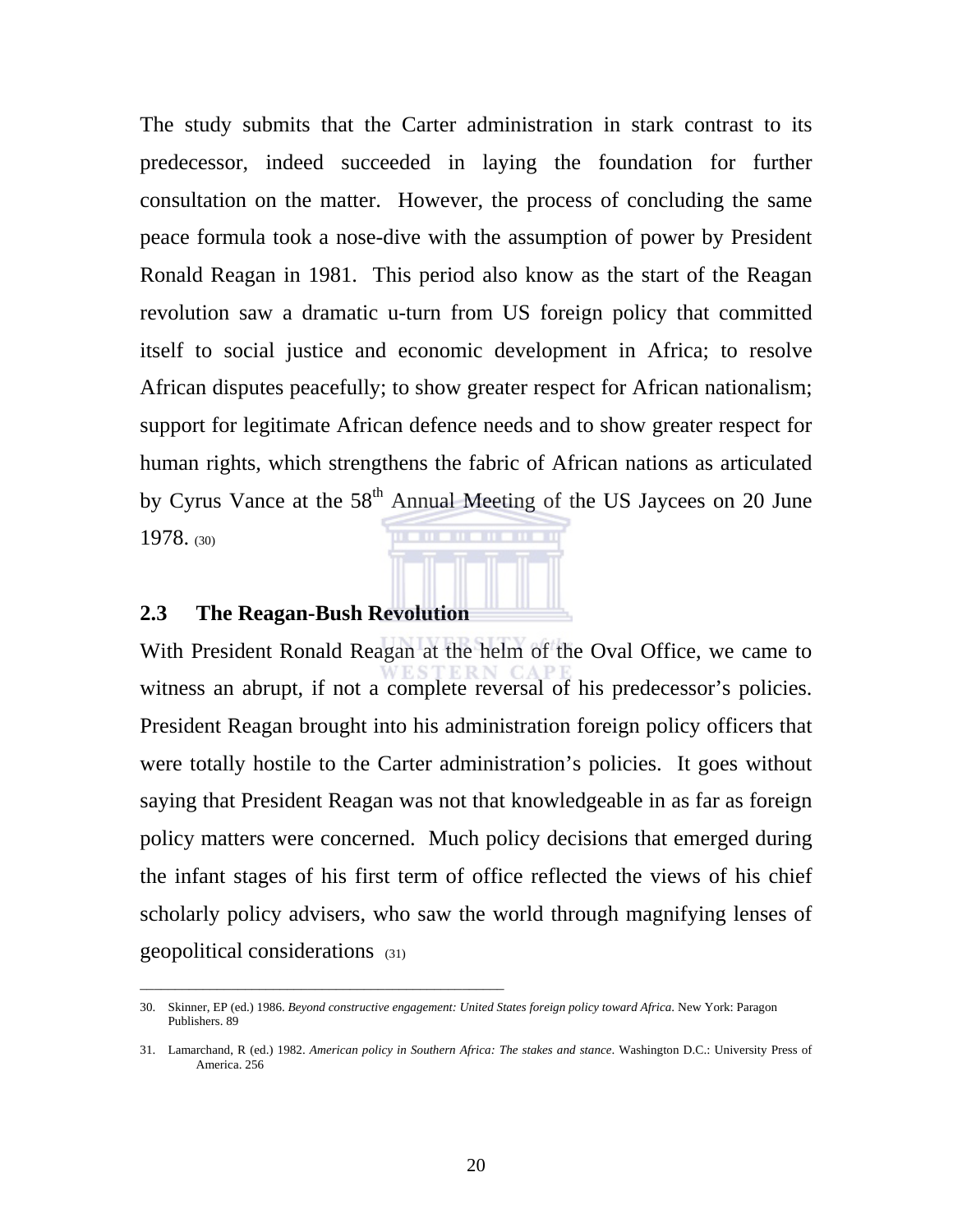In the Southern Africa region all those nations perceived to be Marxist adherents were now seen as threatening Western interests. President Reagan's anti-Soviet rhetoric indeed reflected his innate desire to depart from containment and embark on a much sterner course in world politics. Underlying these policy strands, marked by its multi-faceted scope of intentions and shifts was the then East-West rivalry, which peaked at that point in time. The Reagan doctrine was premised on the assumption that direct military, political and economic pressure on perceived Communist governments, would strain the Soviet Union's military and economic systems to a point where they could not compete. The objective was to checkmate Soviet expansionism. In the America's, mindful of its support for nationalist movements in Africa and Central America, President Castro's Cuba was identified as such. The strategy enacted was the further tightening of the economic embargo initially imposed during the Kennedy era. (32)

### **UNIVERSITY** of the

The reversal of Washington's foreign policy towards the Third World, this study argues, strongly influenced its policy premises with regard to Southern Africa. Dr. Chester Crocker, the then Assistant Secretary of State for African Affairs and a former professor at Georgetown University was enlisted to set these policy objectives in motion. Geopolitical considerations thus resurfaced over human rights and peaceful co-existence. These, including the introduction of corporate capital as a major element in the strategy of Western imperialism, could be held directly responsible for the delay in settling the Namibian question for more than

\_\_\_\_\_\_\_\_\_\_\_\_\_\_\_\_\_\_\_\_\_\_\_\_\_\_\_\_\_

<sup>32.</sup> Ronald Reagan and the Soviet Union Homepage – Conclusion. [Online]. Available: www.reagan.dk/newcom.htm [29/03/2004]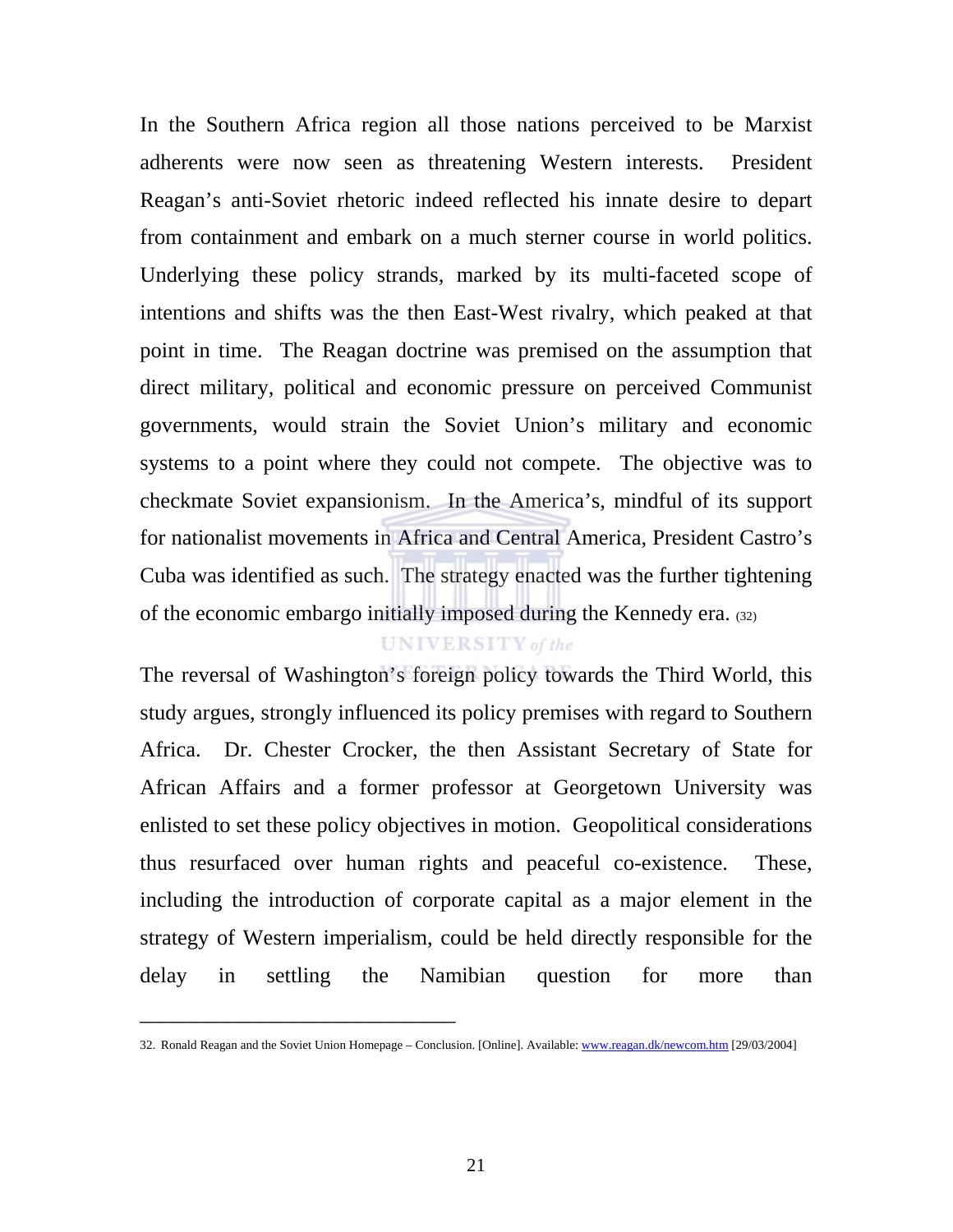two decades. Corporate capital could easily get under the defences of admittedly weak and newly independent states. (33) According to Allen, since the late 1970s the US had secured its economic interests more through international financial institutions and international trade regimes, such as the WTO.  $(34)$ 

As we came to witness these dramatic changes in Washington's foreign policy, so was the likelihood of a more accommodative approach toward apartheid South Africa. This in fact is testimony of a major televised interview in March 1981, in which President Ronald Reagan described the South African regime:

 "As a friendly country, a country that strategically is essential to the free world in its production of minerals that we must all have" (35)

In this connection, it should be noted that the US economic interests in the sub-region were heavily concentrated. The US economic interest at that point in time totalled a massive US\$ 6 billion. More so, this region contains immense deposits of strategic minerals that were of vital importance to the US industrial economy. The region furthermore has a major share of the world's diamonds, uranium and gold output. In addition, the US had an important objective in protecting its strategic and military interests in the region. More important, the Cape sea route was of strategic importance as most of the crude oil destined for the West was shipped via this route. The most important aspect vis-à-vis the US foreign policy toward

\_\_\_\_\_\_\_\_\_\_\_\_\_\_\_\_\_\_\_\_\_\_\_\_\_\_\_\_\_\_\_\_ 33. Turok, B 1987. *Africa: What can be done?* London: Bath Press

<sup>34.</sup> Lamarchand, R (ed.) 1981. *American policy in Southern Africa: The stakes and the stance.* Washington D.C.: University of America Press.

<sup>35.</sup> Dominiguez, J, & Hernandez, R 1989. *The United States-Cuba relations in the 1990s.* San Francisco: Westview Press.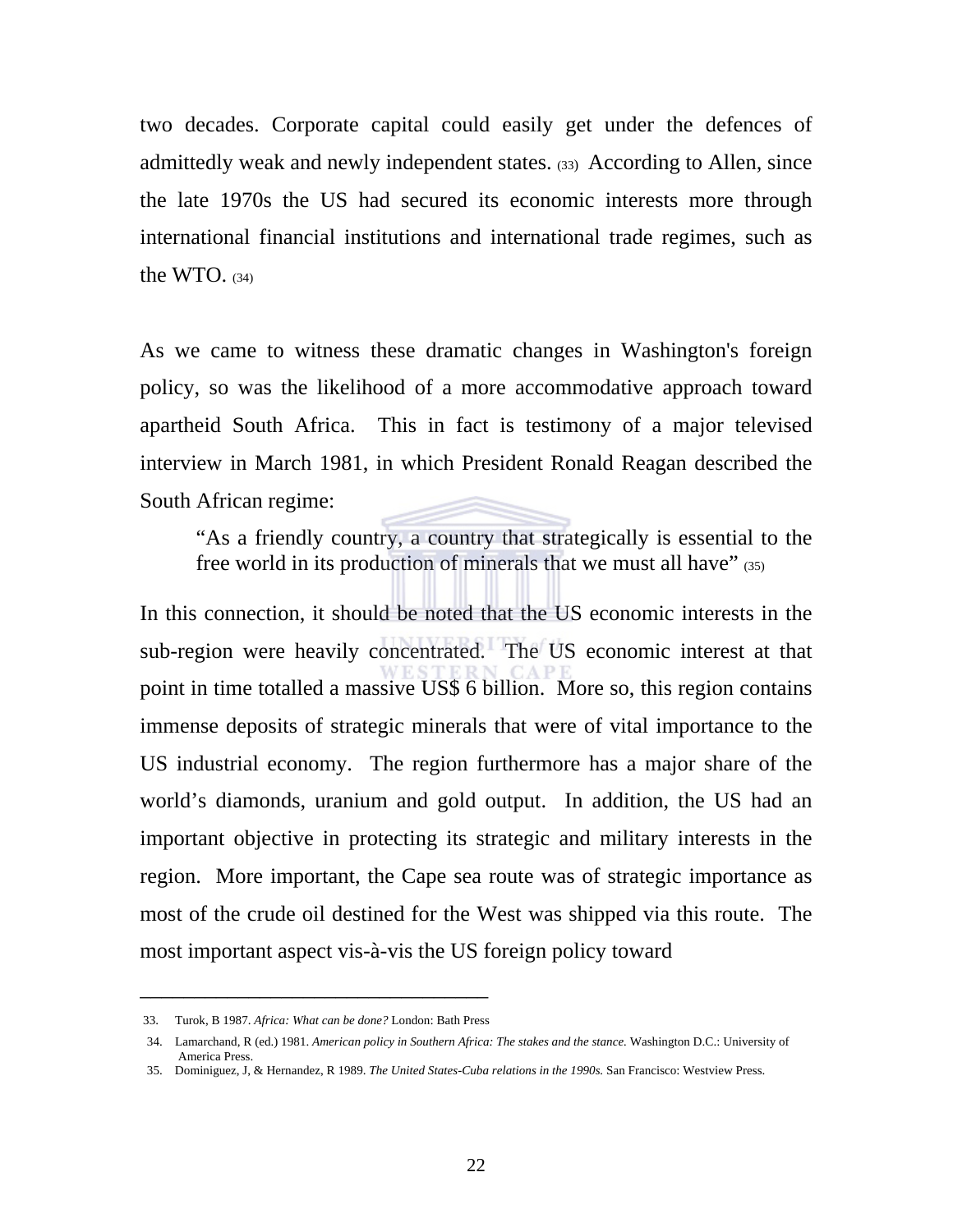the sub-region, were purely economic and strategic. These were the considerations that took prominence over the US human rights credentials. (36)

Important to note in relation to the above observation is Dr. Crocker's Memorandum to the then Secretary of State, Alexander Haig, in May 1981, in which he stated that:

"the political relationship between the US and South Africa has now arrived at the crossroads of perhaps historical significance. After twenty years of generally US coolness towards South Africa and the concomitant intransigence, the possibility may exist for a more positive and reciprocal relationship between the two countries based on shared strategic concerns in Southern Africa, our recognition of P. W. Botha represents an unique opportunity for domestic change and the willingness of the Reagan administration to deal realistically with South Africa. The problem of Namibia, however, which complicates our relationship with our European allies and Black Africa, is a primary obstacle to the development of new relationships with South Africa. It also represents an opportunity to counter the Soviet threat in Africa. We thus need Pretoria's co-operation in working towards an internationally acceptable solution to Namibia which would, however, safeguard the US and South Africa's essential interests and concerns". (37)

On the margins of this Memorandum, Bush cites the development of the global interstate system, initially conceived between 1945 and 1967. The US is placed at the centre as the undisputed advocate of that system, which led to the emergence of a number of states that took up intermediary positions between the core represented by the US and its European allies and the periphery represented by poorer nations in Africa and the Third World at

\_\_\_\_\_\_\_\_\_\_\_\_\_\_\_\_\_\_\_\_\_\_\_\_\_\_\_\_\_\_\_

**37.** Ibid., 19

**<sup>36.</sup>** Dominiquez, J & Hernadez, R 1989. *The United States-Cuba relations in the 1990s.* San Francisco: Westview Press. 19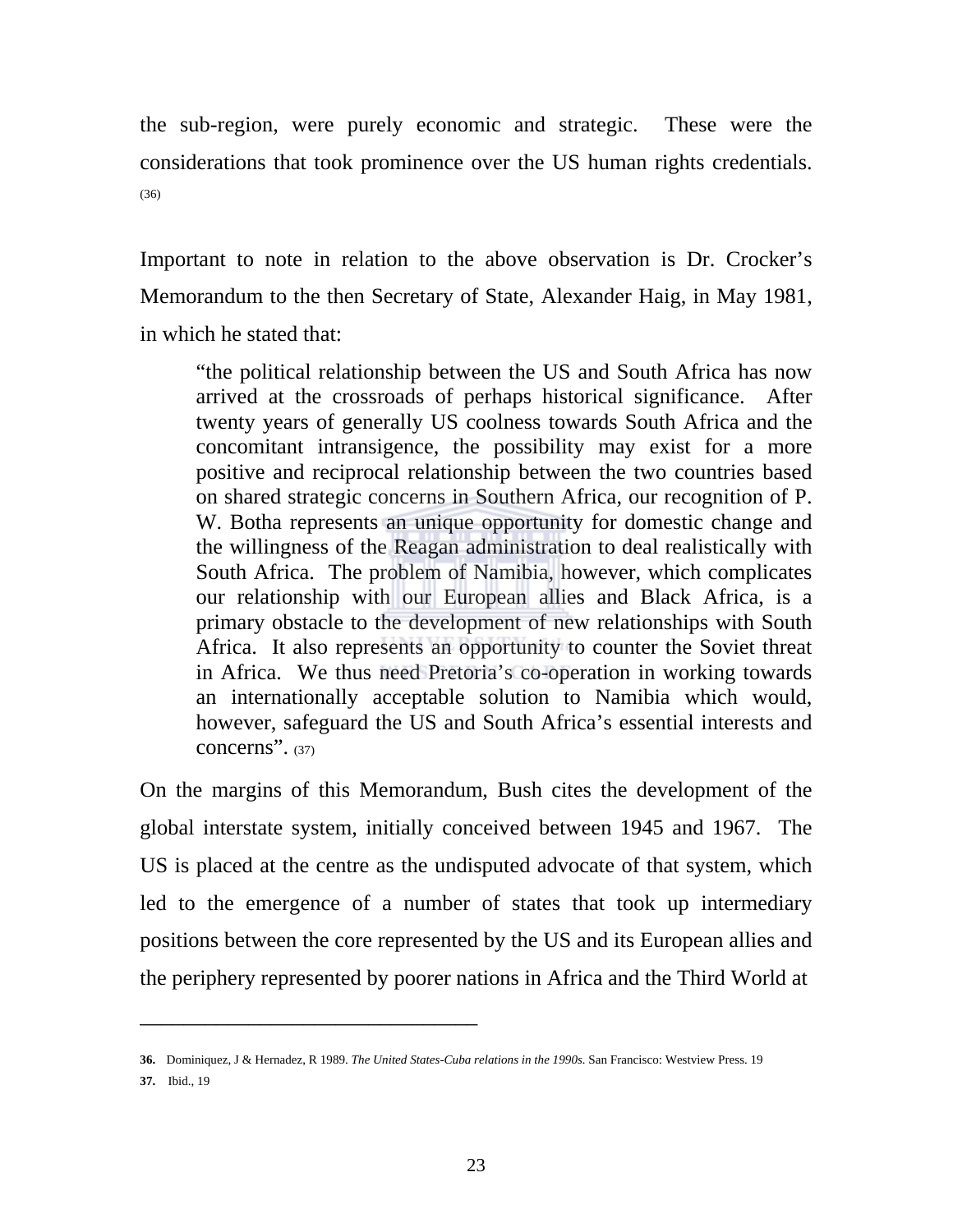large. Bush further observed that these intermediate states possessed characteristics of the core states in terms of their relationship with the periphery, but at the same time also share characteristics of the periphery in terms of their relationship with the core. Therefore, the relationship that was coined by Crocker and existed between the US and South Africa must be seen in this context. Suffice to say, South Africa was not only a source of cheap and economically important minerals for the US industrial economy, but it also provided a means for corporate capital to use it as staging point for its penetration of the sub-region. (38)

This Memorandum, the study further wishes to submit, presents a dramatic shift in the policy objectives of this particular administration from that of its predecessors. It should be noted, that President Reagan, perhaps more than any other president of the US, harboured the thought, that his predecessors had been too idle in the battle against Soviet expansionism. Therefore, those ingrained policies of containment had to be superseded, and supplanted by a more decisive and aggressive approach. What was now at issue was the determined safeguarding of the US economic and security interests, especially in Angola and Namibia and, to a greater extent South Africa. This is a clear manifestation that the tremendous loss of life and destruction of property in these countries did little to appeal to the moral conscience of US policy makers. Even so, it did little to appeal for a quicker resolution of

\_\_\_\_\_\_\_\_\_\_\_\_\_\_\_\_\_\_\_\_\_\_\_\_\_\_\_\_\_\_\_\_

<sup>38.</sup> Bush, R 1983. The US and South Africa in a period of world crisis. Annotated Monograph *CONTEMPORARY MARXISM. 6. 1- 13*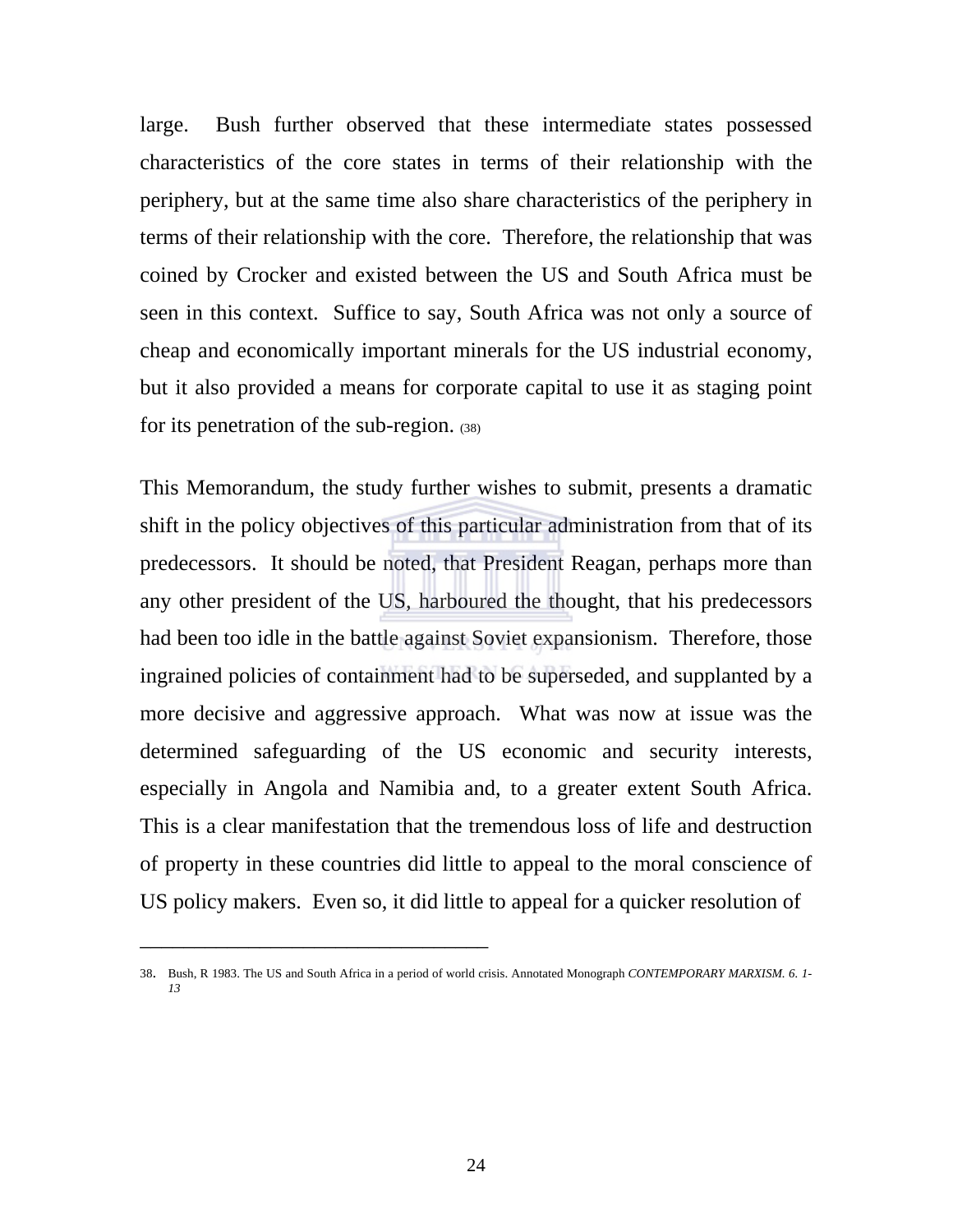the conflicts in the region. Nevertheless, the Reagan administration seemed determined to push forward diplomatic efforts, aimed at settling the Namibian question. But, we should not be oblivious of the fact that this did not came about without major compromises and concessions. (39)

Hence, this thesis' submission again, that it was indeed Dr. Crocker's diplomatic initiatives that heralded the urgency of a settlement of the Namibian issue. This had to be done, taking into account the US core concerns that the Sovietization of the Third World had to be reversed. It was precisely at this moment, that the Reagan administration conceived the policy of "constructive engagement", linking independence in Namibia to the Cuban troop withdrawal from Angola. This policy of linkage, Dr. Crocker believed would entice apartheid South Africa to concede to the implementation of the UNSC resolution 435 of 1978. Dr. Chester Crocker never believed that South Africa could be pressurized into an agreement solely on implementing the peace formula for Namibia. Moreover, he was convinced that it could be enticed on this issue, mindful of its own particular concerns, thus the linkage strategy could serve both these ends. (40)

On the contrary, according to O'Neil and Munslow the linkage policy indeed aided Pretoria with more time and space to step up its aggression against neighbouring states. This in turn resulted in South Africa curtailing

\_\_\_\_\_\_\_\_\_\_\_\_\_\_\_\_\_\_\_\_\_\_\_\_\_\_\_\_\_\_\_

<sup>39.</sup> United Nations Report. 1983. *Namibia: The crisis in the United States foreign policy toward Southern Africa*. UN International Organizations. New York: UN Publications. 11-24.

<sup>40.</sup> Dominiguez, J & Hernandez, R 1989. *The United States-Cuba relations in the 1990s.* San Francisco: Westview Press. 22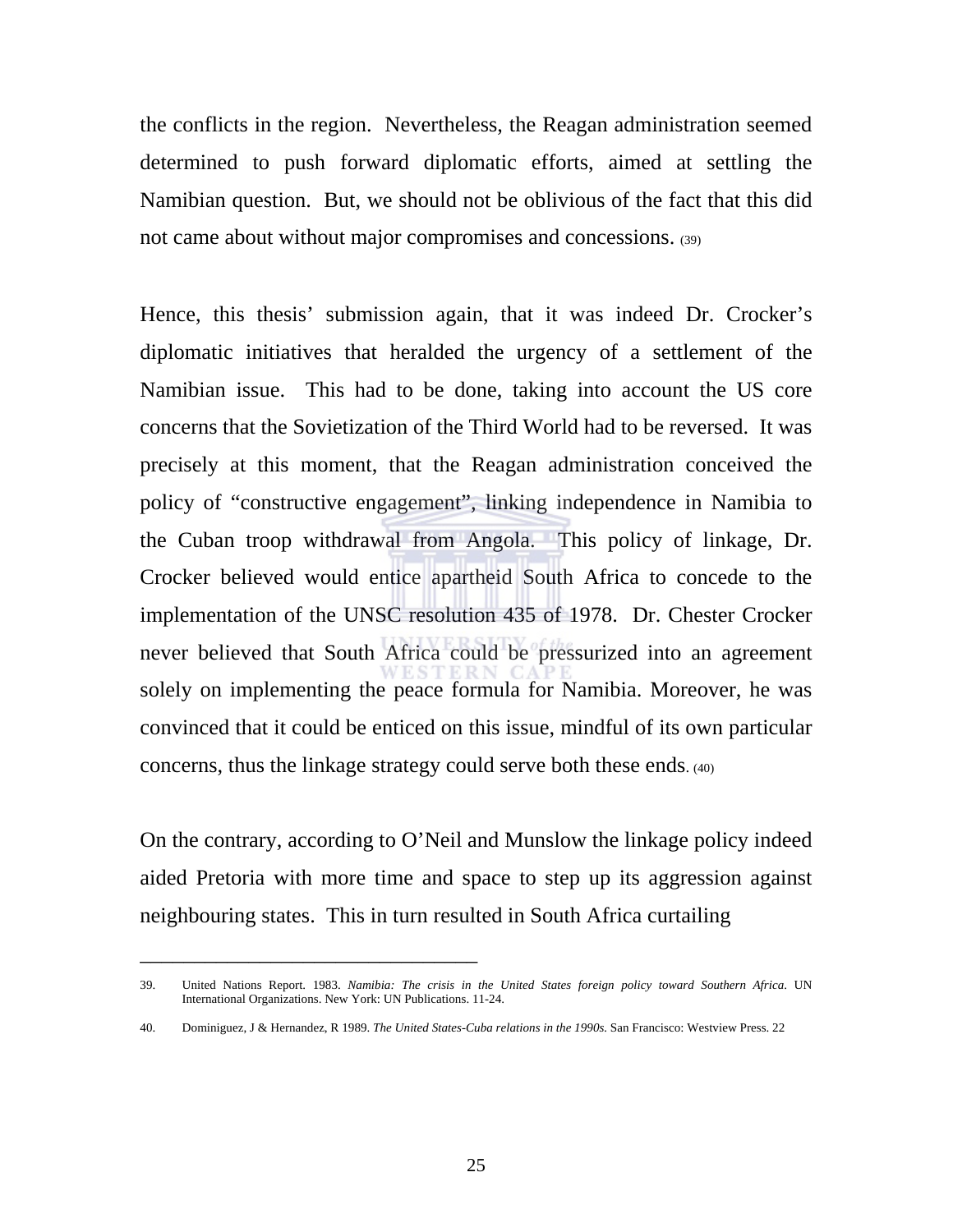black political rights, thereby tightening the noose on indigenous populations by expanding its Bantustan policies. (41) Azicri observes that instead of the linkage policy the US should have abandoned it in its entirety. It should rather have taken a firmer stand with South Africa, including the threat of withdrawing all military, political and economic assistance. Furthermore, the US could also have disengaged itself from bilateral ties with South Africa. Suffice to say, which could have culminated in the suspension of training its coast guards, as well as the suspension of its Honorary Consuls in New York and Washington. In addition, it could also have re-imposed export controls on items destined for apartheid South Africa's military and police machinery. (42)

For Washington, the linkage strategy indeed served its desired objectives, especially on the withdrawal of the Cuban troops from Angola. Moreover, it should be remembered that Cuba had always been at loggerheads with the US, because of its support for revolutionary movements in Central America and Southern Africa, especially the Great Lakes region. Thus the withdrawal of the Cuban troops from Angolan territory would translate in a reversal of Cuba's political and diplomatic successes of the late 1960s and early 1970s. (43)

<u>The member of the state</u>

O'Neil and Munslow, further observed that the policy of constructive engagement was particularly developed for Southern Africa with the objective to encourage managed change in South Africa through dialogue

\_\_\_\_\_\_\_\_\_\_\_\_\_\_\_\_\_\_\_\_\_\_\_\_\_\_\_\_\_\_\_\_\_

<sup>41.</sup> O'Neil, K & Munslow, B 1990*.* Ending the cold war in Southern Africa. (Special issue). Third World Quarterly 12. 3/4. 8

<sup>42.</sup> Azicri, M 1988. *Cuba: Politics, economics and society*. London: Pinter Publishers. 62-68

<sup>43.</sup> Gonzalez, C 1987. *La politica Norte-Americana para Africa meridional*. La Habana: Ciecas Sociales. 45-52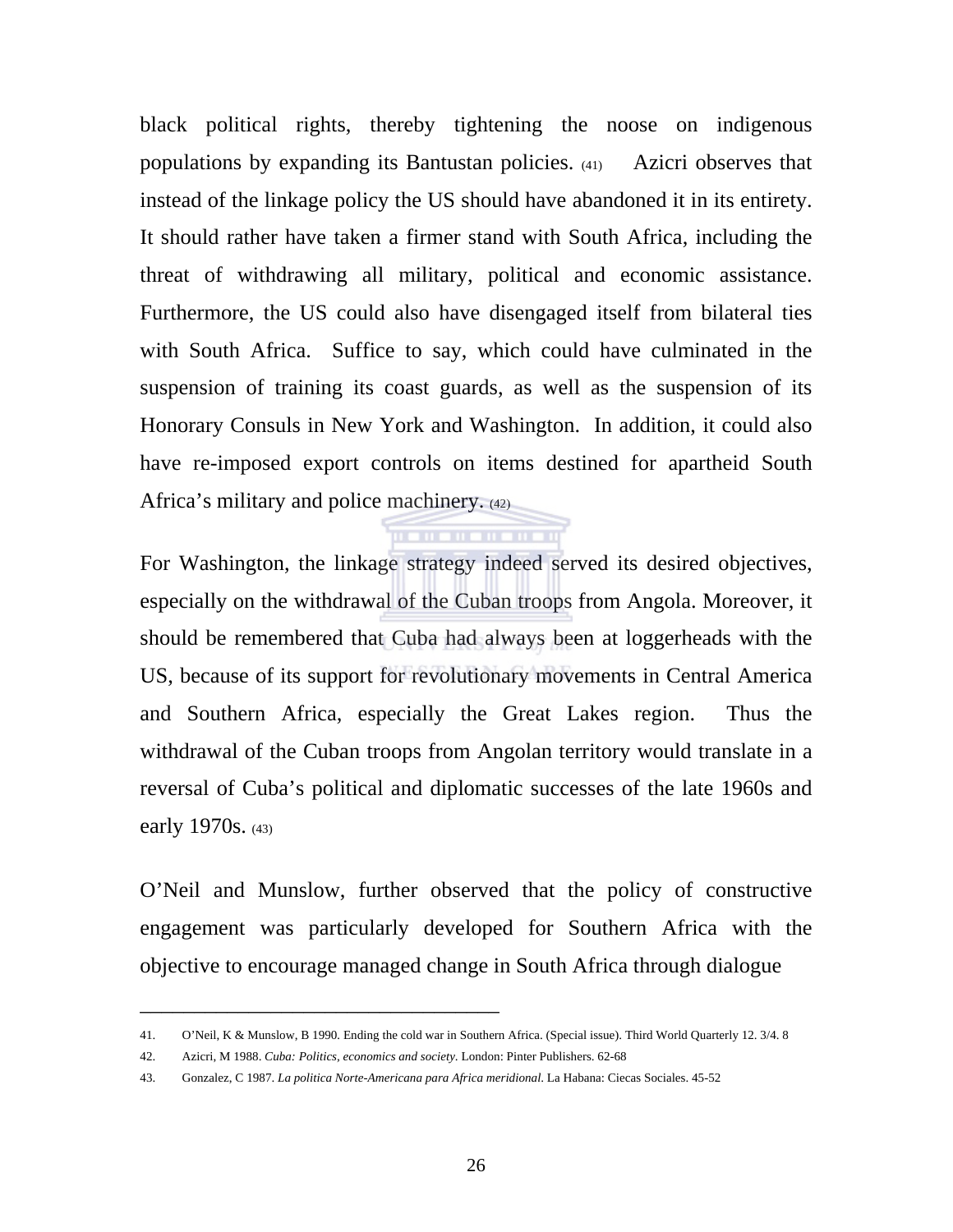rather than economic pressure. It must be remembered that the US at this time in point was under tremendous pressure to impose comprehensive economic sanctions on South Africa. It however, constantly shielded South Africa from becoming the target of such sanctions and other punitive measures. The bottom-line however, of this policy of "constructive engagement" was to keep South Africa as a regional ally to combat Soviet and Cuban influence in the region. (44)

Soviet-Cuban involvement in Southern Africa became a major obstacle to the US foreign and security policy makers. The Soviet-Cuban intervention in the region blocked the execution of the US policy objectives, aimed at winning over those sympathetic to its interests. Once President Reagan assumed office, new strategies were adopted to solve conflicting interests by peaceful means, but not without strings appended thereto. This strategy is identified as the US *low intensive conflict resolution* strategy. The enunciation of such a strategy would then require the selling of the US economic power, as it became evidently clear that the war was too costly and damaging to it is interests. (45)

This strategy was set rolling in early 1981 subsequent to an article that appeared in the US Foreign Policy magazine by the summer of 1979. In this magazine, it is stated that:

 "the multinational corporations can be the secret weapons of Western countries in Africa". (46)

\_\_\_\_\_\_\_\_\_\_\_\_\_\_\_\_\_\_\_\_\_\_\_\_\_\_\_\_\_\_\_\_\_\_\_\_\_\_\_\_\_\_\_\_\_\_\_\_\_\_\_\_\_\_\_\_\_\_\_

46. Ibid., 46

<sup>44.</sup> O'Neil, K & Munslow, B 1990. Ending the cold war in Southern Africa. (Special issue). Third World Quarterly 12. 3/4. 8

<sup>45.</sup> Gonzalez, C 1987. *La politica Norte-America para Africa meridional*. La Habana: Ciencas Sociales. 46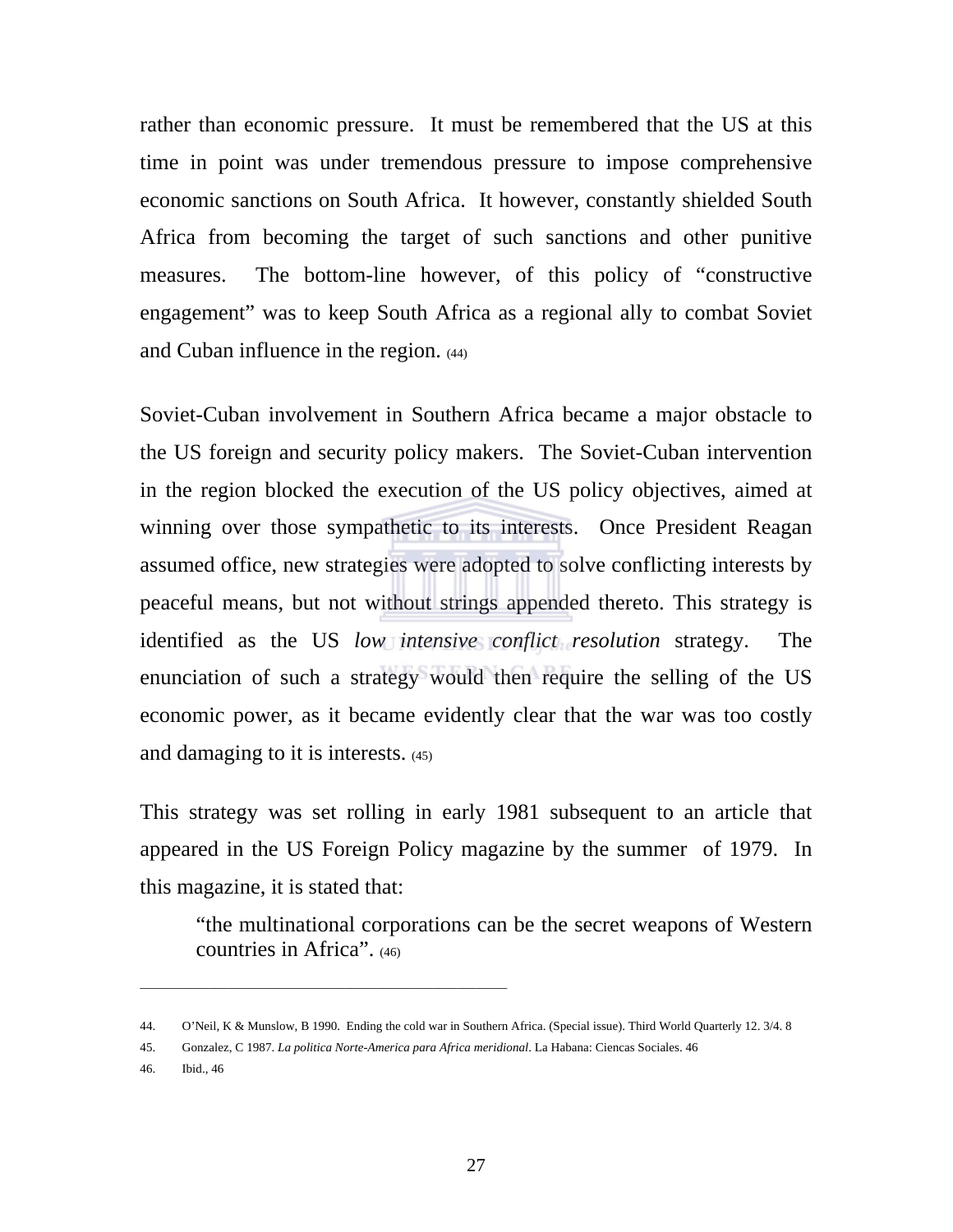Here the perspective is based on the assumption, that greater activity on the part of the US was needed that could fit into the concept of the then Cold War. US economic power could be used, not only to checkmate Communist expansionism, but also to sell the successes of capitalism. Thus, the reintroduction of corporate capitalism became a major element in the strategy of imperialism and neo-colonialism. Undeniably, this conservative strategy was operationalized knowing that there was no Soviet equivalent to match it. Soviet military aid could only be accompanied by small amounts of financial aid, which were loans rather than grants. It could not match with parastatal investments on the scale of Western MNCs. (47)

Turok argues that powerful multinationals by-passed governments. They virtually ignored the existence of political independence and continued to operate in the same fashion as during colonialism. They processed raw materials and semi-manufactured goods by means of a transfer-pricing system from one to another. In this manner, they exploited the different taxation systems, levels of wage labour and the different levels of production. In the final analysis, this mitigated against the interests and militated against the emergence of a coherent indigenously rooted and integrated economic development. This study wishes to submit that the US indeed attempted in turning the sub-region into a geo-strategic real estate. In any event it is corporate capital that shapes the strategic considerations of states. Value was now defined in terms of US access to cheap labour, raw

\_\_\_\_\_\_\_\_\_\_\_\_\_\_\_\_\_\_\_\_\_\_\_\_\_\_\_\_\_\_\_\_\_\_\_\_\_\_\_\_\_\_\_\_\_\_\_\_\_\_\_\_\_\_\_\_\_\_

<sup>47.</sup> Gonzalez, C 1987. *La politica Norte-America para Africa meridional*. La Habana: Ciencas Sociales. 46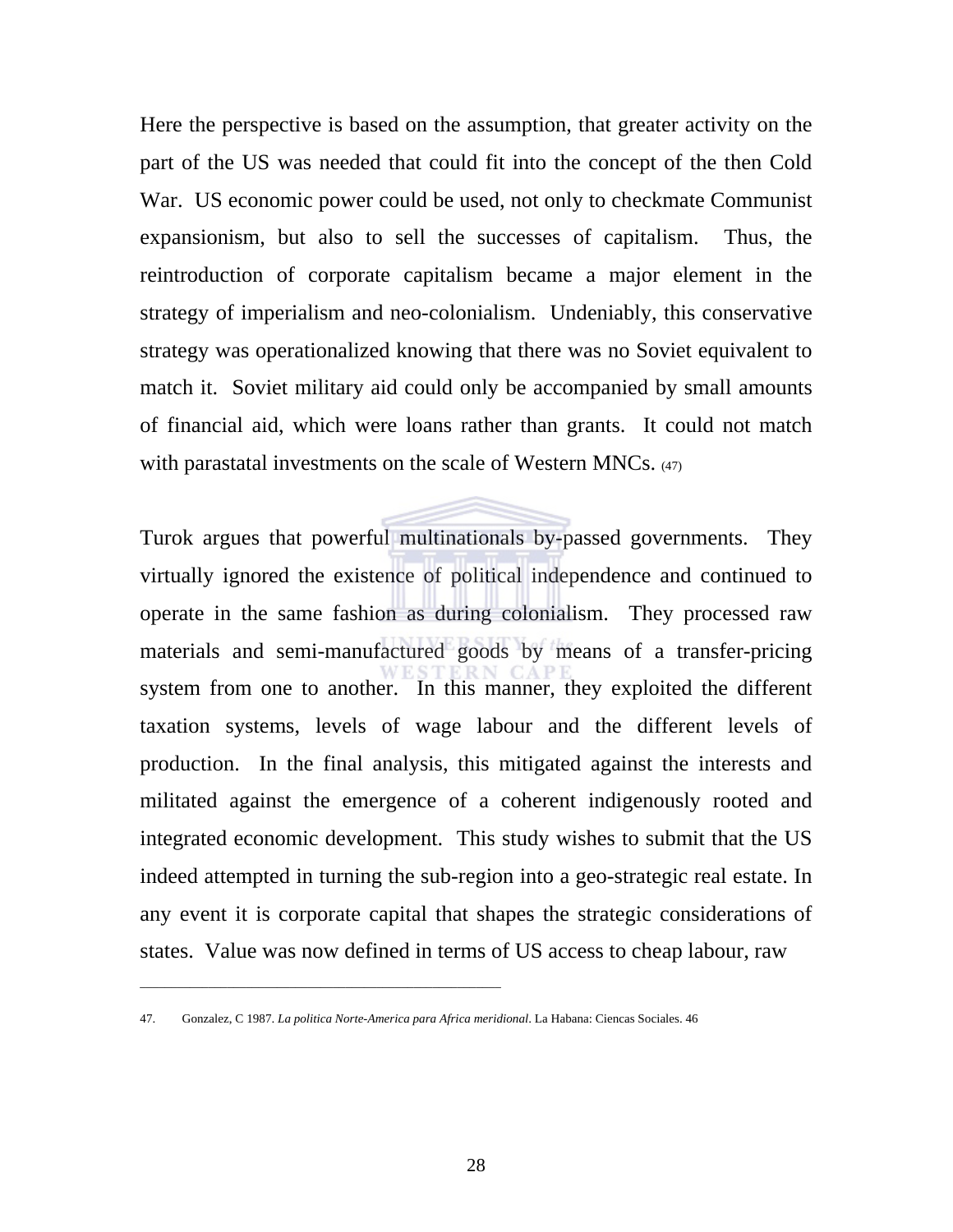materials, military bases and the like. Trans-nationalization, or more precisely, globalization of the world economy became a major contemporary phenomenon. (48) Bush and Szeftel rightly agrees that this was hardly surprising, given the traditional Western preoccupation with ensuring its own access to and control over raw materials, particularly for the US as its dependence on imported minerals increased. (49)

Turok further contends that in as far as the US was concerned, the effective and successful execution of such a strategy should have as its principle:

- a criteria to grant assistance to African countries that should be based on past and present attitudes of any African government with regard to issues that directly concern the United States, particularly these governments' position in respect of foreign investment and nationalization,
- the evaluation of these governments' real and potential contributions towards regional and international peace and stability,
- the possibility of that government to be in power, taking into consideration the problems it has to face,
- the qualities of such a State, rather than government, particularly with regard to its size, resources and location in relation to important areas of conflict and transportation routes, and finally,
- multinationals when perceived as qualifying to be a powerful instrument of the United States' interests in the sub-region, be backed together with its already established allies in Africa, and for that matter, if need be alone. (50)

According to some development theorists, these policy premises of the US, only sought to prevent the Cuban troops based in Angola from crossing the

<sup>48.</sup> Turok, B 1987. *Africa: What can be done?*: London: Bath Press 23-24

<sup>49.</sup> Bush, R & Szeftel, M 1991. The struggle for resources in Africa. (Special issue). Review of African Political Economy 51: 3- 6

<sup>50.</sup> Turok, B 1987*. Africa: What can be don?e*: London: Bath Press. 23-24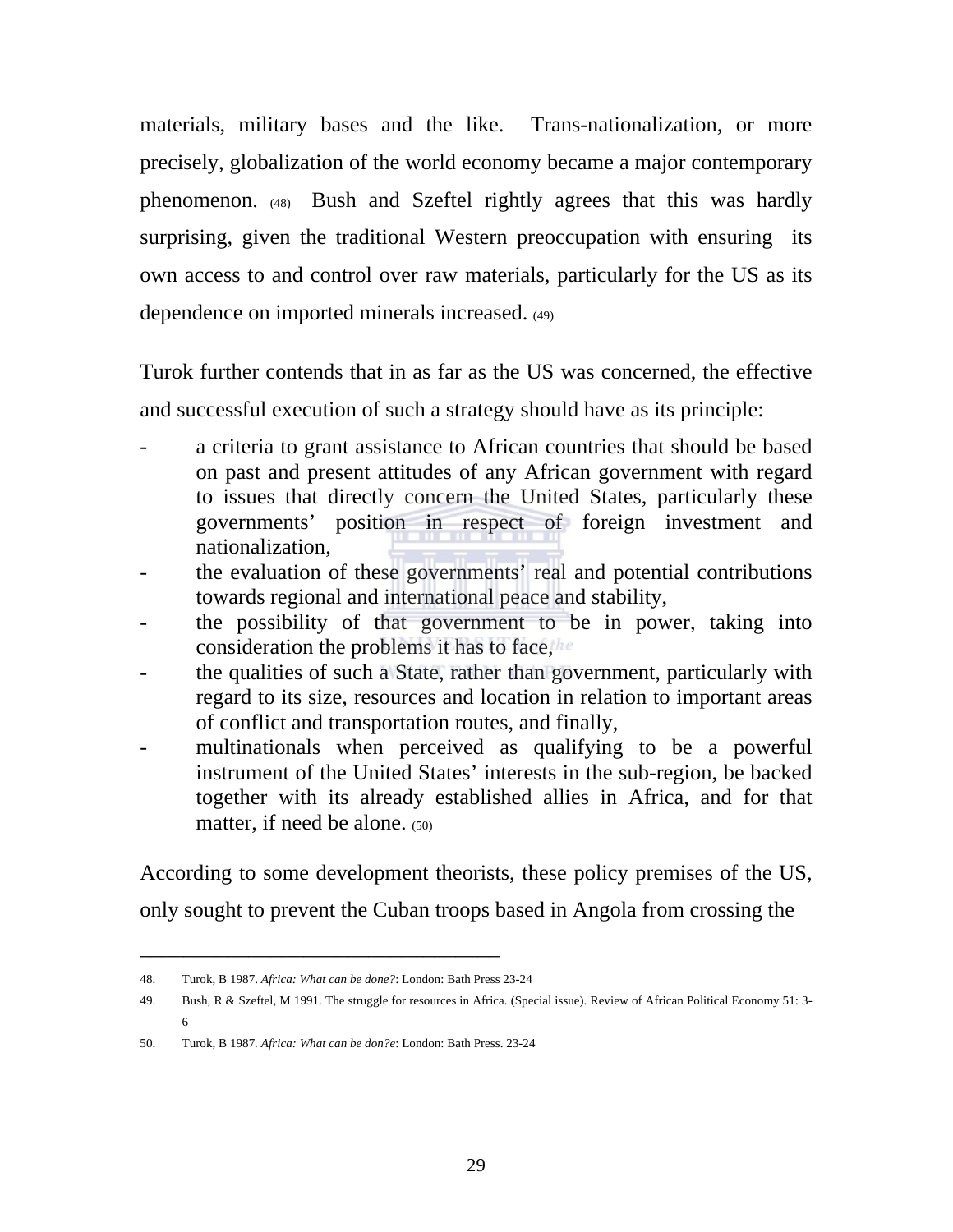Cunene and the Orange Rivers. It at the same time prevented the South African troops from remaining in the Zambezi and the Cunene areas. Thus, the active participation of trans-national corporations, backed by the highest levels of government was urgently needed. On the other hand, material resources needed to carry out these strategic objectives, would be obtained by strengthening US interests in the sub-region. If need be, assistance programs for development should be duplicated. It must be noted, that at that moment, the then-Rhodesia was about to become Zimbabwe, following the Lancaster House negotiations. The outcome of the Lancaster House talks, ironically, effectively blocked US initial policies, at least in so far as Zimbabwe was concerned. What remained then was the issue of Namibia, which indeed demanded an immediate solution to the region's conflicts. (51)

There had been a longstanding common consensus between the US and Western Europe, to co-operate in defending their common interests in relation to perceived Communist threats. The tendency that prevailed then was to take drastic steps, if necessary, to curtail Communism. This once again, brought to surface the re-enunciation of the "constructive engagement" theory, as advocated by the Anglo-American alliance of the Reagan-Thatcher team. The "constructive engagement" doctrine had two primary objectives, as per the 1981 statement of Dr. Chester Crocker, then Assistant Secretary of State for African Affairs, in which he remarked:

"we have lost an important influence over South Africa due to our lack of perception towards the dynamic changes in South Africa.

<sup>51.</sup> Gonzalez, C 1987. *La politica Norte-Americana para Africa meridional*. La Habana: Ciencas Sociales. 41.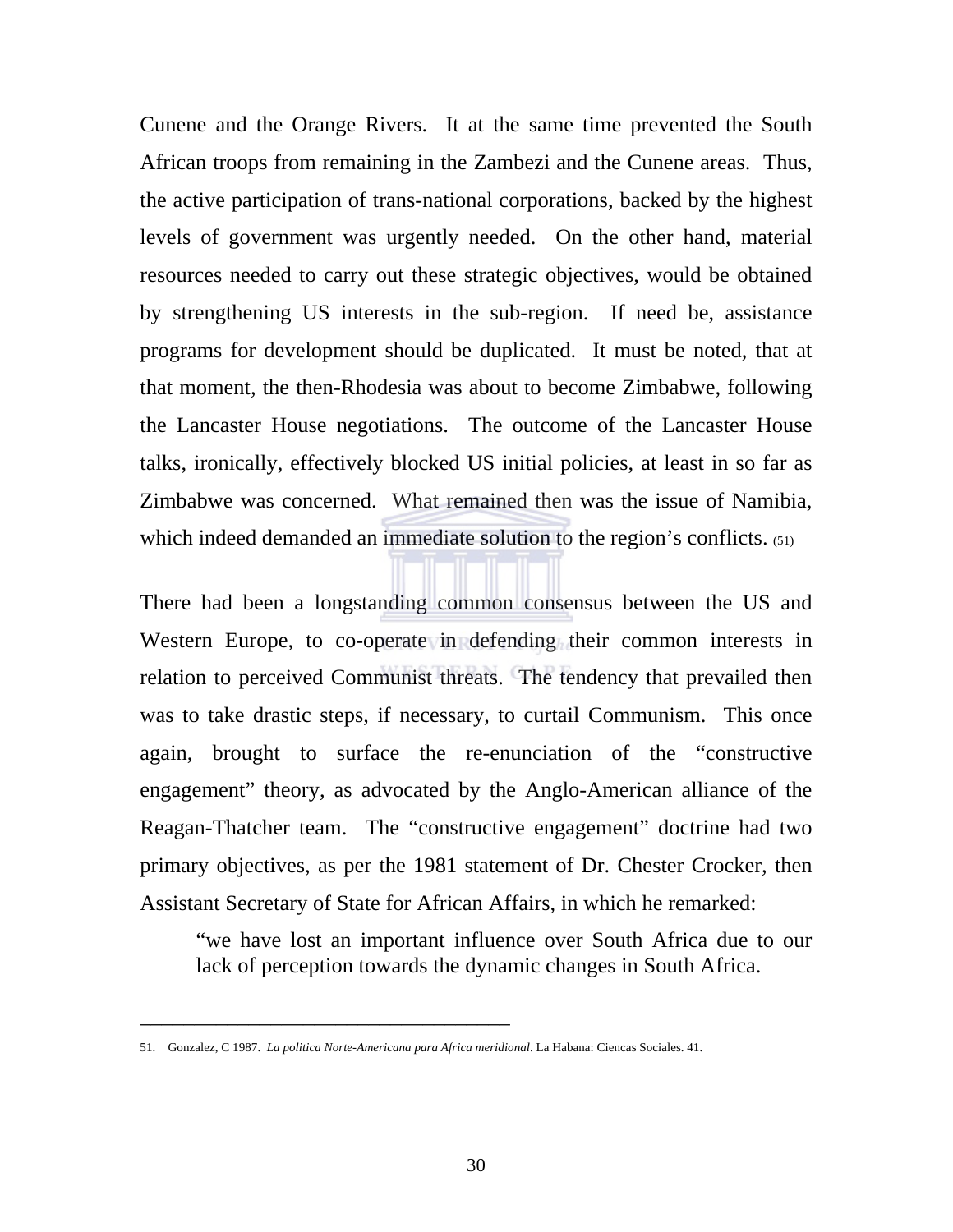Sometimes, it was a mistake to believe that the watches of South Africa and the United States are synchronized at the same hour. It is evident that to stimulate South Africa to decide its own future would benefit the interests of the United States". (52)

Dr. Crocker here referred to the reform programs of President P.W. Botha, which were aimed at co-opting the internal nationalist wings in South Africa. He failed to realize that US policies in the region and, in particular South Africa lacked the potential of influencing the pace of the desired political changes. As a matter of fact, the US had long been considered as being too sympathetic towards apartheid South Africa. (53)

Besides, the Botha administration suffered a number of set-backs, particularly the failure of both the "total strategy" and its successor; "winning hearts and minds" (WHAM). These approaches involved offering token gestures of appeasement at home, such as injecting money into "betterment" schemes in black townships, while simultaneously cracking down on internal opposition. These further included mounting aggression against neighbouring states with the objective of flushing out external opposition to apartheid. (54)

In the final analysis, the course of events in South Africa, were set to determine the basic principles of the US foreign policy determinations.

<sup>52.</sup> Gonzalez, C 1987. *La politica Norte-Americana para Africa meridional*. La Habana: Ciencas Sociales. 53-55

<sup>53.</sup> Ibid., 55

<sup>54.</sup> Mokoena, K (ed.) 1993. *South Africa and the United States: The declassified history*. New York: The New Press. xix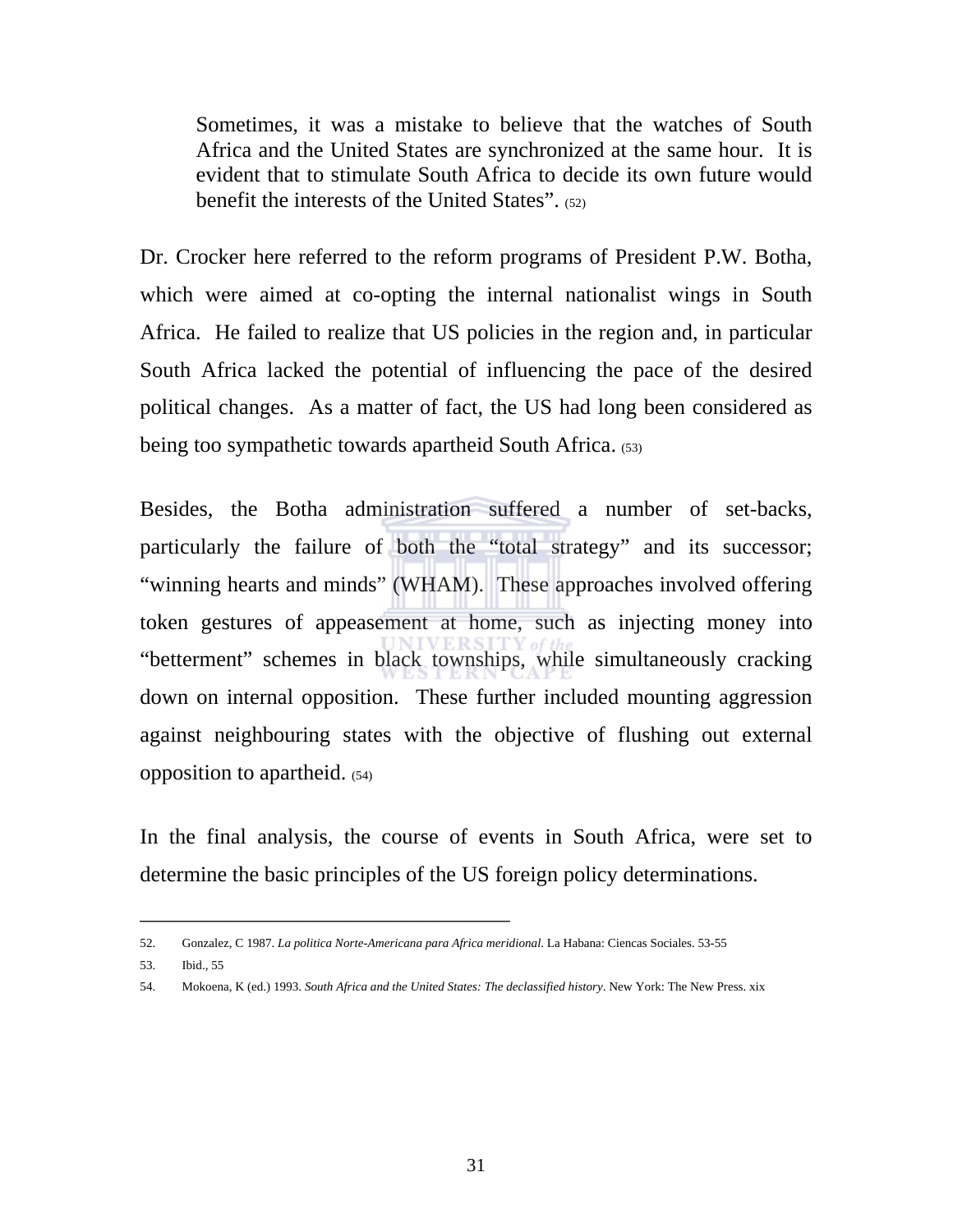Important to note in relation to this observation, was that the conservatives in the US and South Africa appeared to have coincidentally agreed in their intensions. They intended to prevent vis-à-vis the South African reform process the creation of subjective conditions and the constellation of objective conditions that could lead to a revolutionary process. It was such a situation that would in effect end white domination and the subsequent withdrawal from the international capitalist system. The latter would subvert the processes underway in Mozambique and Angola. (55)

Dr. Crocker realizing the apparent rejection of Pretoria's disingenuous manoeuvres, set himself the task to re-assess US policies. He aimed at pressurizing South Africa to accelerate the reform process. This would encapsulate not to only recognize the interests of the dominant groups in South Africa, but also not to harm them. White domination however, had to be preserved at all costs. The Namibia question would be dealt with in finding an arrangement that would at best exclude the possibility of a SWAPO administration in Windhoek. In this regard, the UNSC resolution 435 of 1978, therefore would only serve as a means leading to independence, and not as the basis for a full agreement. Angola then would be another factor – the withdrawal of the Cuban troops from that territory. In relation to this, it is this thesis's submission that had the US at that moment succeeded in getting the Cubans out of Angola as a precondition, the prospects of independence for Namibia would in all likelihood have been more remote. (56)

<sup>55.</sup> Gonzalez, C 1987. *La politica Norte-Americana para Africa meridional*. La Habana: Ciencas Sociales. 53-55

<sup>56.</sup> Mokoena, K (ed.) 1993. *South Africa and the United States: The declassified history*. New York: The New Press. xix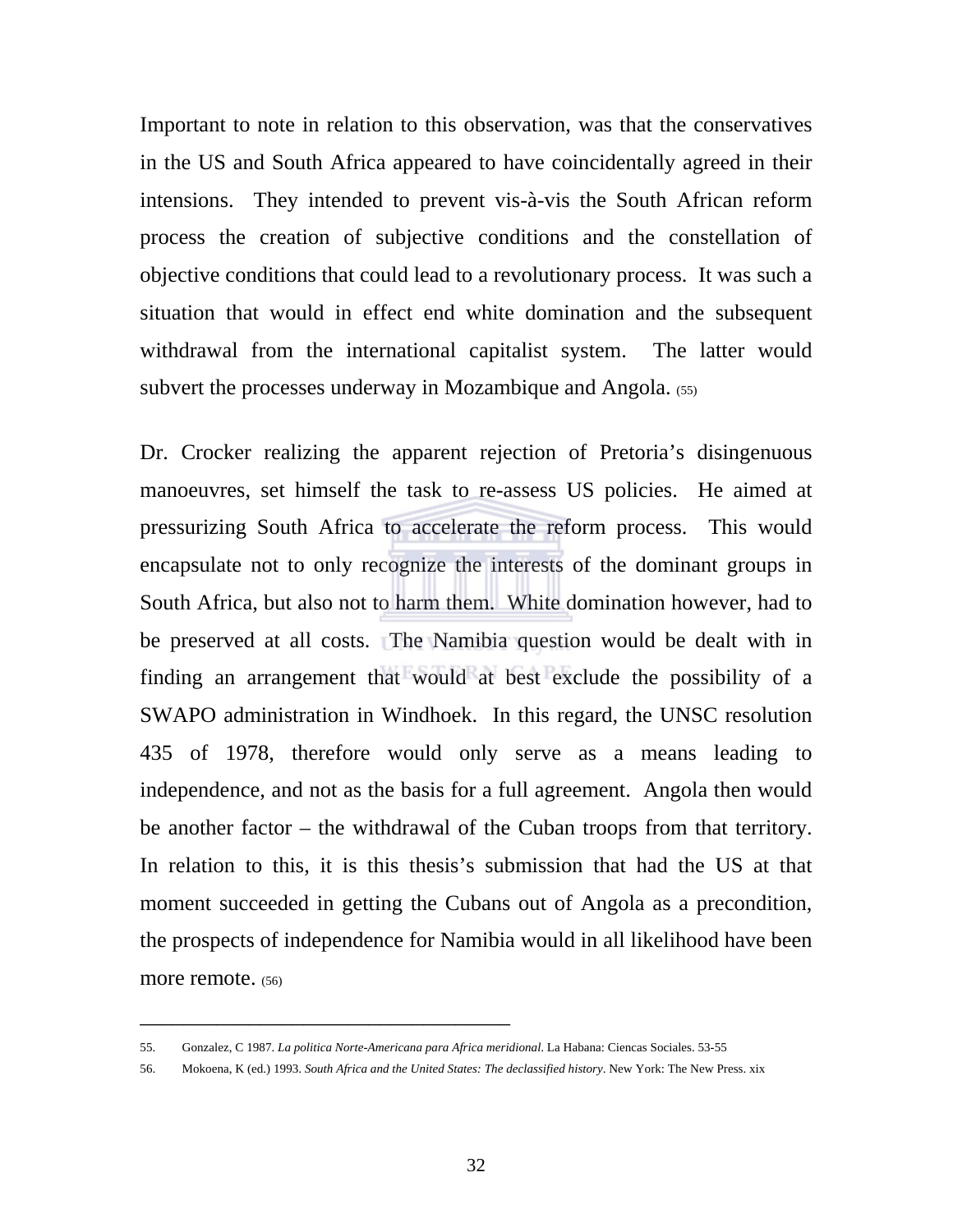Gonzalez argues that the issue of pre-conditioning Namibia's independence to the Cuban troop withdrawal had been shameful. The linkage theory completely disregarded international law and the need for peace in Namibia. As a matter of fact, Angola was already a sovereign state. Suffice to say, the linkage doctrine was purely designed, and geared towards the reduction, if not the elimination of the Soviet-Cuban presence in Southern Africa, especially in Angola with its huge oil reserves. (57)

By late 1983, Alexander Haig, formulated a new political strategy, also known as the "Haig Doctrine" that would follow two paths and be complimentary at the same time; to establish a dialogue with regard to the Namibia issue and second, to also establish dialogue with Angola on the same issue for a concession on the Cuban troop withdrawal. The Angolans agreed to the proposals, but only after guarantees for independence in Namibia was secured. This, the argument is advanced, now shifted the emphasis from withdrawal, but to how it should be executed. This manoeuvre by Alexander Haig alerted the members of the Western Contact Group. The Western Contact Group, at that moment was convinced that the Angolans would not allow the Cuban troop withdrawal prior to Namibia's independence. They were fearful that the US insistence on this issue would endanger the entire process towards finding peace in the region. Apart from this, there were also some suspicions and mistrust that the US was attempting to make inroads in the region, thereby portraying itself as the messiah of peace to the region. There was exceptional scepticism regarding

\_\_\_\_\_\_\_\_\_\_\_\_\_\_\_\_\_\_\_\_\_\_\_\_\_\_\_\_\_\_\_\_\_\_\_\_\_\_\_\_\_\_\_\_\_\_\_\_\_\_\_

<sup>57.</sup> Gonzalez, C 1987*. La politica Norte-Americana para Africa meridional.* La Habana: Ciencas Sociales. 55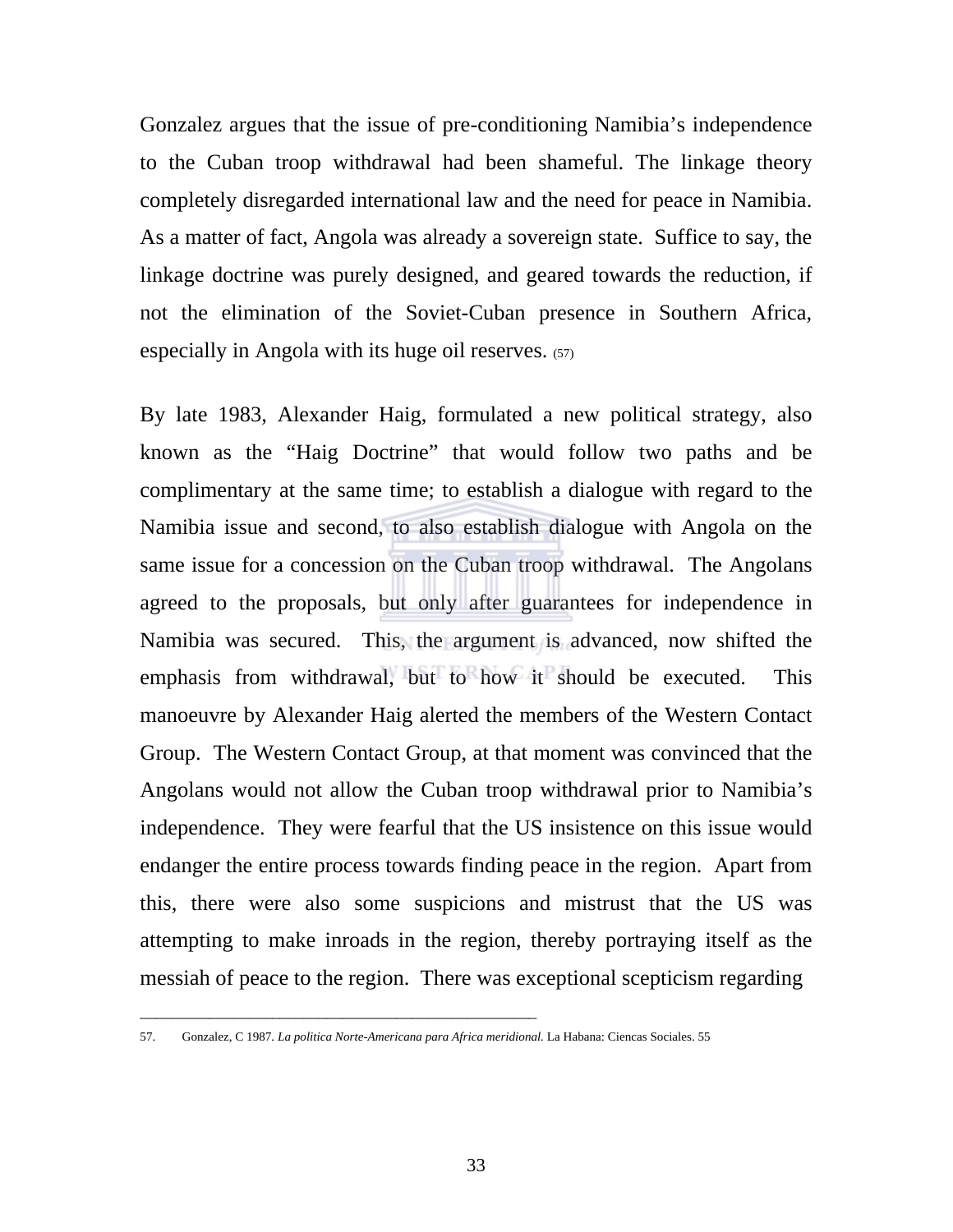the US motives, which at the same time was aimed at entrenching its own imperialist interests and agendas. (58)

Moreover, the US also came forward with a strategy that portrayed apartheid South Africa as part and parcel of the regional problem. It is argued that this was much more aimed at preventing neighbouring countries from breaking their economic dependence from South Africa. As apartheid strategists then had it, South Africa had to take the leading role in the regional institution; the Constellation of Southern African States (CSAS), conceived by the regime led by P. W. Botha and endorsed by the US. This was to be a development project aimed at further entrenching international capitalist interests. Now, had such a doctrine succeeded, it would in all likelihood have placed the Botha regime in such a strategic position, where it could compromise the states in the region at will. Pressure would then be brought to bear on these states to server their ties with the Eastern bloc countries. This in turn would have signalled a decisive defeat to Communist influence and advances in this strategic part of the African continent. The Reagan era indeed appeared to have had a tremendous impact in dictating the course of political events in the world. This is so, especially when considering the emerging disintegration of the Eastern Bloc. This process was further propelled with the advent of Mikhail Gorbachev as Prime Minister of the Soviet Union in 1985. But could this be equally said of the US domestic policies from which it derived its foreign and security policies? (59)

\_\_\_\_\_\_\_\_\_\_\_\_\_\_\_\_\_\_\_\_\_\_\_\_\_\_\_\_\_\_\_\_\_\_\_\_\_\_\_\_\_\_\_\_\_\_\_\_

59. Findley, CA, Rodney, JA 1987. *Twentieth century history*. Boston: Houghton Mifflin Company. 365-368

<sup>58.</sup> Gonzalez, C 1987. *La politica Norte-Americana para Africa meridional*. La Habana: Ciencas Sociales. 55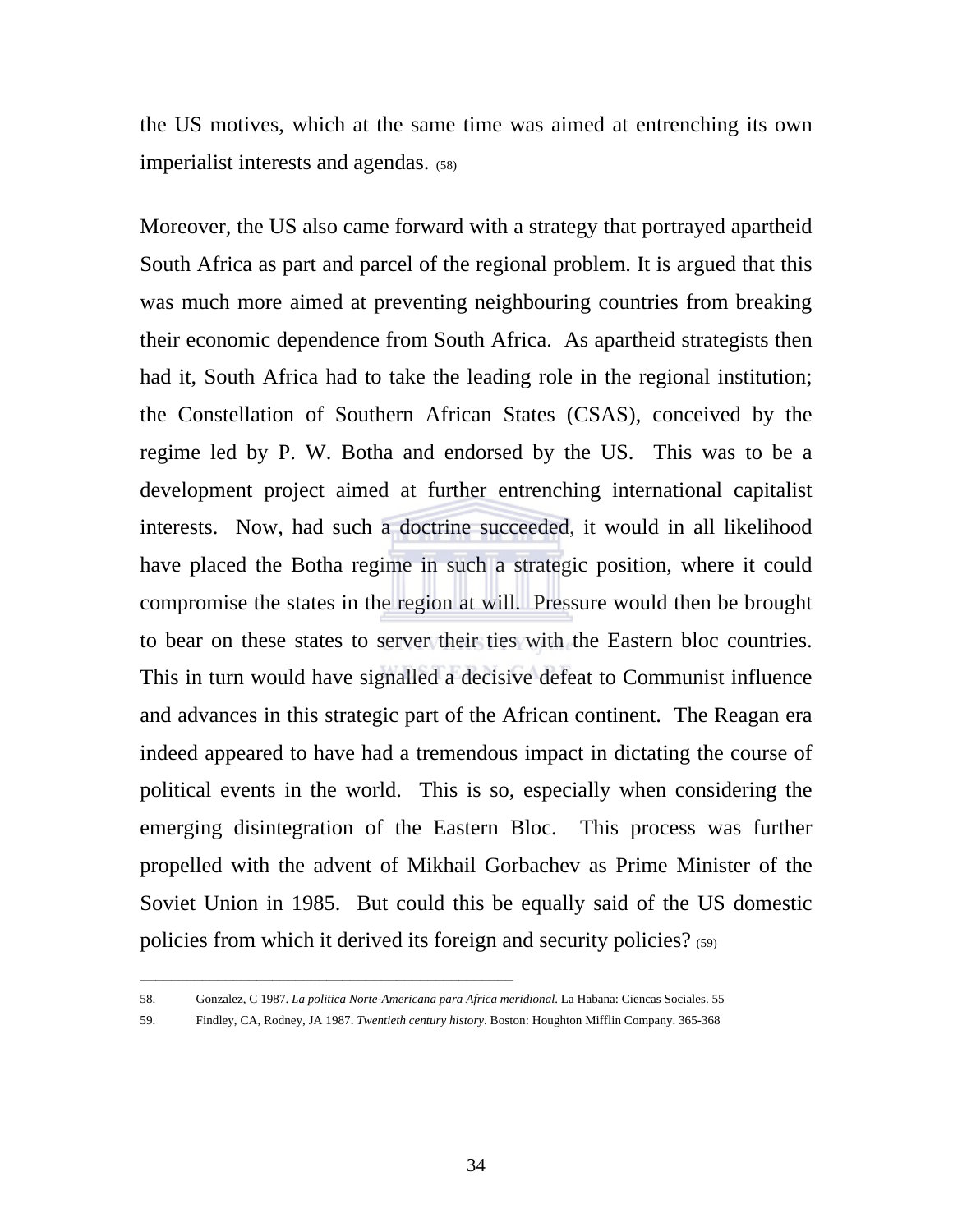The US domestic economic crisis, which started long before President Ronald Reagan assumed office, was gaining momentum. It was further worsened, because of President Reagan's declared policies of war on drugs and taxes for the rich, which resulted in massive tax breaks for the rich and wealthy. Moreover, the Reagan administration also initiated an enormous strategic military weapons programme, especially with a focus on Communist advances in Afghanistan. The same programme was also aimed at deterring Communist advances in Central America and the Caribbean, particularly Cuba, the strategic and ardent ally of the Soviet Union in that region. All these were to have a tremendous impact on the Federal government's budget. The increased deficit gap, resultant of President Reagan's unchecked spending, this thesis submits, cost President George H. Bush a second term bid. According to MacKay and Hill, the 1981-82 economic recession of the US, was the worse ever since the Great Depression of the 1930s, which put up to 10% of Americans out of jobs. Although this recession subsided towards the end of 1982, a clear message was signalled to President Reagan's successor - conservative spending if that trend of recovery was to be kept intact. After all it is the electorate that decides a president's future in the White House. (60)

\_\_\_\_\_\_\_\_\_\_\_\_\_\_\_\_\_\_\_\_\_\_\_\_\_\_\_\_\_\_\_\_\_\_\_\_\_\_\_\_\_\_\_\_\_\_\_\_\_\_\_\_\_\_\_\_\_\_\_

<sup>60.</sup> McKay, JP, Hill, BD 1987. *A History of western society*. Boston: Houghton and Mifflim Company. 1029-1031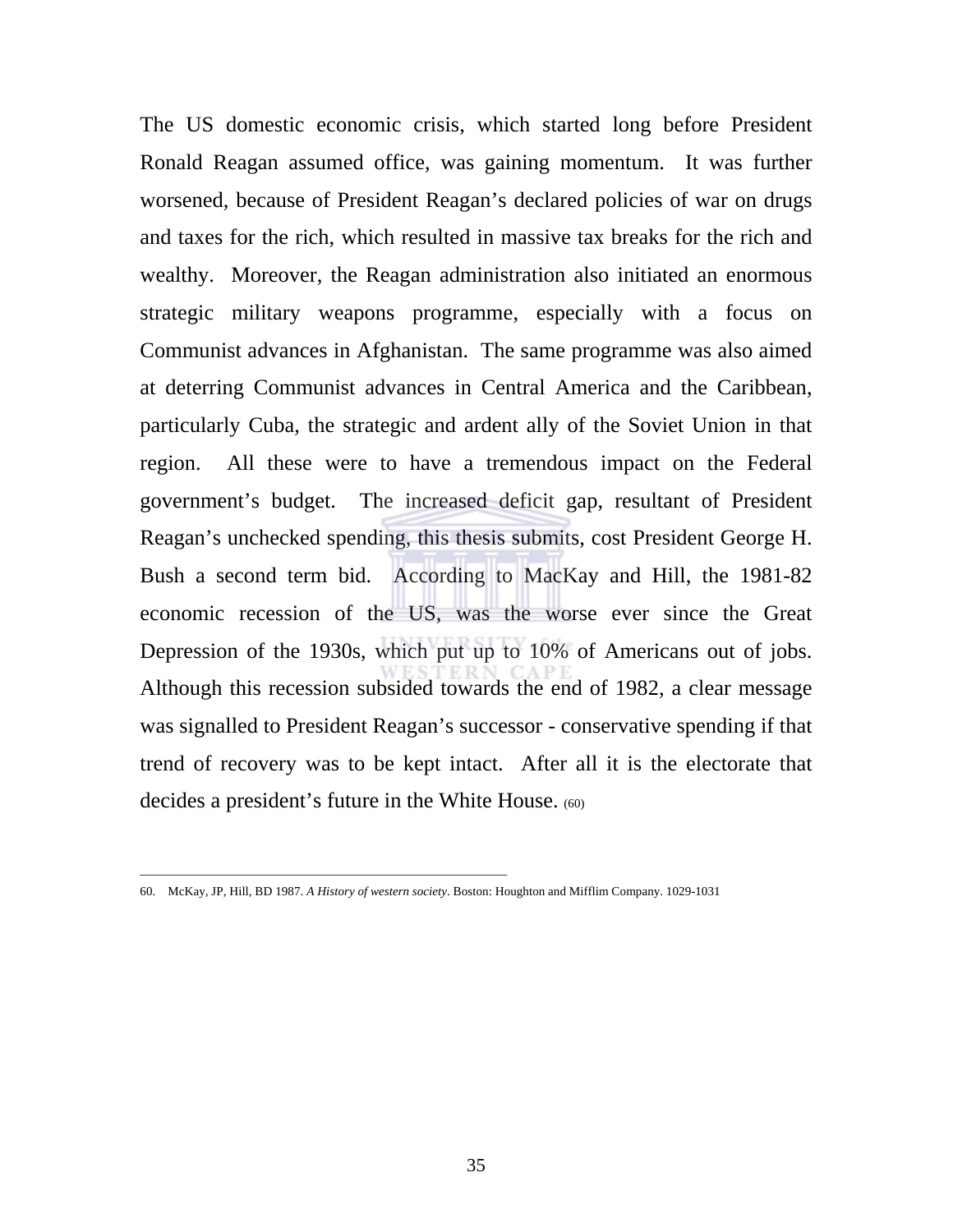The Reagan administration, convinced that the balance of military power had swung in favour of the Soviets, increased military spending, especially on nuclear arms projects. It was the period of the great arms race, which saw the launching of the US Star Wars project, costing its tax-payers billions of dollars over the next decade. President Reagan launched this project convinced that the Soviet military and political threats were becoming a reality. He further believed that it was neither plausible nor possible to linger on as the US security interests were at stake. President Reagan simultaneously expanded the US navy as a key to a resurgence of its power in the post-Vietnam era. (61)

As March 1985 was drawing closer, we came to witness the assumption of office by Prime Minister Mikhail Gorbachev in the former Soviet Union. This unexpected advent of Gorbachev now became the global focus of the US foreign policy. Mikhail Gorbachev, described by an ex-Soviet foreign Minister as "a man with a nice smile, but who's got iron teeth", ironically was more concerned with the Soviet Union's domestic state of affairs. Gorbachev's first priority therefore, was the Soviet Union's economic reconstruction. On the margins of this, it must be remembered, that Gorbachev had a good command of international affairs. With his new reform policies, focused on the reconstruction of the Soviet Union's economy still in its infancy stages, Gorbachev, after only a few months in office launched a diplomatic protest against President Reagan's intensions to build a massive space shield. Moreover, well-versed with the Euro-

<sup>60.</sup> Ronald Reagan and the Soviet Union. Homepage – Conclusion. [Online]. Available: www.reagan.dk/newcom.htm [29/02/2004]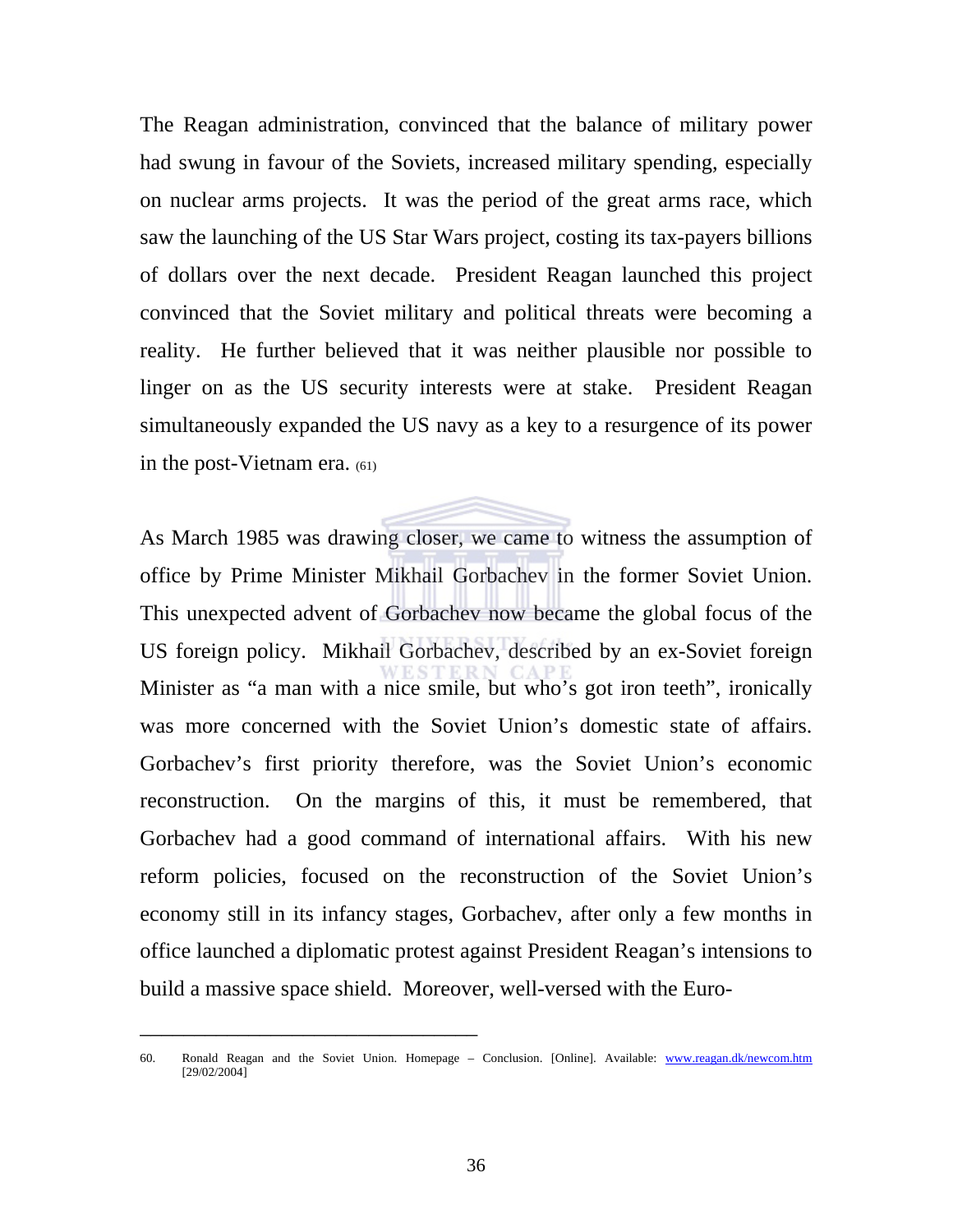American differences on defence matters, especially their inability to act as a unit to the conflicts in the Middle-East, Prime Minister Gorbachev set himself the task of exploiting those weaknesses. (62)

According to O'Neil and Munslow, Gorbachev's ascendancy to power marked a notable retreat from confrontation between the East and the West, which the US was unable, or rather slow to grasp. Conflict between administration and Congress exemplifies the disarray of US policy towards Southern Africa. Gorbachev, as early as March 1986, indicated that the Soviet Union was trying to help find solutions to the conflict in Angola as part of a wider policy decision by the ruling Communist Party, to seek negotiated solutions to all regional conflicts. Yet the US was bent on reasserting its power on the global periphery, thereby increasing the cost of confrontation as noted in the foregoing paragraph. (63)

#### **UNIVERSITY** of the

Meanwhile, as the problems at home surged ahead unabated, the Soviets came to find themselves in a rather difficult position in respect of international affairs. Thus an opening-up in the then Soviet Union became an imminent factor for the ruling elite. Gorbachev in shaky command of the then Soviet Union and the man to be reckoned with, especially in steering the direction of international politics provided the opportunity for the realization of this new political philosophy. Washington at that moment

<sup>62.</sup> McKay, PJ, Hill, BD 1987. *A History of western society*. Boston: Houghton Mifflin Company. 1036-1037

<sup>63.</sup> O'Neil, K & Munslow, B 1990. Ending the cold war in Southern Africa. (Special issue). Third World Quarterly 12. 3/4. 5.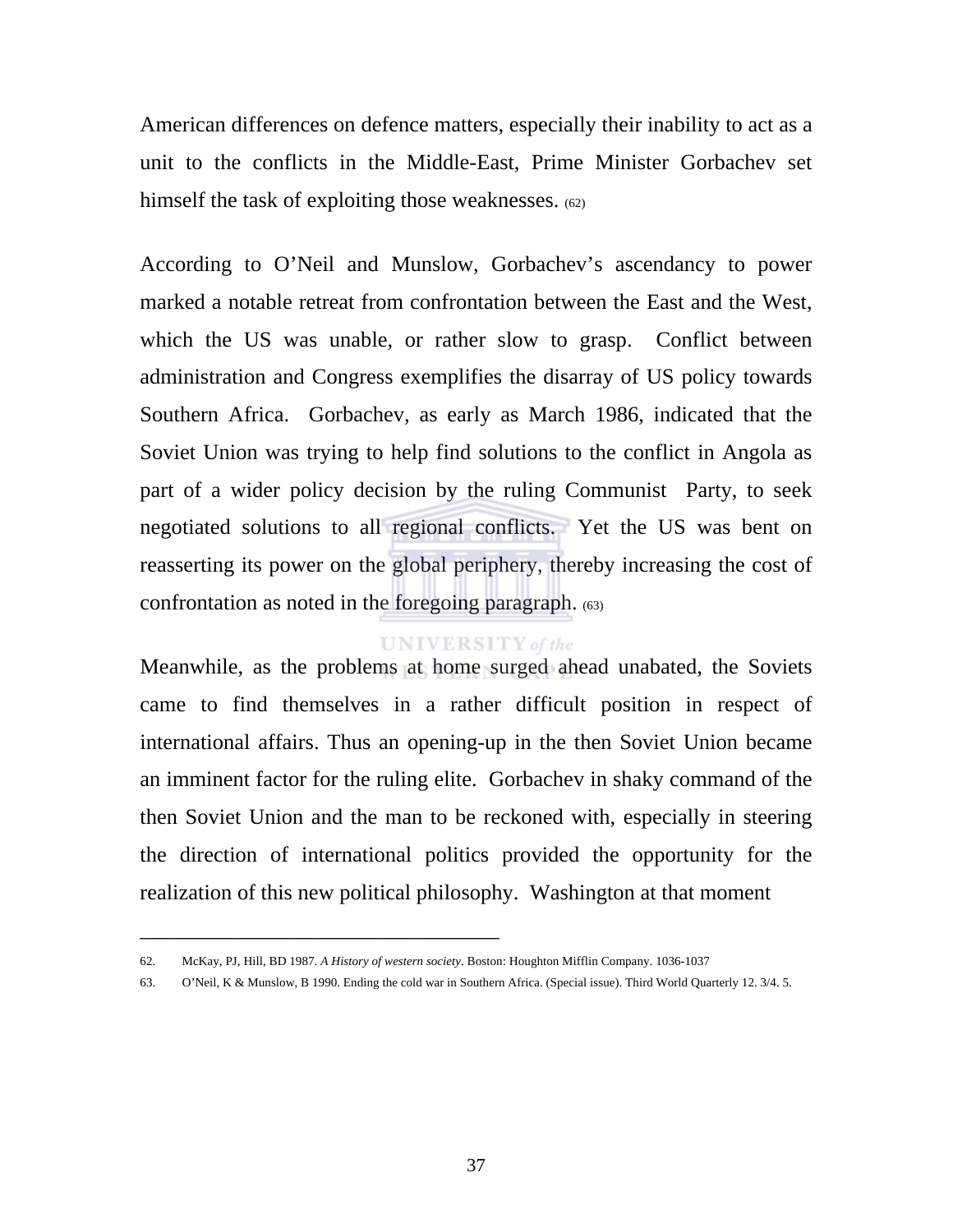did know what the next tactical move of the Soviets would be, rather chose to follow the course of events with keen interest. The identification of a presidential hopeful that could match the diplomatic skills of Gorbachev now became the most singular issue as President Reagan's term of office was drawing to an end. Thus, foreign policy matters came to dominate the 1989 presidential campaign in the US. The US electorate, having witnessed the first cracks in the emerging disintegration of the then Soviet Union, rallied firmly behind the Republican nominated candidate for the presidency, George H. Bush. (64)

By 20 January 1989, George H. Bush, who also came to be known as "Mr. Read my Lips", became the  $41<sup>st</sup>$  President of the USA. According to Franklin, the Bush era was a mere continuation of the Reagan revolution, characterized by deficit spending and government lending. President Bush almost revived the 1981-82 recessions. As far as Africa was concerned, the Bush administration claimed to be championing the continent's needs with its conservative agenda. Ironically, its foreign policy was mostly preoccupied with the Middle East and the war on terror. We also came to witness the introduction of a foreign policy doctrine formulated during the Reagan era – the "new world order". (65)

According to Mokoena, like the Reagan administration, the Bush administration embraced "constructive engagement" as the core of US

<sup>64.</sup> Franklin, J 1994. *The Cuban revolution and the United States*. Australia: Ocean Press. 55

<sup>65.</sup> Ibid., 55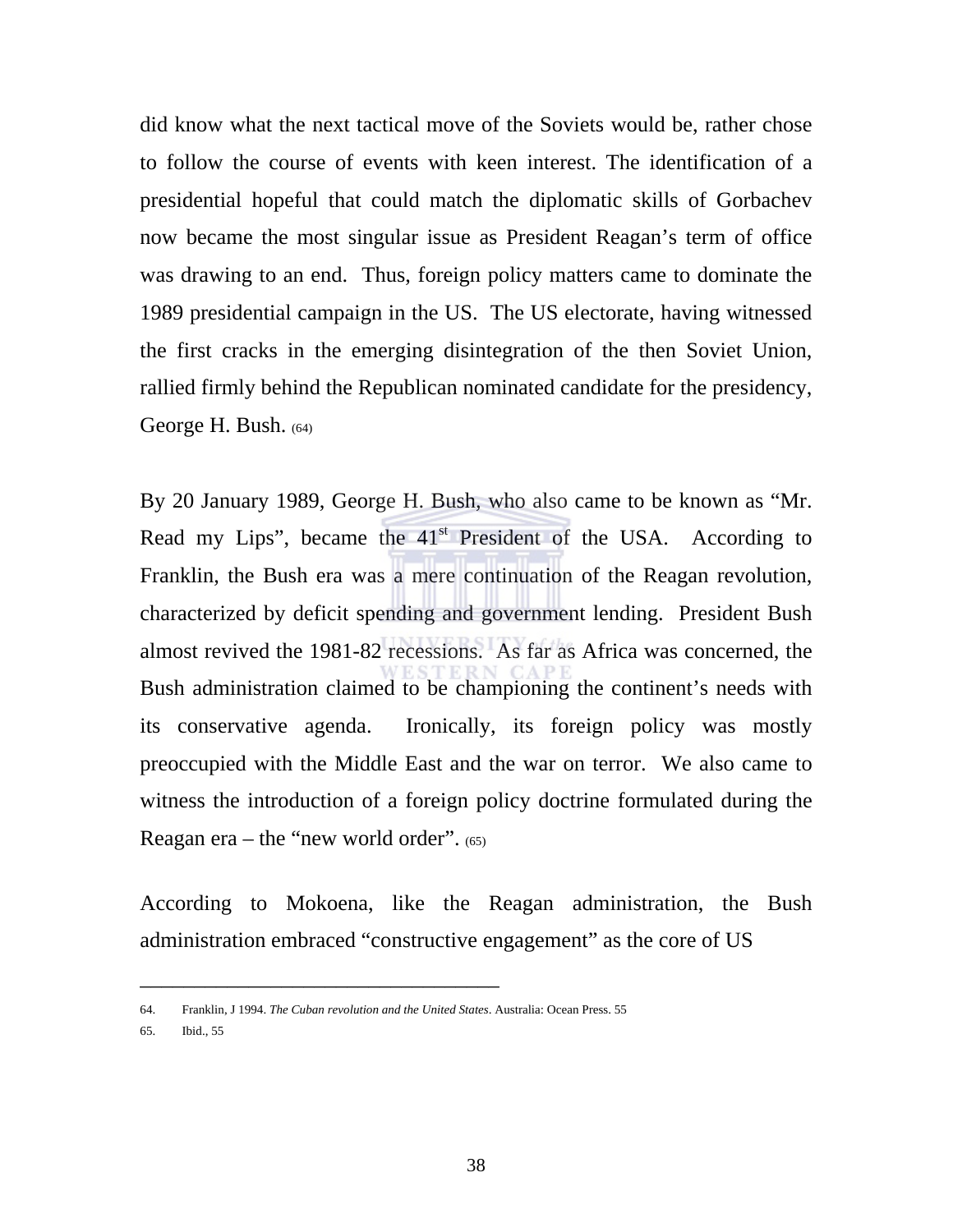foreign policy toward Southern Africa in general and South Africa in particular. Nevertheless, it also sought to avoid controversy that had been a trademark of the Reagan revolution, by trying to accommodate the region's realities. Like Reagan, President Bush, while publicly expressing the US abhorrence of Pretoria's apartheid policies, continuously shielded Pretoria, thereby giving it the benefit of the doubt. The administration generally showed no urgency in pushing Pretoria to embrace democracy, thus fuelling African suspicion regarding the US genuine purposes and objectives. This has been the marked failure of the Reagan doctrine of "constructive engagement". As the Cold War recedes into history, the ways and extent to which the lens of anti-Sovietization distorted the US formulation of its postwar policies became increasing exposed. Rather than examining African affairs in terms of regional concerns with poverty, human rights and selfdetermination, the US frequently adopted a narrow ideological view of the issues at stake – anti-Communism. (66) **WESTERN CAPE** 

On the margins of this, the "new world order", the argument is advanced, was particularly aimed at stalling the spread of Communism in Latin America and Africa. On the heels of this policy formulation, came the invasion of Panama on 20 December 1989. This was the biggest US military intervention then, since the disgraced Vietnam War, in which approximately 25 000 US service personnel lost their lives, or were either

 <sup>66.</sup> Mokoena, K (ed.) 1993. *South Africa and the United States: The declassified history*. New York: The New Press. xxv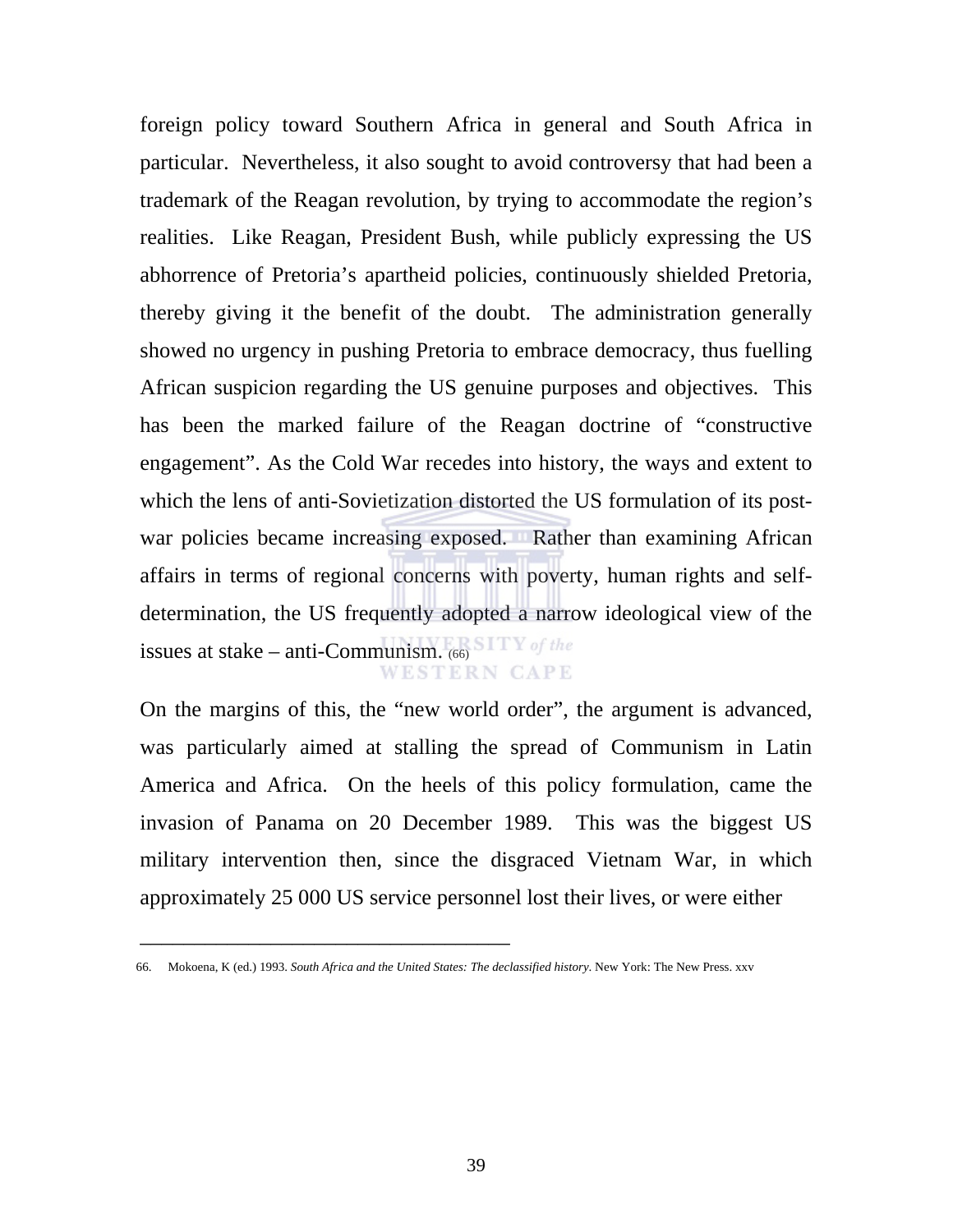unaccounted for. In this connection, it should be noted that the ouster of General Noriega's regime in Panama, became the focal point of the US policy makers during the closing months of President Reagan's term of office.  $(67)$ 

General Noriega was captured towards the end of December 1989, and flown to the US, escorted by marines and officers of the DEA to stand trial on narcotics related-charges. At this point in time, it appeared that Washington had a well orchestrated agenda in dealing with closely perceived Communist threats. Thus, next on the Bush administration's agenda, in respect of its anti-Sovietization policy objective was the ouster of the leftist Sandanista movement of General Daniel Ortega in Nicaragua. (68)

As these military and political developments were taking place across the Atlantic and Pacific Oceans, we at the same time came to witness the final stages of Soviet disintegration. President Bush, subsequent to an aborted coup in the former Soviet Union, and the consequent resignation of Prime Minister Gorbachev, announced the fall of Communism. This, President Bush declared, "was the triumph of capitalism over Communism as an alternative". To the contrary, it is the opinion of this thesis, that this indeed, was not the demise of Communism. It was rather a pragmatic move to realize and adapt to the new realities of the world as perceived through a

<sup>67.</sup> Franklin, J 1994. *The Cuban revolution and the United States*. Australia: Ocean Press. 55-58

<sup>68.</sup> Ibid., 55-58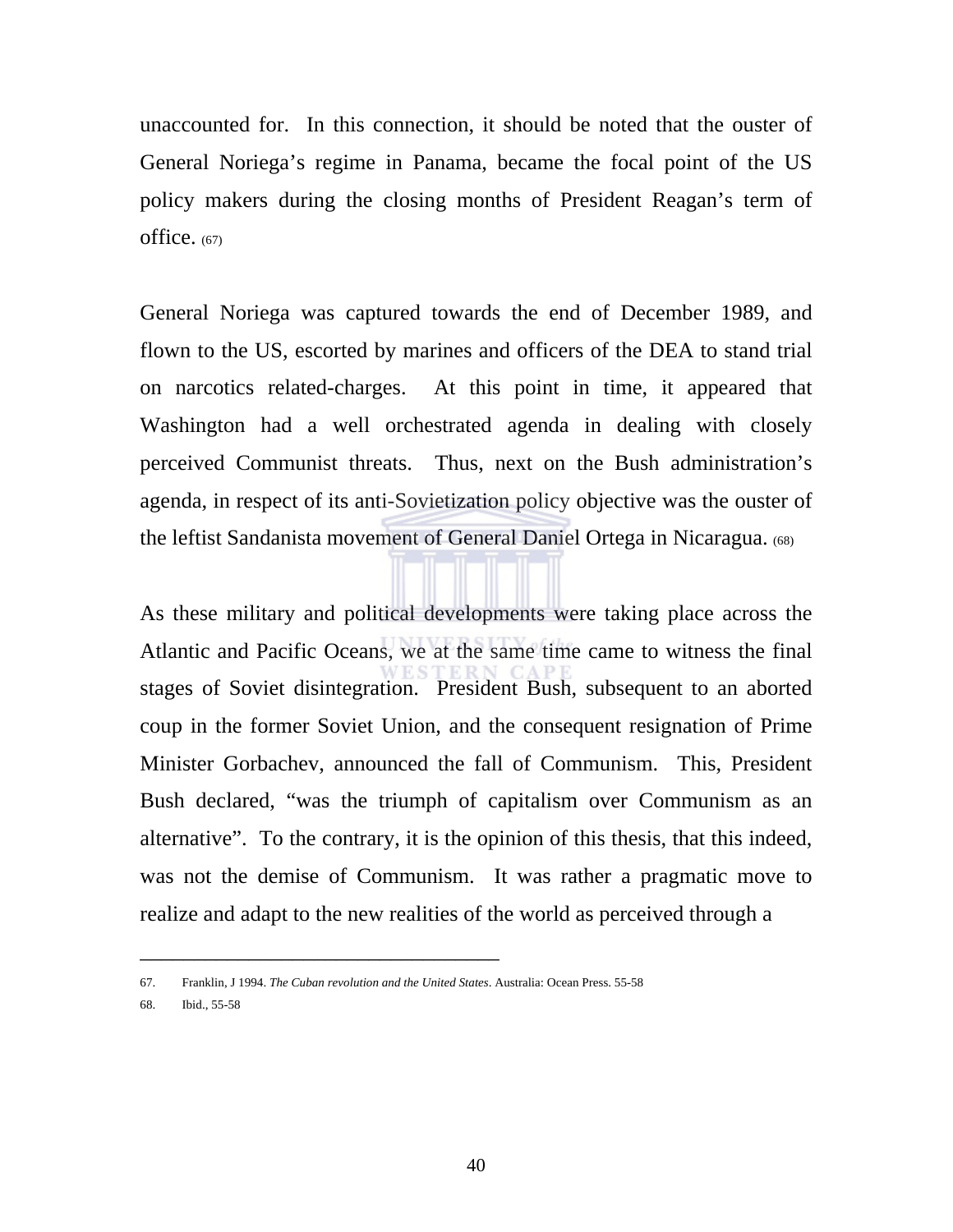prism of specific conditions typical of all corners of the world. A further argument is that Gorbachev's *perestroika* and *glasnost* and its impact indeed introduced a dramatic change in the situation. (69)

This hypothesis is corroborated by O'Neil and Munslow, who observed that form the late 1980s, there has been strong evidence that the new school of thought as conceived by Gorbachev, recognized the need for Third World countries to pass through a capitalist development phase before arriving at socialism. (70) Saul also appear to agree with such an assumption, referring to a pronouncement by the former Soviet deputy foreign minister, Anatoly Adamashin during the 1989 signing of the Angola peace accord. Adamashin remarked: "I personally don't think that they are going to build socialism in this part of the world"*.* He further observed that the Soviets have never been entirely enthusiastic about socialist endeavours in Southern Africa, consigning them as being mere states of socialist orientation. (71)

### **WESTERN CAPE**

Given these observations, the question is what was the essence of these conditional changes in relation to the new school of thinking? The discerning answer is, given the evolving relative strengths and inclinations of the world's different systems it would be the triumph of liberalism and, not capitalism over communism, with the latter collapsing into three hypostases, these being: *an idea, a reality and a social movement*. Hence, the birth and the triumph of people-centred social democracies.  $(72)$ 

\_\_\_\_\_\_\_\_\_\_\_\_\_\_\_\_\_\_\_\_\_\_\_\_\_\_\_\_\_\_\_\_\_\_\_\_\_\_\_\_\_\_\_\_\_

<sup>69.</sup> Franklin, J 1994. *The Cuban revolution and the United States*. Australia: Ocean Press. 58

<sup>70.</sup> O'Neil, K & Munslow, B 1990. Ending the cold war in Southern Africa. (Special issue). Third World Quarterly 12. 3/4. 5.

<sup>71.</sup> Saul, JS 1991. From thaw to flood: The end of the cold war in Southern Africa. (Special issue). Review of African Political Economy 50: 146

<sup>72.</sup> Anon. Social Sciences 1991. Quarterly Review. Moscow. Academic Sciences. 33-34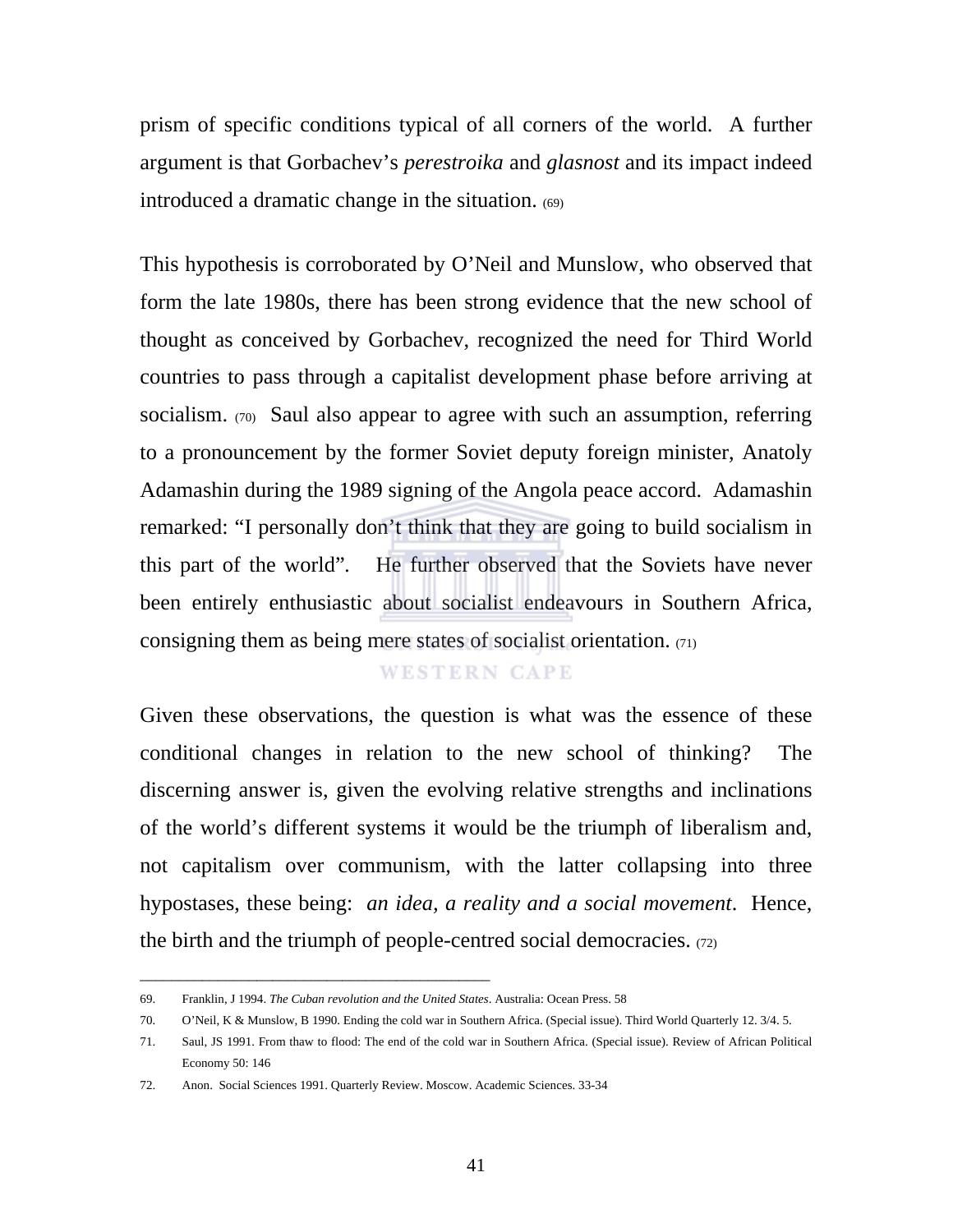Strictly speaking, and given the above scenario, the argument is that it is important to understand as to what was happening at that moment, by viewing the political evolutions then in retrospect. A further argument is that renewal of the then-Soviet Union, given its past development strategies, signified the collapse of an authoritarian bureaucratic form of socialism. Therefore, State-imposed socialism matched against developments as exposed by Prime Minister Gorbachev's *perestroika* and *glasnost*, was becoming something of the past. At first glance, it might look like the demise of socialism itself, but at close scrutiny, it was just the opposite. And this is evidenced in the resurgent socialist and social democratic governments the world over, including the EU, South Africa and Namibia. Thus, the conclusion, that socialism has just not yet run its course. It has just emerged from an early development stage, which in the end would enable us to judge its development potentialities as it reaches its stages of **UNIVERSITY** of the maturity. (73) **WESTERN CAPE** 

The most appropriate conclusion, in relation to the events that were unfolding then and, given the crisis of capitalism in the new millennium, would be a just assumption that a social movement has just emerged. It has just begun to assert itself in its up-to-date forms for viable development, continuity and social transformation. The ultimate objective of such a phenomenon would be the lessening of the development of dependency and further marginalization. In the final analysis, socialist values are in no way distinct from those of liberal systems. Besides, both systems are organically

<sup>73.</sup> Anon. Social Sciences 1991. Quarterly Rreview. Moscow: Academic Sciences. 38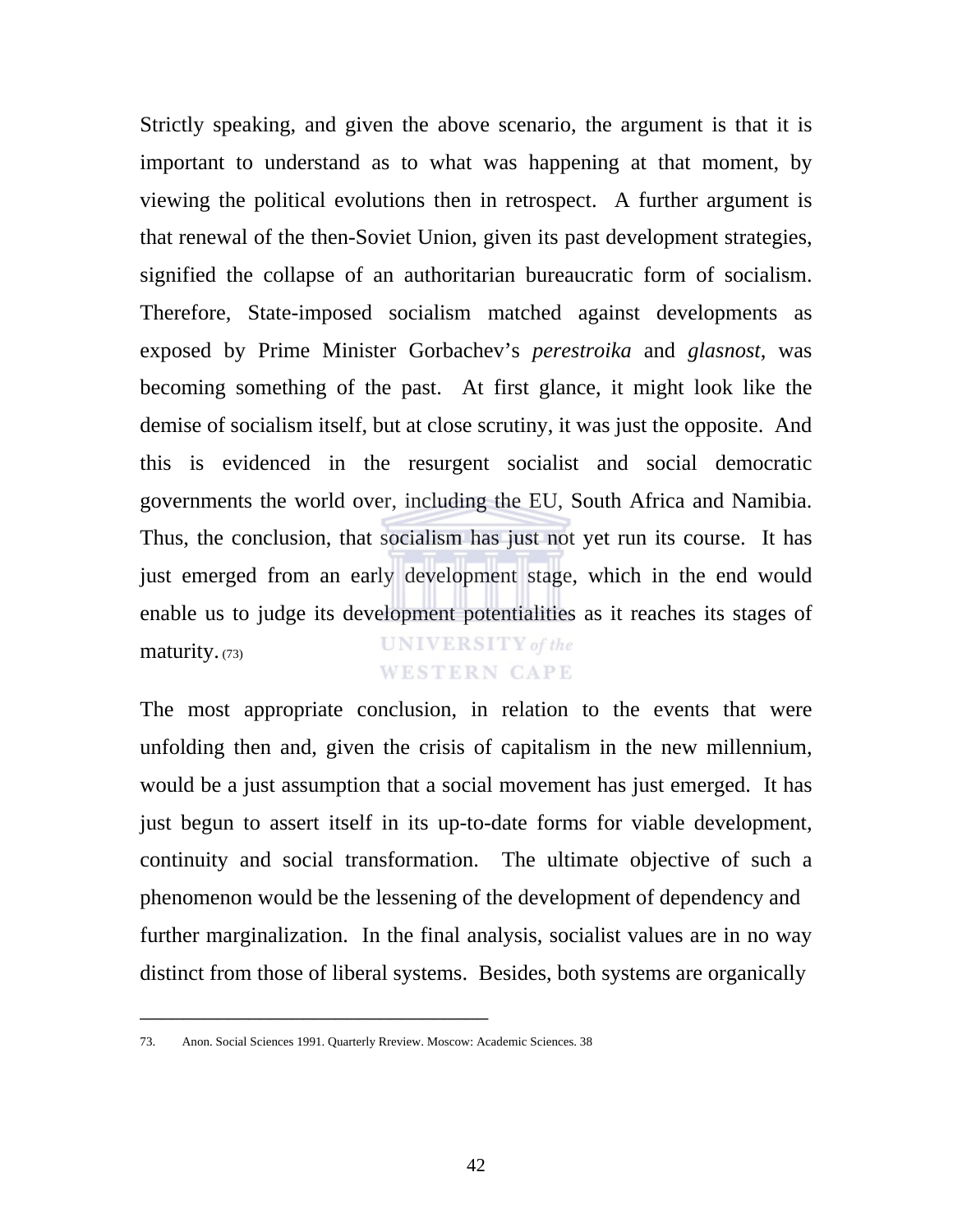connected by the notion of men's freedom inherited from the epoch of enlightenment, and early bourgeois revolutions. These common traits included in both systems, in fact makes reference to the degree to which mankind has subjected the forces of nature. It makes reference to mankind's abilities to disclose society's creative capabilities, social dynamism and individual democracy, measured in terms of scope and depth. It accentuates the involvement of society in the political process, instead of being swamped as mere objects and consumers, as is the case in profit-driven capitalist systems. (74)

As 1991 drew to a close, the administration of President George H. Bush came to find itself engulfed in a domestic economic crisis. This crisis in many ways was similar to that of the former Soviet Union when Prime Minister Gorbachev took office. The 1991-economic crisis in the US had a clear bearing on the increased rate of unemployment, the soaring value of the dollar against other major currencies, and an ever-widening trade deficit with Japan. In addition, the US budget deficit stood at an astronomical US\$  $300$  billion.  $(75)$ 

Meanwhile, the 1992 presidential elections were just around the corner and as a matter of fact the focus of the US administration was now more on domestic policy. According to the Washington Bureau's economic poll, most of the US citizenry, including the large trans-national corporations appeared to be ready for political sacrifices. This in essence meant that

<sup>74.</sup> Anon. Social Sciences 1991. A Quarterly Review. Moscow: Academic Science.34-36

<sup>75.</sup> *International Herald Tribune* 1992. 16 October: 1 and 3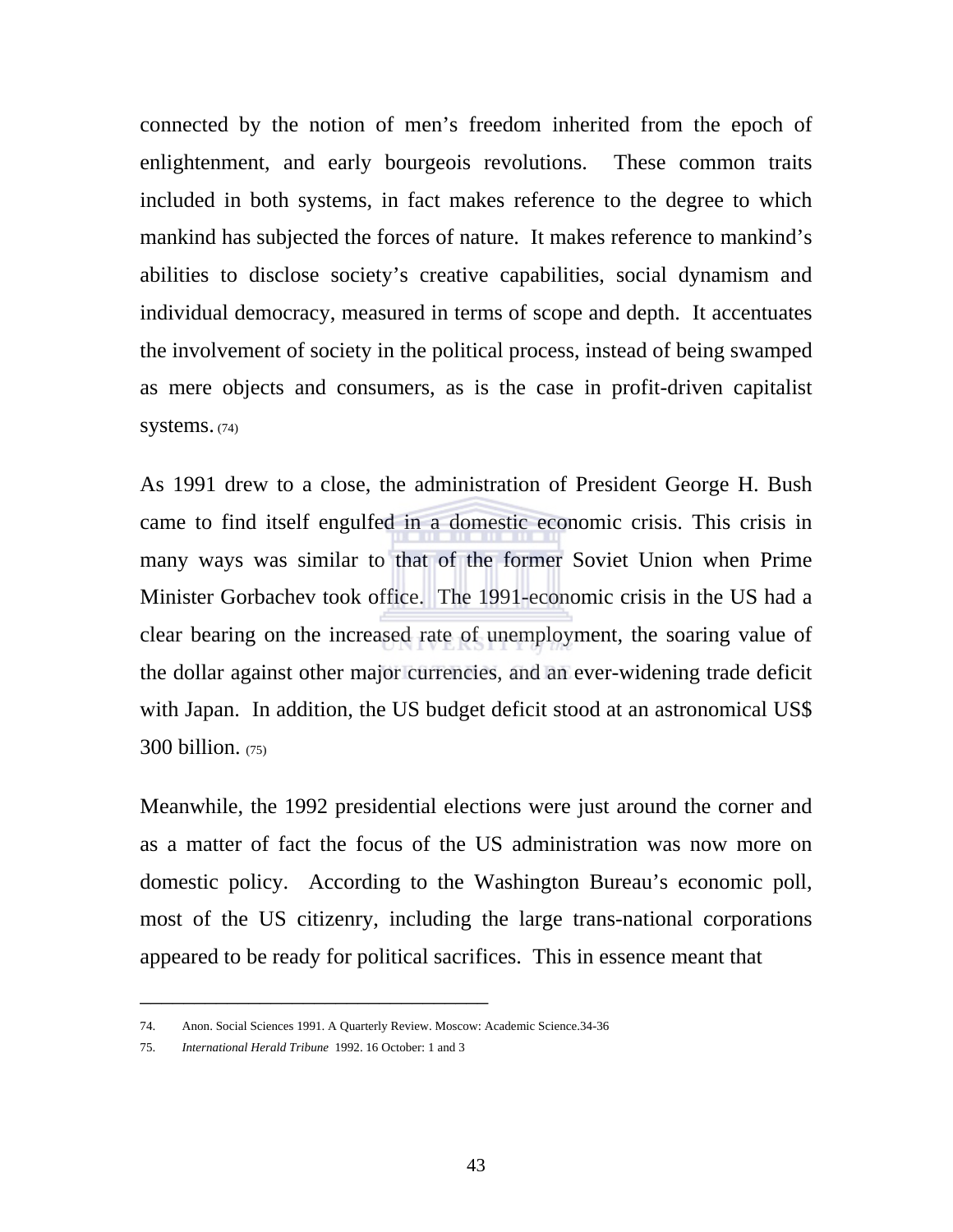issues pertaining to foreign and security policy were now temporarily pushed to the margins. It was only in Florida, Miami, traditionally a Republican stronghold amongst the Cuban-Americans that President Bush attempted to talk foreign policy. President Bush in a desperate move aimed at retaining the Cuban-American support in this State, thereby boosting his re-election bid, signed into law the Cuban Democracy Act. This Act, also dubbed the "Torricelli Bill", further tightened the more than three decades old economic embargo against Cuba. Nevertheless, exactly the opposite seemed to have weighed more than mere ideological in fighting with the Island's Marxist Communist government of President Fidel Castro Ruz. (76)

These sentiments were well reflected in opinion polls of most Cuban-Americans, who accused the Reagan-Bush administrations of empty promises and sheer demagoguery over Cuba. They cite real issues facing the US, such as the staggering unemployment figures. The US employment rate at that moment stood at 17 million. In addition, the economy was deteriorating at an unprecedented pace with the country's national debt standing at approximately US\$ 4 trillion. It is estimated that between 30-40 million Americans had no proper medical insurance, because of an abusive health-care system. It must be remembered, that President Bush initially did not favour the CDA of 1992, drafted by the Florida-based Democrat Senator. When signing the Bill into law, President Bush stated that this was "for freedom to rise in Cuba, Fidel Castro must fall". On the margins of this,

<sup>76.</sup> *The Miami Herald* 1992. 10 October: 10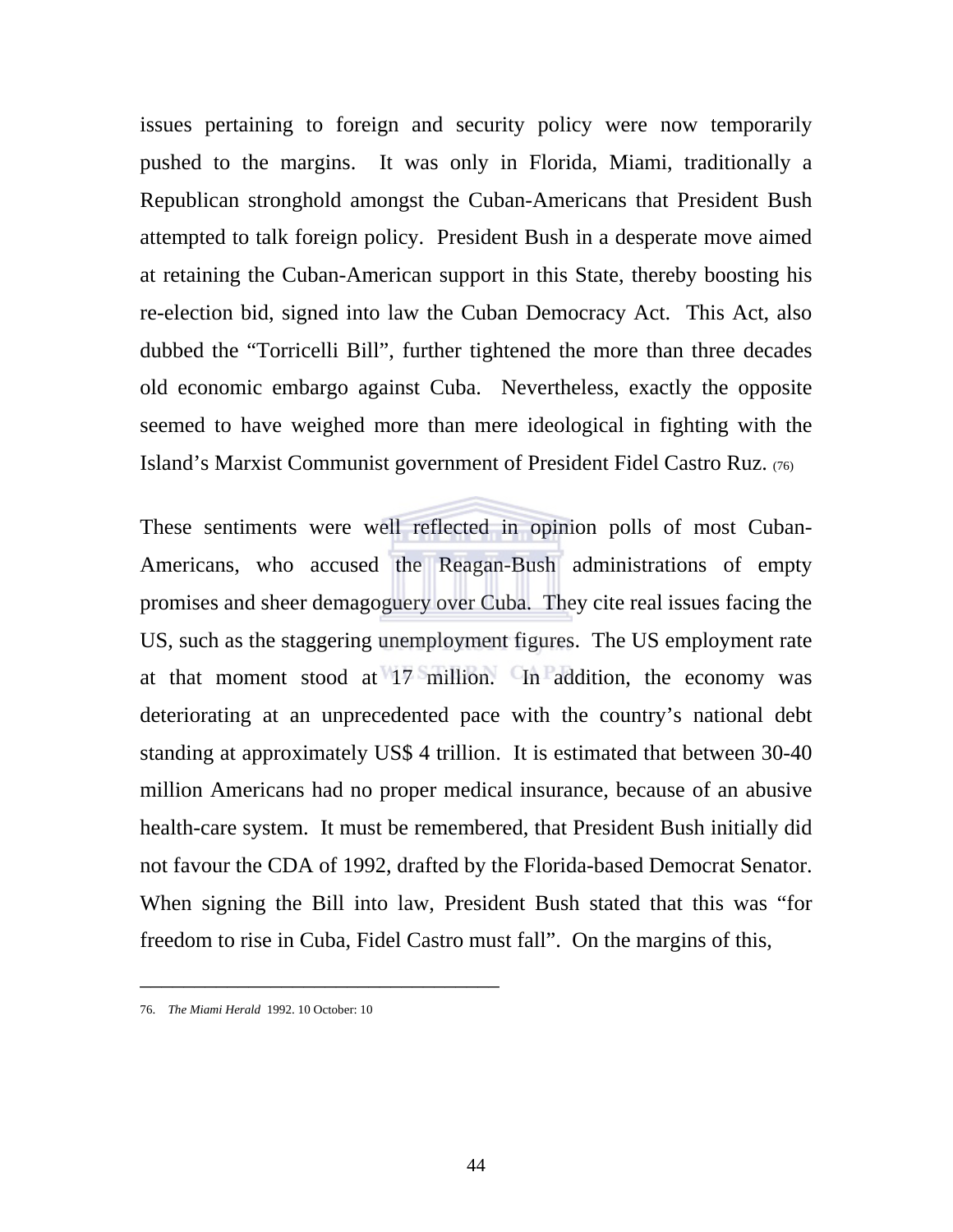what was at issue were the politics of change. Presidential contender, William Bill Clinton, during the election campaign touched little, if any on foreign policy, as well. His only foreign policy statement was a short remark on the CDA, stating, "I believe in it, and I will enforce it". After all, it was a Democrat sponsored and initiated bill. (77)

President Clinton, as is customary in the US, only started to speak foreign policy after the 1992 presidential elections, reassuring US allies of the continuity of its foreign policies. He at the same time, cautioned US adversaries, especially those in the Middle East. President-elect Clinton, in addition appealed for continued co-operation with the US, in respect of foreign policy matters, noting that, "although the leadership of the White House would change with his assumption of power, America's fundamental interests have not changed". (78)

### **UNIVERSITY** of the

Amid the Democrat's election victory, which brought to an end twelve years of Republican rule, the future of the US foreign policy in relation to Third World countries largely depended on its domestic policy resolve. (79) As a matter of fact, President Clinton in his first foreign policy speech at Georgetown University endorsed George H. Bush's stewardship of US interests abroad. In addition, he also commented the Bush administration's decision to wage the Gulf War, including his belief that the US should remain engaged in the World. In the final analysis, the US security, strategic, and economic interests have to be safeguarded at all costs.

<sup>77.</sup> *The Miami Herald* 1992. 24 October: 11.

<sup>78.</sup> *International Herald Tribune* 1992. 6 November: 1 and 4

<sup>79.</sup> *International Herald Tribune* 1992. 6 November: 1 and 4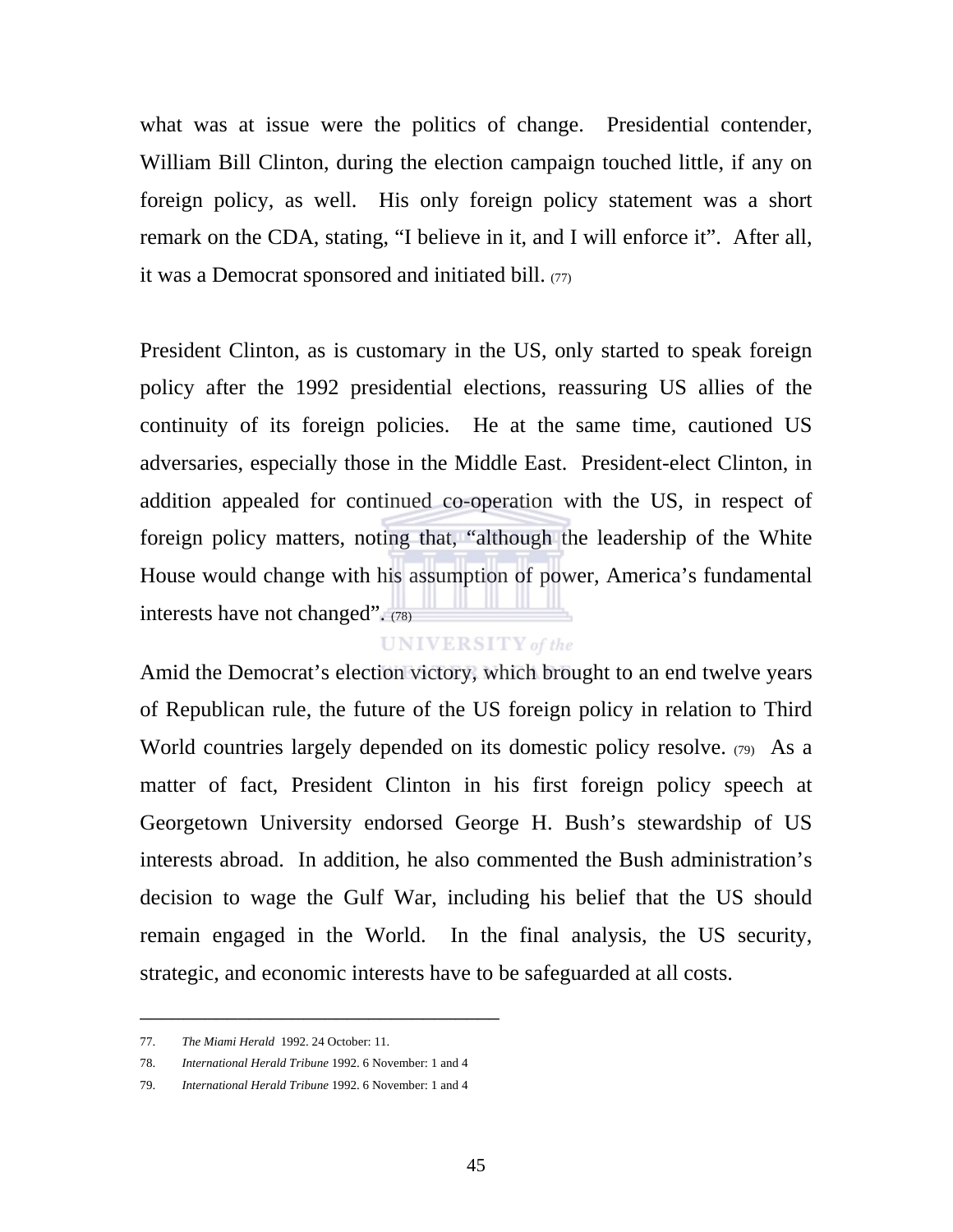Undoubtedly, the US foreign policy had always been marked by its multifaceted scope of objectives, shifts and images throughout the last two centuries. The premise has always been the reversal of the balance of power, in favour of the US, to a point where the international community was no longer divided in two, albeit with different approaches. (80)

The problem however, was that successive US administrations' foreign and security policy institutions were not that well structured. These inhibited the triggering down of command from top to bottom, thereby making intelligence sharing all the more cumbersome. (81)

What one can read in this is that successive US administrations, if not all, never considered that external stakeholders needed to buy-in their policies for a common development agenda. On face value it seems that there had been a conspicuous lack of draft guidelines and a lack of scenario setting. These could have assisted tremendously with the running of "what if" scenarios, to determine the scope of analysis for security and foreign policy reviews, for implementation. The US policies, on the contrary, for the last four decades, or so attracted more resistance rather than support. (82)

Mindful of the above, the discerning conclusion, is that the US policy towards Southern Africa had been shaped by an alarming perception of an

\_\_\_\_\_\_\_\_\_\_\_\_\_\_\_\_\_\_\_\_\_\_\_\_\_\_\_\_\_\_\_\_\_\_\_\_\_\_\_\_\_\_\_\_\_\_\_\_

<sup>80.</sup> Ronald Reagan and the Soviet Union Homepage – Conclusion. [Online]. Available: www.reagan.dk/newcom.htm [29/03/2004]

<sup>81.</sup> Ronald Reagan and the Soviet Union Homepage – Conclusion. [Online]. Available: www.reagan.dk/newcom.htm [29/03/2004]

<sup>82.</sup> Ronald Reagan and the Soviet Union Homepage – Conclusion. [Online]. Available: www.reagan.dk/newcom.htm [29/03/2004]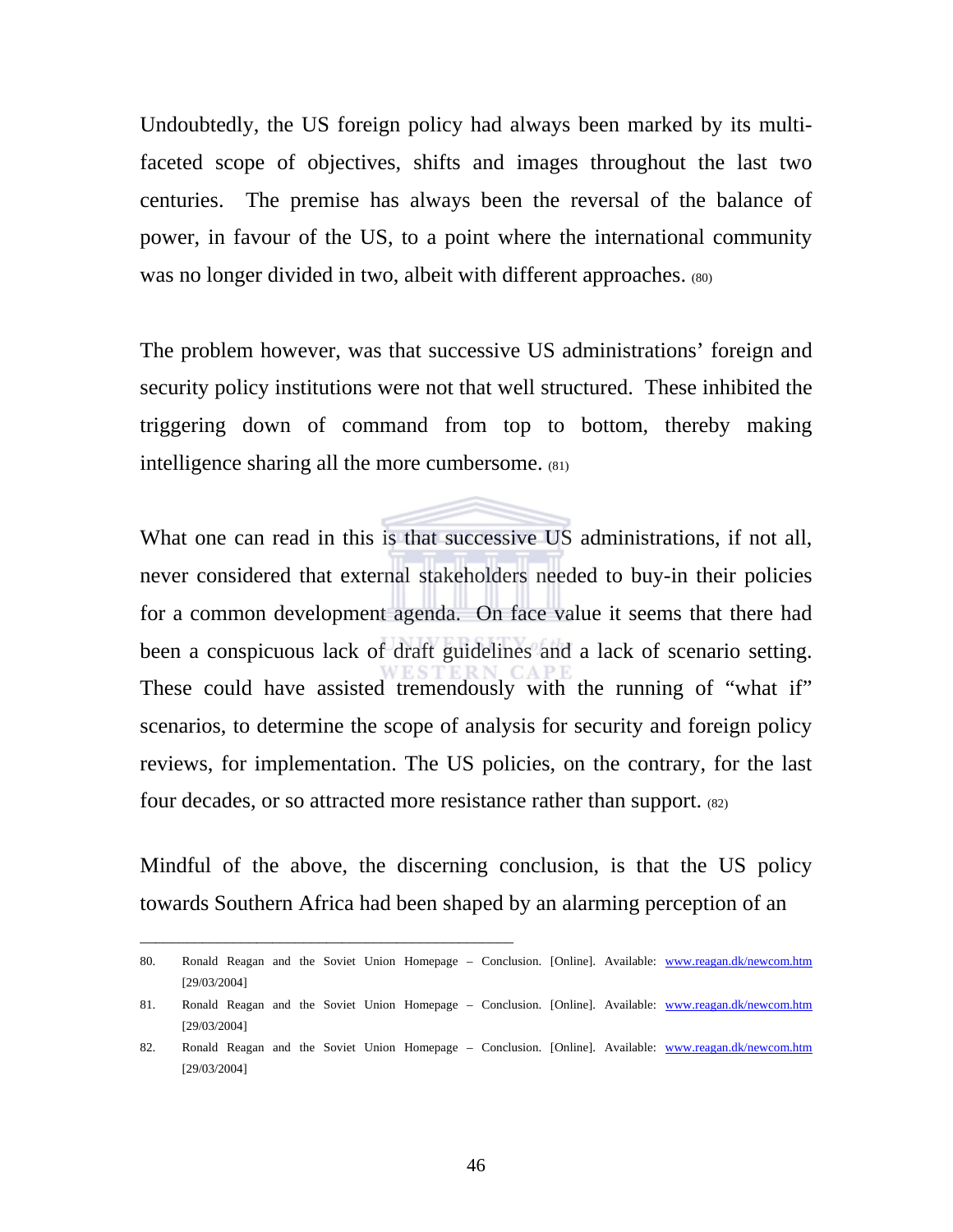increasingly aggressive Soviet Union. Liberation movements in the region sought and received assistance from the Soviet Union in the absence of such support from the West. Hence, they came to be perceived as advancing Communist agendas (83) Historically, nationalist movements could not be particular about the means through which they carry on the struggle for liberation; they had to take advantage of any opportunity that presents itself. They had to accept assistance from wherever they can get it. (84)

The mere association of nationalist movements with the East did not preclude transplanting Communist models of governance. France and the US were the main birthplaces of modern democracy nevertheless they followed different paths towards setting up democratic systems. As such the US over-zealous policies of countering the Sovietization of the sub-region, thereby holding hostage vast populations to its global hegemonic aspirations in the name of international capital and its scramble for resources, had been completely unjustified and indifferent to aspirations of freedom and justice. (85)

Skinner consolidates this view by stating that over the last three decades, strategies formulated to deal with turbulence in the Third World have followed no fixed pattern. Trial and error have produced a wide array of inconsistent policies and errors, revealing flawed strategies. Therefore, the

<sup>83.</sup> Rollyson, C 1993. Apartheid's reluctant uncle: The United States and Southern Africa in the early cold war. [Online]. Available: http://web32.epnet.com/citation.asp?tb [23/10/2005

<sup>84.</sup> Nyerere, JK 1986. America and Southern Africa. Julius K. Nyerere was President of the United Republic of Tanzania, and inspired and harboured most of the post-Cold War leaders of the sub-region. Learning Resource Centre. Chicago: Illinois.

<sup>85.</sup> Bush, R & Szeftel, M 1991. *The struggle for resources in Africa*. Review of Africa Political Economy 51: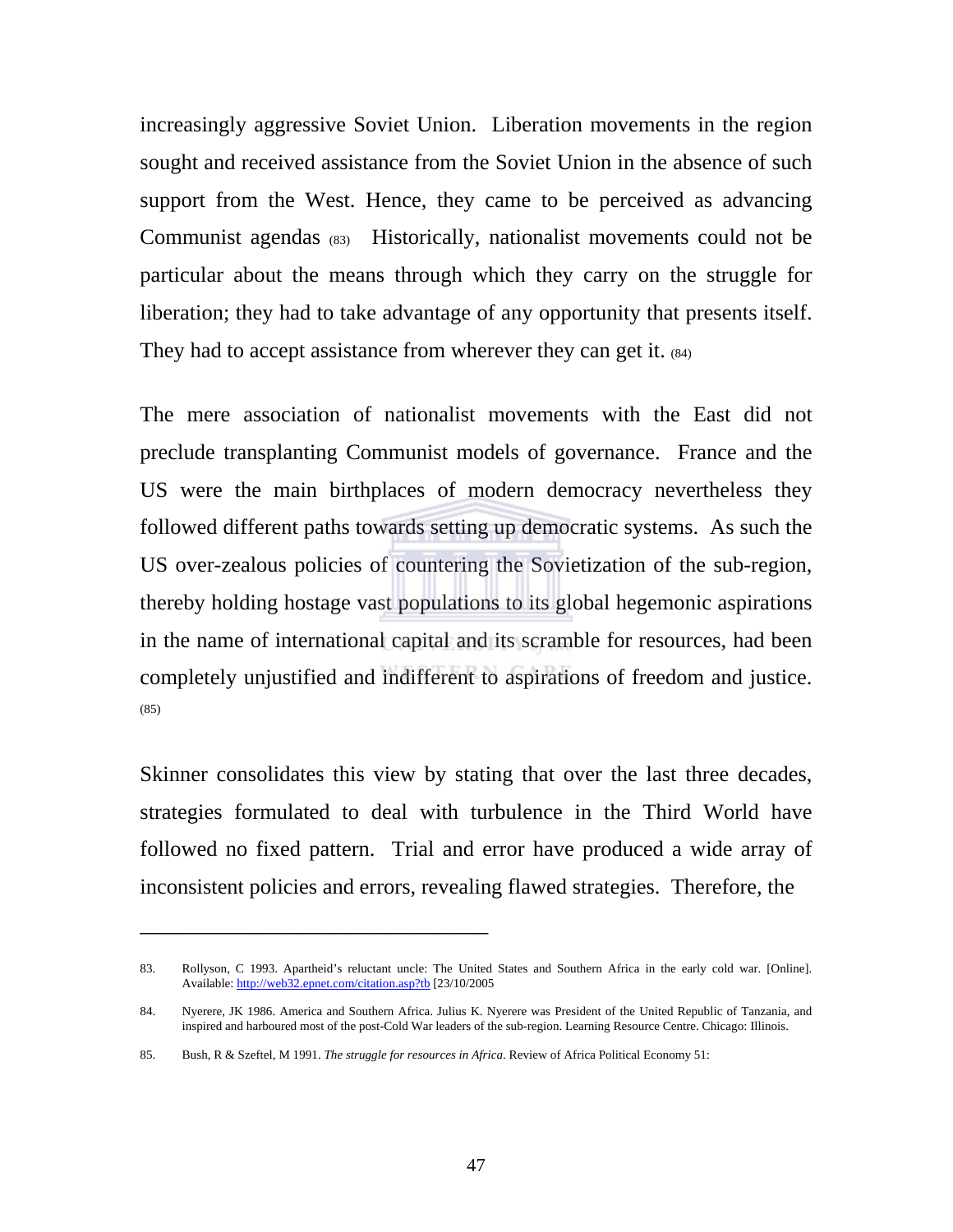conclusion that the US foreign policy toward Southern Africa had been very confusing and contradictory and, at worst controversial, bias and hostile in as far as it related to African interest and aspirations for freedom, equality, justice and self-determination. (86) If democracy, freedom and support for human rights are the main policy goals of the US, its unholy alliance and partnership with a pariah apartheid state becomes even more questionable. (87)

## **2.4 Conclusion**

For decades, many groups had looked at Washington to play a meaningful role in pressuring Pretoria to change its ways. Ironically, successive US administrations failed to fulfil those expectations. (88) Strategies formulated to deal with turbulence in the Third World followed no fixed pattern. Successive US foreign policy architects rather than examining Africa's affairs in terms of regional concerns, frequently adopted a narrow ideological view of the issues at stake. Urnov observes that whatever policy the West put forward for Southern Africa, the interest of Pretoria was given maximum consideration. Liberation movements in the region in their quest for national independence and self determination sought and receive assistance from the former Soviet Union in the absence of such support from the West. As such, they were perceived as advancing Communist agendas.(89)

 $\frac{1}{\sqrt{2\pi}}\left[\frac{1}{2(1-2\pi)^2}\left(1-\frac{1}{2(1-2\pi)^2}\right)\frac{1}{2(1-2\pi)^2}\right],$ 

<sup>86.</sup> Skinner, EP (ed.) 1986. Beyond constructive engagement: United States foreign policy toward Africa. New York: Paragon House Publishers.

<sup>87.</sup> *The Namibian.* 2006. 7 May: 7

<sup>88.</sup> Mokoena, K 1993. *South Africa abd the United States; The declassified history*. New York: The New Press

<sup>89.</sup> Urnov, A 1982. *South Africa against Africa*. Moscow: Progress Publishers. 286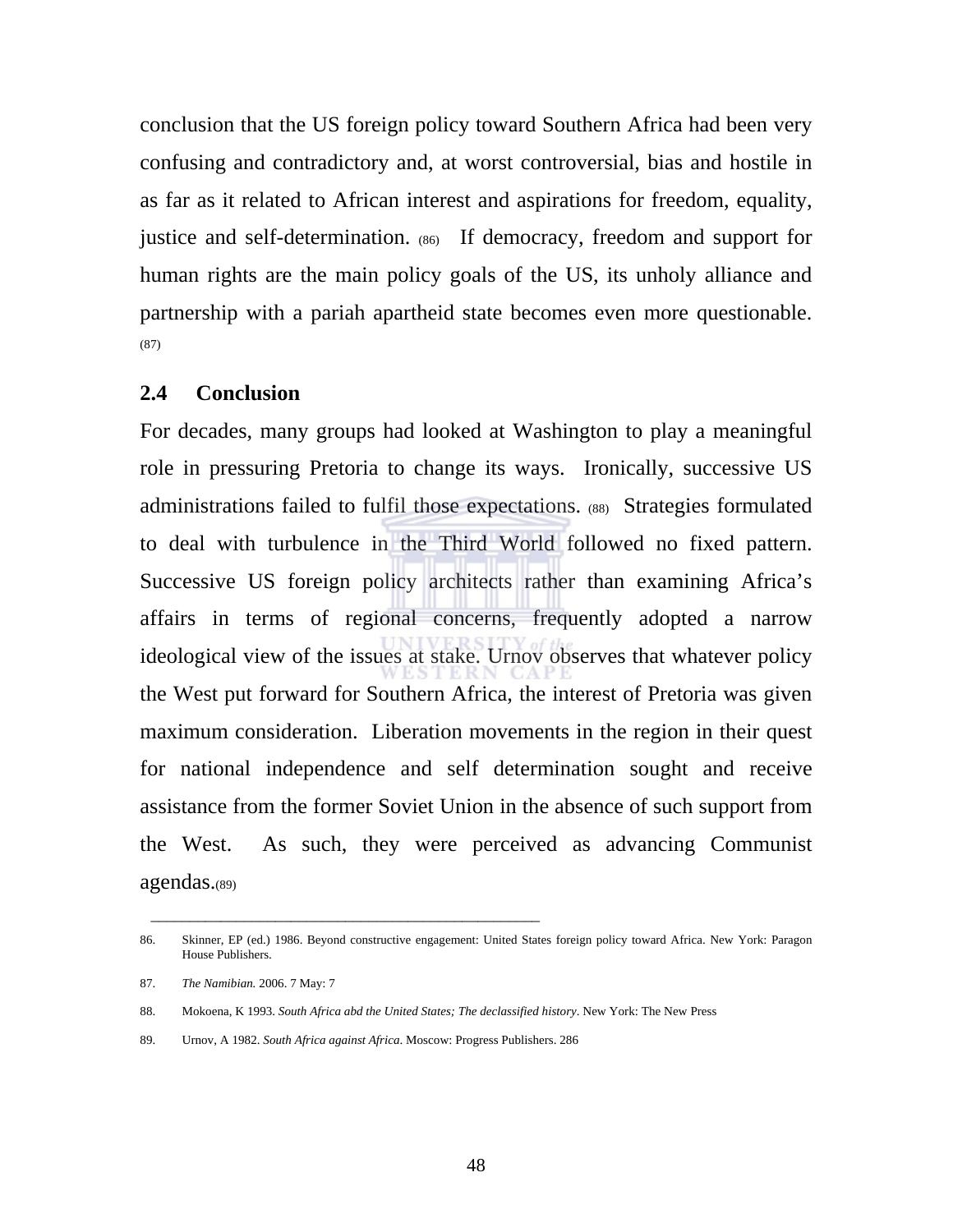In the final analyses, no amount of imperialist planning and intervention could stem the tide of the struggle for self-determination and national independence. (90)



<sup>90.</sup> Lulat, Y G-M 1991. *US relations with South Africa: An annotated bibliography*. San Francisco: Westview Press. 7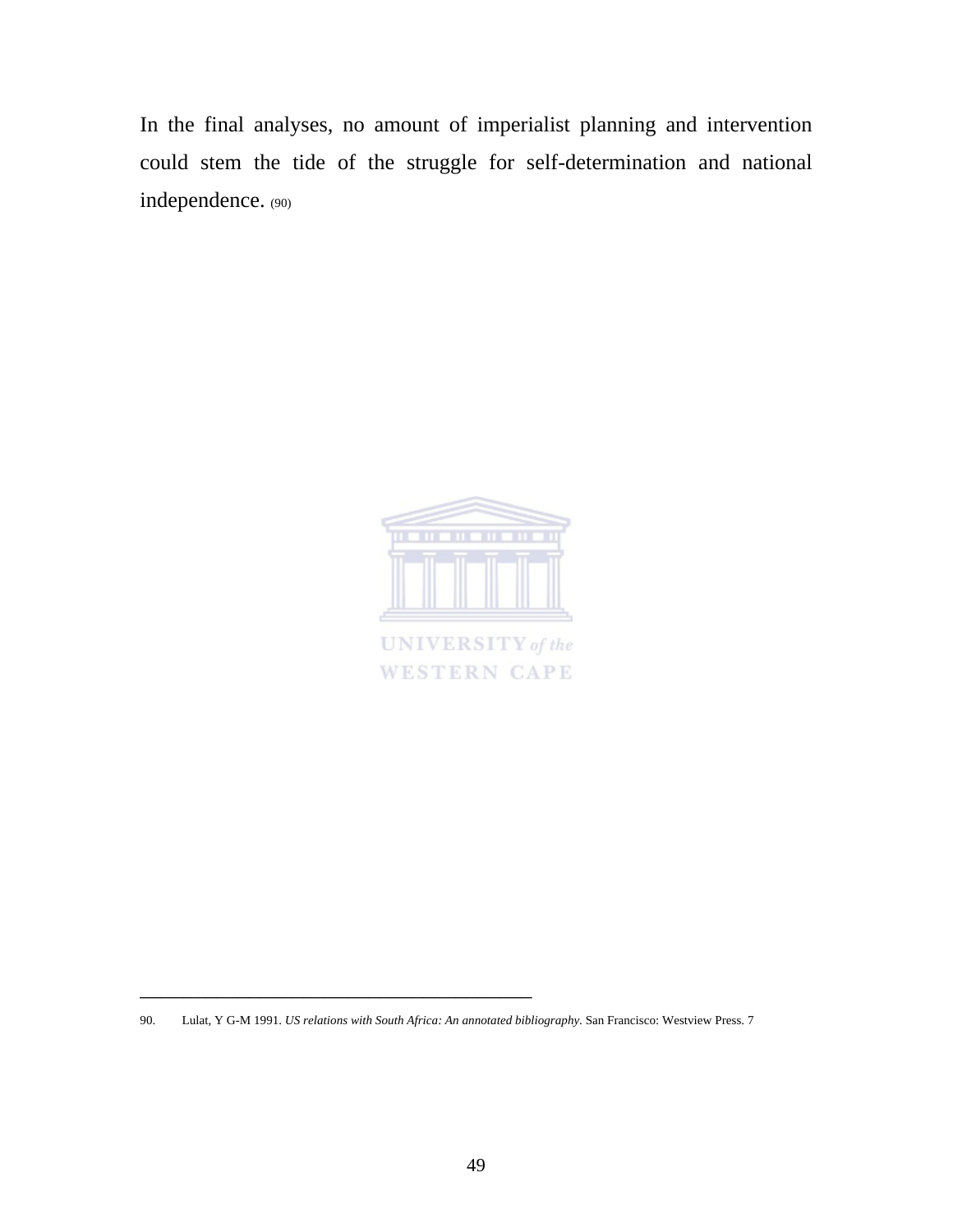# **3 THE NAMIBIAN QUESTION**

## **3.1 Introduction**

Namibia, formerly known as South West Africa was taken from Germany during World War I and was officially declared a mandate under the League of Nations. South Africa, after having been mandated to administer Namibia on behalf of the League of Nations virtually treated it as a fifth province by extending its own discriminatory legislation. By 1966 the UNGA, including the US voted in the affirmative to revoke South Africa's mandate through resolution 2145 of 1966, on the grounds of maladministration. (90) This decision was further reinforced by the ICJ, which on 21 June 1971, declared South Africa's continued occupation of Namibia as illegal and ordered it to withdraw its administration immediately. South Africa however, refused to yield to the demands of the world body and the international community and, began a long range programme of obstructing the settlement of the Namibian question. This chapter will examine in detail 1) the struggle for independence in Namibia, 2) the adoption of UNSC resolution 435 of 1978 as a blueprint for the settlement of the Namibian question and 3) the obstructionist posture of the Washington-Pretoria alliance aimed at checkmating Soviet expansionism in the region, thereby holding the Namibian question hostage to the US-Soviet rivalry. Namibia attained independence on 21 March 1990, more than a decade since the initial agreement on its independence was reached. (91)

\_\_\_\_\_\_\_\_\_\_\_\_\_\_\_\_\_\_\_\_\_\_\_\_\_\_\_\_\_\_\_\_\_\_\_\_\_\_\_\_\_\_\_\_\_\_\_\_\_

<sup>90.</sup> Skinner, EP (ed.) 1986. *Beyond constructive engagement: United States foreign policy toward Southern Africa*. New York: Paragon House Publishers. 227

<sup>91.</sup> Lamarchand, R (ed.) 1981. *American policy in Southern Africa: Stakes and stance.* Washington D.C.: University of America Press Incorporated. 195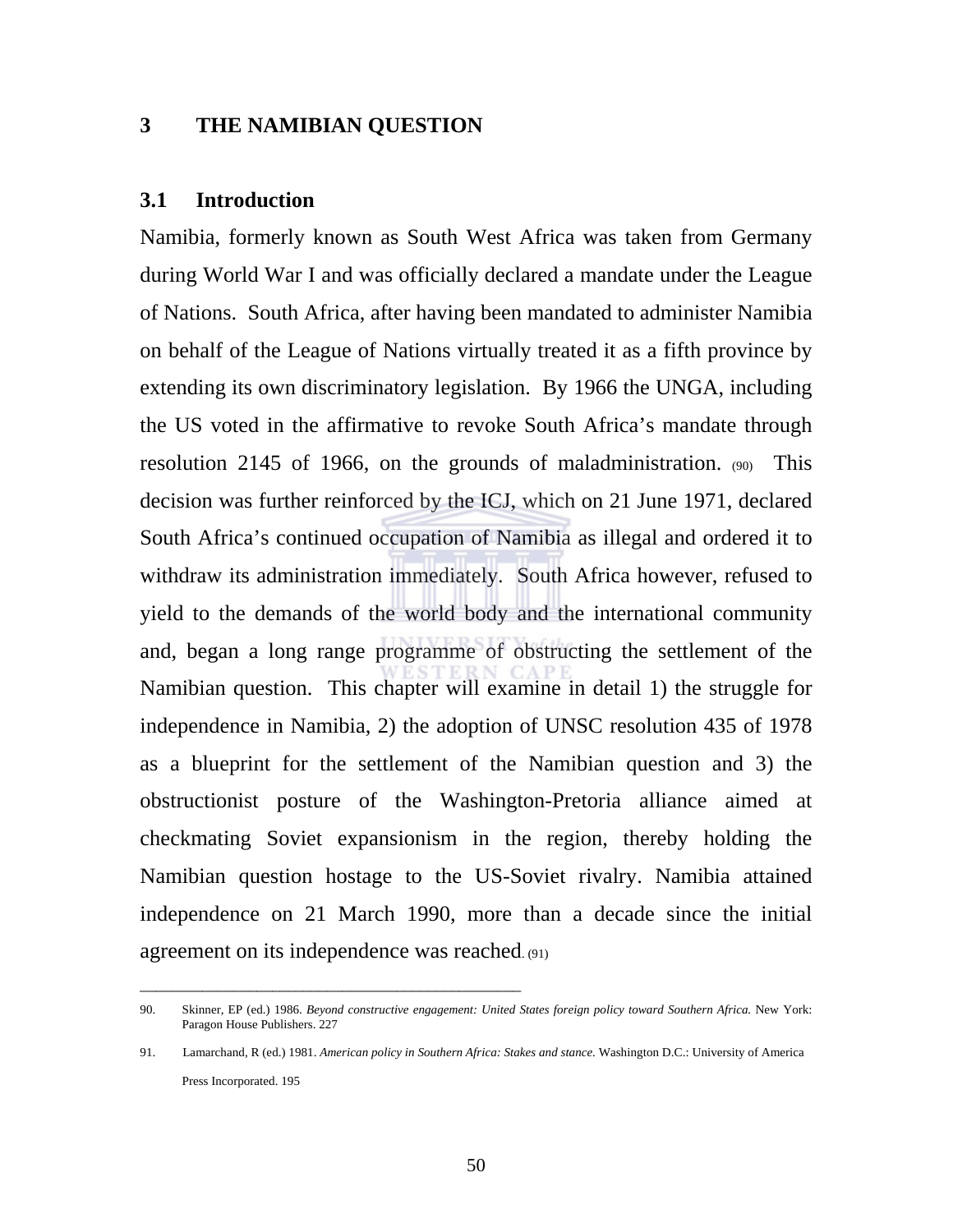## **3.2 The struggle for independence in Namibia**

Namibia's struggle for national liberation and independence has been a long and protracted one. We came to witness that by the late 1960s and early 1970s, the struggle for national liberation and self-determination has changed both in character and scope. This was so because of the US intervention in the region. SWAPO, one of the major liberation movements, adopted a threefold strategy aimed at abolishing South Africa's illegal occupation of Namibia. The first premise being the adoption of a strategy based on direct or indirect military confrontation, secondly mass internal mobilization and thirdly diplomatic contacts with the international community to steer and rekindle its cause. (92) <u> 11 - 11 - 11 - 11</u>

It is in fact important to note that SWAPO in its efforts to end Namibia's illegal occupation lent much allegiance to the Soviet Union and Eastern bloc nations. It in turn received tremendous support from these nations and was labelled as Communist. Paradoxically, Nyerere observes that nationalist movements then could not be particular in accepting assistance from whatever corner for their cause; they had to take advantage of any opportunity that presented itself. (93) Mokoena consolidates this position by stating that liberation movements in the region, in their quest for national liberation, sought and received generous assistance form the Soviet Union in the absence of such support from the West. (94)

\_\_\_\_\_\_\_\_\_\_\_\_\_\_\_\_\_\_\_\_\_\_\_\_\_\_\_\_\_\_\_\_\_\_\_\_\_\_\_\_\_\_\_\_\_\_\_\_\_\_

<sup>92.</sup> Anon. *Work in Progress* 55 1989. Southern African Research Services. . Brammfontein .42

<sup>93.</sup> Nyerere, JK 1986. *America and South Africa*. Julius K. Nyerere was President of the United Republic of Tanzania and inspired and harboured most of the post-Cold War leaders of the sub-region. Learning Resource Centre. Chicago: Illinois.

<sup>94.</sup> Mokoena, K (ed.) 1993. *South Africa and the United States: The declassified history.* New York: The New Press. xxiv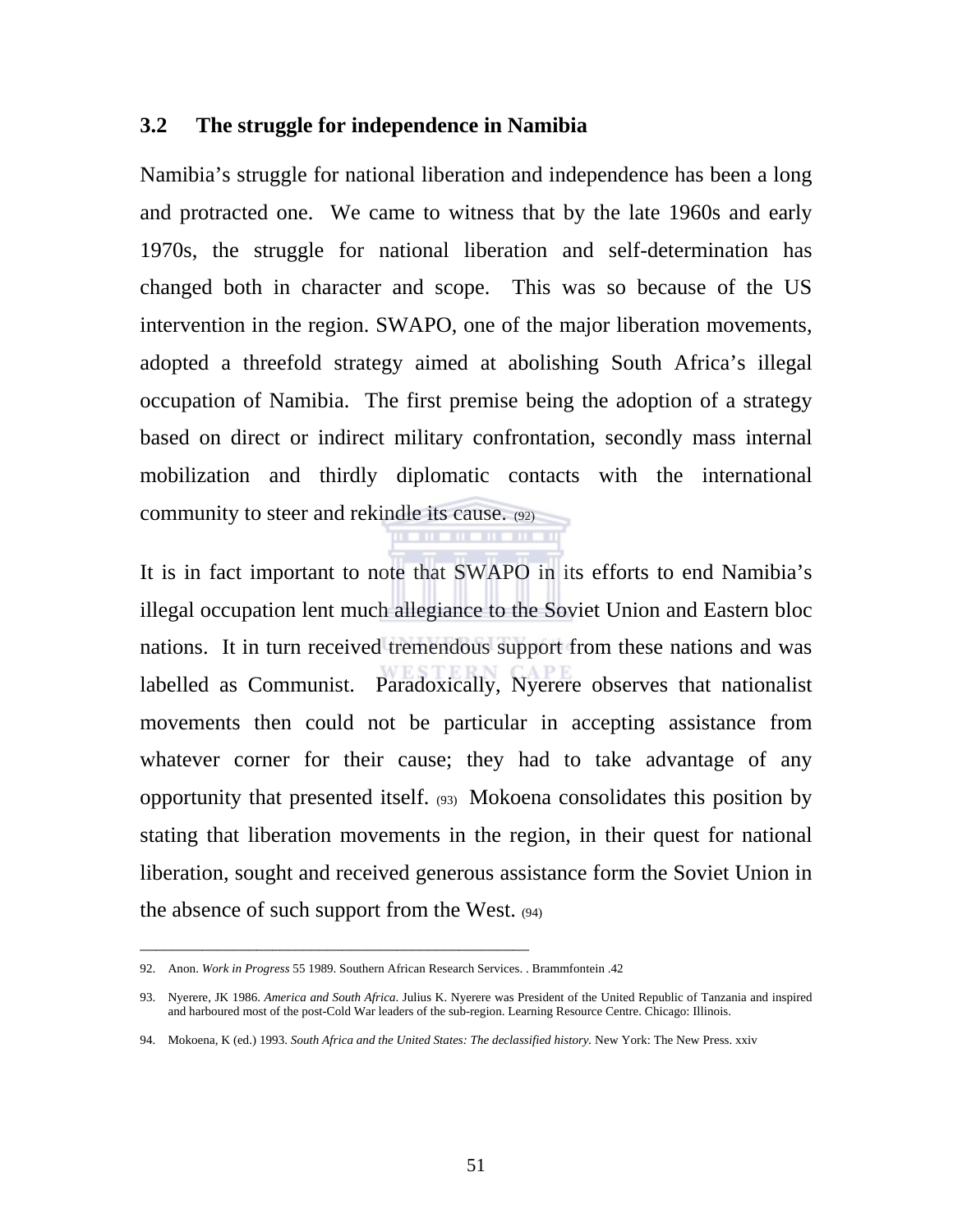As it turned out, this in the long run dearly cost nationalist movements in terms of diplomatic and political bargaining. It is submitted that given the US Cold War anti-Soviet policies, SWAPO's particular association with the East further antagonized the US. This is recognized as one of the major factors responsible for the delay in the early implementation of the UNSC resolution 435 of 1978. (95)

As already pointed out in the foregoing sections, Washington had never been in favour of a SWAPO-led administration once the question of Namibia was resolved. Thus, the US foreign policy objective in respect of Namibia was structured in such a way that could elicit an arrangement that would at best exclude all possibilities of a SWAPO administration in an independent Namibia. In the light of this, the UNSC resolution 435 of 1978, would only serve as an instrument leading to a transition for independence in Namibia, and not as a basis for a full agreement. (96)

# **WESTERN CAPE**

As all avenues for a peaceful resolution of the Namibian question appeared to be remote, particularly in the light of the 1966 ruling of the ICJ, SWAPO on 18 July 1966 announced its intensions to take up arms for the liberation of Namibia. According to the then Secretary-General of SWAPO, Herman Andimba Toivo ya Toivo, "the ICJ ruling came as a bitter disappointment that left the leaders of SWAPO with a feeling of betrayal". It was SWAPO's consideration that apartheid South Africa, given its past record cannot be

<sup>95.</sup> Gonzalez, C 1989. *La politica Norte-American para Africa meridional.* La Habana: Ciencas Sociales. 55

<sup>96</sup> Katjavivi, P 1988. *A History of resistance.* Paris: UNESCO Press. 14-16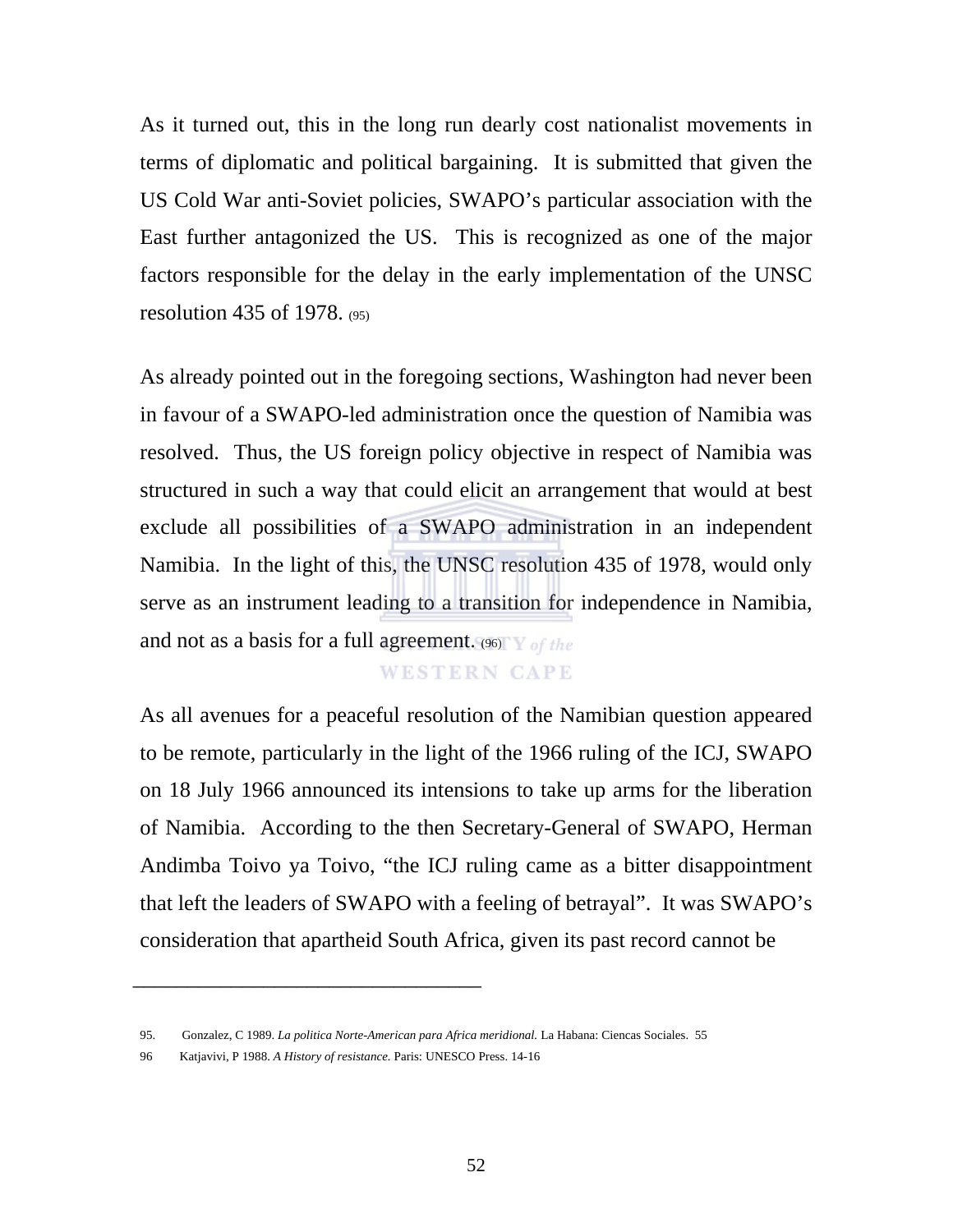trusted. In addition, SWAPO declared, "that the effect of the ICJ ruling was that it had relieved it from any illusion that it had about the UN"*.* SWAPO thus, had no other alternative, but to take up arms as a means of securing Namibia's early independence. By August 26, 1966, the first military clash between PLAN, the military wing of SWAPO and the SADF took place at Ongulumbashe, a remote village in northwestern Namibia. (97)

On the margins of this, diplomatic efforts relating to the Namibian question were gaining momentum, which in the end resulted in the establishment of an ad-hoc committee of the UNSC. This ad-hoc committee was tasked with the responsibility of further exploring ways and means for the implementation of all UNSC resolutions. Because of this committee's findings, the Namibian issue was referred back to the ICJ, whereby it was asked regarding the legal consequences of South Africa's continued presence in Namibia. By June 1971, the ICJ ruled that apartheid South Africa's continued occupation of Namibia, was illegal and contrary to the spirit and letter of international law. This indeed, signalled a major diplomatic victory for SWAPO. The ICJ further ruled that UN member states were under the obligation to recognize the illegality of the South Africa's presence in Namibia. (98)

By September 1972, at a meeting of the UNSC, South Africa responded by rejecting the ICJ ruling, at which the then AG to Namibia, Van der Walt

<sup>97.</sup> Katjavivi, P 1988. *A History of resistance.* Paris: UNESCO Press. 15

<sup>98.</sup> United Nations, 1983-85. *Namibia - A Unique UN responsibility: Highlights of the UN support group for freedom and independence in Namibia.* New York. UN Publications. 15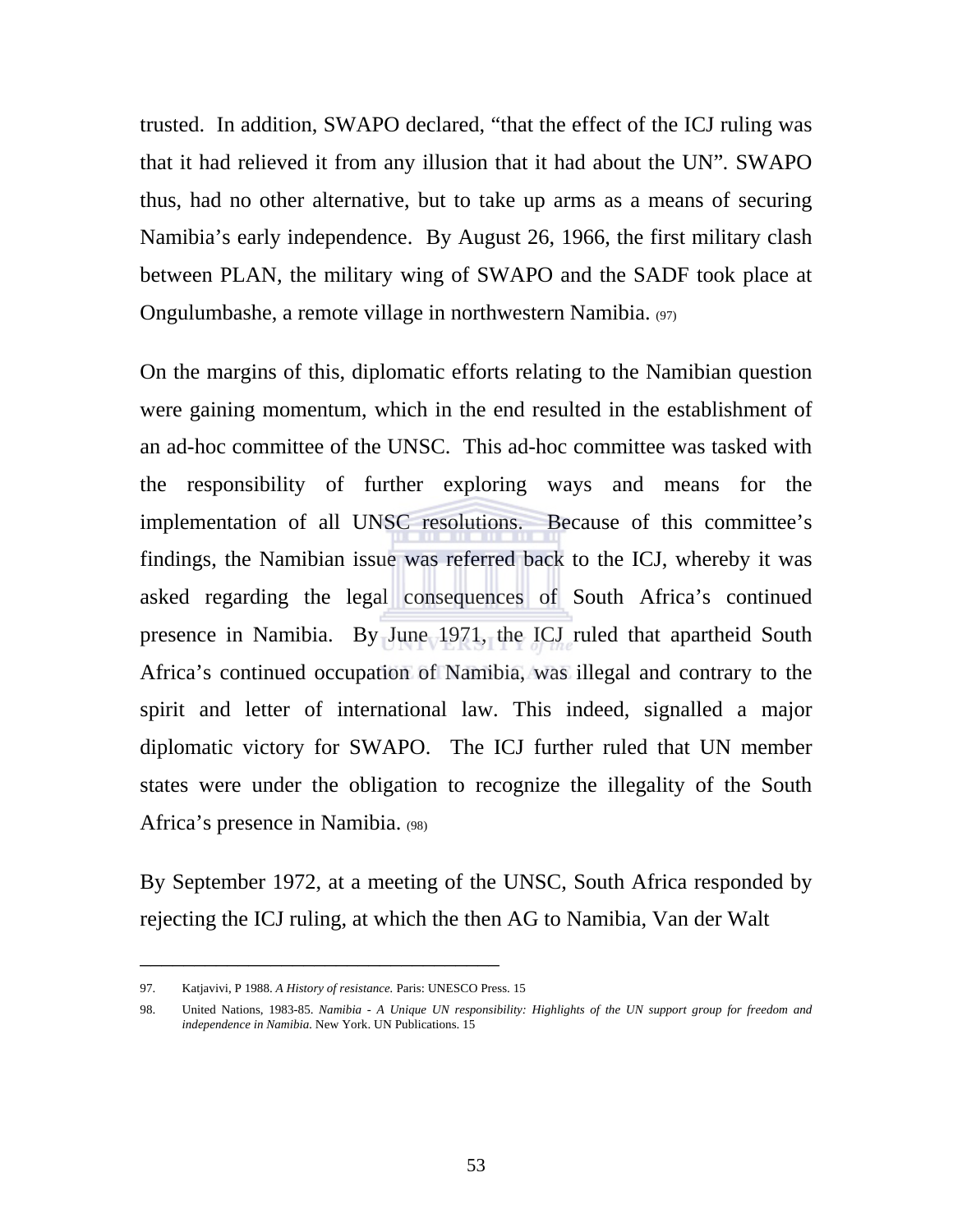remarked that, "we will continue to govern South West Africa as in the past". As 1976 drew closer, further developments that appeared more favourable to SWAPO took place: the adoption of the UNSC resolution 385 of 1976, which unanimously condemned South Africa for:

- its continued illegal occupation of Namibia;
- its illegal and arbitrary application of racially discriminatory and repressive laws and practices in Namibia;
- its military build-up and utilization of the territory as a base for acts of destabilization against neighbouring states;
- its failure to comply with the UNSC resolution of 1974, and
- all its attempts to evade the clear mandate of the UN for the holding of free and fair elections under the supervision and control of the UN. (99)

It is in fact important to note that at this stage subsequent to the post-Vietnam era as well as, the Watergate scandal, the US involvement in the region had been scaled-down. At the same time, apartheid South Africa's international standing had been severely damaged following its invasion of Angola and, in particular the 16 June 1976 ruthless suppression of the Soweto student protests. With a fair amount of political changes taking place internationally, the Namibia question remained a pariah of international dispute, insofar as South Africa's illegal presence in that country was concerned. (100)

It was no coincidence that the NAM also joined the fray in supporting the cause of the Namibian people, given the then three camps of the Cold-War

<sup>99.</sup> Singham, AW 1986. *Namibian independence: A Global responsibility. Connecticut:* Lawrence Company Publishers. 16 100. Ibid., 16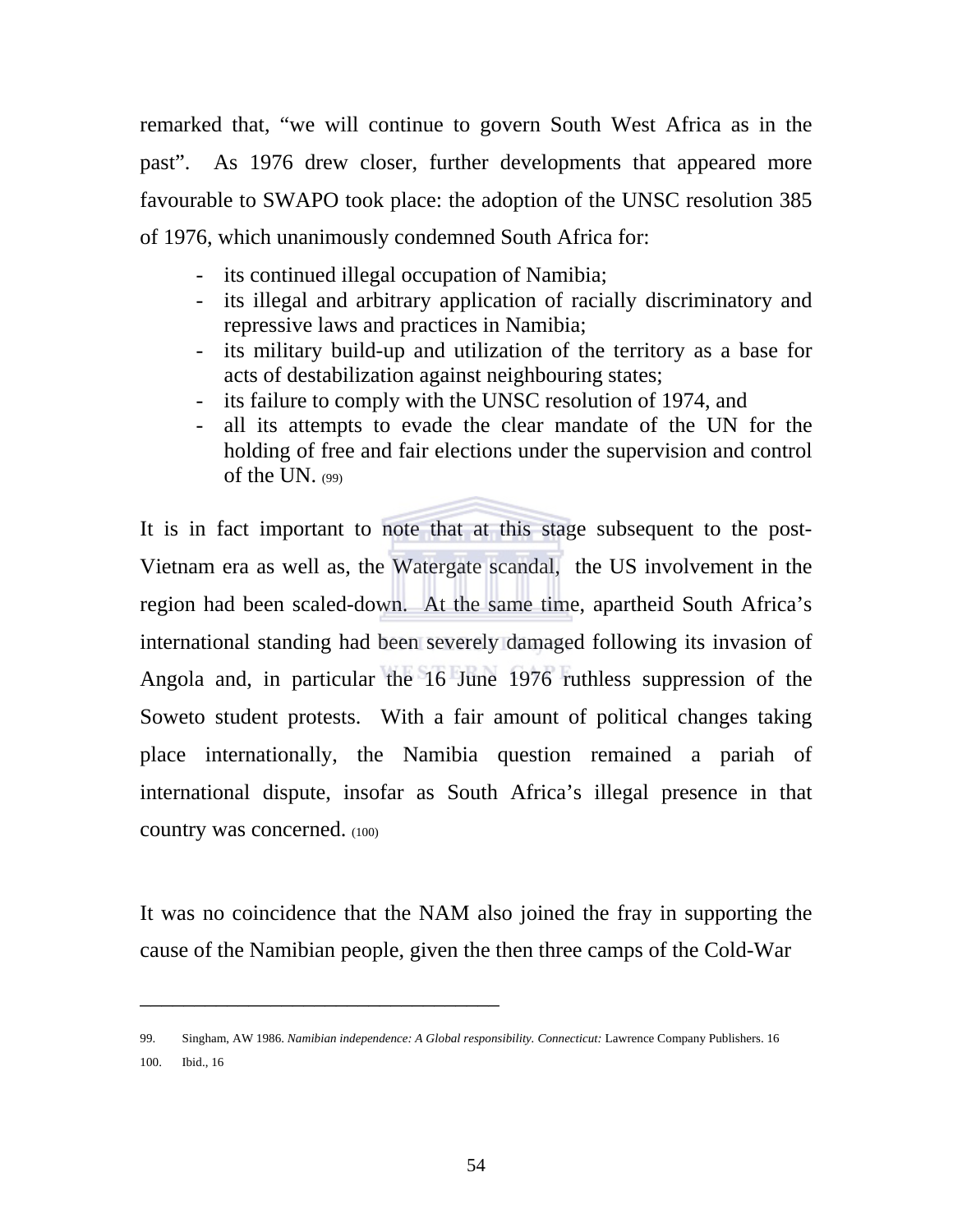era. SWAPO, at first holding observer status from 1973, became a full member of the NAM by 1978. The NAM had always been viewing the question of Namibia as a political one, and in particular an issue of decolonization and independence, a process that started back in the 1960s in Africa. It was indeed the political view of the NAM that Namibia's independence and its right to self-determination itself was very critical to the maintenance of world peace, stability and security as spelt out in the UN charter. Therefore, Namibia represented a decades old issue of independence and sovereignty. In addition, it uncovered how trans-nationals benefited from South Africa's continued illegal occupation of that country. It further uncovered how the governments of these conglomerates, in particular France, West-Germany and Canada attempted to delay the peaceful resolution of the Namibian question. These were deliberate delaying tactics aimed at further guaranteeing the continued exploitation of Namibia's **UNIVERSITY** of the natural resources. (101) **WESTERN CAPE** 

In the light of this, numerous reasons were documented regarding the most pertinent factors that contributed to the delay in implementing the UN instruments for Namibia's early independence. As pointed out above, the motives were purely economic and strategic. Geographic studies have proved that the Namibian territory contains vast and immense deposits of strategic minerals that were of vital importance to the US, in particular and other Western countries' industrial economies, especially uranium.

<sup>101.</sup> Frank, AG 1967. *Capitalism and underdevelopment in Latin America.* New York: Houghton Mifflin Company. 15-17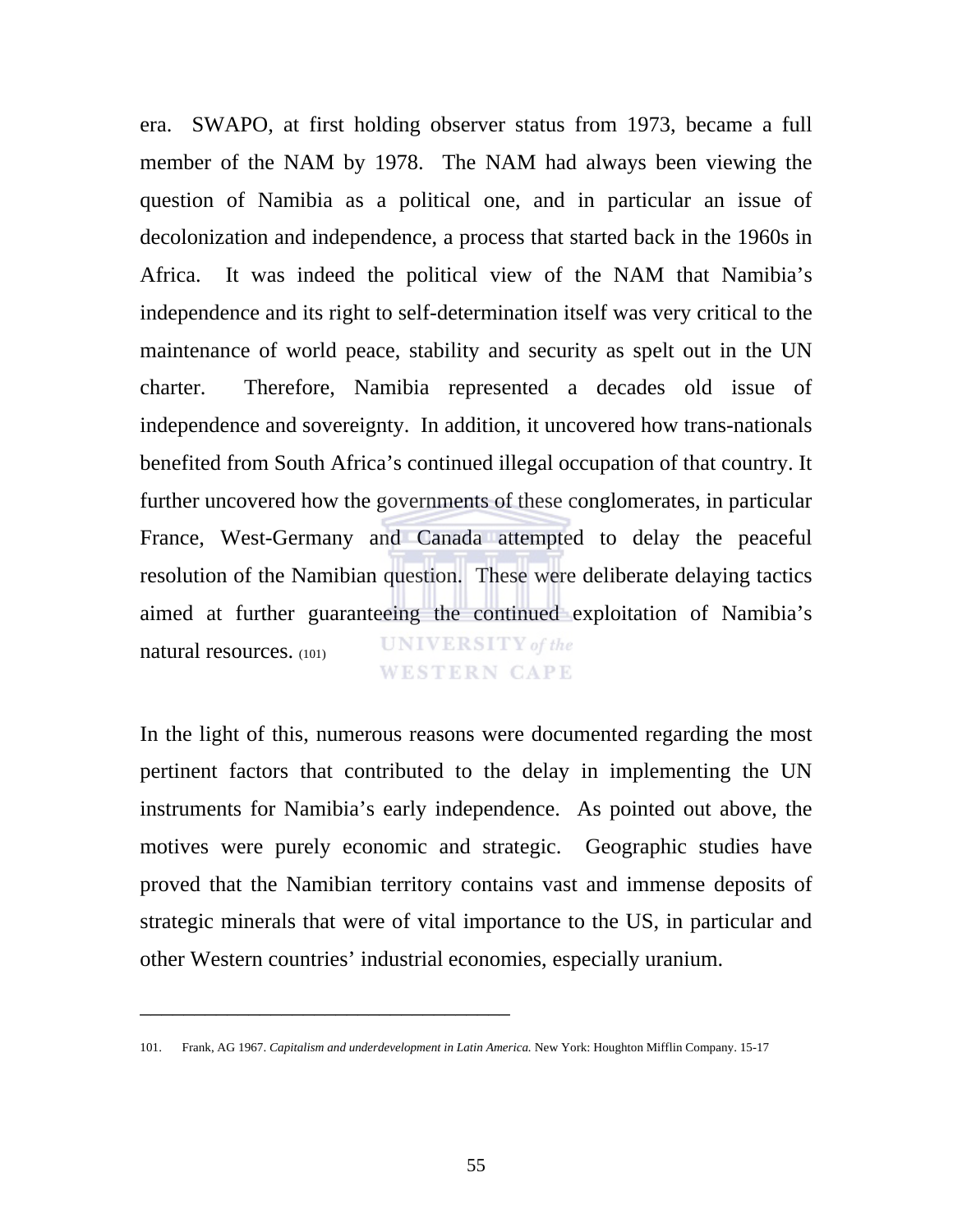Therefore, markets for extraction and consumption needed to be accessible to US trade, and it indeed took an active role in opening up Asia and Africa. The US domestic prosperity is closely tied to foreign policy and this connection was neither lost on the voters nor on to those who hoped to win the support of the US voters. (102)

It should be remembered that, there indeed had been clear and serious conflict of interests amongst the Western powers, particularly amongst the "Western Contact Group". This group, at the same time sought to negotiate Namibia's independence with apartheid South Africa. Suffice to say, this cosy relations of negotiations in the end turned out to be a bilateral affair between the former and the latter. The results of such shameful dealings meant that the affected people were further pushed to margins and were only consulted when it was deemed necessary. These very countries at the same time participated in the control and exploitation of, and accumulation of profits from the illegal trade of Namibia's uranium and many other mineral resources. (103)

This in fact was in clear violation of Decree No. 1 of 27 September 1974, as adopted by the UNCN established in 1967, following the UN's resolution

\_\_\_\_\_\_\_\_\_\_\_\_\_\_\_\_\_\_\_\_\_\_\_\_\_\_\_\_\_\_\_\_\_\_

103. Ibid., 5

<sup>102.</sup> United Nations 1980. *Plunder of Namibia's uranium: Major finding of the hearings on Namibian uranium held at the United Nations council for Namibia.* New York: UN Publications. 1-4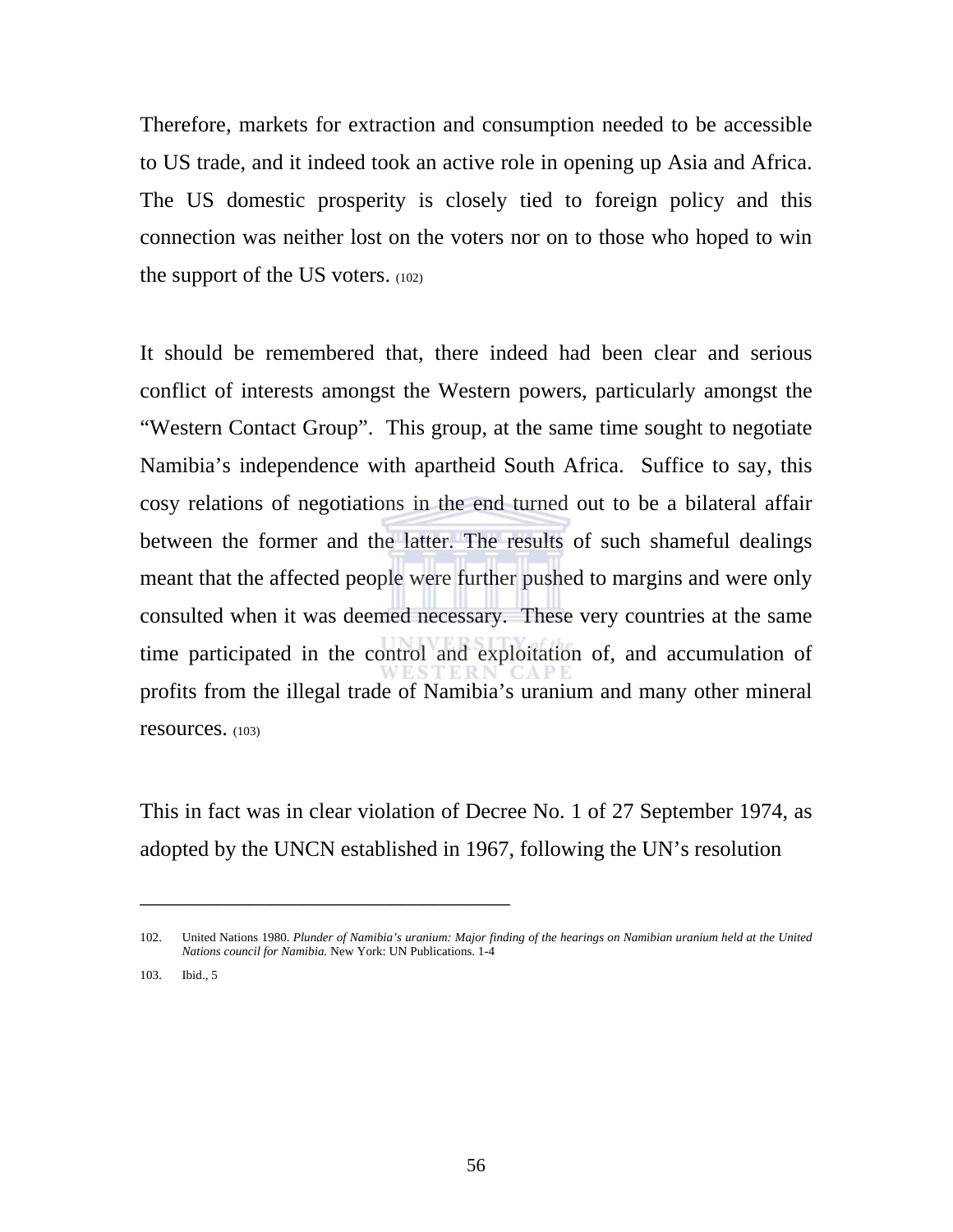2145 (XXI) of 1966, that revoked South Africa's mandate over Namibia. This Decree inter alia stated that:

- no person or entity, whether a body corporate or unincorporated may search for, prospect for, explore for, take, extract, mine, process, refine, use, sell, export or distribute any natural resource, whether animal or mineral, situated, or found to be situated within the territorial limits of Namibia without the permission of the UNCN;
- any permission, concession or license granted by any person or entity, including anybody purporting to act under the authority of the government of South Africa or the administration of South West Africa or their predecessors is null and void and of no effect or force;
- no animal resource, mineral or other natural resources produced in or emanating from the territory of Namibia may be taken outside the territorial limits of Namibia without the consent or permission of the UNCN;
- any animal or mineral resource produced in or emanating from the territory of Namibia which shall be taken from the said territory without the consent or written authority of the UNCN may be seized and shall be forfeited to the benefit of the said Council and held in trust for the people of Namibia. (104)

The view this thesis wishes to submit, was that this Decree was unambiguous insofar as the exploitation of the natural resources of colonial nations were concerned. Yet, we found that most of these Western nations sustained and further buttressed such illegal activities in the face of even further stipulations that stated that, "any person or entity or corporation which contravenes the present decree in respect of Namibia, may be held

<sup>104.</sup> United Nations 1985. *Political developments related to Namibia: A Report dated 4 September 1985 of the standing committee II of the United Nations Council for Namibia.* New York: UN Publications. 5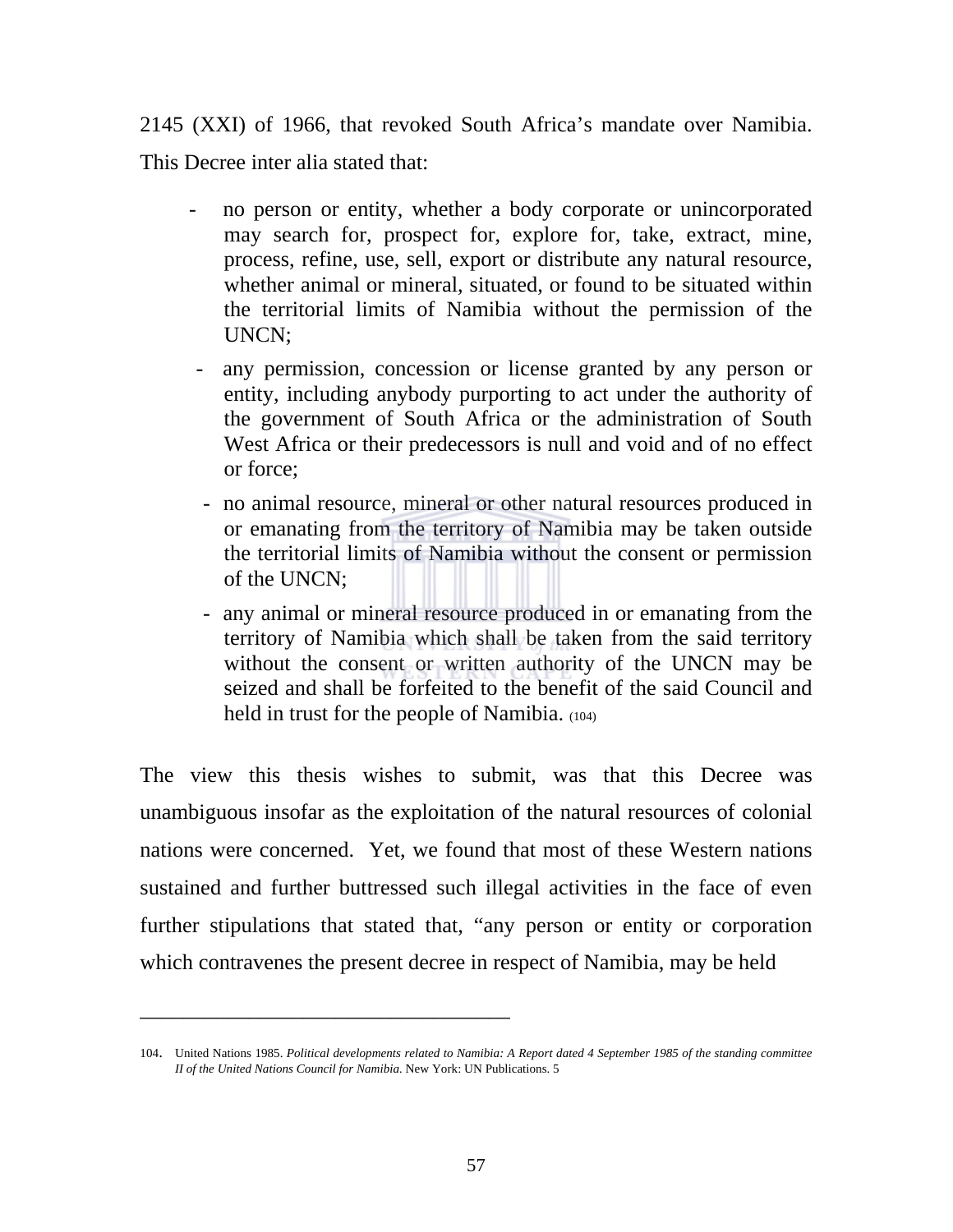liable in damages by the future government of Namibia". (105) More important and given the above observations, what mattered most at the time were the economic, political, and strategic interests of these countries in the region. Therefore, the management and further development of a strategy of underdevelopment as pointed out by Frank in most of his development of underdevelopment theories. In his analysis, Frank asserted that the present imperialist and capitalist intervention in the Third World, was a deliberate attempt to develop underdevelopment, in particular Namibia, to take a recent example. Therefore, the interpretation that "the expropriation of economic surpluses from these countries and their appropriation by imperialist powers, including the polarization of the capitalist system into a metropolitan centre of peripheral satellites. Additionally, this propelled the generation of underdevelopment in the peripheral satellites whose economic surpluses were expropriated while producing economic development in the **UNIVERSITY** of the metropolitan centres"*.* (106) **WESTERN CAPE** 

As South Africa and its imperialist allies in breach of the UNSC Decree No.1, continued to exploit Namibia's natural resources, the UNSC instructed the office of the UN Commissioner for Namibia to investigate mechanisms for the enforcement of the Decree. This was to be done against the background of initiating necessary legal action. By 1976, the UNSC

<sup>105.</sup> United Nations 1985. *Political developments related to Namibia: A Report dated 4 September 1985 of the standing committee II of the United Nations Council for Namibia.* New York: UN Publications. 3-4

<sup>106.</sup> Frank, AG 1967. Latin America: Underdevelopment and revolution. Buenos Aires: *Monthly Review*.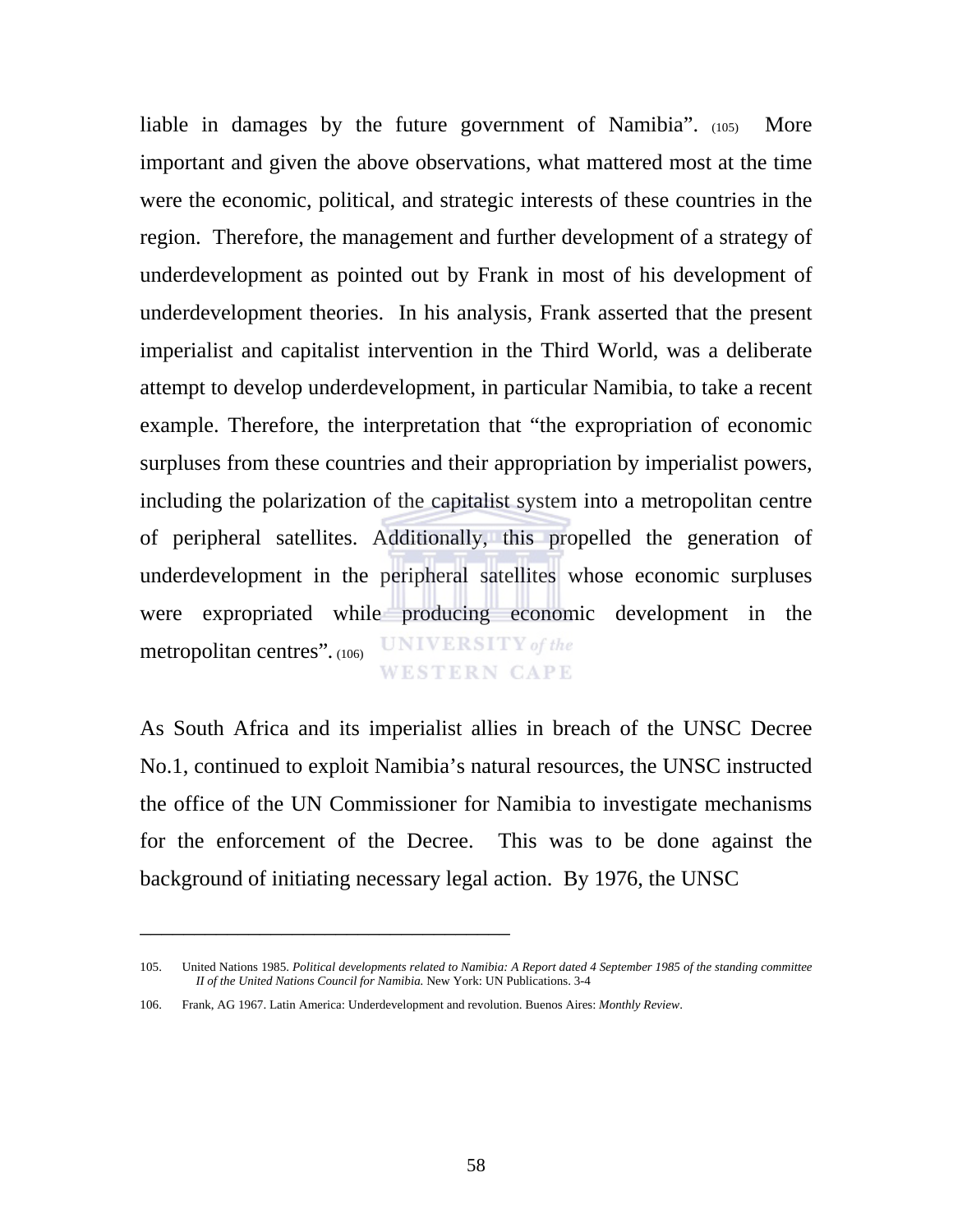reflected the concerns of the international community against South Africa's persistent refusal to comply with the resolutions and decisions of the UNCN on Namibia. It pertinently elucidated the importance of the advisory opinion of the ICJ. Resolution 385 of 1976 was subsequently adopted, which unequivocally demanded South Africa's withdrawal from Namibia and the transfer of power to the people of Namibia. It furthermore called for the holding of free and fair elections under the UN's supervision and control for the whole of Namibia. By 1978, the governments of France, Canada, the Federal Republic of Germany, the US and the UK, formulated a proposal for the peaceful settlement of the Namibian question. This proposal was accepted by both SWAPO and South Africa on 28 April and 12 July 1978, respectively. Based on a detailed survey conducted by the SG's Special Representative while in Namibia, the UNSC approved the report in its resolution, which came to be known as the UNSC resolution 435 of 1978. This resolution inter alia, established an internationally recognized peace formula for Namibia's transition to independence. However, as pointed out in the foregoing parts of this study, South Africa and its allies, particularly the US, were not really committed to the said peace plan. It was their view that this plan should only serve as a means to a transition, and not a full agreement. (107)

Having been declared illegal in Namibia by the ICJ in 1971 and the demand put forward for its complete withdrawal from that territory, South Africa and

<sup>107.</sup> United Nations 1985. *Political developments related to Namibia: A Report dated 4 September 1985 of the standing committee II of the United Nations Council for Namibia.* New York: UN Publications. 6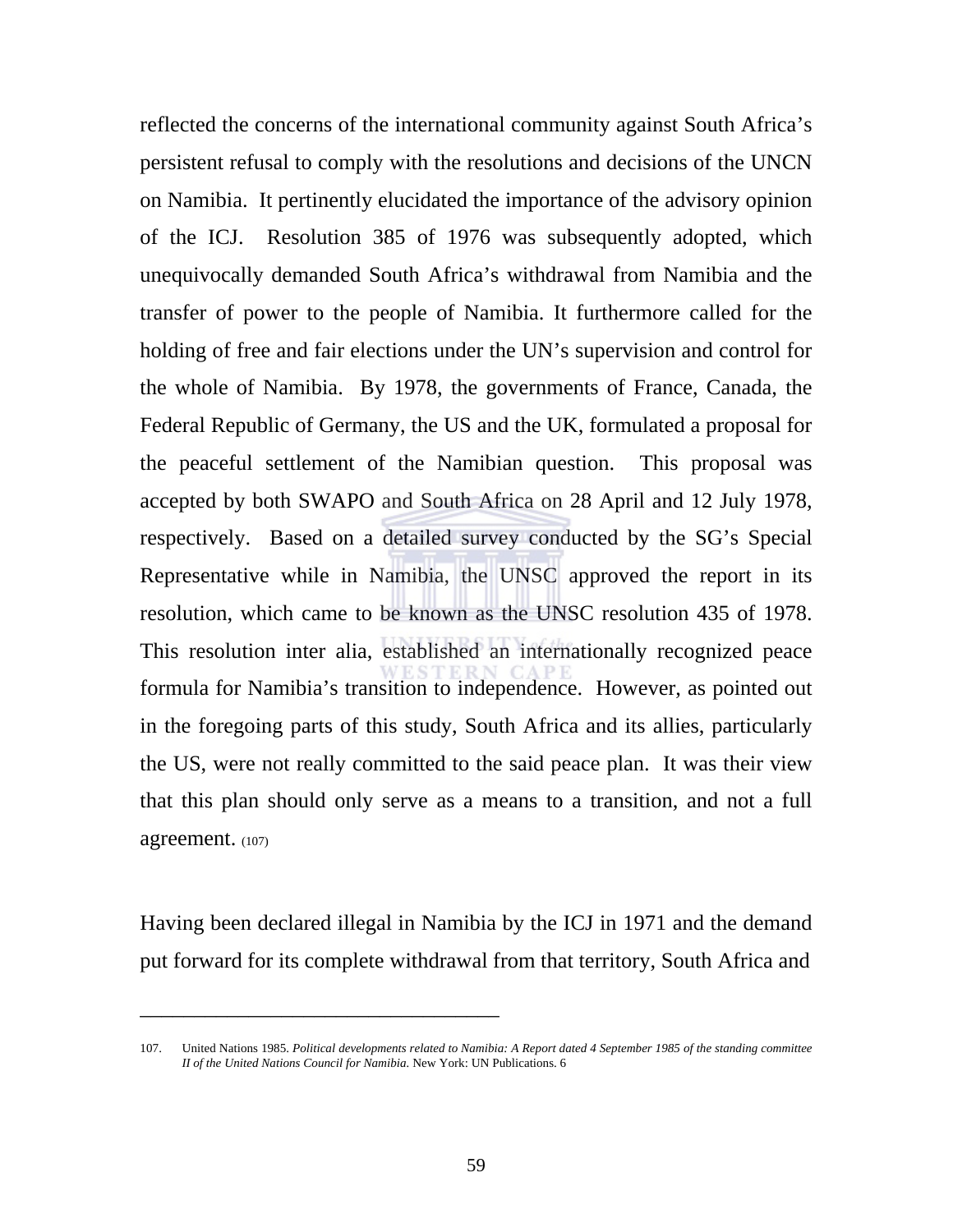Washington, continued with their delaying tactics. They came forward with issues and demands that were totally irrelevant and unrelated to the peace formula for a transition to independence in Namibia. Such was the demand on the UNSC's ability to prove its impartiality on the matter before it. It goes without saying that both South African and the US were fearful that SWAPO would get an overwhelming majority if the peace plan was implemented as agreed upon then. Therefore, a strategy to buy more time was developed and adopted by the two allies. Furthermore, apartheid South Africa adopted a dual strategy aimed at obstructing, or even disrupting negotiations on the modalities for implementing the peace plan. It used the time thus gained to impose its own internal solutions in the form of an administration subservient and accountable only to it. (108)

As a result of these manoeuvres, we came to witness the formation of the Turnhalle Conference on 18 August 1976, comprising representatives of various ethnic entities. Subsequent to this Conference was the 4-8 December 1978 unilateral elections, which were held under the auspices of the South African government. (109) The DTA, an ethnically composed political alliance emerged as the overall winner of the elections. It should however, be noted that SWAPO did not partake in these elections, as it was contrary to the letter and spirit of the UNSC resolution 435 adopted on

<sup>108.</sup> Namibia Information Group 1989. *Namibia fact sheet no. 1.* Salt River: Cape democrats. 1-2

<sup>109.</sup> Skinner, EP 1986. Beyond constructive engagement: United States foreign policy toward Southern Africa. New York: Paragon House Publishers. 227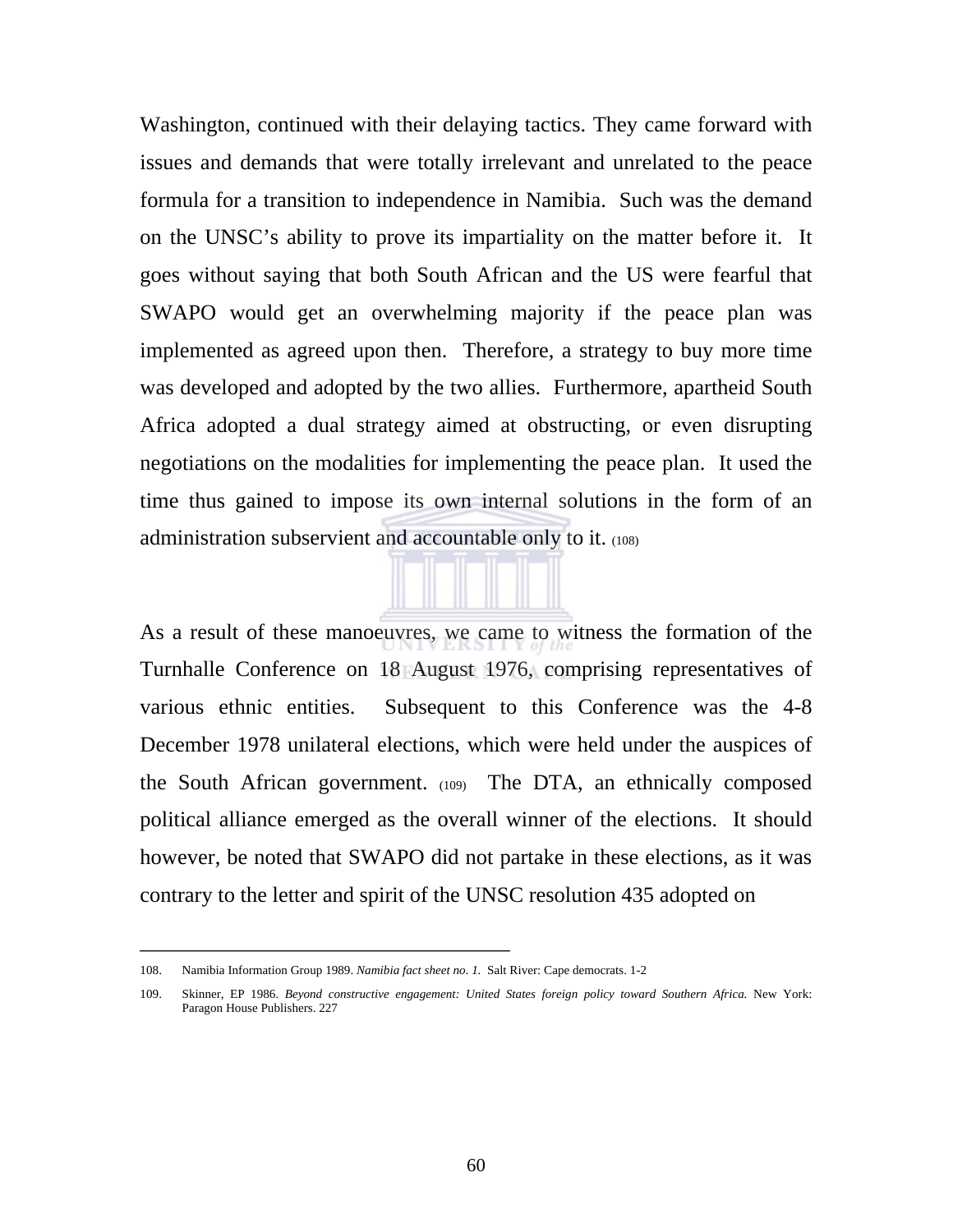29 September 1978. The UNSC upon learning about the unilateral elections held under the auspices of the South African government, declared the elections nil and void and of no force. (110)

South Africa, subsequent to the 4-8 December 1978 unilateral elections, which subsequently saw the coming into being of the IG, came under tremendous opposition both from within Namibia and the international community. Persistent calls for the imposition of mandatory sanctions and disinvestments were repeatedly shielded by South Africa's main trading partners, the UK, US and France by using their veto rights in the UNSC. The US policy strategies in relation to apartheid Pretoria have always been shifting from moderate to conservative, the former entailing the broadening of ties with both the region's white- and black-ruled states. These strategies also encapsulated the softening of political and economic pressures on white-ruled states based on the then held assumption that "the whites are here to stay and the only way constructive change can come about is through them. There is no hope for blacks to gain the political rights they seek through violence, which will only lead to chaos and increased opportunities for the communist". (111)

<sup>110.</sup> The Choice 1989. *Namibia peace plan or society under siege.* Windhoek: NPP Executive Paper. 11-12

<sup>111.</sup> Mokoena, K (ed.) 1993. *South Africa and the United States: The declassified history*. New York: xxii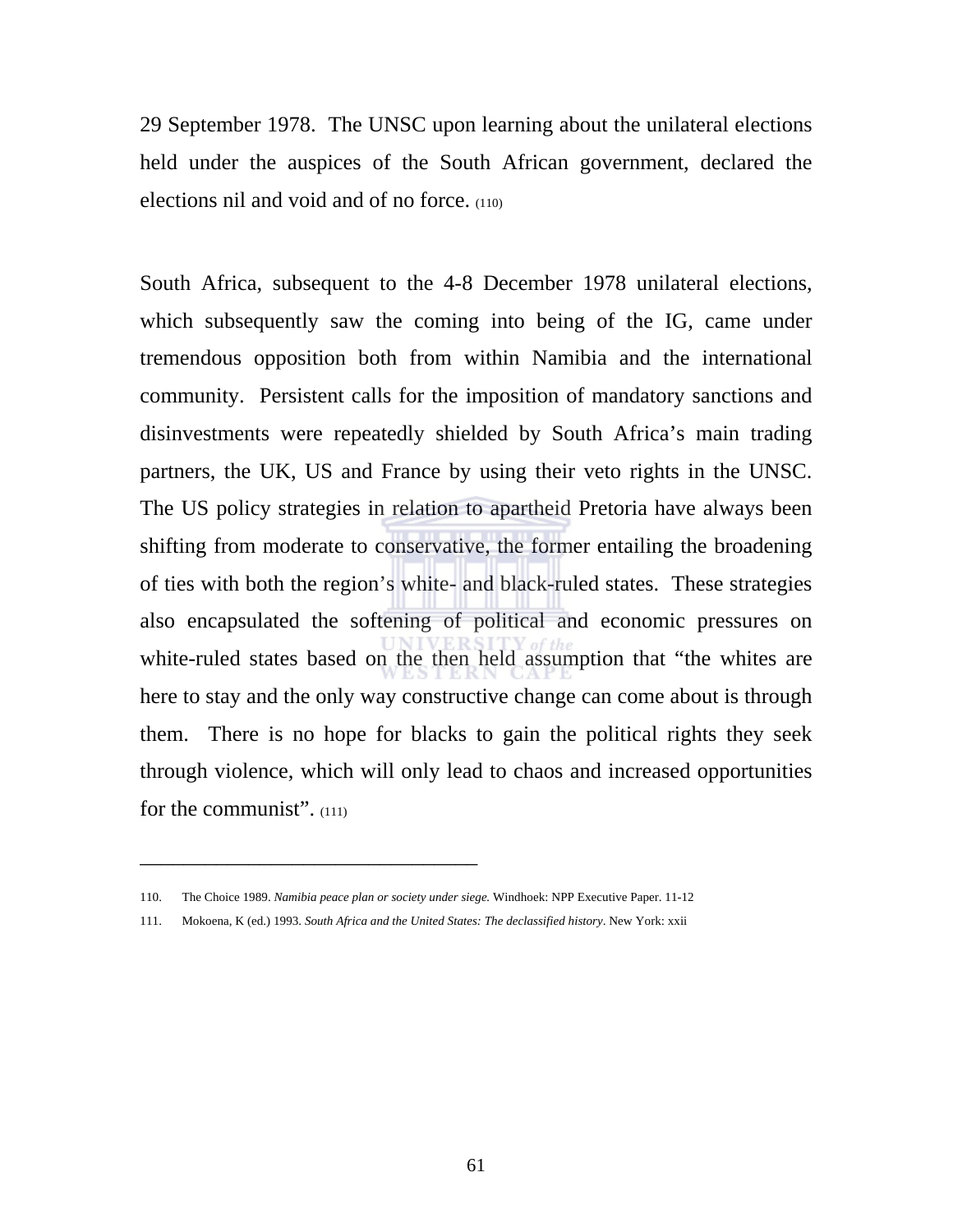On the military front, the brisk encounters that commenced on 26 August 1966, was intensifying, given Pretoria's intransigence and total disregard of international opinion aimed at paving the way for the transfer of power in Namibia. (112) In addition, the mid-1970s provided the US policy makers with alarming evidence of growing instability in the white controlled states of Southern Africa. Of particular concern was the introduction of Cuban troops and Soviet personnel in Angola. Similarly, the Mugabe-Nkoma inspired guerrilla onslaught on the Smith regime in the then Rhodesia was gaining momentum and growing in intensity. Moreover, the startling success of the Arab oil boycott raised overall concern in relation to the West's continued access to the rich mineral resources of Southern Africa should such come under the control of unfriendly Soviet-oriented states. At this point in time, the issue of transition in Namibia moved to centre stage and was further reinvigorated by Zimbabwe's independence in April 1980. **UNIVERSITY** of the (113)

## **WESTERN CAPE**

As these events unfolded, it became clear to the US policy makers that the pace of turmoil in the region needed to be halted. First there was a clear manifestation that major changes had taken place, insofar as they relate to the political structure of the region and the pressure for continued change that carried the threat of massive violence. Secondly, the eventual outcome of this explosive situation would obviously have a pervasive impact not only

<sup>112.</sup> Stiff, P 1999. *The silent war: South African recce operations – 1969 to 1994*. Alberton, SA: Galago Publishing. 36-37

<sup>113.</sup> Skinner, EP (ed.) 1986. *Beyond constructive engagement: United States policy toward Southern Africa*. New York: Paragon House Publishers. 222-223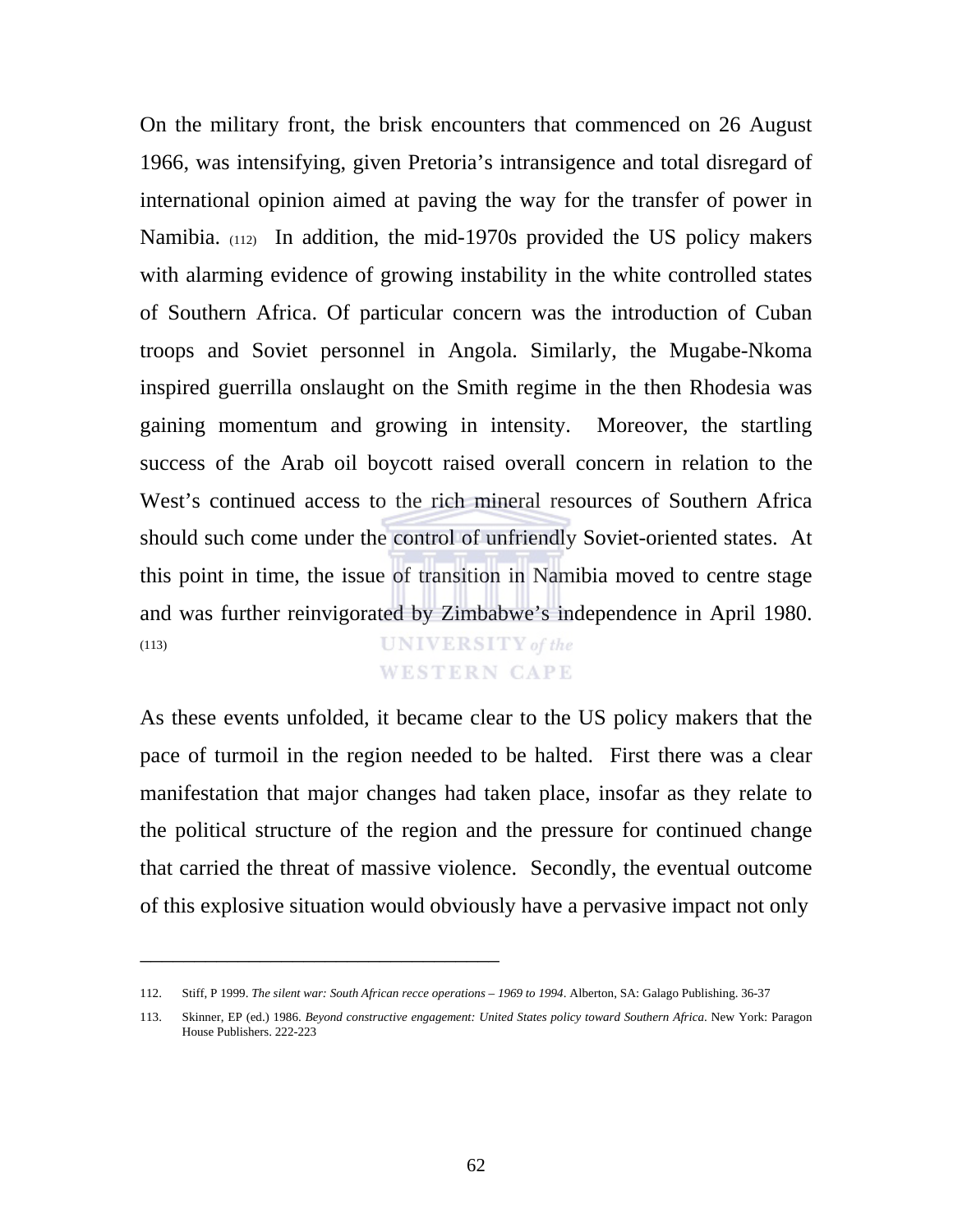regionally, but on the entire world community. In addition, the means by which change occurs may have a major impact on the future race relations in South Africa and the rest of the world. Therefore, the policy choices made by the US would be crucial not only to South Africa, but also to the international community in general and to the US role in the development of a secure and just system of global public order. Thus, the operationalization of a containment strategy, which was later consolidated into the "constructive engagement" approach with the ascent to the presidency of Ronald Reagan. (114)

When Reagan assumed office in 1981, a complete review of the US foreign policy toward Southern Africa was carried out. The Reagan administration was convinced that the Carter administration had been too soft on communists in the region and too harsh on the US traditional allies in South Africa. Dr. Crocker was assigned the task of coining the "constructive engagement" approach, which indeed proved to be a singular failure of the Reagan administration in its infancy stages. (115) Urnov concurs with this position by observing that the ineffectiveness of this approach led to a split amongst the US ruling class over ties with apartheid Pretoria. Urnov further gave as testimony the passage of a law by Congress in October 1986 which imposed a number of compulsory economic sanctions against Pretoria, amid desperate opposition from the administration. (116)

\_\_\_\_\_\_\_\_\_\_\_\_\_\_\_\_\_\_\_\_\_\_\_\_\_\_\_\_\_\_\_\_\_\_\_\_\_\_\_\_\_\_\_\_\_\_\_

<sup>114.</sup> Urnov, A 1982. *South Africa against Africa.* Moscow: Progress Publishers. 225-226

<sup>115.</sup> Mokoena, K (ed.) 1993. *South Africa and the United States: The declassified history*. New York: The New Press. xxiv

<sup>116.</sup> Urnov, A 1982. *South Africa against Africa.* Moscow: Progress Publishers. 302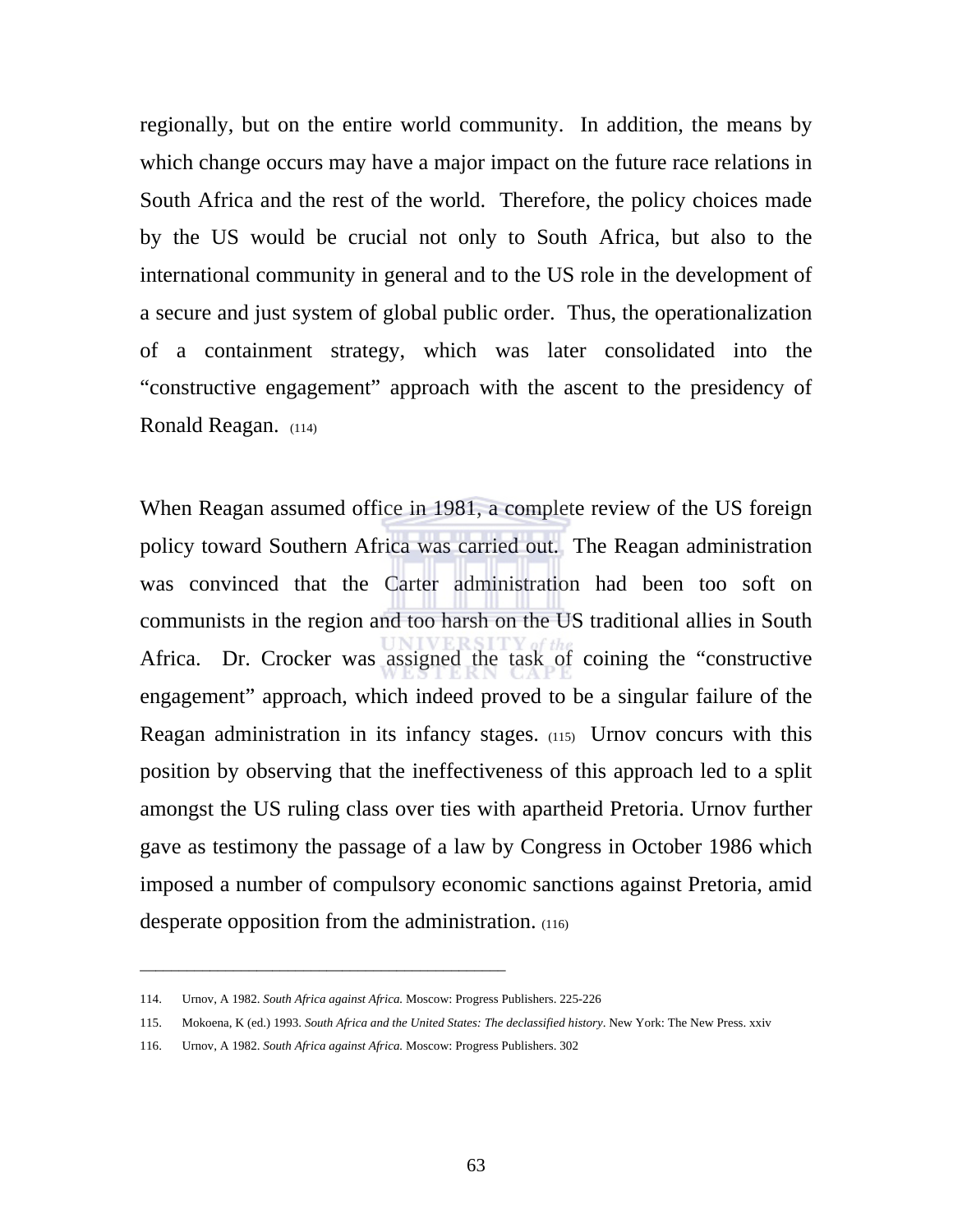According to Mokoena, the "constructive engagement" strategy rested on four interrelated assumptions, as per the 1987 Report of the Secretary of State's Advisory Committee on South Africa, namely that:

- South Africa's overwhelming economic and military predominance in Southern Africa, and its powerful internal security apparatus, would at least in the short term enable Pretoria to manage external pressures for change;
- The Botha government would be induced to agree to an internationally acceptable settlement of the Namibia question if South African withdrawal from Namibia were linked to both a Cuban pull-out from Angola and to prospects for an improvement in US-South Africa relations;
- An early Namibia settlement would set in motion a self-reinforcing spiral of positive developments throughout Southern Africa, thus validating the constructive engagement approach; and
- Progress could be made more quickly on apartheid issues if the US government used official, rather than public channels for its criticism and pressures. (117)

As already pointed out in the foregoing sections, these assumptions were grossly misplaced, given Pretoria's continued raids into Angola, which further ignited an escalation in violence. This subsequently resulted in the South African Air Force attacks on 17 March 1981, on a SWAPO base in Lubango, approximately two hundred kilometres north of the Namibian-Angola border. This was the deepest known attack in Angola by the South African Air Force, since the SADF's 1975-1976 incursions. (118) Pretoria

118. Ibid., 29

<sup>117.</sup> Mokoena, K (ed.) 1993. *South Africa and the United States: The declassified history*. New York: The New Press. xxvi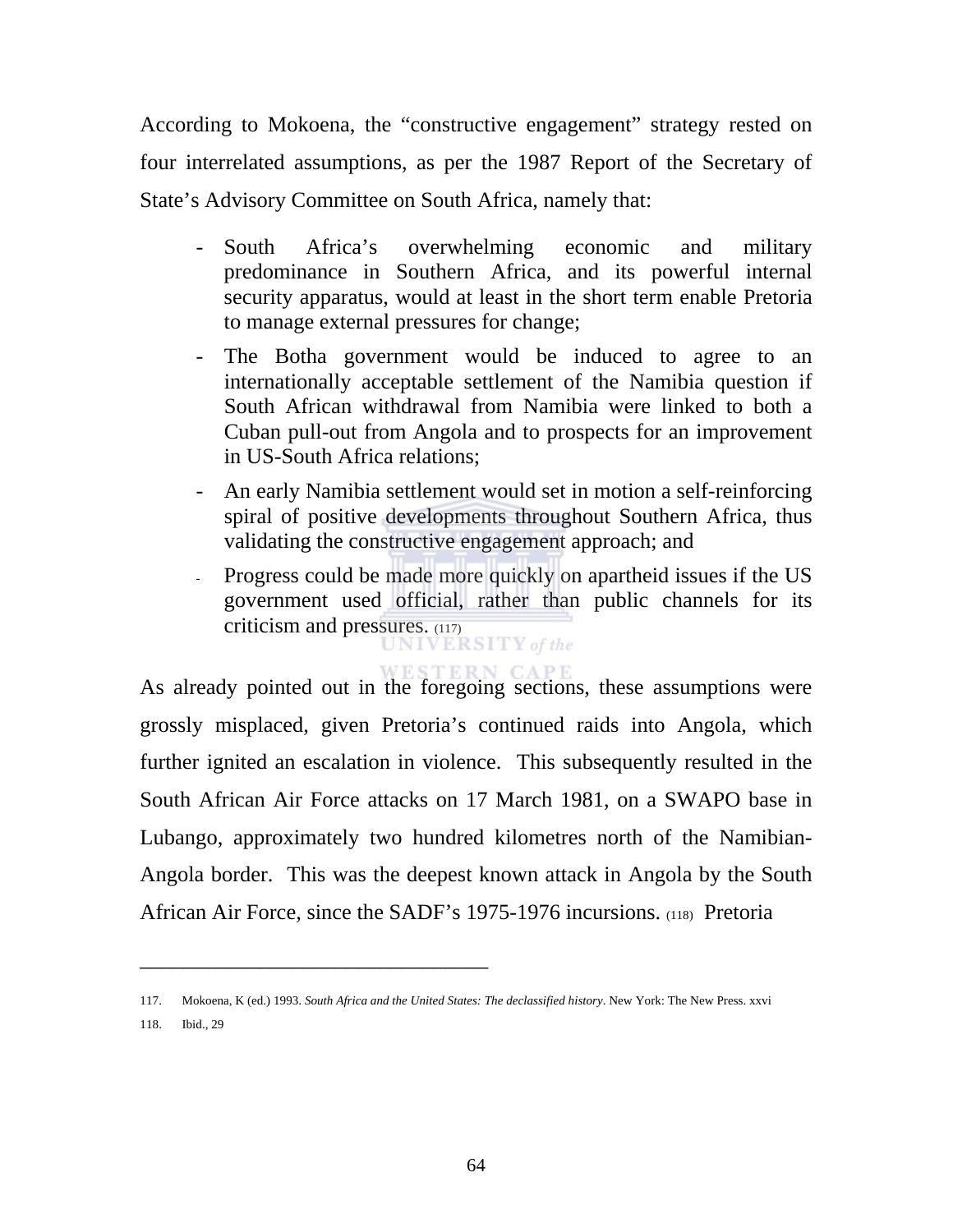believed that its overwhelming military superiority in the region and its capability of bringing brute force to bear on neighbouring countries would solve the problems in Southern Africa. Similarly, Pretoria found common ground with the US over its behaviour. There was the believe that this direction of its foreign policy accorded fully with Washington's approach of using force where necessary to bend other nations to its will. In other words, Pretoria's main objective in broadening its scale of aggression and subversive activities was to convince states in the region that hostilities against it were futile and threatened their own existence. (119)

Meanwhile, PLAN, the military wing of SWAPO however, did not relent. Supported by the Cuban-FAPLA forces, it launched massive offensives against South African targets. President Reagan at this point in time, on 19 March 1981 requested Congress to repeal the 1976 Clark Amendment in order to remove an unnecessary restriction on his foreign policy authority. On 17 April 1981, Dr. Crocker visited Angola en route from South Africa and informed the Angolan government that progress on the Namibia question was related to the Cuban troop withdrawal from Angola. This was the first public statement by a senior US government official linking the two situations. (120)

A major military showdown began in August 1987, subsequent to sporadic

<sup>119.</sup> Urnov, A 1982. *South Africa against Africa.* Moscow: Progressive Publishers. 236

<sup>120.</sup> Mokoena, K (ed.) 1993. *South Africa and the United States: The declassified history.* New York: The New Press. 28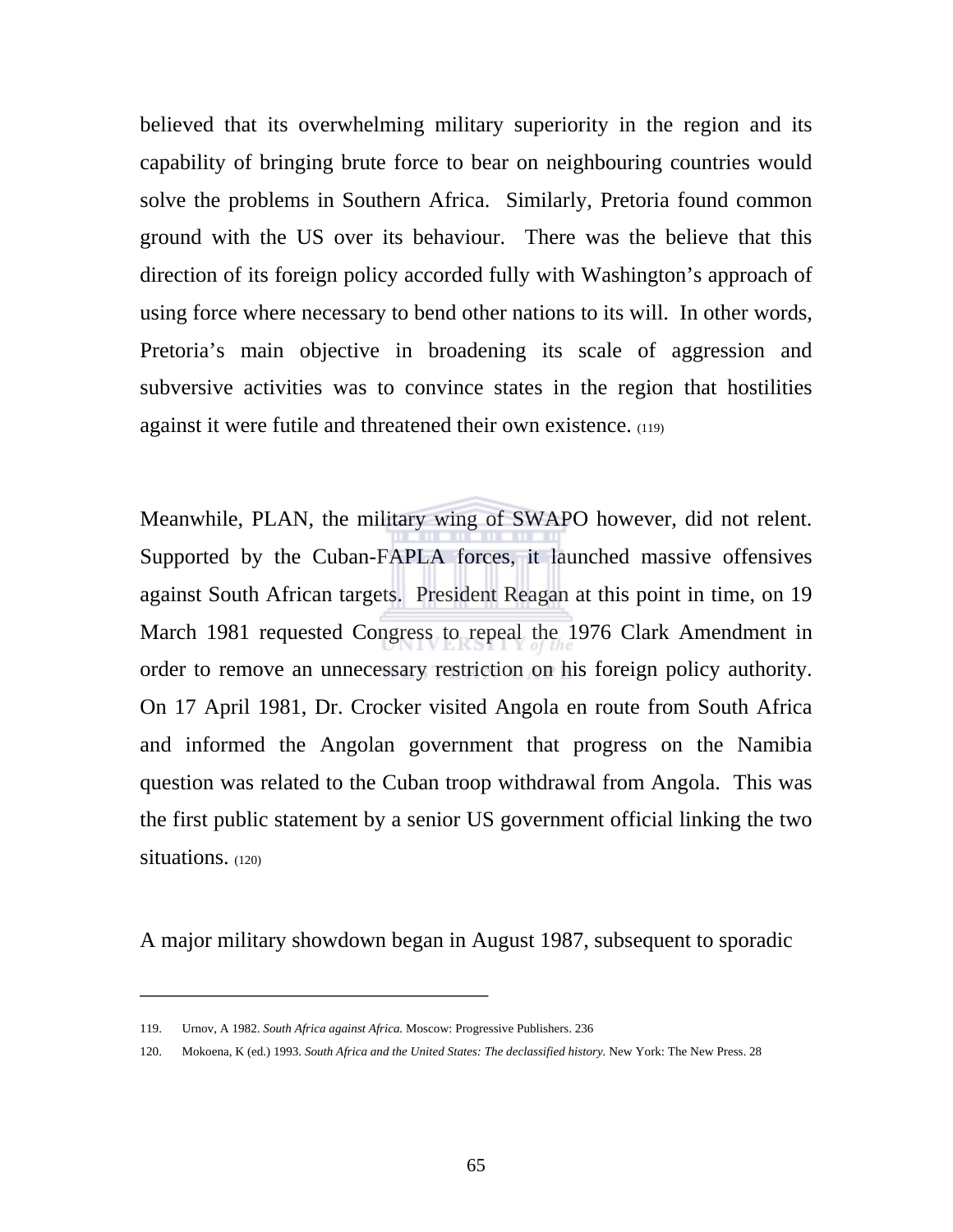military encounters in the intervening period up to 1985. This all began when FAPLA embarked on an offensive against the town of Mavinga held by UNITA since 1981. Pretoria, the main backer of UNITA as a US proxy repelled this offensive, by intervening in a cross-border operation from Namibia with the strategic objective to capture the MPLA government stronghold of Cuito Cuanavale by March 1988. The bottom-line of this objective was to open up for UNITA to launch even deeper attacks into Angolan territory while being protected by the South African Air Force support, thereby creating a security zone in the centre-south of the country. This was to be followed by the installation of a provisional government at the UNITA headquarters in Jamba. (121)

By early 1988, prospects for peace followed by the implementation of the UN settlement plan for Namibia became more elusive. In response to South Africa's incursions into Angola in late 1987, Cuban reinforcements arrived in the form of the  $50<sup>th</sup>$  Division, headed by Gen. Ochoa Sanchez. Gen. Ochoa Sanchez was a personality with formidable military experience and indeed the architect of the victory against the SADF-US invasion of Angola in 1975 and 1976. (122) By May 1988, 11 000 Cuban-FAPLA troops, backed by several tactical PLAN units, established a 400 kilometre southern front, running parallel and at some points no further than 20 kilometres from the

. . . . . . . . . . . .

<sup>121.</sup> O'Neil, K & Munslow, B 1990. *Ending the cold war in Southern Africa.* (Special issue). Review of African Political Economy 12: 3/4. 2-3

<sup>122.</sup> Ibid., 2-3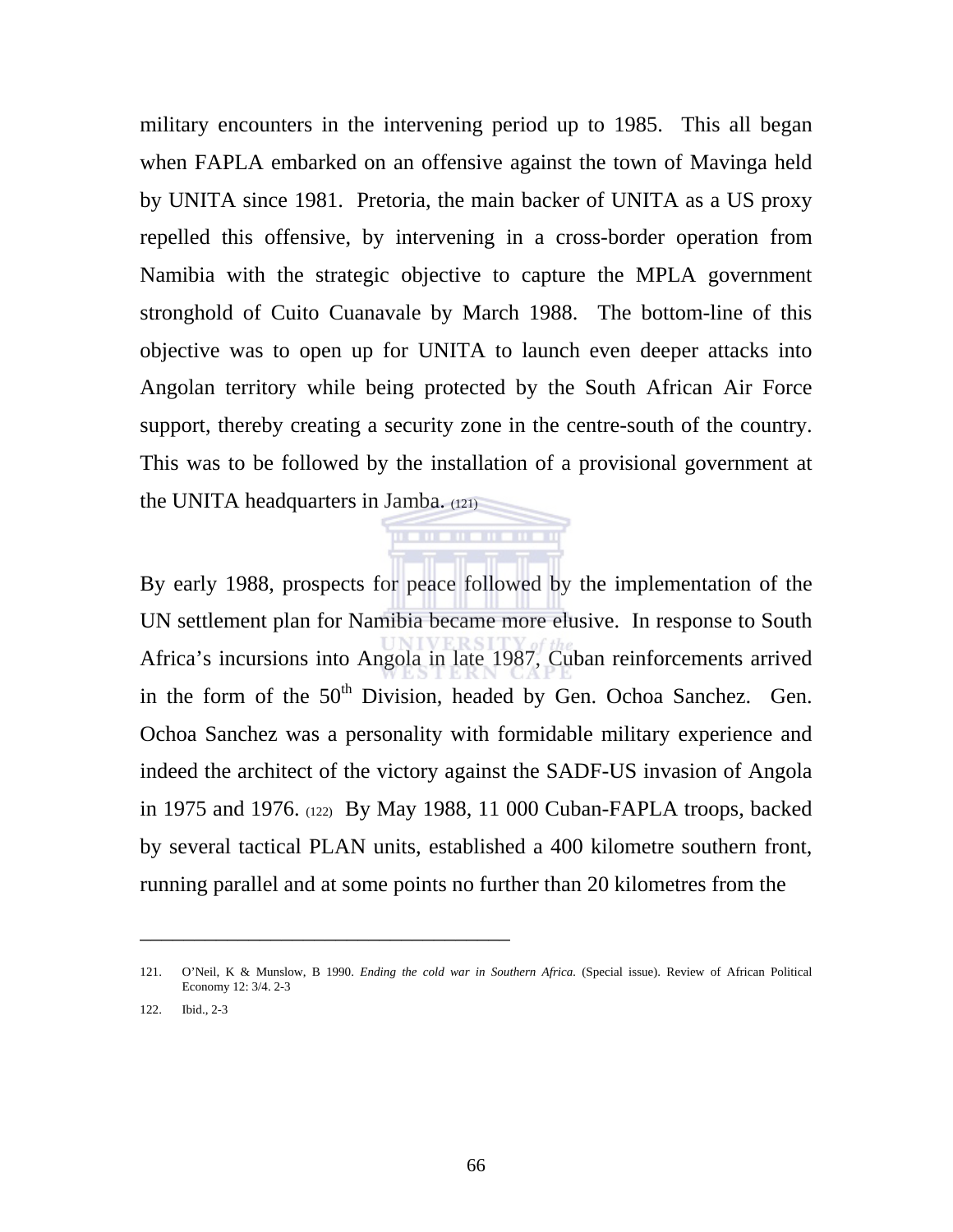Namibian northern border. The Cuban-FAPLA forces were protected by some advanced MIG 23s and helicopter gunship, plus 200 tanks, artillery, air defence radar and five air-to-surface missile systems. The SADF/SWATF military intelligence, having learned this had no options out, particularly when considering military and political implications that goes with it and went on the defensive, mining their existing lines and retreated into Namibia. The SADF/SWATF for the purpose of military tactics established bases in the proximity of Ponhofi Secondary School. (123) Following the ensuing skirmishes two students were killed in the process, which saw approximately 35 000 students throughout Namibia taking their protest to the streets. They demanded the immediate withdrawal of the SADF/SWATF forces from the proximity of schools. It was indeed very much apparent, given the protestations from civilians that both sides wanted to avoid confrontations at all cost. (124)

# **UNIVERSITY** of the **WESTERN CAPE**

Reports of South African fatalities first began to filter trough in November 1988, when more than twenty deaths were announced by Pretoria, including its first public admission of its military interventions in Angola. Simultaneously, a call for a negotiated settlement to the regional conflict emerged when all parties concerned recognized that a purely military solution was no longer feasible. South Africa's loss of vital air superiority, with a consequent increase in the domestic politically sensitive "white

\_\_\_\_\_\_\_\_\_\_\_\_\_\_\_\_\_\_\_\_\_\_\_\_\_\_\_\_\_\_\_\_\_\_

124. *The Weekend Argus* 1988. 8 April: 13

<sup>123.</sup> *The Sunday Times* 1992. 25 October: 6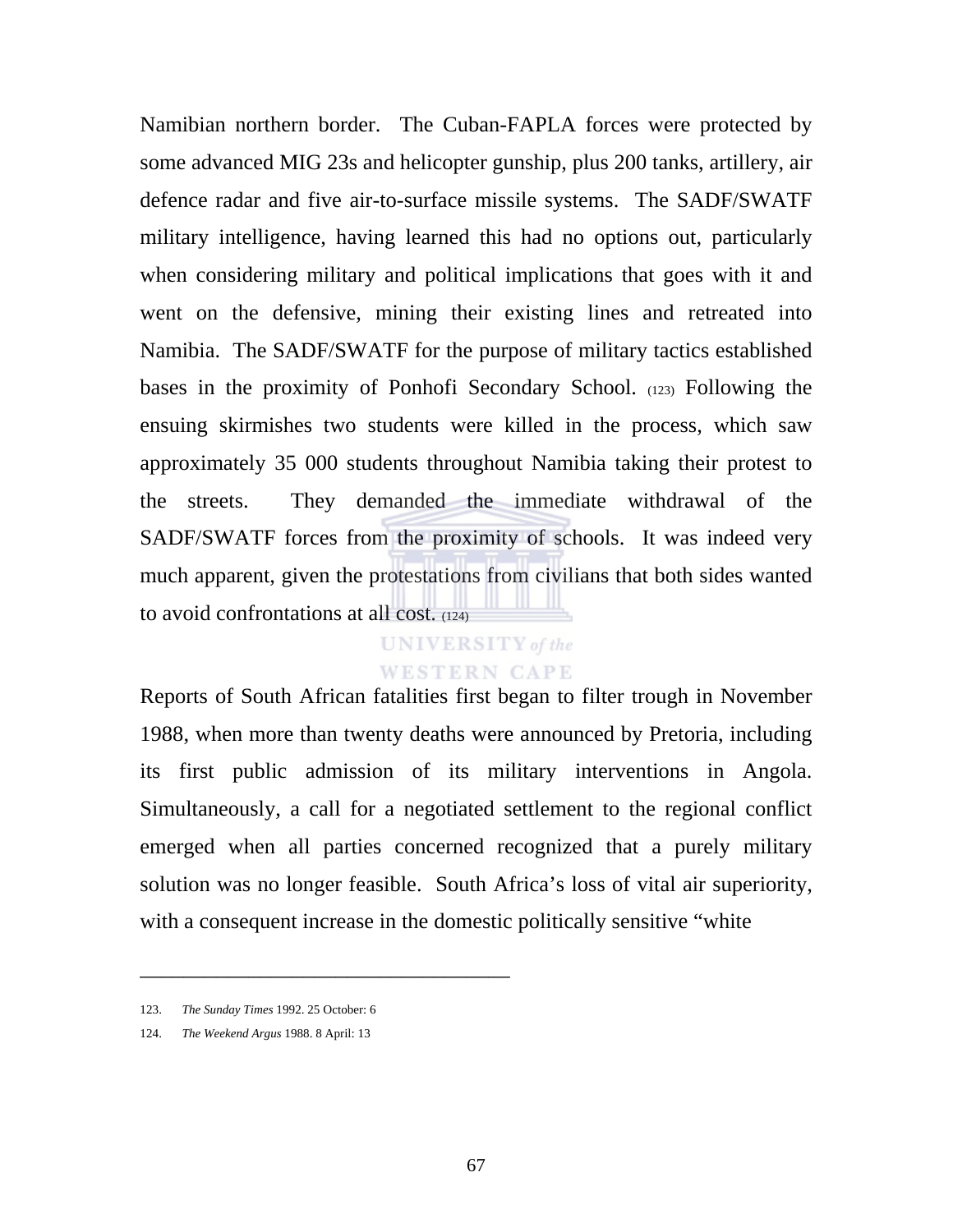body" count, prompted Pretoria to reassess its entire Angola/Namibia strategy. It goes without saying that the Cuito Cuanavale confrontations, which presented a massive challenge to Pretoria's military superiority, signalled a shift in the balance of regional military power away from South Africa. Obviously, operating more than 300 kilometres from the Namibian border and over 400 kilometres away from their nearest main base, Grootfontein, the SADF had become logistically overextended. O'Neil and Munslow further consolidate this assumption by stating that because of the new tactical moves of the Cuban and FAPLA forces, an estimated 4000 SADF troops involved in the battle for Cuito Cuanavale, had risked becoming bogged down in the Angolan rainy season. This could have had disastrous consequences, having their route cut off back into northern Namibia. Hence, the announcement of a formal ceasefire on 8 August 1988. (125)

# **UNIVERSITY** of the

As it transpired diplomacy now was more in demand than ever before to help secure peace and stability in the sub-region. As these confrontations came to a head and a military stalemate was reached, the only avenue open was to test diplomacy once again. Nevertheless, how does one define the fundamental factors of a diplomatic agenda aimed at achieving a political solution beneficial to two opposing sides? It is submitted that such an agenda would require the two parties to bring things to a head one way, or the other. Therefore, the emphasis should be on the role of seizing an

<sup>125.</sup> O'Neil, K & Munslow, B 1990. *Ending the cold war in Southern Africa.* (Special issue). Review of African Political Economy. 4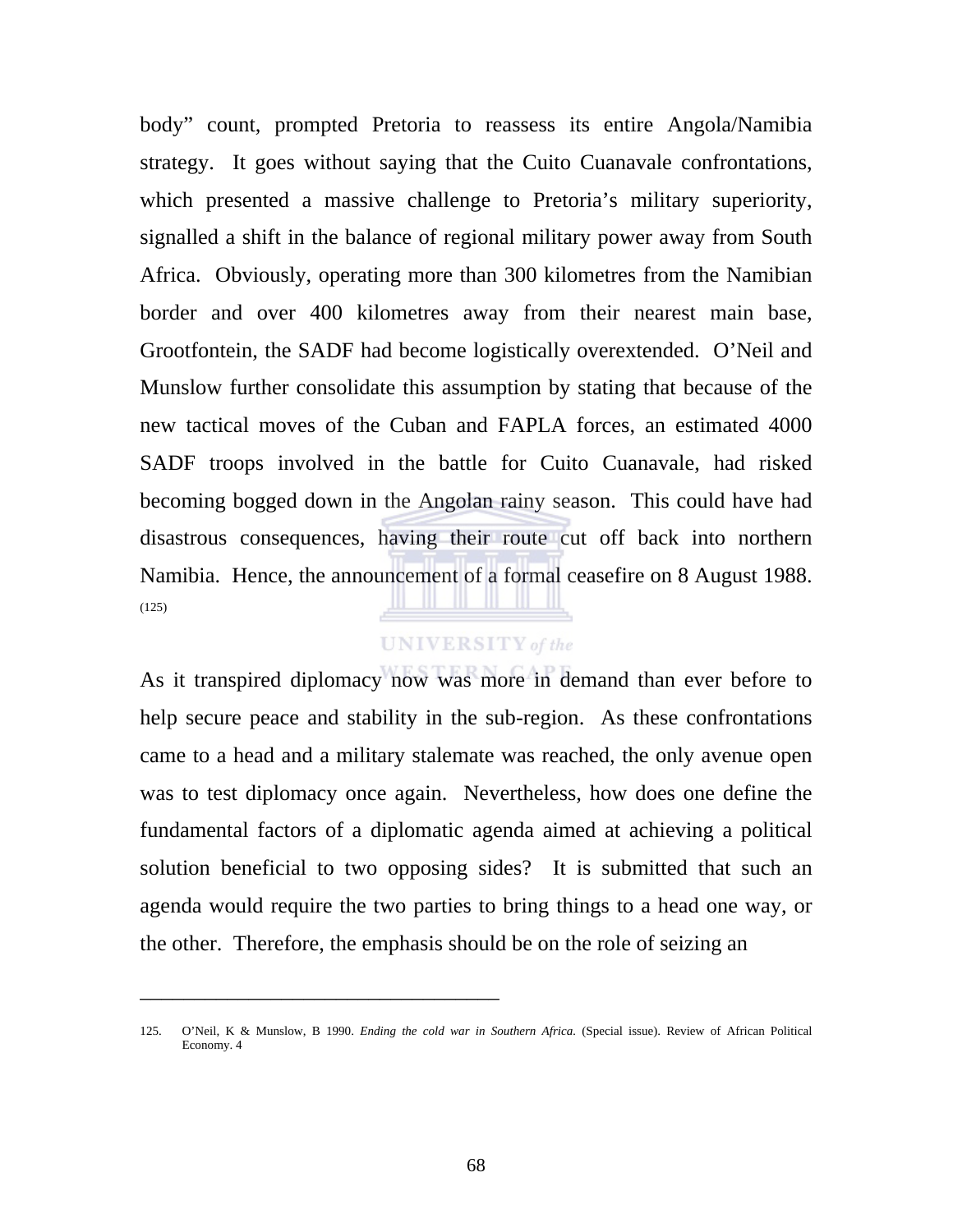opportunity that presents itself when it exists. According to Dr. Crocker, the assertion is that "when the door is open even though you don't know what lies behind that door, it would be a mistake not to explore it fully and see what it could lead to if you walk through that door". It is therefore important to conceptualize realistic options, scenarios and strategies aimed at avoiding, or otherwise minimizing further conflict, he concluded (126)

With hindsight, because of mounting internal and external criticism and pressures, a South African delegation led by the then Minister of Foreign Affairs, R. F. Botha, met with a US delegation led by Dr. Crocker in Geneva on 14 March 1988. This conference had the objective to further explore possibilities for a peaceful resolution of the Namibian question, subsequently dubbed the Geneva protocol. A similar delegation headed by Neil van Heerden, Pretoria's then Director-General for Foreign Affairs, met in London with an Angolan-Cuban delegation from 2-4 May 1988. These meetings were followed by another meeting on 13 May 1988, in Brazzaville, Congo, which was indicative of the progress being made in resolving the Namibian issue once and for all. (127)

It should be remembered that although the 1988 talks and protocols were more intense and active than the then-on-and-then-off talks and negotiations, the Namibia peace formula however, was not about to sail trough

<sup>126.</sup> *The Weekend Argus* 1988. 8 April: 13

<sup>127.</sup> *The Sunday Times* 1992. 25 October: 6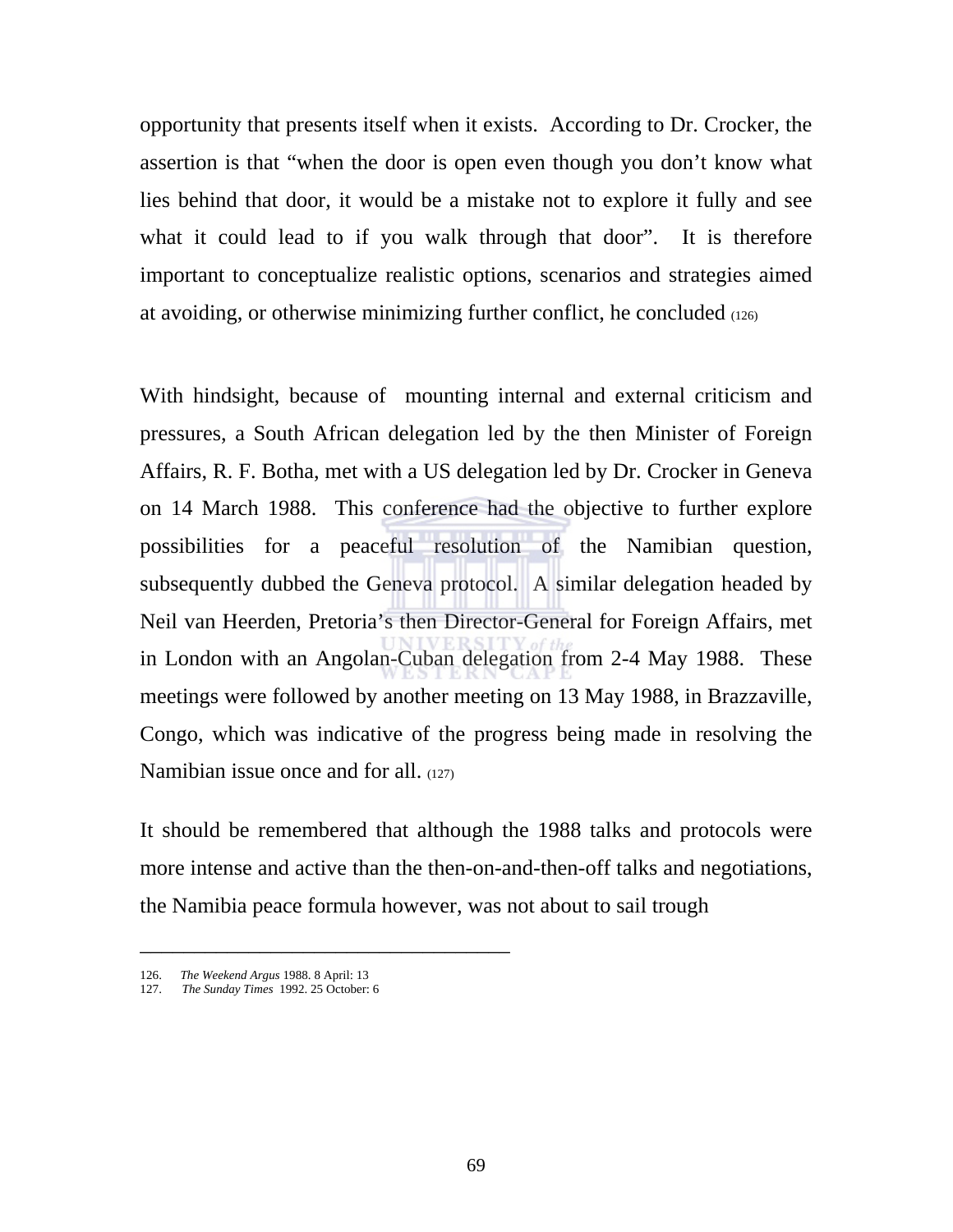easily. Although in hiatus, it was indeed evident that all the parties had a desire to at least bring things to a head, but not without major compromises and concessions. This, the argument is advanced was made possible by a combination of various aspects, in particular the war which had its risks and the economic burdens that goes with it, including the scheduled elections in the US. (128) By 20 July 1988, a further meeting took place at Governors Island, New York, culminating in the finalization of the New York principles, which heralded the first major political breakthrough. South Africa, Cuba and Angola agreed and accepted the New York principles for a peaceful settlement of the Namibian question, which were important in two respects, namely:

- First the principle of linkage between the Cuban troop withdrawal from Angola and the implementation of the UNSC resolution 435 of 1978, were clearly confirmed, and
- Secondly, a number of important principles regulating the future type of government in an independent Namibia were laid down. Prominent amongst these was the acceptance of the responsibility of states not to permit their respective territories to be used for acts of war, aggression or violence against other states. (129)

In any event, the format and spirit paved by these often in hiatus talks finally leading to the implementation of the Namibian peace plan became more apparent as time passed on. For Dr. Chester Crocker, the most important aspect of the process was to get these negotiations focused on the end-game; to relate the cessation of hostilities to the building of peace.

<sup>128.</sup> United Nations 1989. *A Compendium of documentation of the process toward independence in Namibia since the UNSC resolution 435 of 1978.* New York: UN Publications. 7-10

<sup>129.</sup> *The Weekend Argus* 1988. 8 April: 13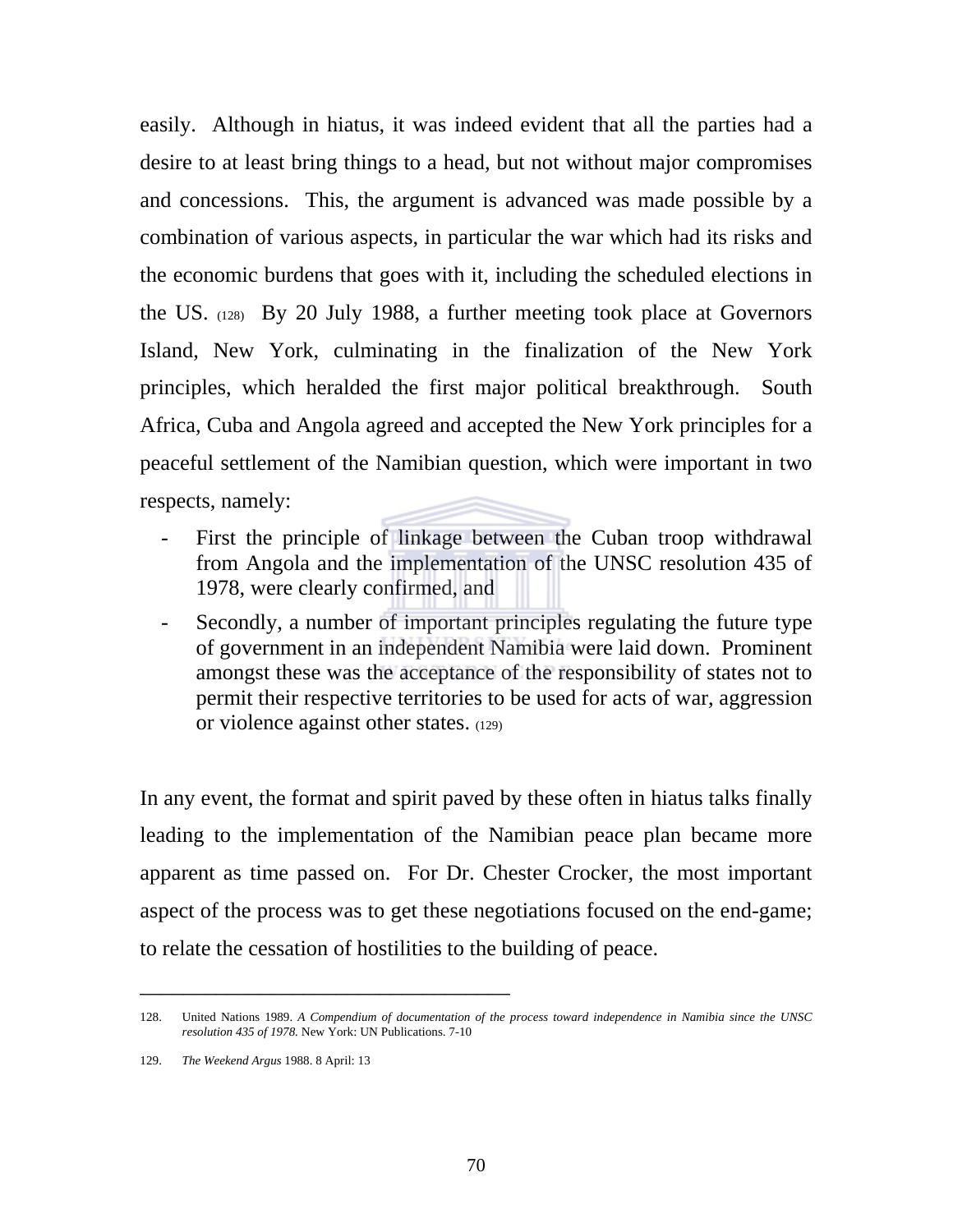Therefore, the focus was on the existing military situation and the apparent prospects for peace. It is argued that the most appropriate diplomatic strategy enunciated was the application of a single-document strategy, which contained a number of differences rather than agreements. This in turn made it incumbent on the negotiators to get rid of all the disagreements in order to have an agreed upon language to carry the process forward. This subsequently happened during the next round of talks held in Geneva from 2-5 August 1988 viewed as the final breakthrough on the road to lasting peace in Namibia. Concluding the talks with Dr. Crocker, the then Soviet Deputy Foreign Minister, Anatoly Adamashin, notes "a positive momentum" toward resolving the conflict and predicts a settlement in the "nearest future". (130) The Geneva protocol was indeed very much rigorous, in that it set the target dates for the conclusion of the peace process and the disengagement of all opposing forces. (131)

## **UNIVERSITY** of the

By 22 December 1988, a tri-partite peace agreement was signed between Angola, South Africa and Cuba, setting 1 April 1989, as the target date for the implementation of the Namibian peace plan. Simultaneously, Angola and Cuba signed a bilateral accord, confirming the linkage of Cuban troop withdrawal to the transition to independence in Namibia. (132) Now, the question is what brought about the urgency for negotiations? Firstly, according to O'Neil and Munslow, since Gorbachev came to power in 1985,

<sup>130.</sup> United Nations 1989. *A Compendium of documentation of the peace process toward independence in Namibia since UNSC resolution 435 of 1978.* New York: UN Publications. 7-10

<sup>131.</sup> Ibid., 7-10

<sup>132.</sup> O'Neil, K & Munslow, B 1990. *Ending the cold war in Southern Africa.* (Special issue). Review of African Political Economy. 4-7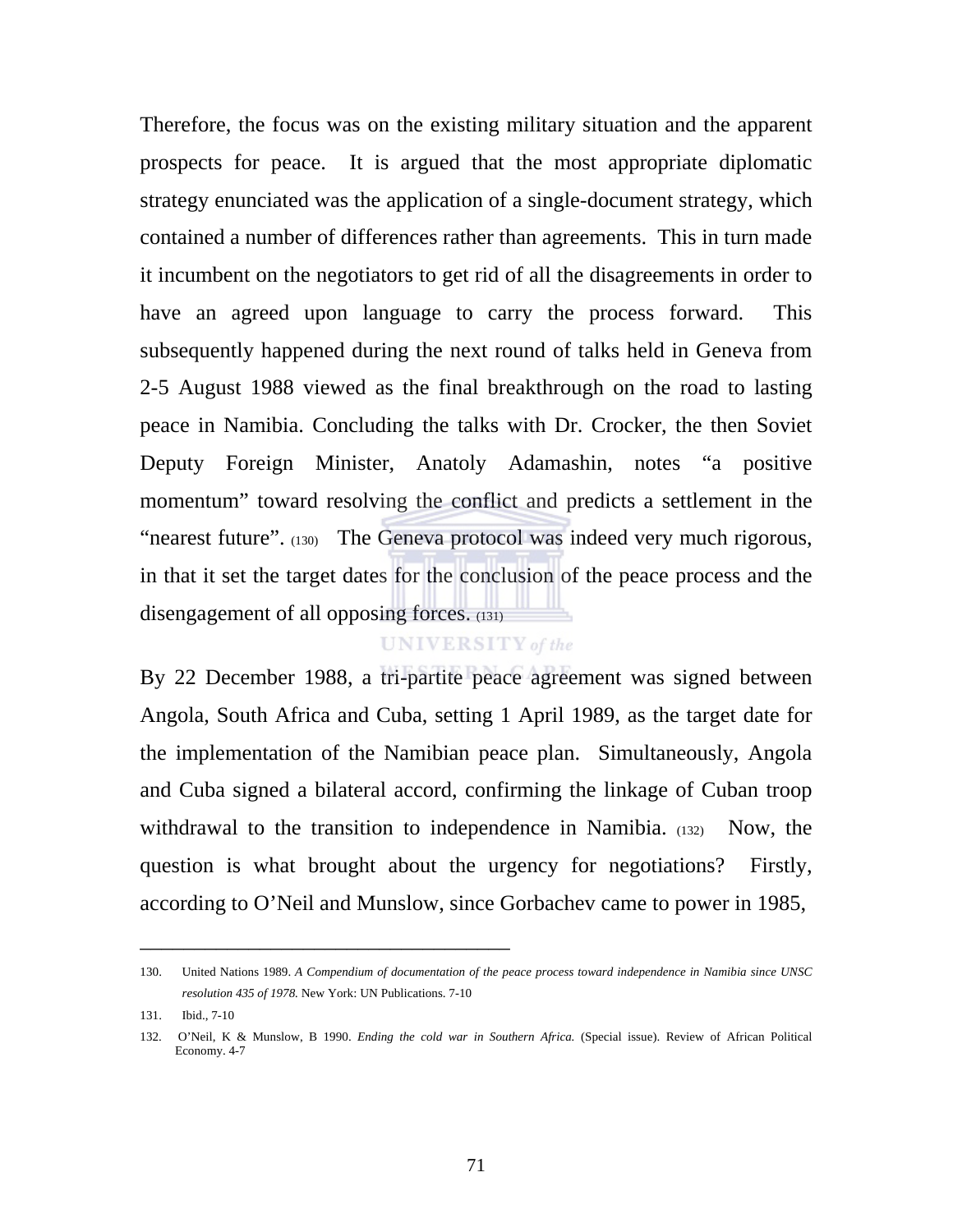there has been a marked shift from confrontation to co-operation. As early as March 1986, Gorbachev hinted at the Soviet Union's objectives to seek political solutions to the Angolan conflict. Yet it was unwilling to move away from the Angolan conflict, as doing so would have severely damaged Soviet prestige. In addition, it would have eliminated the principal position affording the Soviet Union a role in the politics of Southern Africa. Hence Moscow's insistence on the Angolans to accept the linkage between independence for Namibia and Cuban troop pull out. (133)

 Secondly, the US, particularly after the ascent to the presidency by Reagan developed the "constructive engagement" approach, which it presumed would encourage change in South Africa through dialogue rather than economic pressure. The bottom-line of this approach however, also encapsulated a working relation with South Africa as a regional ally to combat Soviet and Cuban influence. In other words, a perfect recipe for Cold War confrontation by proxy given that there were direct clashes between the Cubans and South Africa. The US condoned South Africa to confront the Angolan government and the Soviet Union did not relent, it indeed indicated firmly that it did not intend deserting its allies. Consequently, this set the stage for an escalating confrontation in the 1980s which, as it transpired could not be conclusively resolved militarily. On top of that was the mounting material, financial and

<sup>133.</sup> O'Neil, K & Munslow, B 1990. *Ending the cold war in Southern Africa.* (Special issue). Review of African Political Economy. 4-7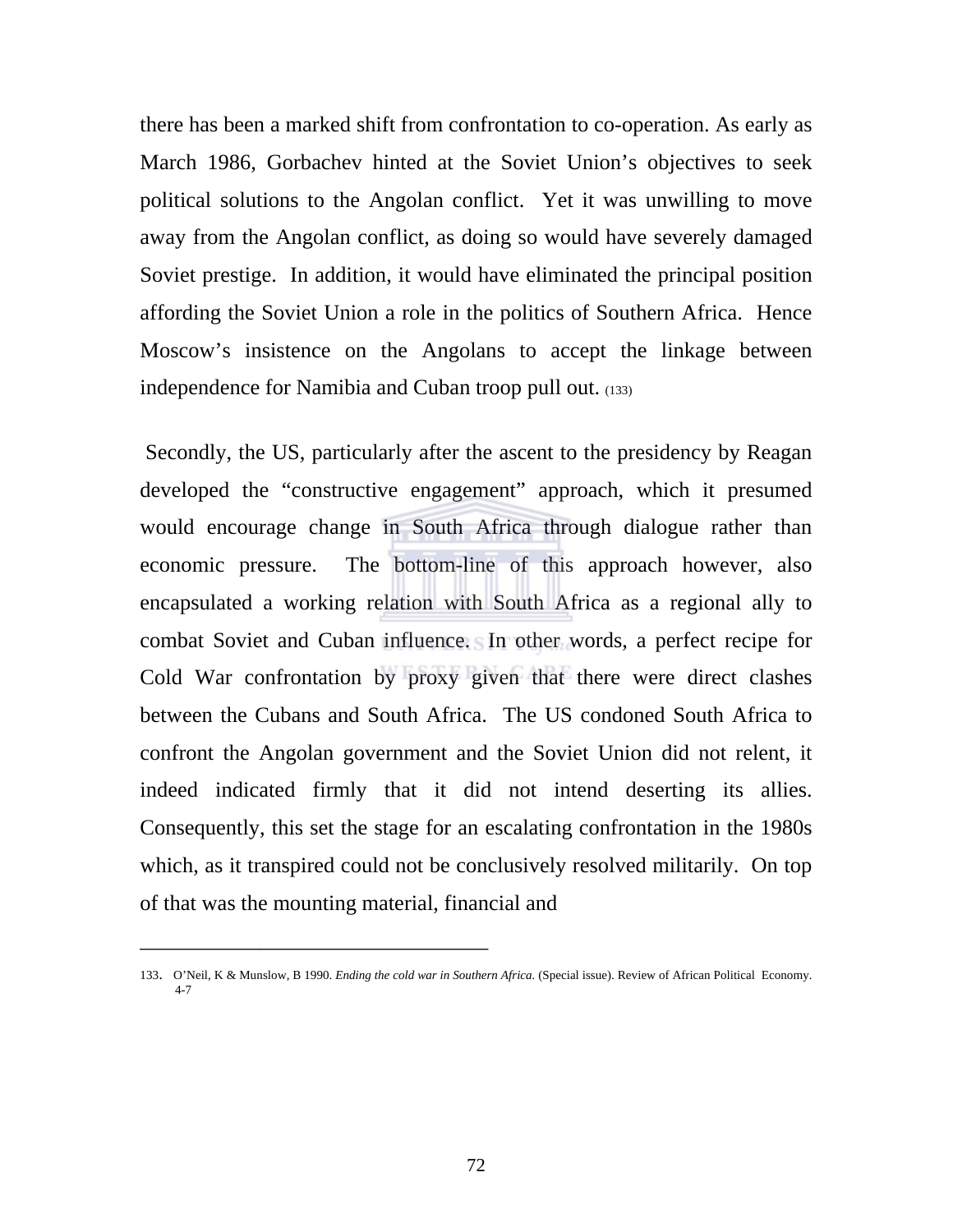#### political costs. (134)

Available statistics are indicative that between 1985 and 1986, the Soviet Union supplied an extra US\$ 2 billion in military aid to the MPLA, including more MIG-23 fighter planes, which proved decisive in tipping scale during the battle of Cuito Cuanavale. Equally, South Africa during the same period faced a dramatic rise in military expenditure. Thus, the urgency with which the US pressed for a negotiated solution stemmed from both Cuito Cuanavale confrontations and its desire to have something to show for its eight-year policy of "constructive engagement". (135)

## **3.3 Resolution 435 of 1978 versus obstructionism**

\_\_\_\_\_\_\_\_\_\_\_\_\_\_\_\_\_\_\_\_\_\_\_\_\_\_\_\_\_\_\_\_\_\_

As pointed out in the foregoing sections of this study the struggle for independence and self-determination in Namibia has been a long and protracted one. Equally, its historiography, according to Gottschalk has long been dominated by a genre which invents the past, controls the present and prevents the future, namely apartheid, colonialism and imperialism. (136)

**THE REPORT** 

Subsequent to a UNSC Meeting by 1976, it reflected on the concerns of the international community against South Africa's persistent refusal to comply

<sup>134.</sup> O'Neil, K & Munslow, B 1990. *Ending the cold war in Southern Africa.* (Special issue). Review of African Political Economy. 8

<sup>135.</sup> Ibid., 6

<sup>136.</sup> Wood, B (ed.) 1988. *Namibia 1884-1984: Readings on Namibian history.* London: Namibia Support Group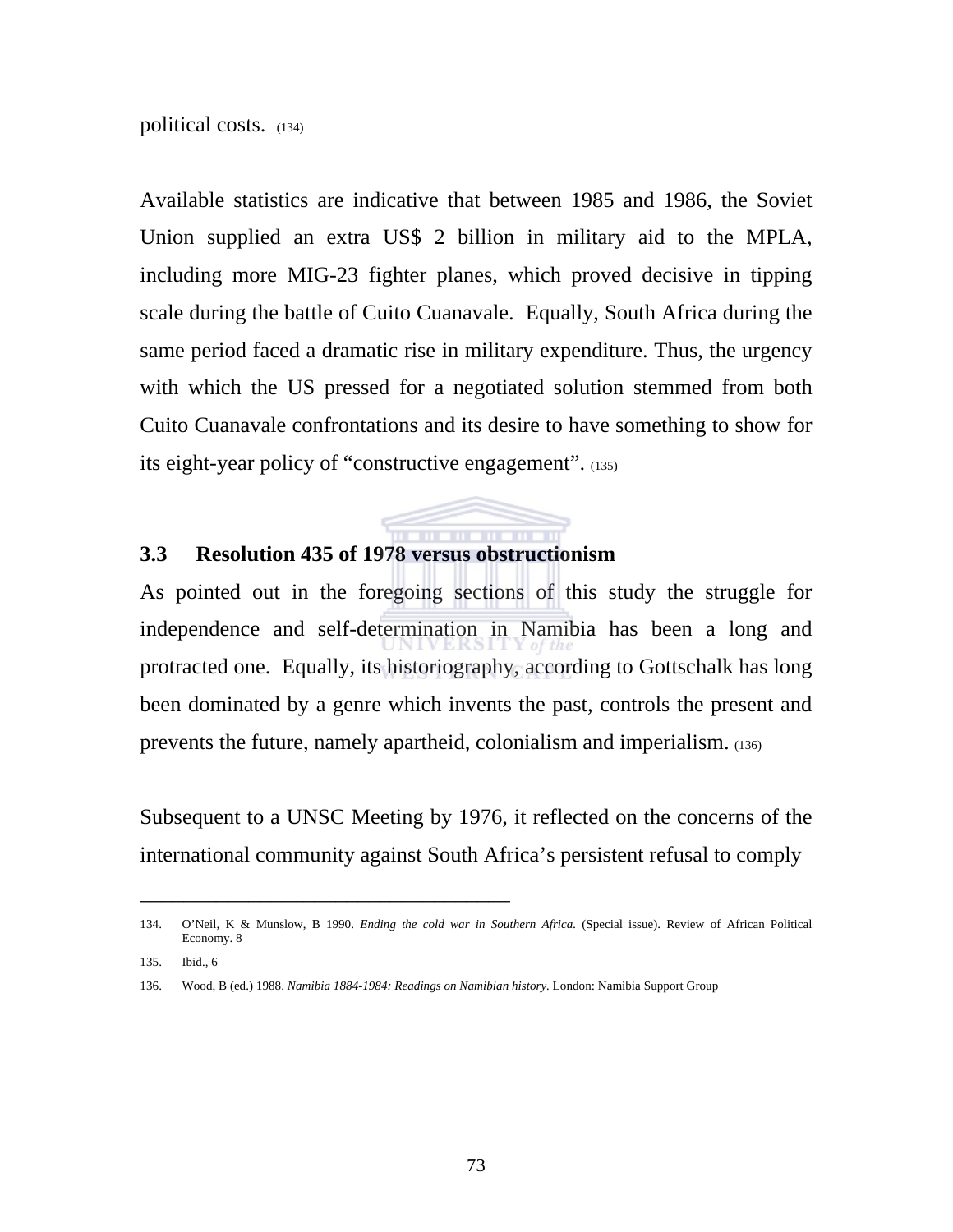with the resolutions and decisions of the UNCN. It further pertinently elucidated the importance of the advisory opinion of the ICJ on the transfer of power to the people of Namibia. By 1978, the governments of France, Canada, the Federal Republic of Germany, the US and the UK, formulated a proposal for the peaceful settlement of the Namibian question. This proposal was accepted by both SWAPO and South Africa on 28 April and 12 July 1978, respectively. Based on a detailed survey conducted by the SG's Special Representative while in Namibia, the UNSC approved the report in its resolution, which came to be known as the UNSC resolution 435 of 1978. This resolution inter alia, established an internationally recognized peace formula for Namibia's transition to independence. However, as pointed out in the foregoing sections of this study, South Africa and its allies, particularly the US, were not really committed to the said peace plan. It was their view that this plan should only serve as a means to a transition, and not a full agreement.  $(137)$  NIVERSITY of the WESTERN CAPE

Having been declared illegal in Namibia by the ICJ in 1971, and the demand put forward for its complete withdrawal from that territory, South Africa and Washington joined hands to frustrate the fulfilment of the sacred trust of civilization. They came forward with issues and demands that were totally irrelevant and unrelated to the UNSC's resolution 435 of 1978. Such was the demand on the UNSC's ability to prove its impartiality on the matter before it. It goes without saying that both South African and the US were

<sup>137.</sup> United Nations 1985. *Political developments related to Namibia: A Report dated 4 September 1985 of the standing committee II of the United Nations Council for Namibia*. New York: UN Publications. 6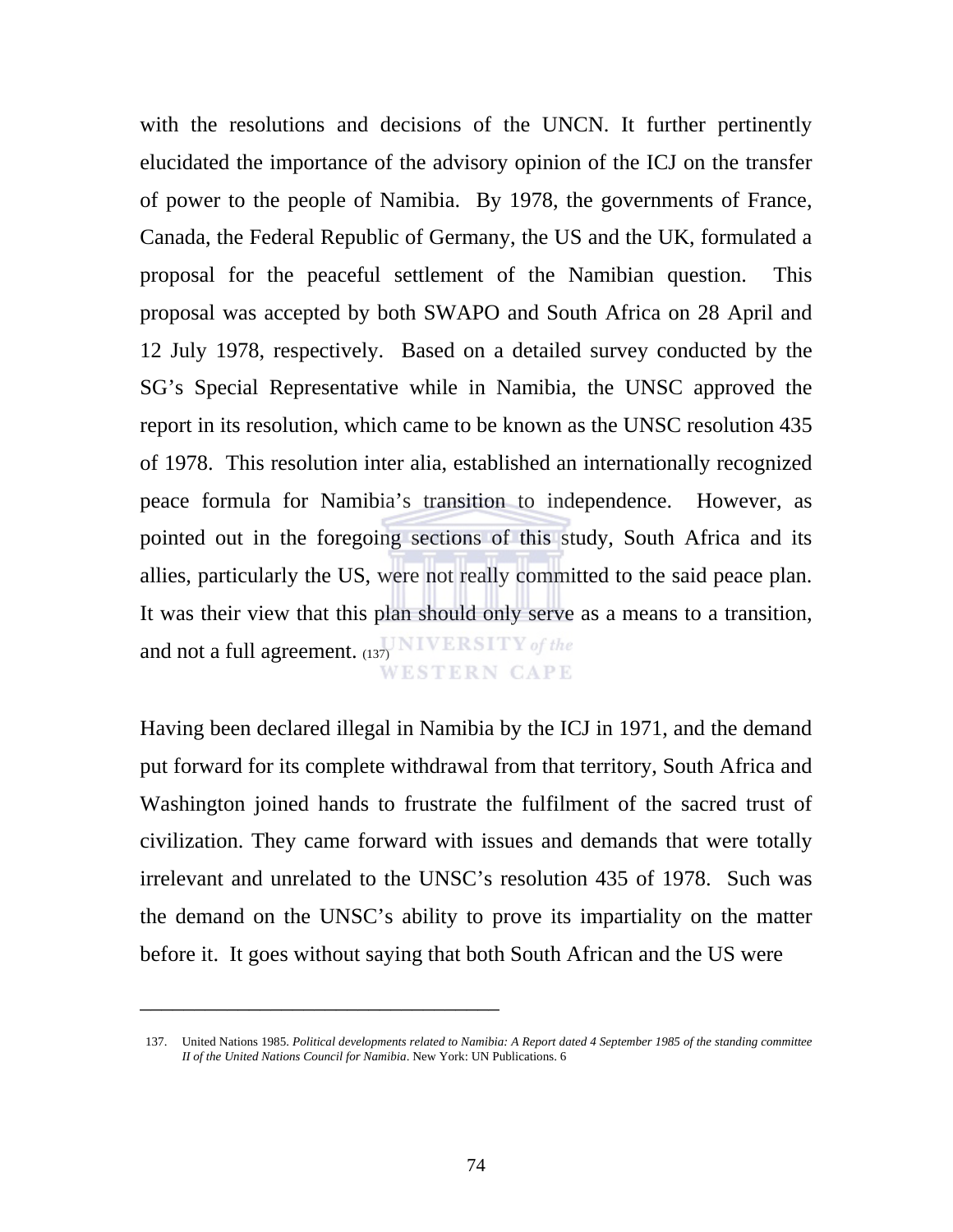fearful that SWAPO would get an overwhelming majority if the peace plan was implemented as agreed upon then. Therefore, a strategy to buy more time was developed and adopted by the two allies. Furthermore, apartheid South Africa adopted a dual strategy aimed at obstructing, or even disrupting negotiations on the modalities for implementing the peace plan. It used the time thus gained to impose its own internal solutions in the form of an administration subservient and accountable only to it. (138)

As a result of these manoeuvres, we came to witness the 4-8 December 1978 unilateral elections, which were held under the auspices of the South African government. The DTA, an ethnically comprised political alliance emerged as the overall winner of the elections. It should however, be noted that SWAPO did not partake in these elections, as it was contrary to the letter and spirit of the UNSC resolution 435 adopted in September 1978. The UNSC, upon learning about the unilateral elections held under the auspices of the South African government, declared the elections nil and void and of no force. (139)

South Africa subsequent to the 4-8 December 1978 unilateral elections, which subsequently saw the coming into being of the IG, came under tremendous opposition both from within Namibia and the international community. Persistent calls for the imposition of mandatory sanctions and

\_\_\_\_\_\_\_\_\_\_\_\_\_\_\_\_\_\_\_\_\_\_\_\_\_\_\_\_\_\_\_\_\_\_\_\_\_\_\_\_\_\_\_\_\_\_\_\_\_\_\_\_\_\_\_

<sup>138.</sup> Namibia Information Group 1989. *Namibia fact sheet No. 1*. Salt River: Cape Democrats. 1-2

<sup>139.</sup> The Choice 1989. *Namibia peace plan 435 or society under siege*. Windhoek: NPP Executive Paper. 11-12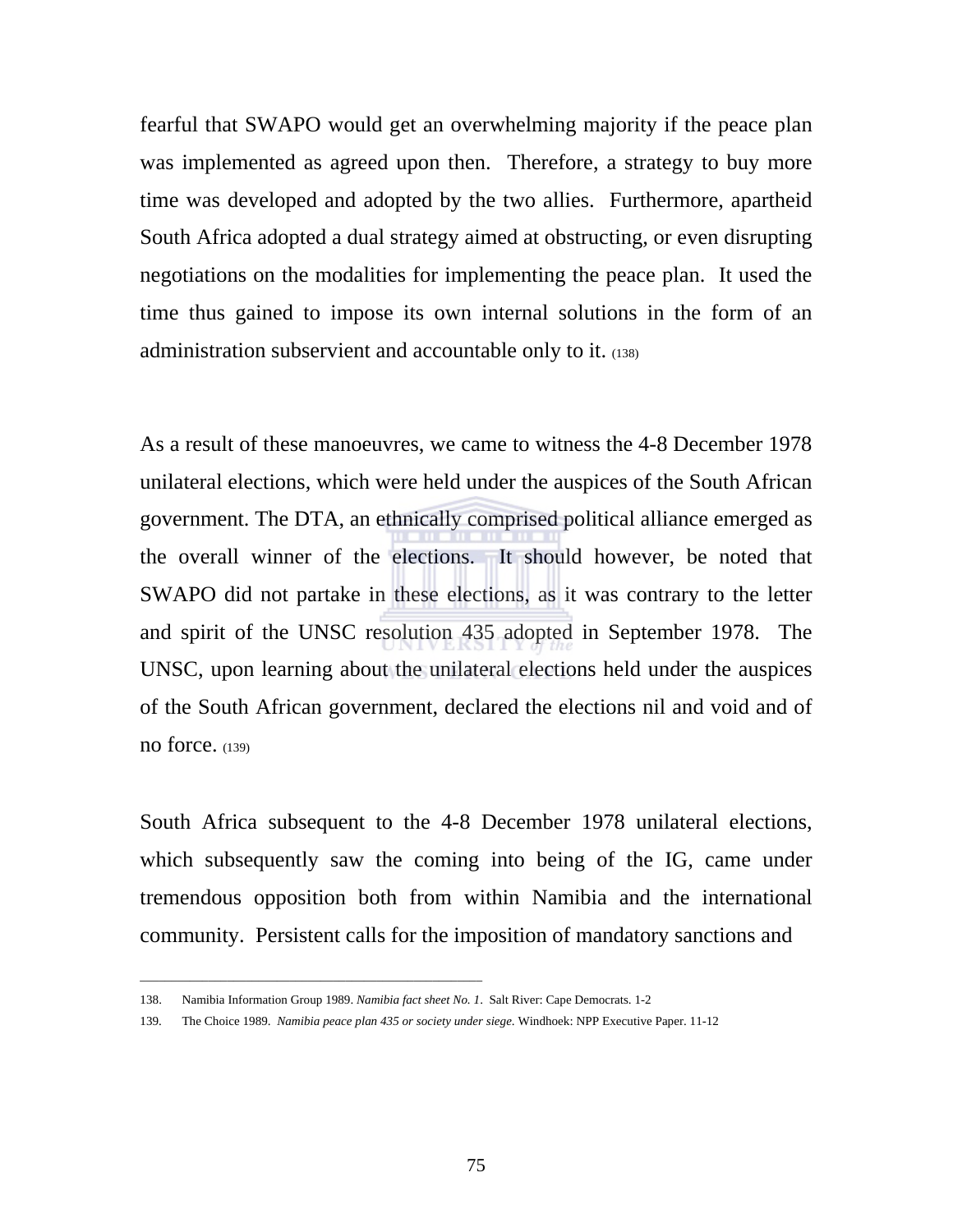disinvestments were repeatedly shielded by South Africa's main trading partners, the UK, US and France by using their veto rights in the UNSC. Nevertheless, by 1982, the UNSC drafted a supplementary document aimed at strengthening and refining resolution 435 of 1978. SWAPO immediately endorsed the document, which inter alia provided that certain Constitutional principles be written into the first independence Constitution. It further made a provision that in the Constituent Assembly a two-thirds majority be required for decisions on the details of the future Constitution. The said agreements on the Constitutional principles in turn provided for a declaration of Fundamental Human Rights Bill. This Bill in turn made provision for the protection against arbitrary deprivation of private property without just compensation. It furthermore instructs that the Namibian Supreme Court be the effective upper guardian of these rights and the Constitution in its entirety. The Bill also provided for periodic and genuine elections for the Legislative and Executive branches of government which should be by secret ballot and on the basis of universal suffrage. (140)

Apartheid South Africa in cohorts with Washington immediately after the 1982 Agreements, in a further attempt to frustrate and prolong the implementation of the UN's instruments leading to Namibia's independence, raised another set of preconditions. These preconditions included the withdrawal of the Cuban troops from Angola. It should be remembered that

\_\_\_\_\_\_\_\_\_\_\_\_\_\_\_\_\_\_\_\_\_\_\_\_\_\_\_\_\_\_\_\_\_\_\_\_\_\_\_\_\_\_\_\_\_\_\_\_\_\_\_\_\_\_\_

<sup>140.</sup> The Choice 1989. *Namibia peace plan 435 or society under siege*. Windhoek: NPP Executive Paper. 9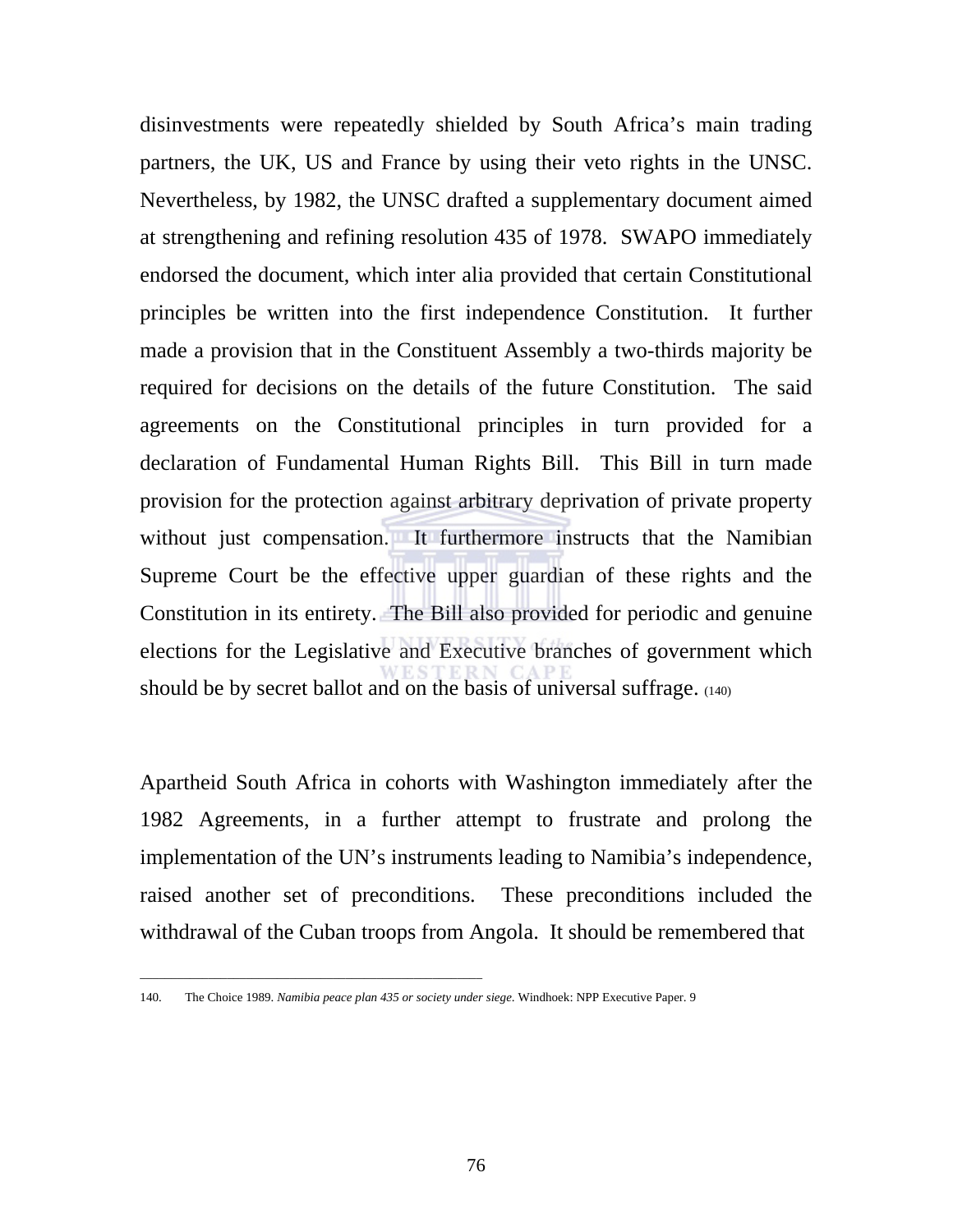these preconditions were developed and managed by Dr. Chester Crocker, the then Assistant Secretary of State for African Affairs. Dr. Crocker, despite a favourable global balance of power persisted, to view Africa as a continuation of the struggle for global hegemony between the West, led by the US, and the Communist World, led by USSR (141) These perceptions at best highlighted the structural impediments, or rather the US policy makers' inability to connect the dots. These policies appeared to turn a blind-eye to the freedom deficit and human rights of the affected peoples, thereby stirring up discontent and hostility towards the US, as could be witnessed worldwide. As a matter of fact, this thesis submits that these preconditions were absurd and irrelevant and out of touch with the reality on the ground. Suffice to say, Angola at that point in time had already been a sovereign State that could not be drawn into issues that affects only Namibia. In the final analysis, these are indeed the historical characteristics of the US policies, blanketed by a net of alienation and isolation. (142) WESTERN CAPE

The South African-appointed IG following the 4-8 December 1978 unilateral elections however, failed to make any impact whatsoever on the Namibian populace. South Africa by 1983, resumed direct control of the territory by appointing an AG and dissolving the National Assembly and the Council of Ministers. Realizing the bankruptcy of the old model geared toward

\_\_\_\_\_\_\_\_\_\_\_\_\_\_\_\_\_\_\_\_\_\_\_\_\_\_\_\_\_\_\_\_\_\_\_\_\_\_\_\_\_\_\_\_\_\_\_\_\_\_\_\_\_\_\_\_\_\_\_\_\_\_\_\_\_

<sup>141.</sup> Lamarchand, R 1981. *American policy in Southern Africa: Stakes and stance*. 2nd ed. Washington D.C.: University of Amrica Press Inc. 256

<sup>142.</sup> United Nations 1985. *Political developments related to Namibia: A Report dated 4 September 1985 of the standing committee II of the United Nations Council for Namibia*. New York: UN Publications. 6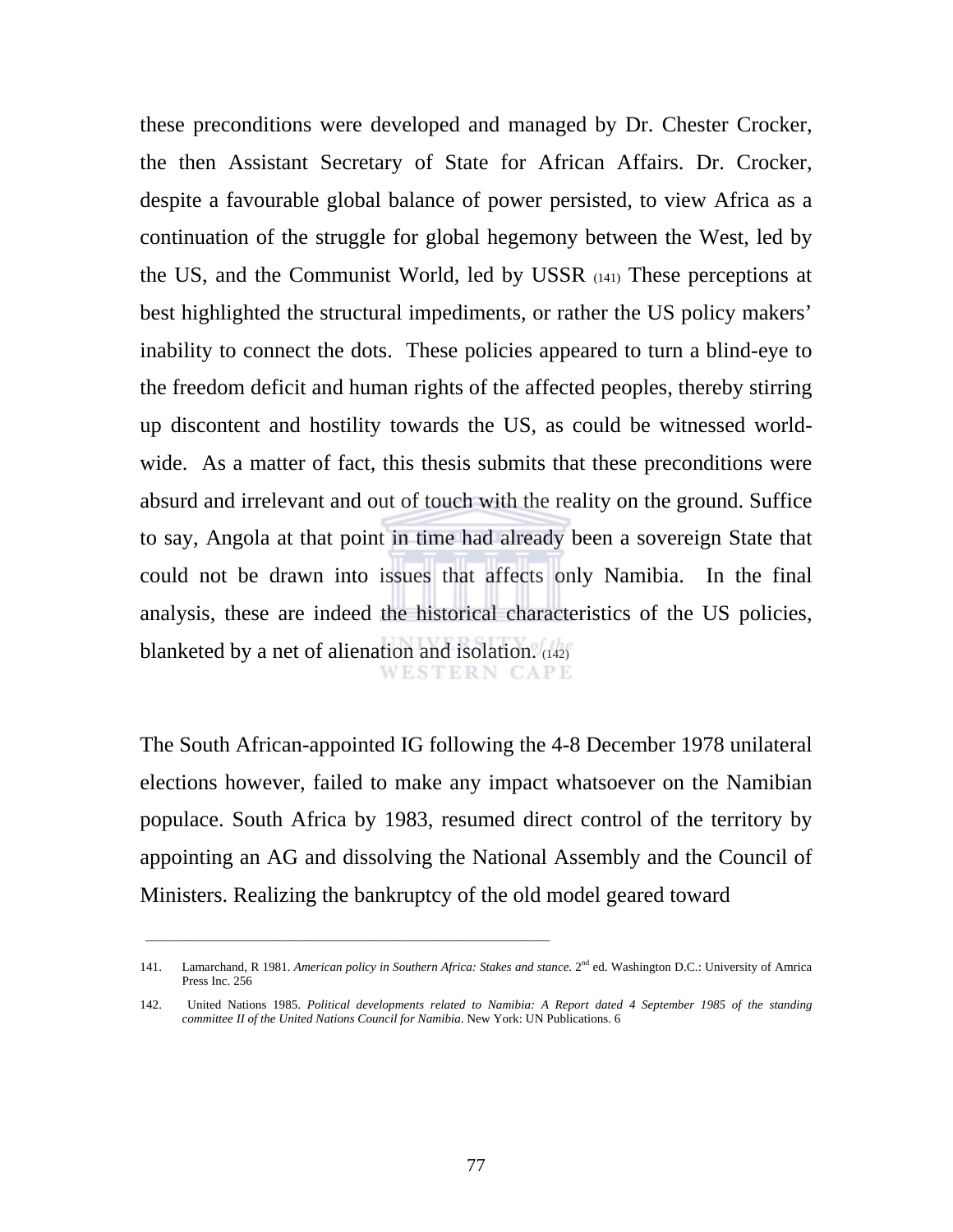solving the Namibian question, Pretoria invented a new one. It decided that it was time to change the mask on the puppets. This was a deliberate attempt to make them look like a force, which was broader and more representative than the DTA, capable of distancing itself from South Africa and acting in the interests of a genuine national accord. (143) Subsequently, on 18 July 1983, apartheid South Africa issued a proclamation for the creation of a Multi-Party State Council. This Council was renamed the Multi-Party Conference that governed the territory under South Africa's auspices. (144)

This thesis submits that apartheid South Africa had committed itself to have no further objections than those pertaining to the withdrawal of the Cuban troops from Angola before a final agreement could be reached on the Namibian question. Within this context, the argument is therefore advanced that South Africa indeed had abandoned, at least publicly its objections to the UNO's bias in favour of SWAPO. In addition, Washington through Dr. Crocker also gave the assurances that South Africa had accepted resolution 435 as the only viable peace formula. Thus, South Africa would proceed to implement the settlement plan provided that there was a commitment on the Cuban troop withdrawal from Angola. (145)

Notwithstanding all these assurances, South Africa towards the end of 1983, in yet another sinister move initiated a political coalition aimed at

<sup>143.</sup> Urnov, A 1982. *South Africa against Africa*. Moscow: Progress Publishers. 293

<sup>144.</sup> United Nations 1985. *Political developments related to Namibia: A Report dated 4 September 1985 of the standing committee II of the United Nations Council for Namibia*. New York: UN Publications. 6

<sup>145.</sup> Ibid., 6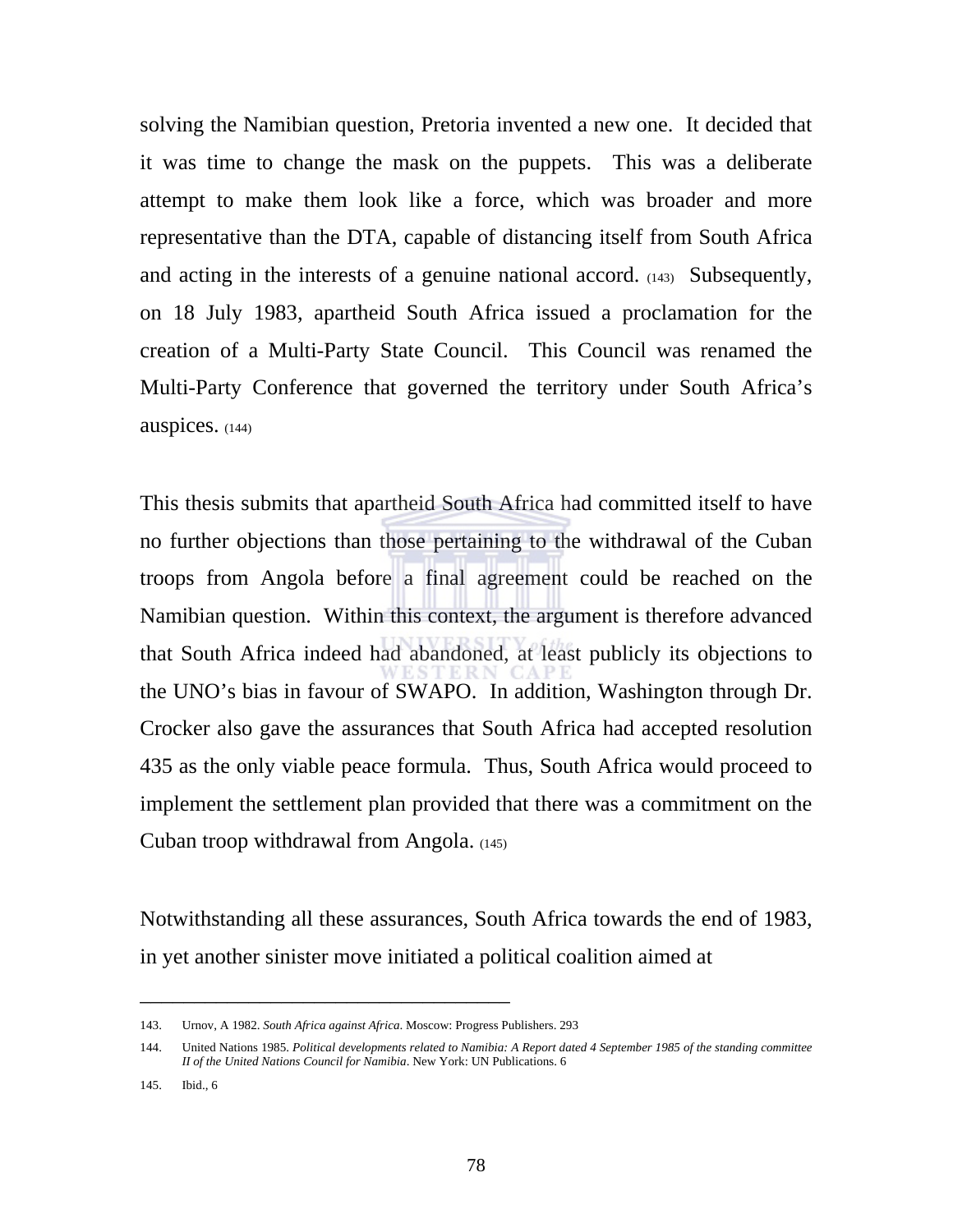developing a viable alternative to SWAPO in the form of the mentioned MPC. This coalition consisted of several internal political parties based on their ethnic and tribal allegiances. It was boycotted by the NNF and SWAPO as another ploy to install a puppet administration. As expected, some internal political leaders who had been suspicious of the move to appoint the MPC, such as chief Justus Garoëb of the DC, a few months later withdrew from the MPC. This heralded in a decisive blow to apartheid South Africa's political manoeuvres and manipulations. A further blow came with the pullout of SWANU-P by September 1984 from the MPC. SWANU-P instead resolved to work in unison with SWAPO and at the same time declared its total support for the unconditional liberation of Namibia. (146)

As these political metamorphoses were taking shape within Namibia, we came to witness yet another unilateral installation of a second interim administration by Pretoria. The UNCN wasted no time in voicing its concern, condemning South Africa for its intransigence. Within this context, it called upon the members of the UNSC to resume their undivided responsibilities for the immediate and unconditional implementation of the mentioned peace plan in respect of Namibia. (147)

Ironically, and given South Africa's assurances to the UNO by 1983 that the alleged prejudices in favour of SWAPO, were no longer an impediment

<sup>146.</sup> NPP Information Pamphlet 1 1989. *Why can't we look forward to resolution 435*. Windhoek: 1

<sup>147.</sup> The Choice 1989. *Namibia peace plan 435 or society under siege*. Windhoek: NPP Executive Paper. 14-16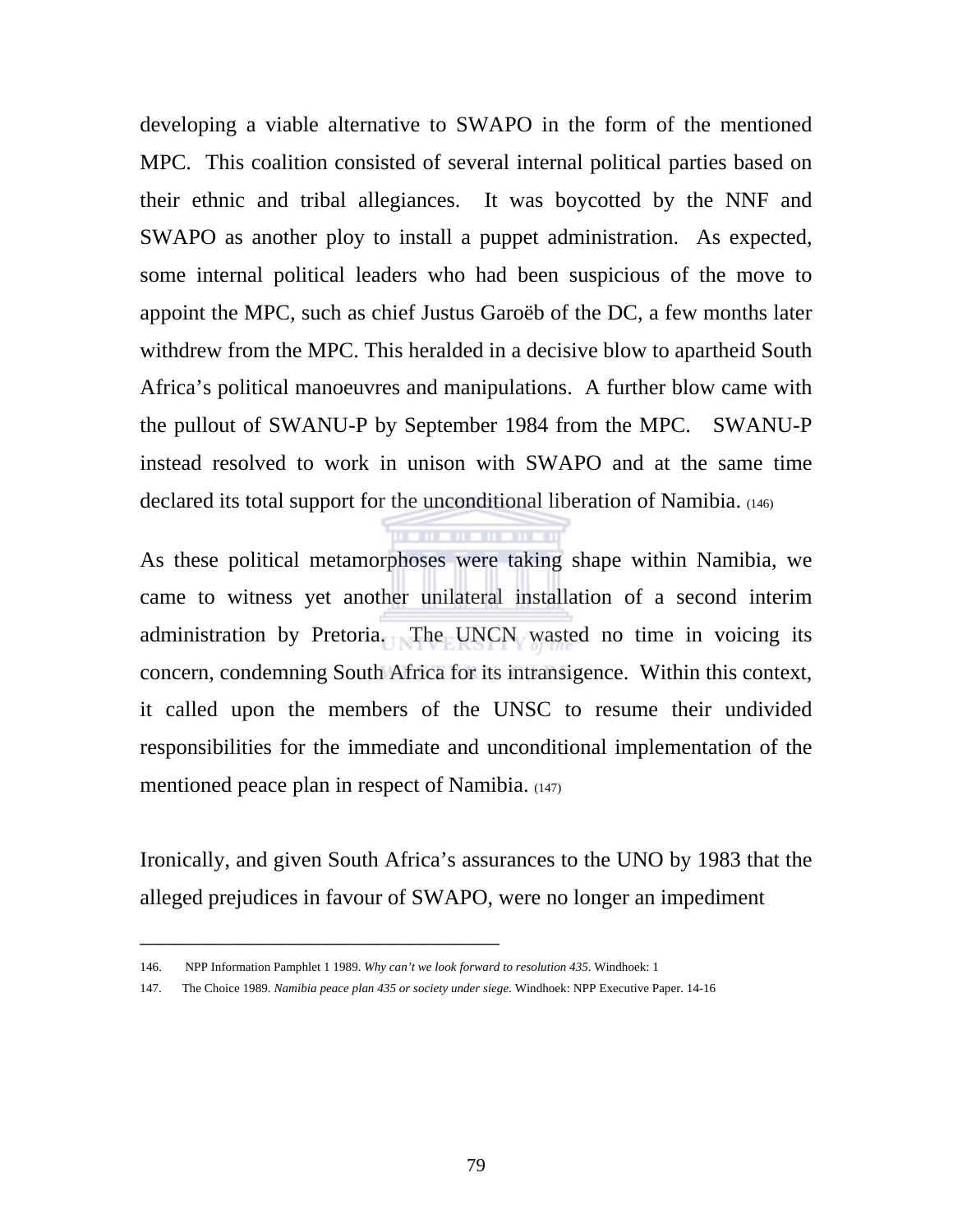to free and fair elections in terms of resolution 435 of 1978 it nevertheless continued unabated to encourage the IG and the leading army generals of the combined SADF/SWATF, to continue their propaganda of the alleged UN biases. This presented another obstacle to the implementation of the peace instruments that would lead to a transition to independence in Namibia. Arguments that surfaced alluded to the fact that the settlement plan was not a creation of the UNO, but rather a formula of the "Western Contact Group", which was endorsed by the UNSC and accepted by SWAPO, South Africa and Frontline States. Therefore, Namibians elected as stipulated in the said resolution would be solely responsible for the drafting of the Constitution, and no one else. Moreover, the principles of such a Constitution had already been agreed upon. Thus, South Africa's continued obstructionist stance on the implementation of the peace formula only raised questions on its credibility as a trustworthy party that could live-up to mutually agreed accords and decisions. (148) UNIVERSITY of the **WESTERN CAPE** 

In any event, whatever criticism one could level against the attitude of the UNGA towards SWAPO, the UNGA was in no position whatsoever, to influence the outcome of any elections held in that territory. Therefore, such a deposition this thesis submits dismisses apartheid South Africa's claim of alleged UNO bias with regard to the issue of Namibia. The simple aspect is that the question of Namibia was an issue of decolonization that should have been resolved as such. (149)

\_\_\_\_\_\_\_\_\_\_\_\_\_\_\_\_\_\_\_\_\_\_\_\_\_\_\_\_\_\_\_\_\_\_\_\_\_\_\_\_\_\_\_\_\_\_\_\_\_\_\_\_\_\_\_\_\_\_\_\_

<sup>148.</sup> The Choice 1989. *Namibia peace plan 435 or society under siege*. Windhoek: NPP Executive Paper. 25

<sup>149.</sup> Ibid., 28-29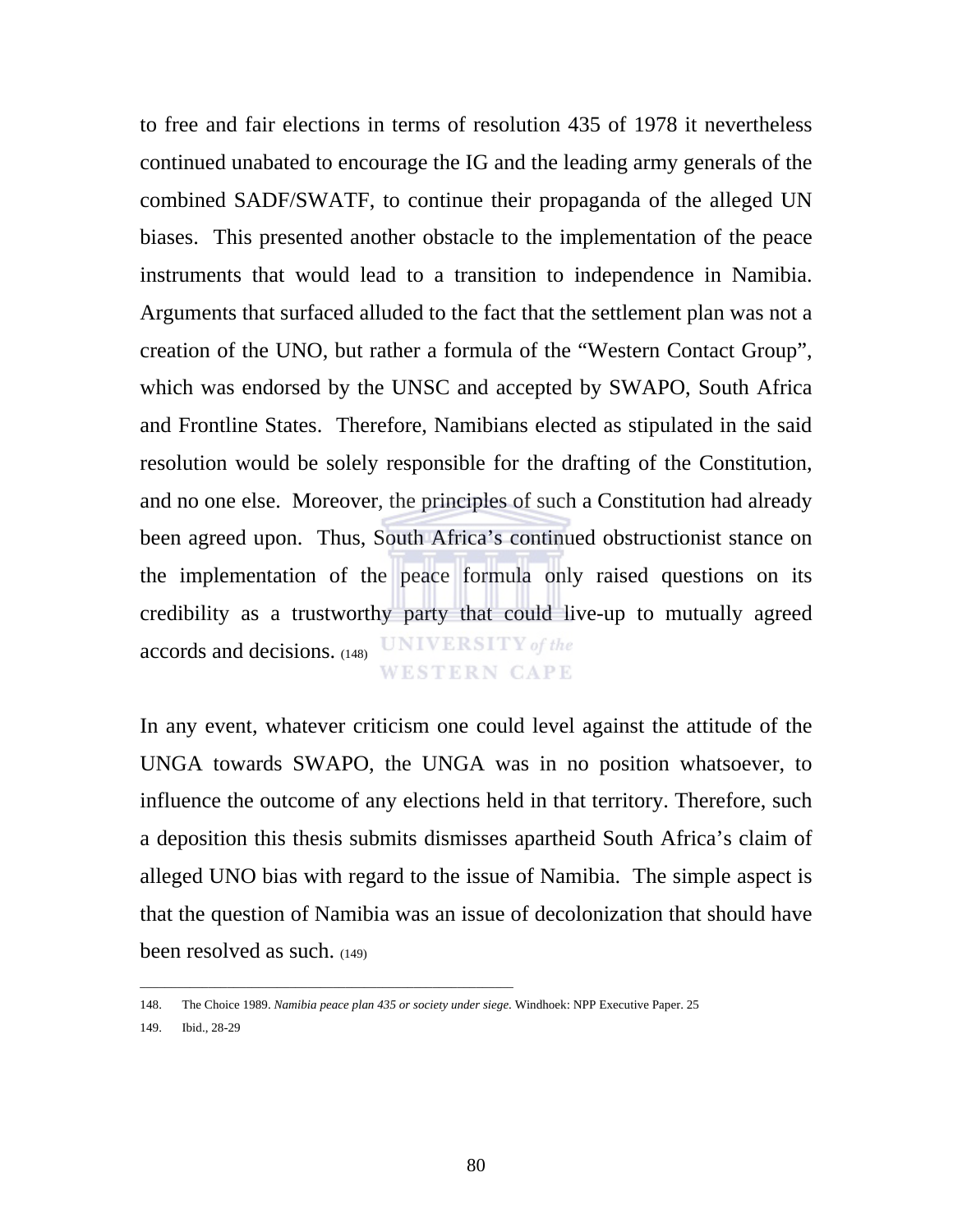According to Gottschalk, Namibia constituted a test case of the efficacy of the League of Nations' Mandate system in providing legal checks and balances defending the rights and interest of an indigenous people against a colonizing power and its settlers. Historically, apartheid Pretoria regarded Namibia as belonging to South Africa by right of conquest; it was part of the Afrikaner's heritage. In effect, South Africa ruled Namibia through a system of classical colonialism and was bent on continuing to do so within the context of the East-West rivalry. It took advantage of the US posture against Soviet expansionism in the region. (150)

Notwithstanding the UNSC's selfless efforts to get resolution 435 of 1978 implemented as agreed to by all parties concerned, South Africa once again attempted to frustrate the completion of the process. This time around it levelled accusations against SWAPO of not being willing and committed to partake in a democratic process. To the contrary, it was in fact SWAPO that consistently endorsed its commitments to the 1982-Agreements on the process to an elected CA, the Constitutional principles, a Human Rights Bill, and a host of agreements and decisions since 1978. Undoubtedly, considering the above-mentioned factors, SWAPO had indeed shown its good faith while the IG backed by South Africa had either pretended that such agreements did not exist, or were blatantly undermining them. Moreover, the IG equally failed to clarify as to what it wanted to further negotiate and what it meant by "democratic process", long after the passage of the UNSC resolution 435 of 1978. (151)

<sup>150.</sup> Wood, B (ed.) 1988. *Namibia 1848-1984: Readings on Namibian history*. London: Namibia Support Group. 496-497

<sup>151.</sup> The Choice 1989. *Namibia peace plan 435 or society under siege*. Windhoek: NPP Executive Paper. 27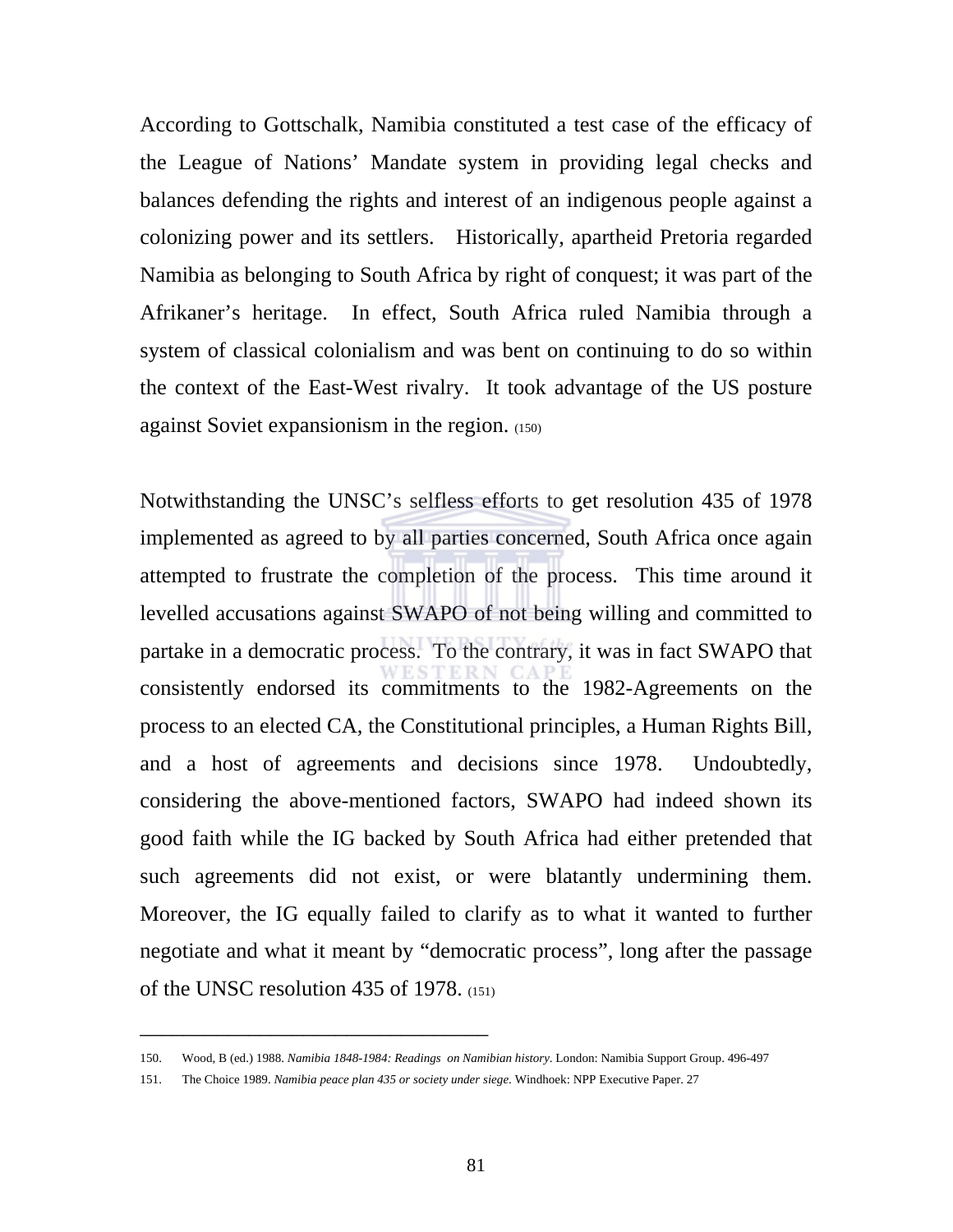Certainly, what the IG wished to further negotiate this thesis submits was the capitulation of SWAPO, recognition of the IG itself, a re-negotiation, or scrapping of the UNSC resolution 435 of 1978, and the participation of SWAPO in the spoils of a government without any legitimacy. It would have amounted to compromising the genuinely held aspirations to freedom and self-determination of the Namibia populace. These sinister manoeuvres as it turned out for reasons obvious to everyone were rejected by SWAPO. SWAPO, by this move demonstrated its firm commitment to the internationally recognized peace formula and democracy as envisaged in the UNSC resolution 435 of 1978. It was also a show of firm commitment to the agreements and decisions concluded thereafter. (152)

As all these attempts by apartheid South Africa and its allies in Namibia, in cohorts with the Reagan administration, appeared to have no impact in winning the minds and hearts of the Namibian populace, another set of preconditions for the implementation of the said peace plan surfaced. The demand that reconciliation be achieved first, followed by the implementation of resolution 435 of 1978 was now put forward. How this would be achieved was not spelt out in clear terms and in addition, it would have gone against the wishes and aspirations of the Namibia people who associated successive Pretoria administrations with repression. (153)

 $\mathbf{H}$  . The state

It is in fact evident from the 1984-Cape Verde talks that South Africa did

\_\_\_\_\_\_\_\_\_\_\_\_\_\_\_\_\_\_\_\_\_\_\_\_\_\_\_\_\_\_\_\_\_\_\_\_\_\_\_\_\_\_\_\_\_

<sup>152.</sup> Adv. O'Linn, B 1989. Resolution 435 of 1978: Recent Developments and the Road Ahead. Paper (delivered) at the NPP Information Meeting, Windhoek.

<sup>153.</sup> Adv. O'Linn, B 1989. Resolution 435 of 1978: Recent Developments and the Road Ahead. Paper (delivered) at the NPP Information Meeting, Windhoek.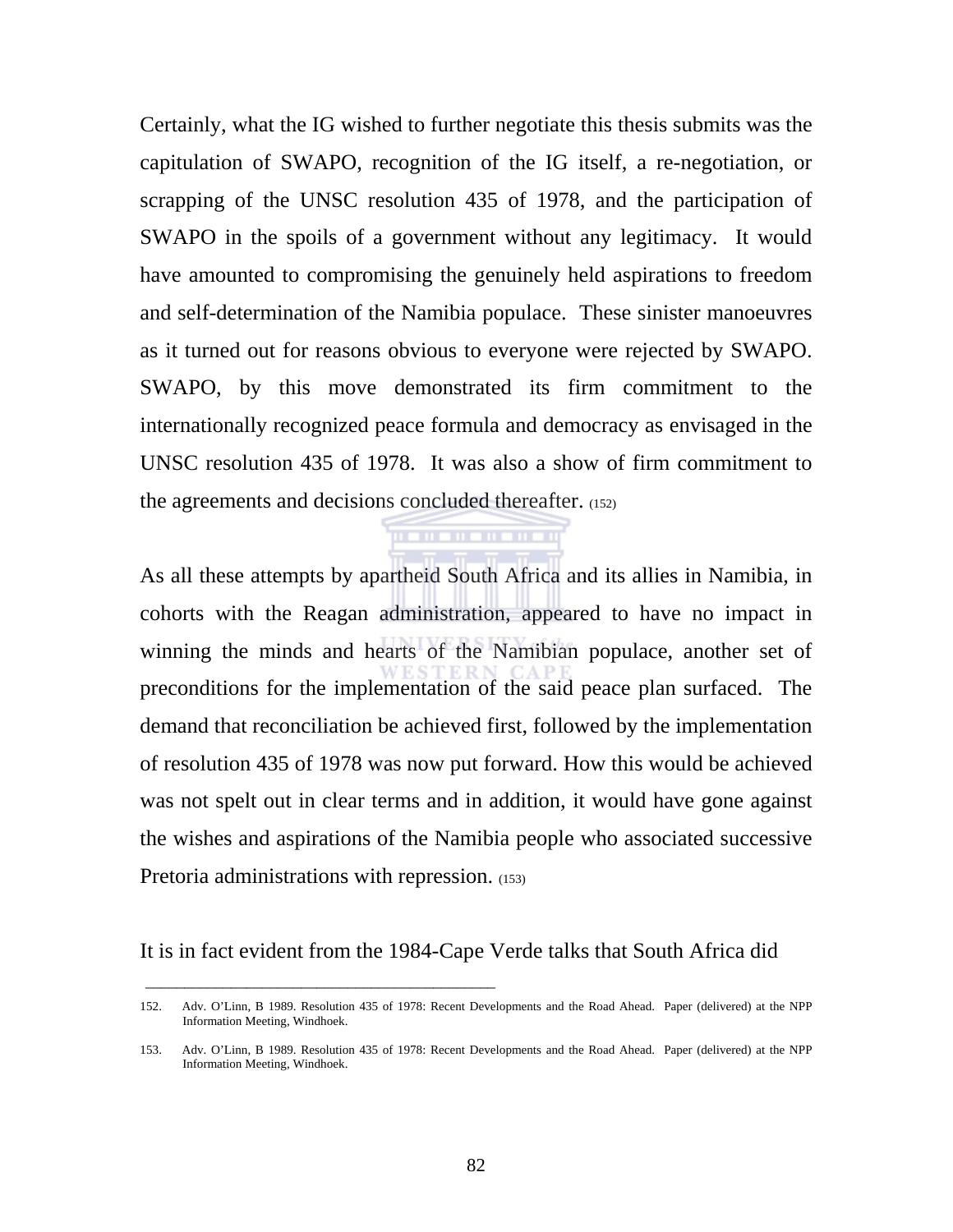not wish to implement the UN peace formula for Namibia. South Africa instead, requested SWAPO during those talks to lay down arms and participate in the existing constitutional arrangements under its auspices. As already pointed out above Pretoria came forward with the condition that a Constitution be drafted first followed by the implementation of the peace plan for Namibia and subsequent elections. This, Pretoria maintained would not as much be a re-negotiation of the UNSC resolution 435 of 1978. It would only serve as a means aimed getting the priorities straight. Pretoria further argued that such an arrangement would also lay the foundations for further initiatives and actions, which indeed as expected were rejected by SWAPO, who on several occasions stood firm to its commitment to the UNSC peace formula for Namibia. (154)

In a letter dated 3 March 1986, Pretoria having realized that all its attempts aimed at derailing the UNSC peace plan for Namibia had failed complained to the UNSC. It cited the continued presence of the Cuban troops in Angola as the last remaining obstacle towards the implementation of the said plan. Thus, a U-turn to the linkage doctrine officially masterminded by the then US Assistant Secretary of State for African Affairs, Dr. Chester Crocker. President Jose Eduardo dos Santos of Angola in response, in a letter dated 13 March 1986 to the UNSC rejected the linkage of Namibia's independence to the Cuban troop withdrawal from Angola. He at the same time

\_\_\_\_\_\_\_\_\_\_\_\_\_\_\_\_\_\_\_\_\_\_\_\_\_\_\_\_\_\_\_\_\_\_\_\_\_\_\_\_\_\_\_\_\_

<sup>154.</sup> Uulenga, B February 1989. Namibia solidarity week rally. Public address (delivered) at the Namibia Solidarity Week Rally, Bellville, University of the Western Cape.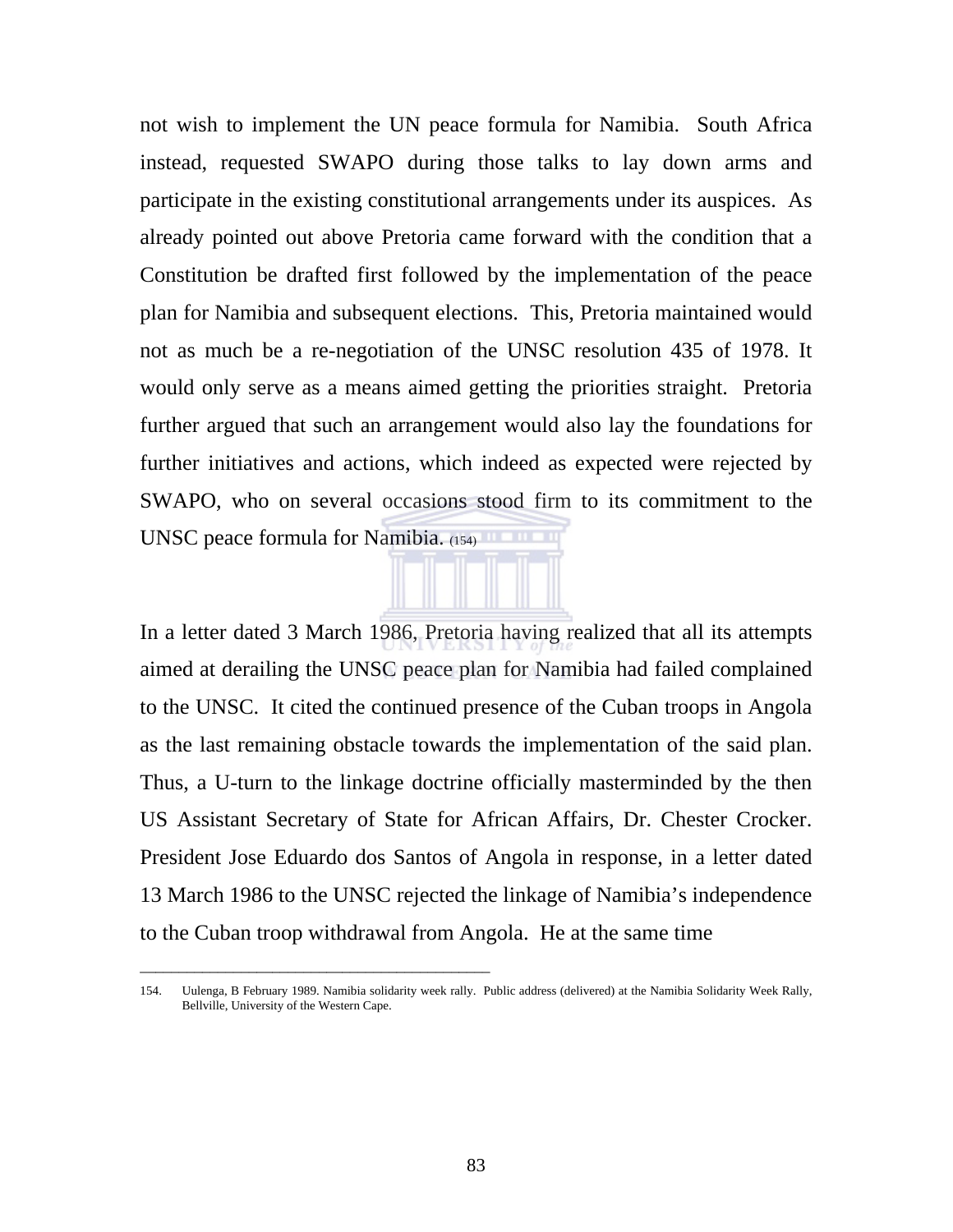expressed his willingness to offer his co-operation in the negotiations that would ensure Namibia's early independence, thereby creating opportunities for lasting peace in the sub-region. President Dos Santos also indicated that within the context of Washington's active military and financial support to Dr. Jonas Malheiro Savimbi's UNITA, the UNSG should take the future responsibility to resolve this standoff. By 15 March 1986, the UNSG indicated his readiness to begin with the implementation of the Namibian peace plan on 1 August 1986. (155)

In the light of the above-mentioned elements and given the US sponsored linkage doctrine, one finds it absurd and erroneous. This is so when considering the fact that the UNSC resolution 435 of 1978 was accepted by Pretoria then. In addition, the Cuban troops had been in Angola since 1976. Now the question is; why is this issue being raised as a precondition only in 1982? Moreover, the Cuban troop presence in Angola preceded the said resolution and a host of agreements and decisions reached thereafter. (156)

Meanwhile, South Africa tried its level best to bulldoze, lure and flatter the internal opposition into the IG. This was evident of the Pretoria appointed AG, Adv. Louis Pienaar's actions by March 1987. Adv. Pienaar, with the blessing of State President P. W. Botha, launched a new initiative to broaden the base of the IG. He authorized the holding of ethnic elections that would

\_\_\_\_\_\_\_\_\_\_\_\_\_\_\_\_\_\_\_\_\_\_\_\_\_\_\_\_\_\_\_\_\_\_\_\_\_\_\_\_\_\_\_\_\_\_\_\_\_\_\_\_\_\_\_\_\_\_\_\_

<sup>155.</sup> Uulenga, B February 1989. Namibia solidarity week rally. Public address (delivered) at the Namibia Solidarity Week Rally, Bellville, University of the Western Cape.

<sup>156.</sup> Adv. O'Linn, B 1989. Resolution 435 of 1978: Recent Developments and the Road Ahead. Paper (delivered) at the NPP Informatio Meeting. Windhoek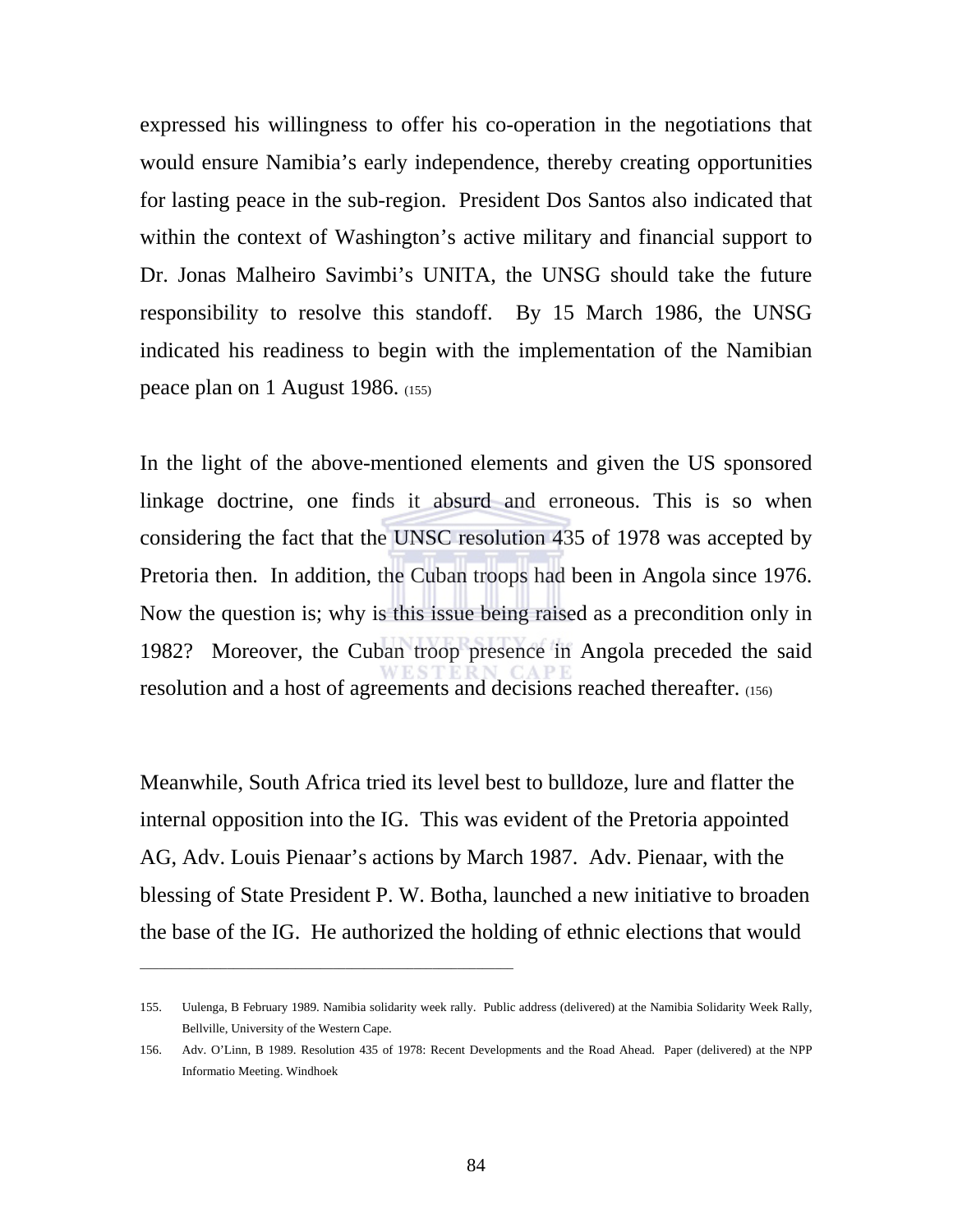facilitate participation in the IG of ethnic leaders elected in such elections. It is this thesis' submission that this strategy was particularly aimed at the cooption of the DC and the CDA of Chief Justus Garoëb and Peter Kalangula, respectively. These two ethnic leaders were perceived as having the majority ethnic following within Namibia. Thus, a clear manifestation of Pretoria's belief and rightly so, that the IG in its composition then stood no chance of obtaining the needed credibility nationally and internationally as long as the DC and the CDA remained outside the IG. (157)

By early 1988, prospects of peace followed by the implementation of the UNSC peace plan for Namibia became all the more elusive. It became clear that the US sponsored linkage doctrine as a precondition was not the only obstacle for the implementation of the said process. Apart from this linkage policy the IG raised another set of obstacles of its own, referring to the mentioned UNSC peace plan as defunct and outdated. Ironically these were the very same politicians who shortly afterwards claimed to be the guardians of resolution 435 of 1978, portraying SWAPO as a communist dictatorship that had lost touch with Namibian realities. Further allegations were levelled that SWAPO was only interested in seizing power by force as it was afraid to contest free and fair elections. On the margins of these political infights, sporadic military encounters occurred between the Cuban-FAPLA forces supported by the PLAN fighters and the SADF/SWATF and UNITA

<sup>157.</sup> Tottemeyer, G 1987. *Namibia in perspective*. Windhoek: Angelus Printing. 256-257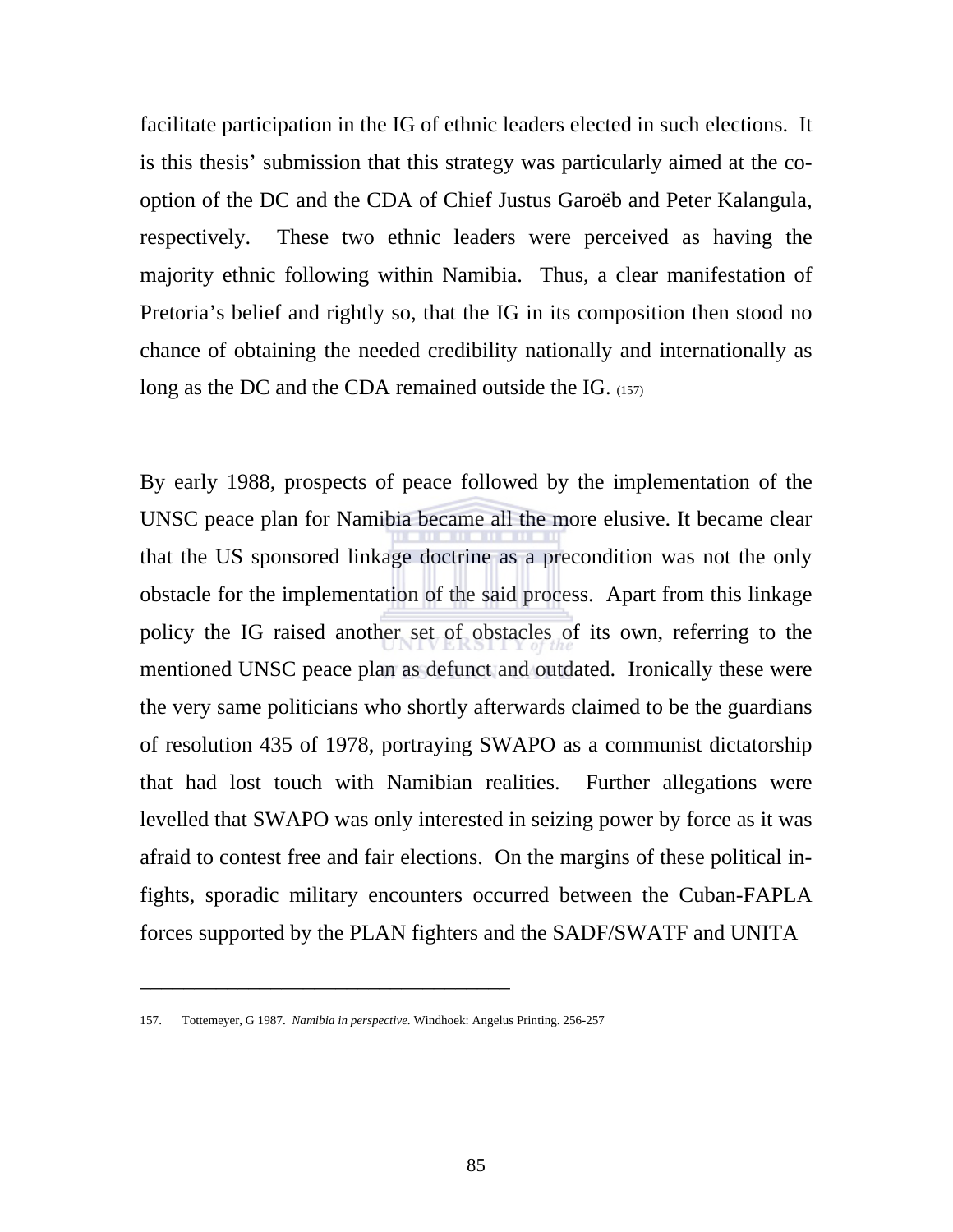forces. By May 1988, 11 000 Cuban-FAPLA troops, backed by several tactical PLAN units, established a 400 kilometre southern front, running parallel and at some points no further than 20 kilometres from the Namibian northern border. These clashes culminated in the battle of Cuito Cuanavale. According to O'Neil and Munslow, the final showdown began in August 1987 with South African fatalities filtering through in November. (158) As these confrontations came to a head and a military stalemate was reached, the only avenue open was to test diplomacy once again. It should be noted that it was indeed a time in which diplomacy was more in demand than ever before, to help secure peace and stability in the sub-region. In other words, the definition of the fundamental factors of a diplomatic agenda aimed at achieving a political solution beneficial to two opposing sides. Such an agenda in turn required the two parties to bring things to a head one way or the other. Therefore, the emphasis was put on the role of seizing an opportunity that presents itself when it exists. According to Dr. Chester Crocker, the assertion is that when the door is open, even though you don't know what lay behind that door it would be a mistake not to explore it fully, and see what it could lead to if you walk through that door. It is therefore important to conceptualize realistic options, scenarios and strategies aimed at avoiding, or otherwise minimizing further conflict. (159)

Resultant of the mounting criticism and pressures, a South African delegation led by the then Minister of Foreign Affairs, R.F. Botha, met with

<sup>158.</sup> O'Neil, K & Munslow, B 1990. *Ending the cold war in Southern Africa. (* Special Issue) Review of Africa Political Economy. 2.3

<sup>159.</sup> *The Sunday Times* 1992. 25 October : 6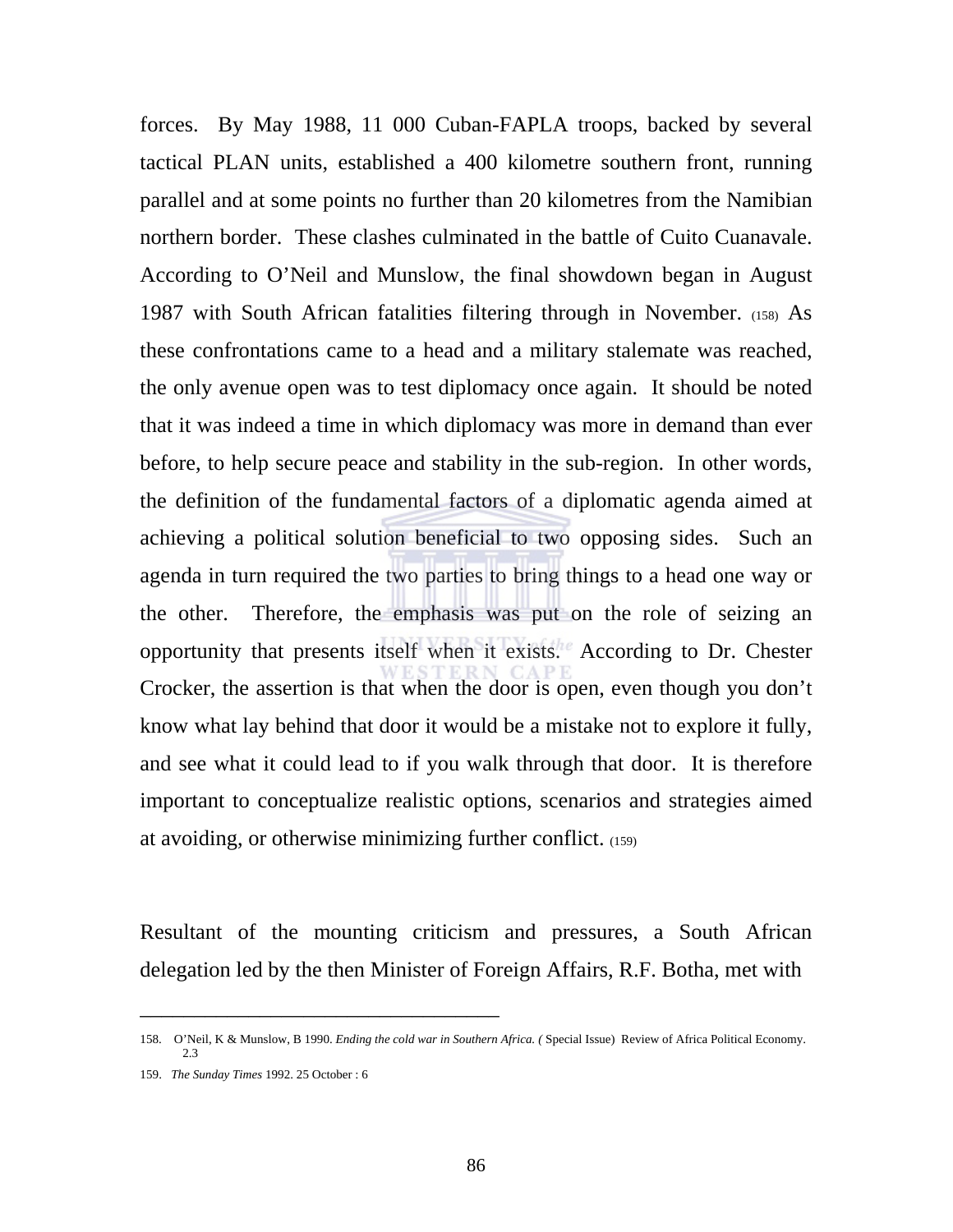a US delegation led by Dr. Chester Crocker in Geneva on 14 March 1988. This conference had the objective to further explore possibilities for a peaceful resolution of the Namibian question, subsequently dubbed the Geneva protocol. A similar delegation headed by Neil van Heerden, Pretoria's then Director-General for Foreign Affairs, met in London with an Angolan-Cuban delegation from 2-4 May 1988. These meetings, was followed by another meeting on 13 May 1988 in Brazzaville, Congo, which was indicative of the progress being made in resolving the Namibian issue once and for all. (160)

This was made possible by a combination of various elements, in particular the war which had its risks and the economic burdens that goes with it, including the scheduled elections in the US. (161) By 20 July 1988, a further meeting took place at Governors Island, New York, culminating in the finalization of the New York principles, which heralded the first major political breakthrough. South Africa, Cuba and Angola agreed and accepted the New York principles for a peaceful settlement of the Namibian question, which according to political analysts were important in two respects, namely:

- First the principle of linkage between the Cuban troop withdrawal form Angola and the implementation of the UNSC resolution 435 of 1978, was clearly confirmed, and
- Secondly, a number of important principles regulating the future type of government in an independent Namibia were laid down. Prominent amongst these was the acceptance of the responsibility

<sup>160.</sup> *The Weekend Argus* 1988. 8 April: 13.

<sup>161.</sup> United Nations 1989. A Compendium of documentation of the peace process toward independence in Namibia since UNSC resolution 435 of 1978. New York: UN Publications. 7-10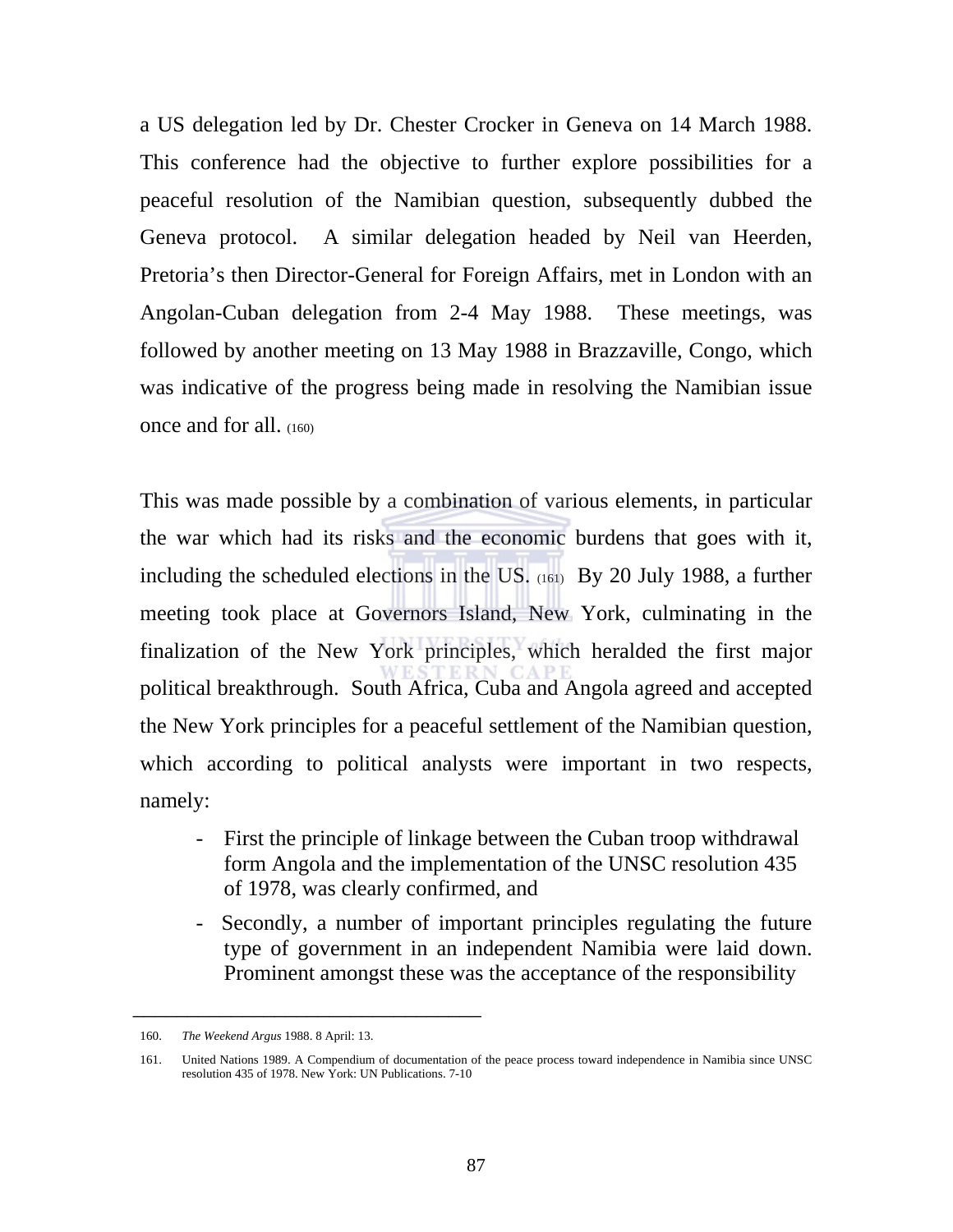of war, aggression or violence against other states. (162)

In any event, the format and spirit paved by these talks, finally leading to the implementation of the Namibian peace plan became more apparent as time passed on. For Dr. Chester Crocker, the most important aspect of the process was to get these negotiations focused on the end-game; to relate the cessation of hostilities to the building of peace. Therefore, the focus was on the existing military situation and the apparent prospects for peace. It is argued that the most appropriate diplomatic strategy enunciated, was the application of a single-document strategy, which contained a number of differences rather than agreements. This in turn made it incumbent on the negotiators to get rid of all the disagreements in order to have an agreed upon language to carry the process forward. (163)

This subsequently happened during the next round of talks, held in Geneva form 2-5 August 1988, also dubbed as the final breakthrough on the road to lasting peace in Namibia. The Geneva protocol was indeed very much rigorous in that it set the target dates for a conclusion of the peace process and the disengagement of all opposing forces. (164) By 22 December 1988, a tri-partite peace agreement was signed between Angola, South Africa and Cuba, setting 1 April 1989, as the target date for the implementation of the Namibian peace plan. (165)

\_\_\_\_\_\_\_\_\_\_\_\_\_\_\_\_\_\_\_\_\_\_\_\_\_\_\_\_\_\_\_\_\_\_\_\_\_\_\_\_\_\_\_\_\_\_\_\_\_\_\_\_\_\_\_\_\_\_

<sup>162.</sup> *The Weekend Argus* 1988. 8 April : 13

<sup>163.</sup> *The Weekend Argus* 1988. 8 April : 13

<sup>164.</sup> United Nations 1989. A Compendium of documentation of the peace process toward independence in Namibia since UNSC resolution 435 of 1978. New York: UN Publications. 7-10

<sup>165.</sup> *The Weekend Argus* 1988. 8 April : 13-14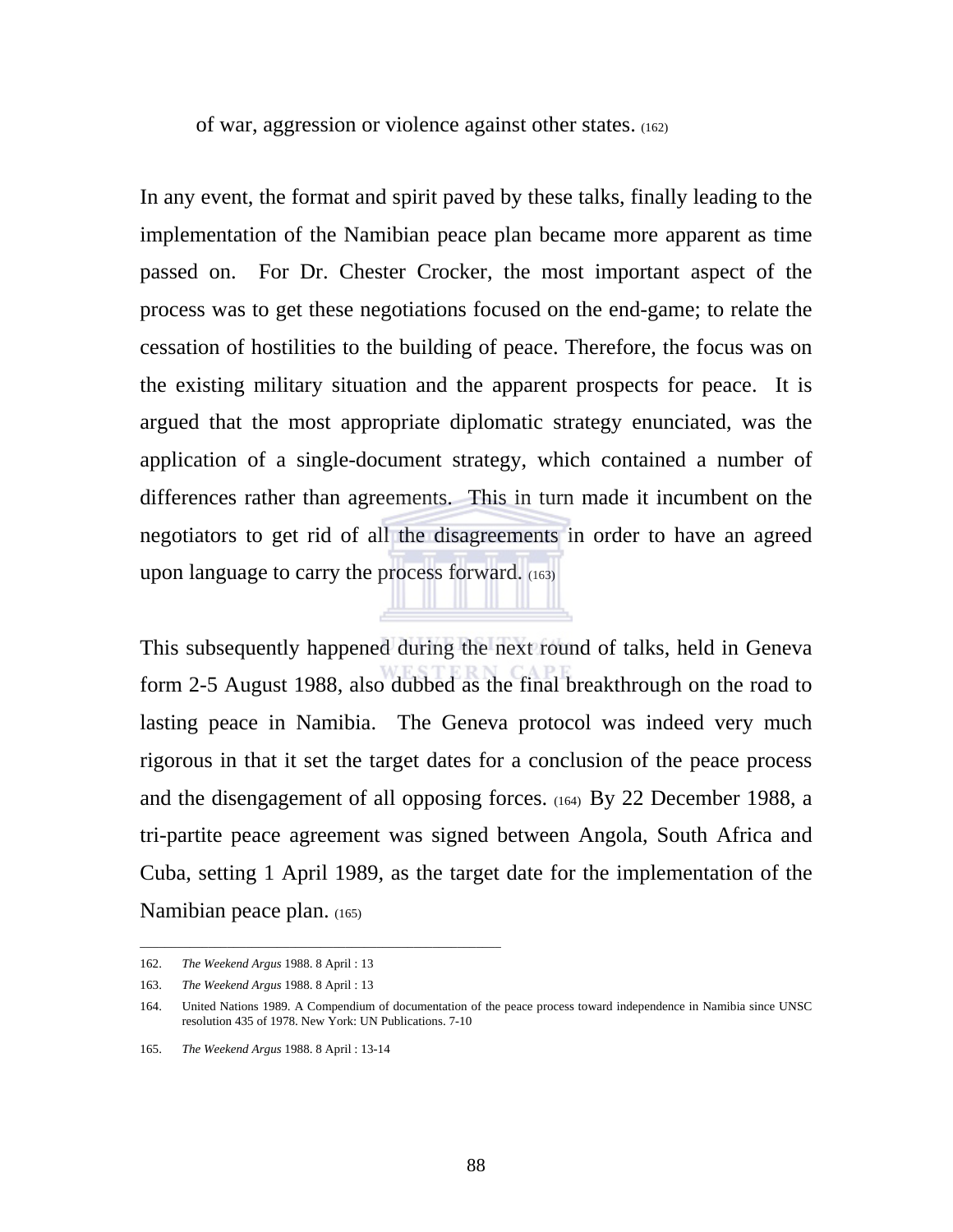Given Pretoria's past record of unilaterally brushing aside agreed upon decisions and resolutions, a climate of scepticism however, remained. As 1 April 1989 was drawing closer the obvious scepticism of the Namibian populace and the International Community was confirmed. A battle broke out between the PLAN Combatants and SADF/Koevoet forces in the north at Endola, approximately 25 kilometres south of the Angolan border. The situation deteriorated to such an extent that the peace process appeared to be in the balance. Pretoria accused SWAPO of infiltrating into Namibia in violation of the established stipulations of the peace plan, aimed at taking power by force. According to Theo-Ben Gurirab, the then SWAPO Secretary for Foreign Affairs, the PLAN combatants were in Namibia from where they had been fighting the war for the past twenty two years. He further maintained that in accordance with the letter and spirit of the UNSC resolution 435 of 1978 the PLAN combatants inside Namibia were in fact entitled to be confined to base by UNTAG. Furthermore, taking into account the Geneva Protocol signed on 5 August 1988, no reference is made about the PLAN combatants in Namibia at the time of the cease-fire. The protocol only made reference to those forces that would be north of the Namibian border. Unfortunately, UNTAG was not yet deployed by 1 April 1989. It did not have any structures in place in the north of Namibia. This was the last major ditch attempt by apartheid Pretoria to derail the whole peace process in Namibia. (166)

In conclusion, this study submits that the SADF/SWATF military intelligence had advance knowledge of the presence of the PLAN

\_\_\_\_\_\_\_\_\_\_\_\_\_\_\_\_\_\_\_\_\_\_\_\_\_\_\_\_\_\_\_\_\_\_\_\_\_\_\_\_\_\_\_\_\_\_\_\_\_\_\_\_\_\_\_\_\_\_\_ 166. Namibia Communications Centre 1989. (Newsletter). London: 7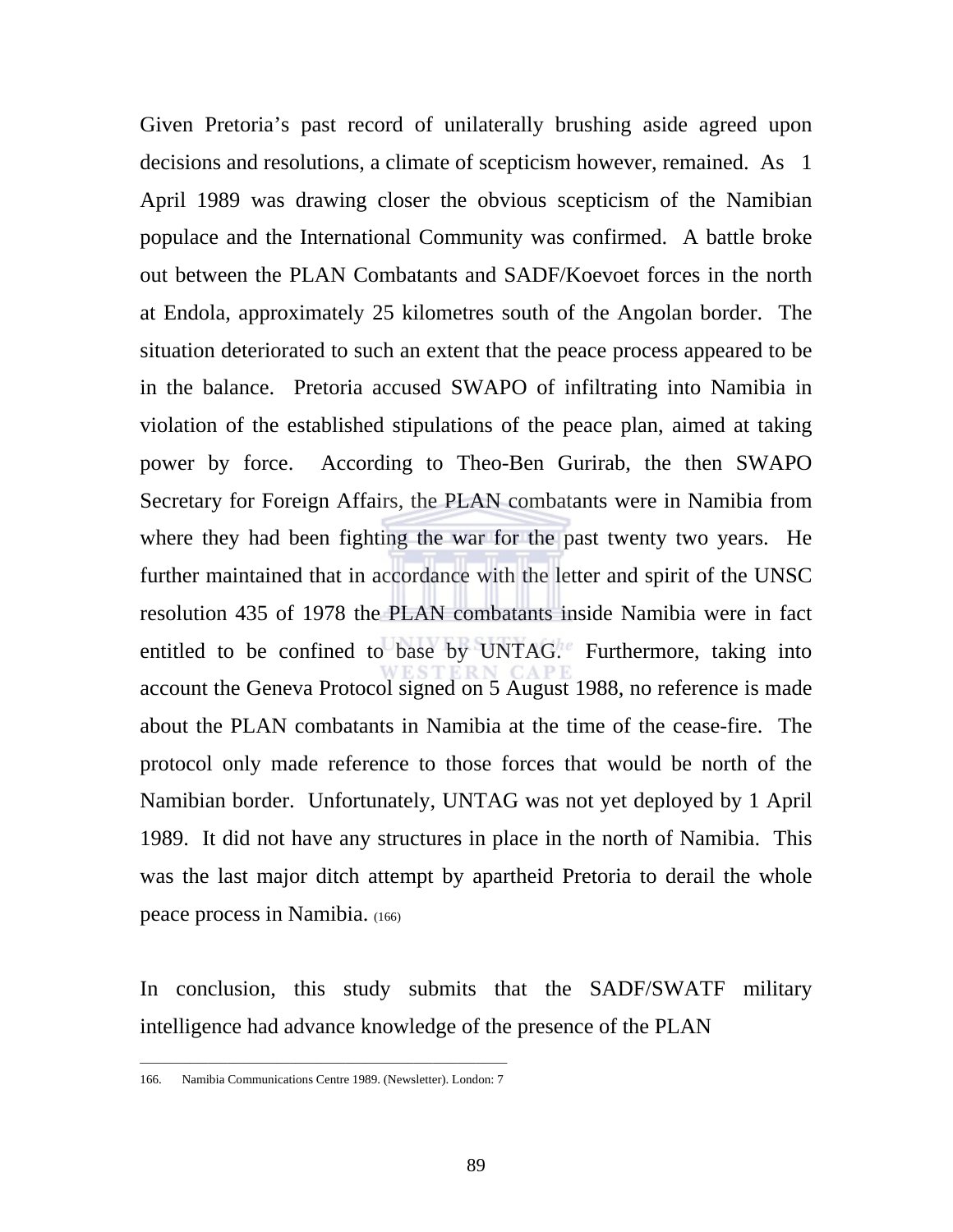combatants inside Namibia and took advantage of the situation to create a crisis aimed at wrecking the whole process. According to ballistic expert evidence, the PLAN combatants were rounded up by the SADF/Koevoet forces and cold-bloodily shot at point blank range from the back. "They were executed from the back", stated one of the international ballistic experts who conducted a post-mortem analysis. (167)

A further complication and indeed a deliberate machination was that the UN had only a 783-member peacekeeping force, comprising military and civilian personnel in Namibia at that time in point, instead of the 4 650 authorized forces. Talking with the benefit of hindsight, in terms of the proposals made regarding the DMZ agreed to by SWAPO, Angola, South Africa and Zambia by 1980 it was found once again that these agreements and accords made no reference whatsoever, to the PLAN fighters inside Namibia. As a matter of fact, it is not clear what the sentence, "SWAPO would be excluded from the selected locations" implied? For example the temporary exempted sites within the 50 kilometre wide DMZ on either sides of the border. In any event, the DMZ however, was expected to become effective within fourteen days after the formal cease-fire. Moreover, it should be remembered that SWAPO had in fact declared a unilateral ceasefire nine days after the signature of the Geneva protocol. Based on the arguments advanced above, it appeared that Pretoria's repeated claims that SWAPO had violated the agreement, which became effective at 04h00 on

<sup>167.</sup> Namibia Communications Centre 1989. London: 9-10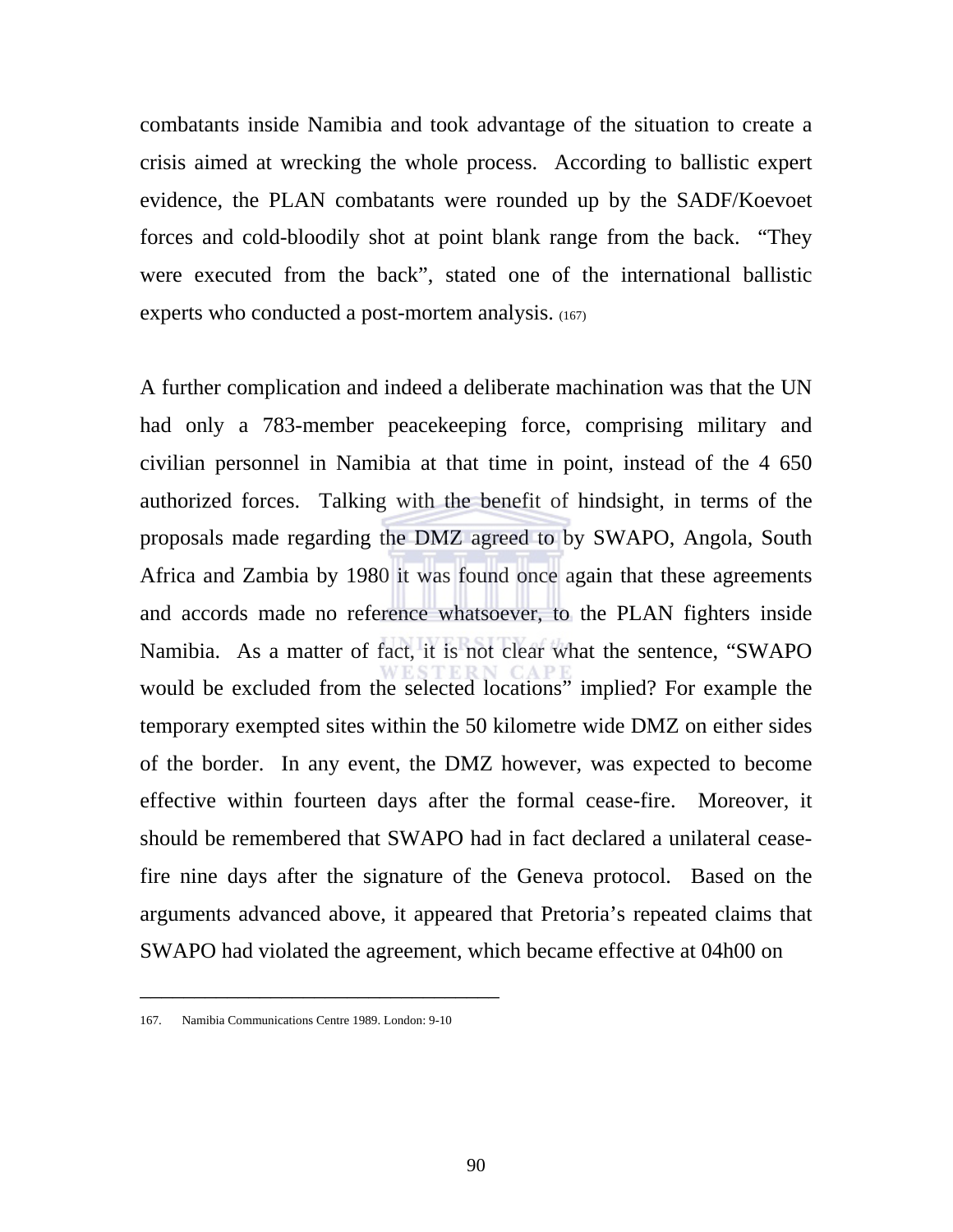1 April 1989 had been baseless and another sinister attempt to derail whole implementation process. (168)

In addition, no documentary evidence was presented by Pretoria to substantiate its claims of violations. There was also no evidence presented that the PLAN combatants were not entitled to reassemble at bases inside Namibia and that these forces should have been redeployed north of the  $16<sup>th</sup>$ parallel at the time of cease-fire. As a matter of fact most of the evidence found at the scene of fighting, as well as eyewitness accounts suggested that it was indeed the SADF/Koevoet forces that provoked the fighting. (169)

Nevertheless, in the aftermath of the fighting attempts to get this crucial exercise back on track had been more vigorous. It surpassed mere political psychology for military gains aimed at securing an honourable exit form Namibia. By 8 April 1989, a high-level delegation from the five nations of the JMC, comprising the Angolan delegation led by Lt.-Gen. Antonio dos Santos Franco, Deputy Minister of Defence, the Cuban delegation led by Carlos Aldana, the South African delegation led by R. F. Botha, then Minister of Foreign Affairs, the US delegation led by Dr. Chester Crocker, Assistant Security of State for African Affairs, and the Soviet delegation led by Anatoly Adamashin, Deputy Minister of Foreign Affairs, met at Mount Etjo in Namibia. This meeting had the sole objective of revitalizing the peace exercise as Namibia teetered on the brink of an all-out war. Pretoria

<sup>168.</sup> Namungongo, S (Producer) 1989. *Born of the ballot box*. Windhoek: New Dawn Videos (Video).

<sup>169.</sup> Namungongo, S (Producer) 1989. *Born of the ballot box*. Windhoek: New Dawn Videos. (Video)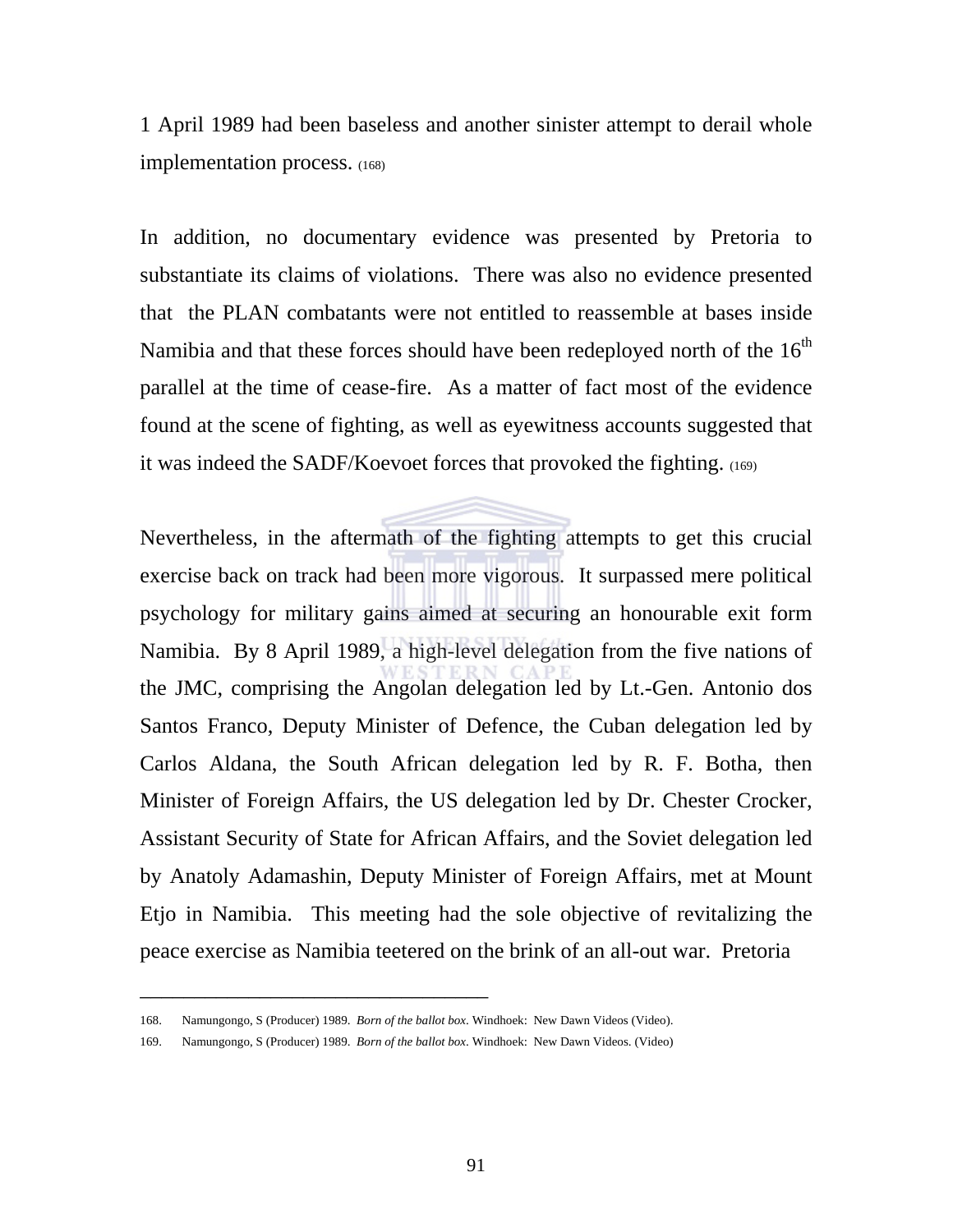still holding on to its claims of SWAPO violations of the peace process threatened a *de facto* suspension of the implementation process, thereby asserting onto itself the right of ordering the UN out of Namibia. This however, did not come as a surprise considering Pretoria's half-heartedness at implementing the UN's peace plan for Namibia. Furthermore, it was inconceivable on what legal grounds a regime that was on numerous occasions declared illegal in Namibia could assert onto itself the right to expel the UNO out of Namibia. (170)

As the Mount Etjo talks commenced, Pretoria pressed ahead with a new set of claims and allegations. It alleged that there were as many as 1 800 PLAN fighters inside Namibia involved in heavy fighting. In addition, it claimed that there was a further 1 300 "insurgents" just north of the border preparing to infiltrate. These unsubstantiated claims and accusations however, did not surprised anybody, given Pretoria's obstructionist posture vis-à-vis the peace plan. Moreover, South Africa even after the final agreements were reached at the Mount Etjo talks attempted to take control of the exercise by announcing that the assembly points inside Namibia would be jointly manned by the SADF/SWATF forces and UNTAG. By 11 April 1989, Pretoria issued a statement, announcing that the UN had agreed to the interrogation of the PLAN combatants, as a means to determine the number of those wounded as well as, to ascertain their whereabouts and to identify positions of weapons caches. (171)

\_\_\_\_\_\_\_\_\_\_\_\_\_\_\_\_\_\_\_\_\_\_\_\_\_\_\_\_\_\_\_\_\_\_\_\_\_\_\_\_\_\_\_\_\_\_\_\_\_\_\_\_\_\_\_\_\_\_\_

<sup>170.</sup> Namungongo, S (Producer) 1989. *Born of the ballot box*. Windhoek: New Dawn Videos. (Video) 171. Namibia Communications Centre 1989. London: 11-13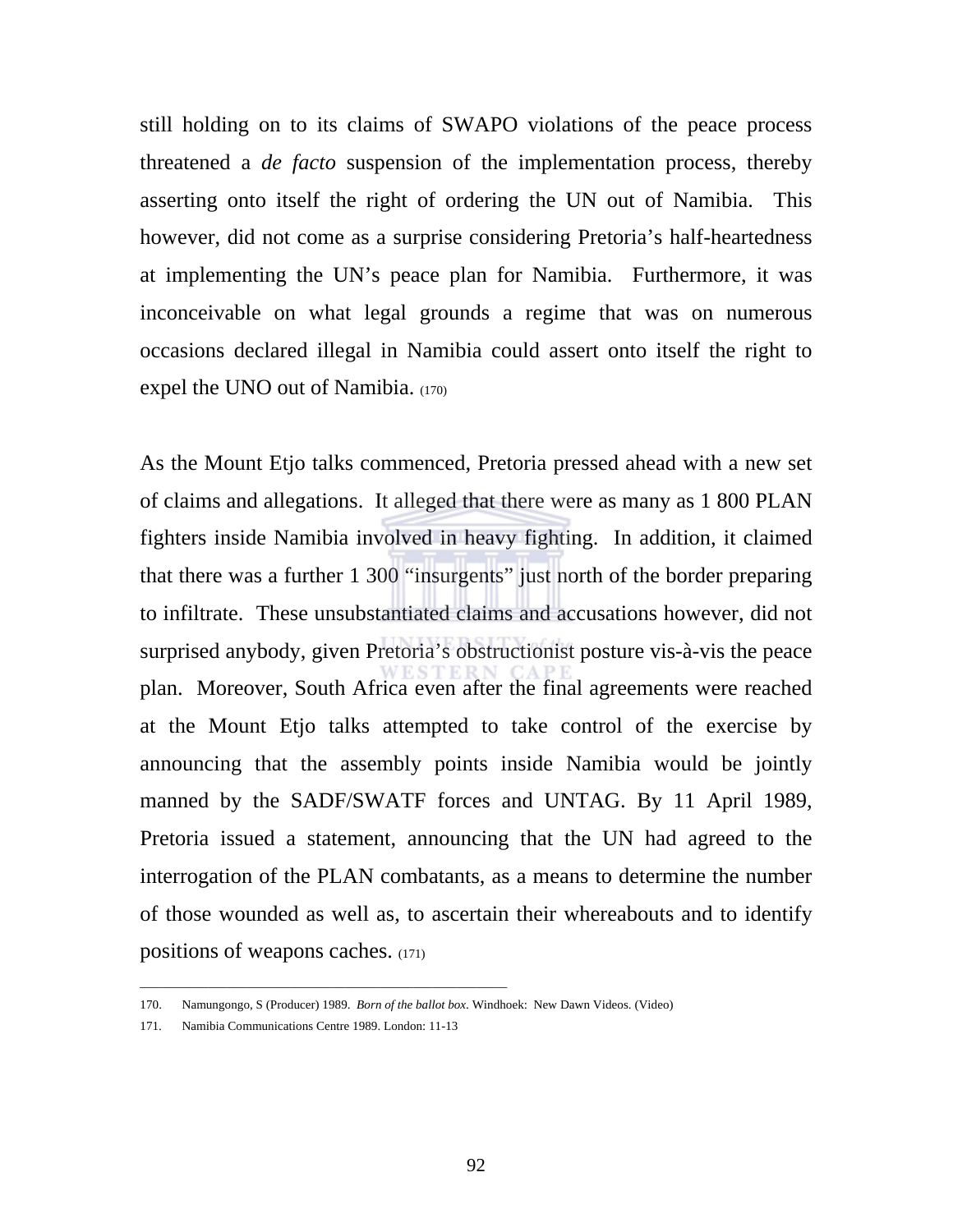South Africa, further stepped-up its attempts aimed at either derailing, or otherwise bringing the whole exercise to a halt. Prominent amongst these were its refusal to release political prisoners who should have had been set free by 1 April 1989. In this respect, Pretoria indicated that as far as it was concerned there were no political prisoners held by it, but criminals instead. The AG further maintained that, those awaiting trial would not be released, and that prosecutions would continue as normal during the implementation period. (172) In the final analysis, Washington, worried about its ally's intransigence intervened aggressively to keep the process on pace. According to O'Neil and Munslow, global developments towards ending the Cold War were a precursor for setting the agenda and urgency for resolving regional conflicts. In other words, whilst Pretoria's policy of regional destabilisation carried out under its rubric of the "total strategy" provided a convenient ally to overall US policy of checkmating Soviet expansionism; it could not be allowed to challenge US hegemony in the region. (173) Thus, reasserting US hegemony required curbing the influence of the military within Pretoria's decision-making process and wrestling key elements of its regional policy, namely UNITA and Renamo away from Pretoria's control. Anxious to score a success within its policy of "constructive engagement" the US did little, if any, to prevent Pretoria from being defeated at Cuito

<sup>172.</sup> Namibia Communications Centre 1989. London: 14

<sup>173.</sup> O'Neil, K & Munslow, B 1990. *Ending the cold war in Southern Africa. (* Special Issue) Review of Africa Political Economy. 11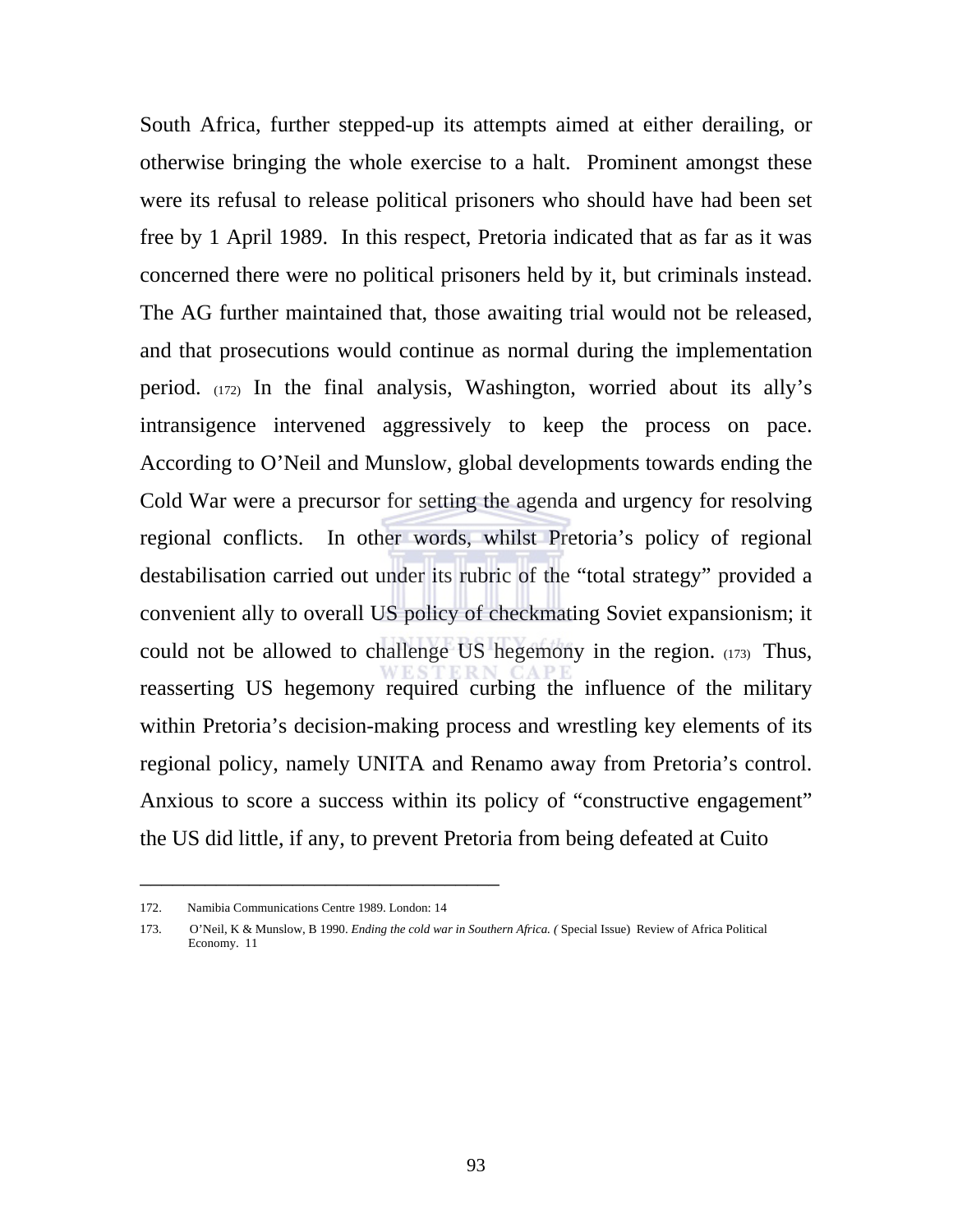Cuanavale, the final battle which paved the way for Namibia's independence on 21 March 1990. To summarize, a belated embracement of conventional diplomacy, which finally answers the question why independence for Namibia was agreed to a decade later? (174)

## **3.4 Conclusion**

The struggle for independence and self-determination for Namibia has a long and protracted one. After South Africa with the backing of the US backtracked on several opinions of the UN regarding its illegal occupation of Namibia, SWAPO decided to wage an armed struggle for the early independence of Namibia. This decision was reinforced by the 1966 ruling of the ICJ. Subsequent to the adoption of the UN resolution 435 of 1978, South Africa in tandem with Washington adopted an obstructionist posture by trumping-up issues that were irrelevant and unrelated to the settlement of the Namibian question. The objective of the Washington-Pretoria alliance was to solve the Namibian question in their interests. As soon as Reagan became president, the US position over Namibia became pro-South African. (175)

 President Reagan interpreted all foreign policy matters in terms of global considerations of the US-Soviet rivalry. The Reagan era reinforced support for South Africa, hostility toward African demands for self-determination

 $\overline{\phantom{a}}$  , we can consider the constraint of the constraint  $\overline{\phantom{a}}$ 

<sup>174.</sup> Allen, M & Ratneshar, R 2004. The end of cowboy diplomacy. *Time Magazine*. 17 July: 1

<sup>175.</sup> Urnov, A *South Africa against Africa*. Moscow: Progress Publishers. 284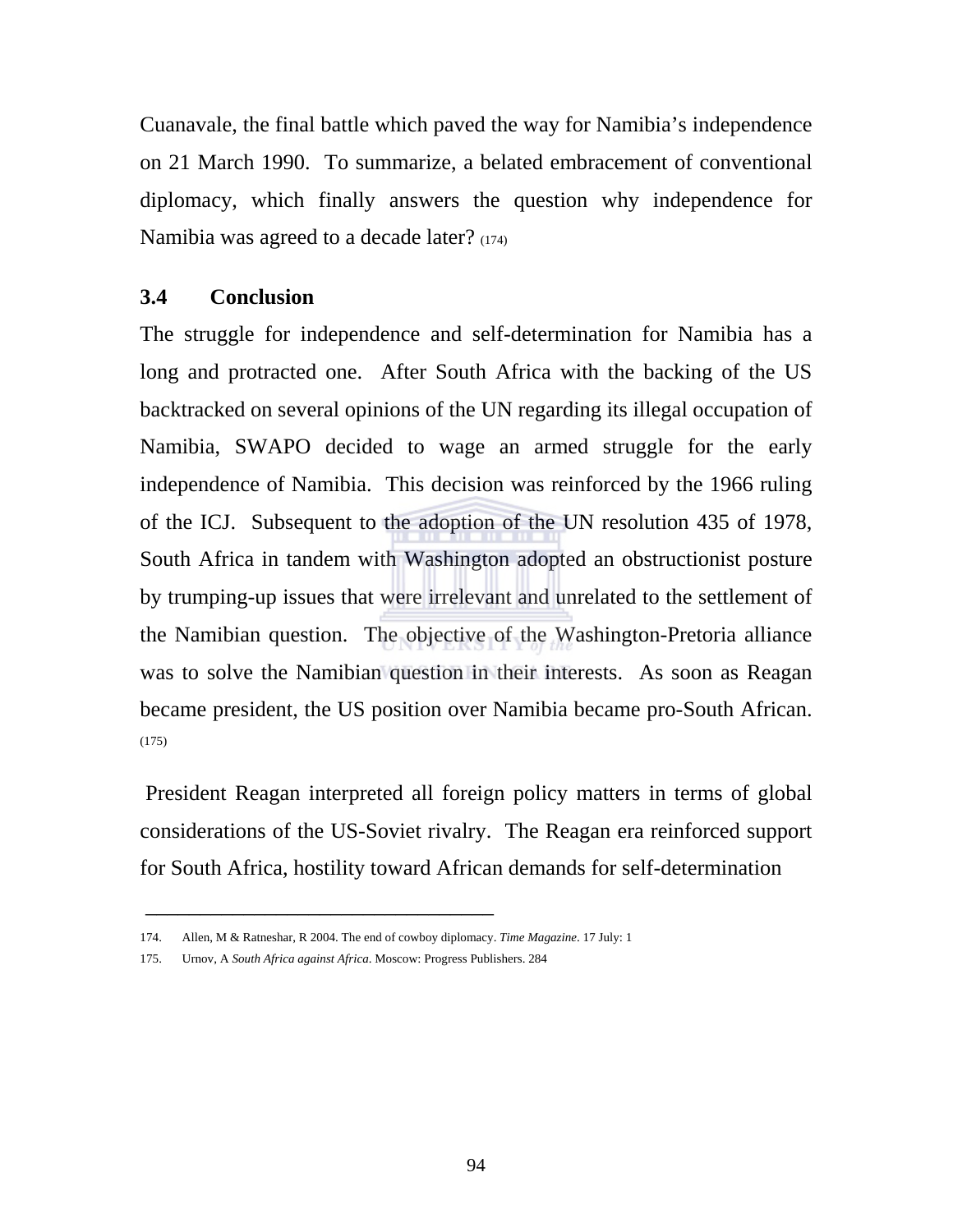and obstructing the process for a peaceful settlement of the Namibian question. (176) The US obstructionist and interventionist policies only waned with the signing of the historic Geneva peace accord, subsequent to stalemates in several war efforts, which had their own risks and economic costs, particularly the battle of Cuito Cuanavalle. (177)



\_\_\_\_\_\_\_\_\_\_\_\_\_\_\_\_\_\_\_\_\_\_\_\_\_\_\_\_\_\_\_\_\_\_\_\_\_\_

177. *The Weekend Argus* 1989. 8 April

<sup>176.</sup> Rollyson, C 1993. Apartheid's reluctant uncle: The United States and Southern Africa in the early Cold War. [Online]. Available: http://web32.com.citation.asp?tb [23/20/2005]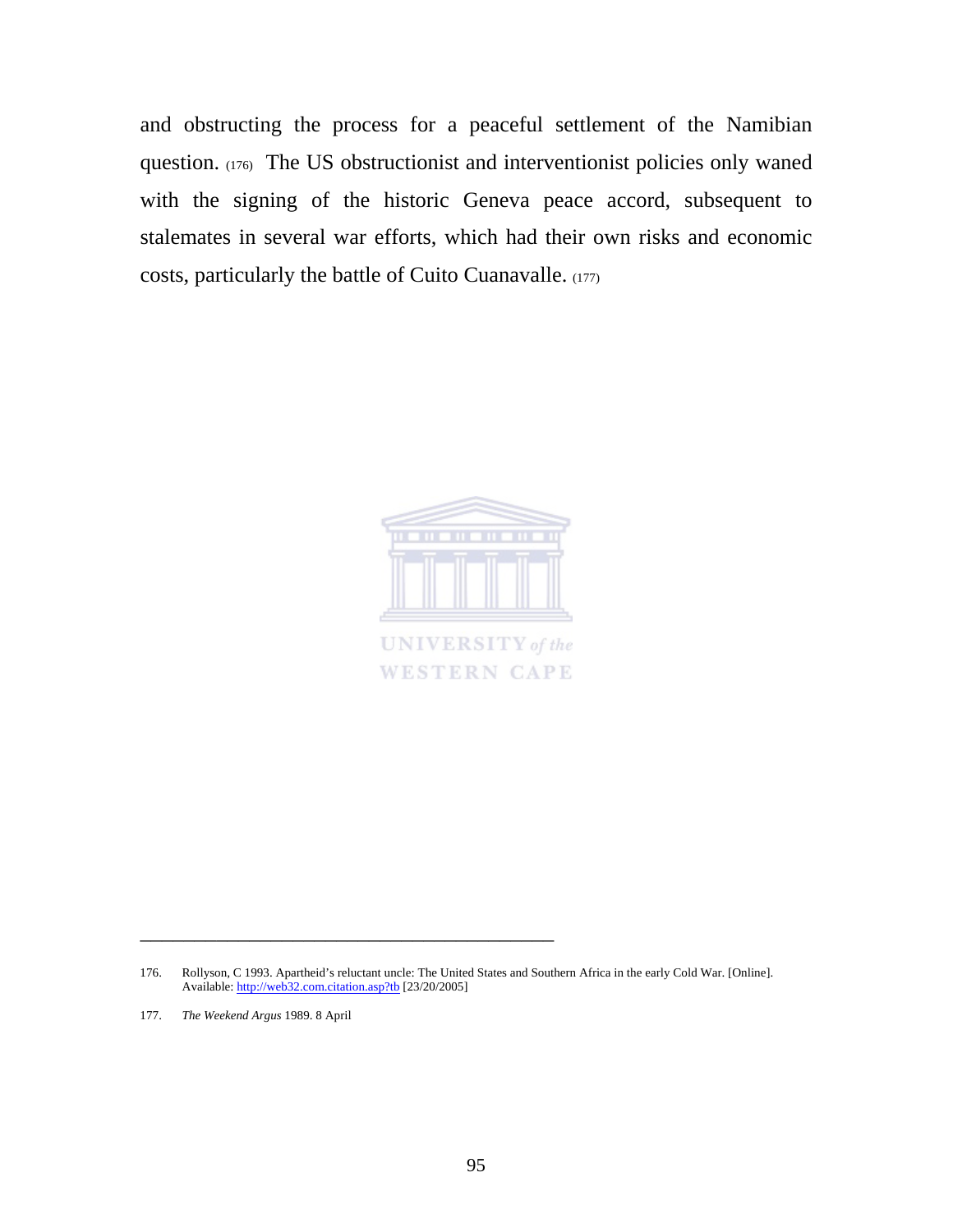## **4 THE SOVIET-CUBAN FACTOR**

#### **4.1 Introduction**

The Soviet-Cuban intervention in southern Africa to assist liberation movements can be explained in different contexts, particularly when considering Cuba's pre- and post-1959 foreign policy. Cuba's pre-1959 foreign policy was carried out by a corrupt and firmly implanted group of politicians backed and encouraged by the US. To the contrary, Cuba's post-1959 foreign policy changed dramatically both in shape and character with two important interconnected ideological components of national defense and internationalism. (178) According to Hernandez, the US policy toward Cuba has greatly contributed to the identification of these two ideological components. Since 1959 these have come to symbolize the revolutionary cause itself; the idea to do combat in another country for a just cause, especially against foreign aggression.  $(179)$  of the

#### **WESTERN CAPE**

The Soviet-Cuban interventionist missions in aid of liberation movements in Angola, Ethiopia and Congo triggered the US intervention in Southern Africa, the objective being to counter Soviet expansionism. This stemmed from the political and ideological differences between the US and Cuba since the triumph of the latter's revolution in 1959. (180) This chapter aims to 1) sketch impact on the region of the post-1959 Cuban polices versus US foreign polices, 2) the significance of the Soviet Cuban intervention in

\_\_\_\_\_\_\_\_\_\_\_\_\_\_\_\_\_\_\_\_\_\_\_\_\_\_\_\_\_\_\_\_\_\_\_\_\_\_\_\_\_\_\_\_\_\_\_\_\_\_\_\_\_\_\_\_\_\_\_\_\_\_\_

<sup>178.</sup> *Prisma* 1988. *World Press Review*. Havana: 6-8

<sup>179.</sup> Hernandez, R & Dilla, H 1991. Political culture and popular participation in Cuba. (Special Issue).*Latin American Perspectives* 18 39

<sup>180.</sup> *Prisma* 1988. *World Press Review*. Havana: 6-8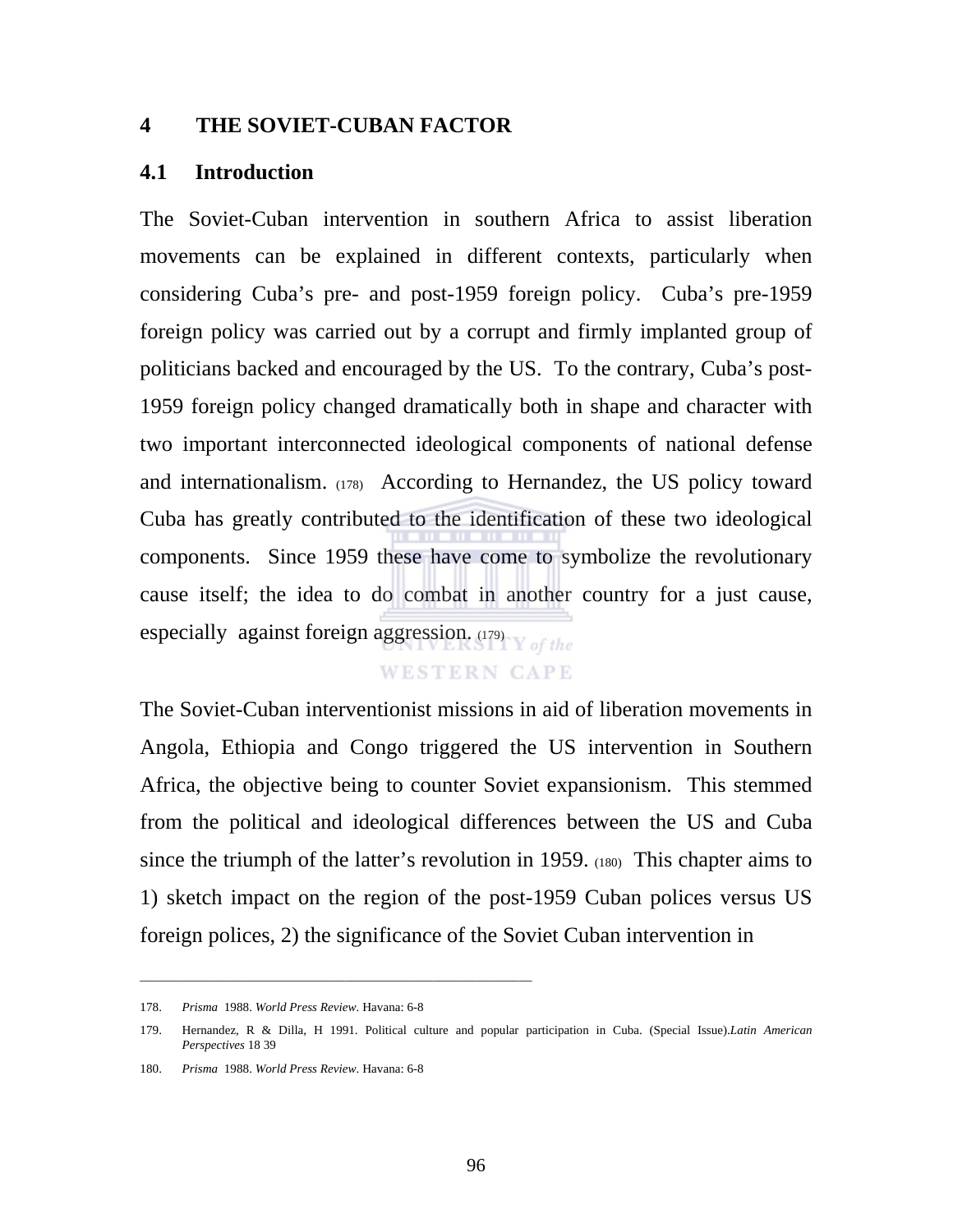Southern Africa and 3) the situation in Angola subsequent to the Cuban troop withdrawal.

# **4.2 The Cuban Revolution versus the US foreign policies**

As already pointed out in the foregoing sections of this study exactly what the then Washington administration hoped not to happen took place right under its nose - the triumph of the Cuban revolution in 1959 led by President Fidel Castro Ruz. This in fact signaled the end of an initial episode of collegial rule. By 1960, four major watershed political changes took place on this Caribbean island. These changes further helped to define and consolidate Cuba's future political dispensation, which included amongst others:

- the nationalization of US businesses and industries;
- the conclusion of a major trade agreement with the Soviets;
- the introduction of a military government backed by the militia and the CDR, and finally ESTERN CAPE
- the seizure of total control of the press and almost all types of organizations in existence then. (181)

As expected these measures antagonized Washington that in turn responded by imposing an economic, social and political blockade of Cuba. Subsequent to the introduction of an egalitarian economic and social policy and, the freezing of prices and similar moves by President Fidel Castro Ruz, the US once again responded with yet tougher measures – the severance of diplomatic relations with Cuba. It also by proxy of the CIA supported an

<sup>181.</sup> Azicri, M 1988. *Cuba: politics, economics and society*. London: Pinter Publishers. 222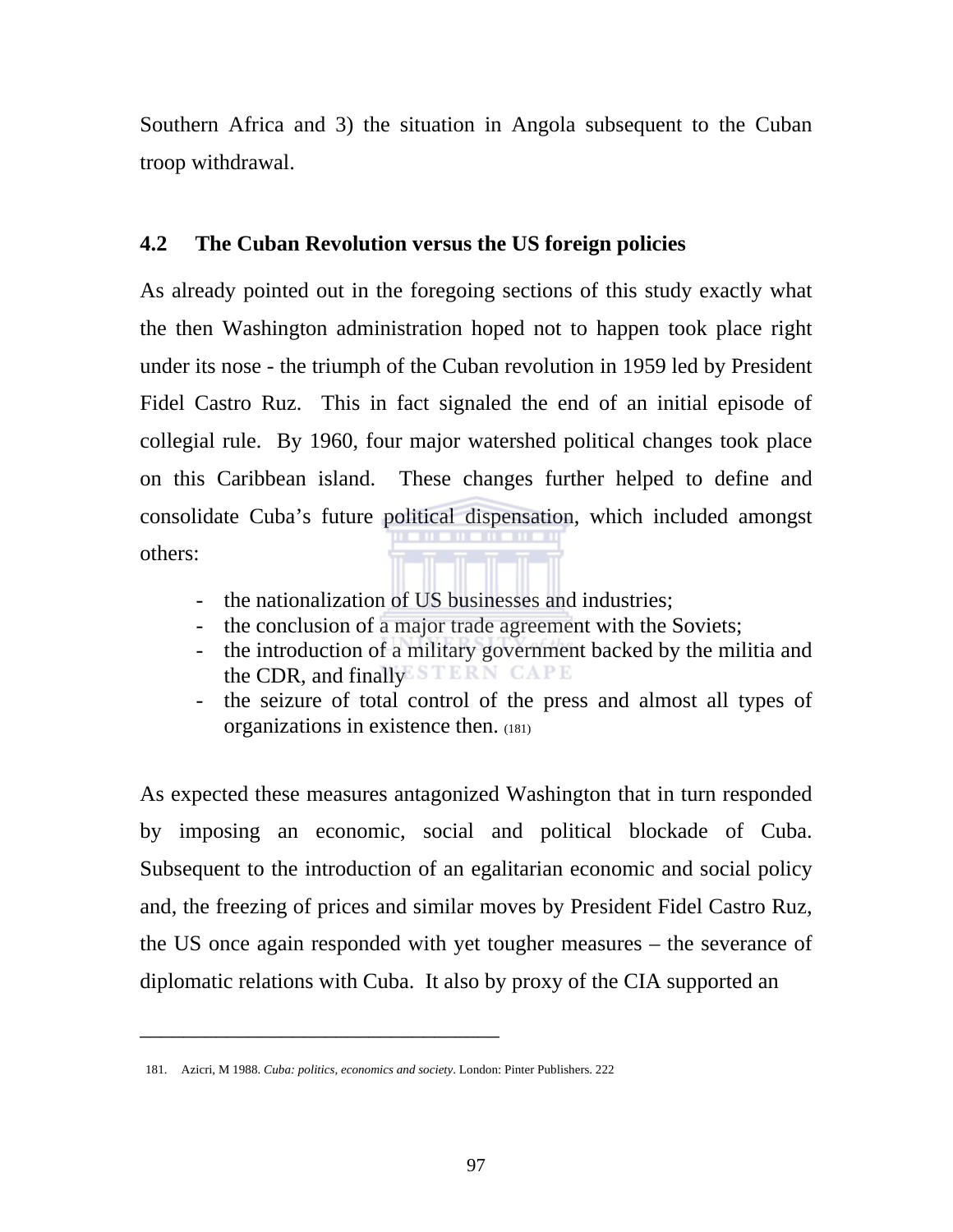aborted attempt to overthrow President Castro Ruz' newly installed revolutionary government. As all these political developments were taking place Cuba appeared to have no alternative, but to switch its allegiance to the then Soviet Union. This thesis submits that these were measures taken to counter the US sinister maneuvers as well as, to maintain its independence, given the height of the then Cold War. (182)

By December 1961, President Castro Ruz made an epoch-making speech announcing publicly that he was a Marxist-Leninist. This fact shaped the character and scope of present-day Cuba. It also at the same time signaled a dramatic shift in Cuba's dependence from the US to the Soviet Union. On the other hand, a new ally was conceived and especially so for the Third World countries, particularly Southern Africa. (183)

## **UNIVERSITY** of the

By 1962, a major event took place that put the world on a threshold of an all out nuclear war – the 1962 Cuban missile crisis. The CIA after having studied photographs taken by two US U-2 spy aircraft informed the then National Security adviser, George Bundy that the Soviets were constructing in Cuba sites for intermediate range missiles. On 22 October 1962, at about 19h00, President Kennedy went on national television announcing that there were nuclear sites in Cuba. President Kennedy at the same time ordered a

\_\_\_\_\_\_\_\_\_\_\_\_\_\_\_\_\_\_\_\_\_\_\_\_\_\_\_\_\_\_\_\_

183 Ibid., 368

<sup>182.</sup> Findley, CA & Rodney, JA 1987. *Twentieth century world*. Boston: Houghton Mifflin Company. 367-368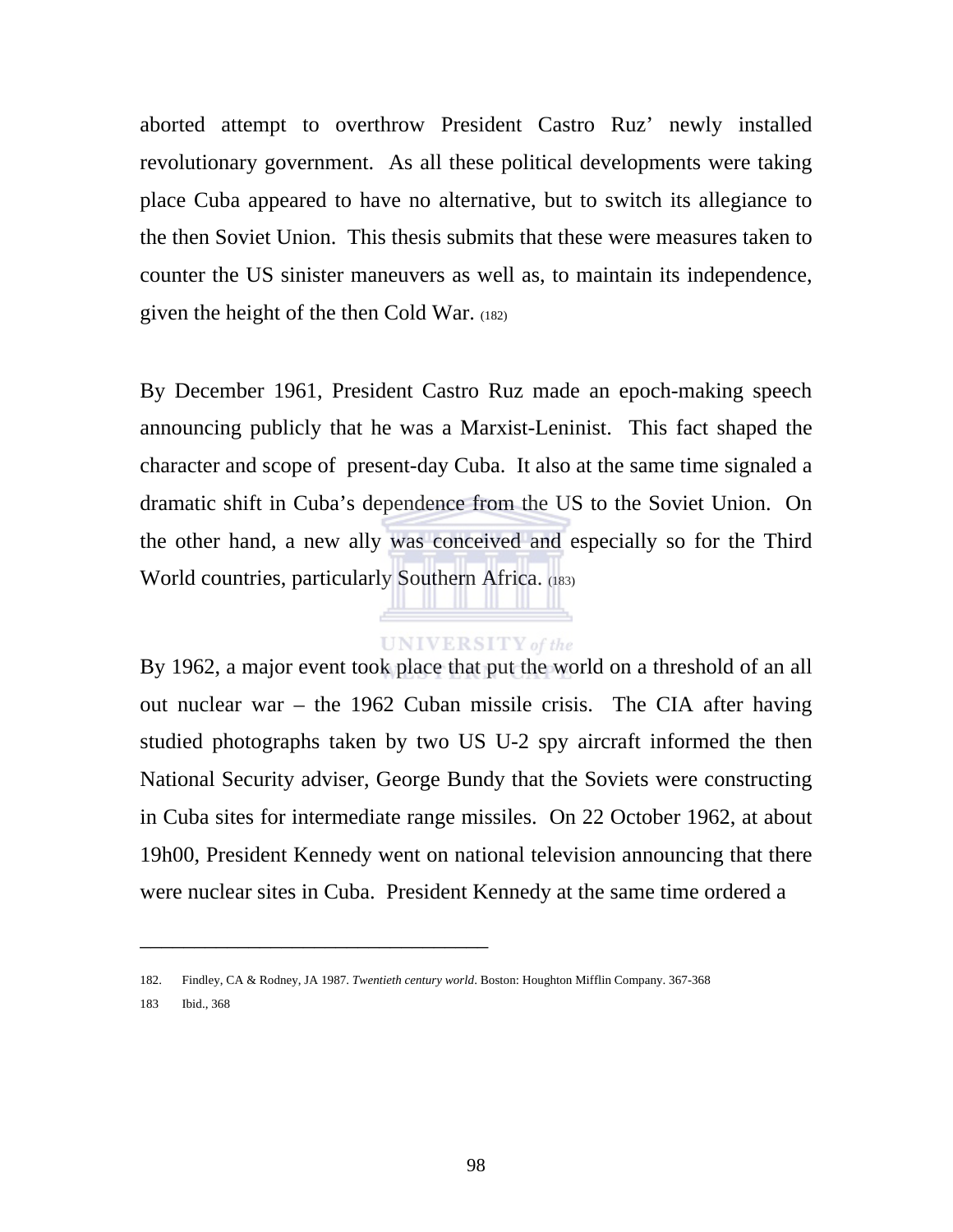naval blockade of Cuba to prevent the further delivery of nuclear warhead components and simultaneously demanded the dismantling of the missile sites and, the withdrawal of any and all missiles. (184)

On 25 October 1962, while the military leaders of the US had a high-level meeting discussing air assaults aimed at destroying the Cuban Air force and missile sites, President Kennedy received a rambling emotional letter from the then Soviet Union leader, Nikita Khrushchev. President Khrushchev's letter informed that, if the US promised not to invade Cuba, "this would change everything…*"*. The Kennedy administration believing that this was another stalling tactic by the Soviets aimed at buying time until all the missiles destined for Cuba were operational decided to apply more pressure. This led to an increase in the number of low-level reconnaissance flights over Cuba. (185) **UNIVERSITY** of the

# **WESTERN CAPE**

It should be noted that President Castro Ruz was not directly involved in the diplomatic maneuvers between the US and the then Soviet Union. Consequently, he viewed the increased low-level flights over Cuban national territory as a prelude to a US attack and ordered Cuban anti-aircraft batteries to open fire on any US aircraft over-flying Cuba. President Castro Ruz simultaneously sent an astonishing bellicose message to President

<sup>184.</sup> Findley, CA & Rodney, JA 1987. *Twentieth century world*. Boston: Houghton Mifflin Company. 367

<sup>185.</sup> Ibid., 368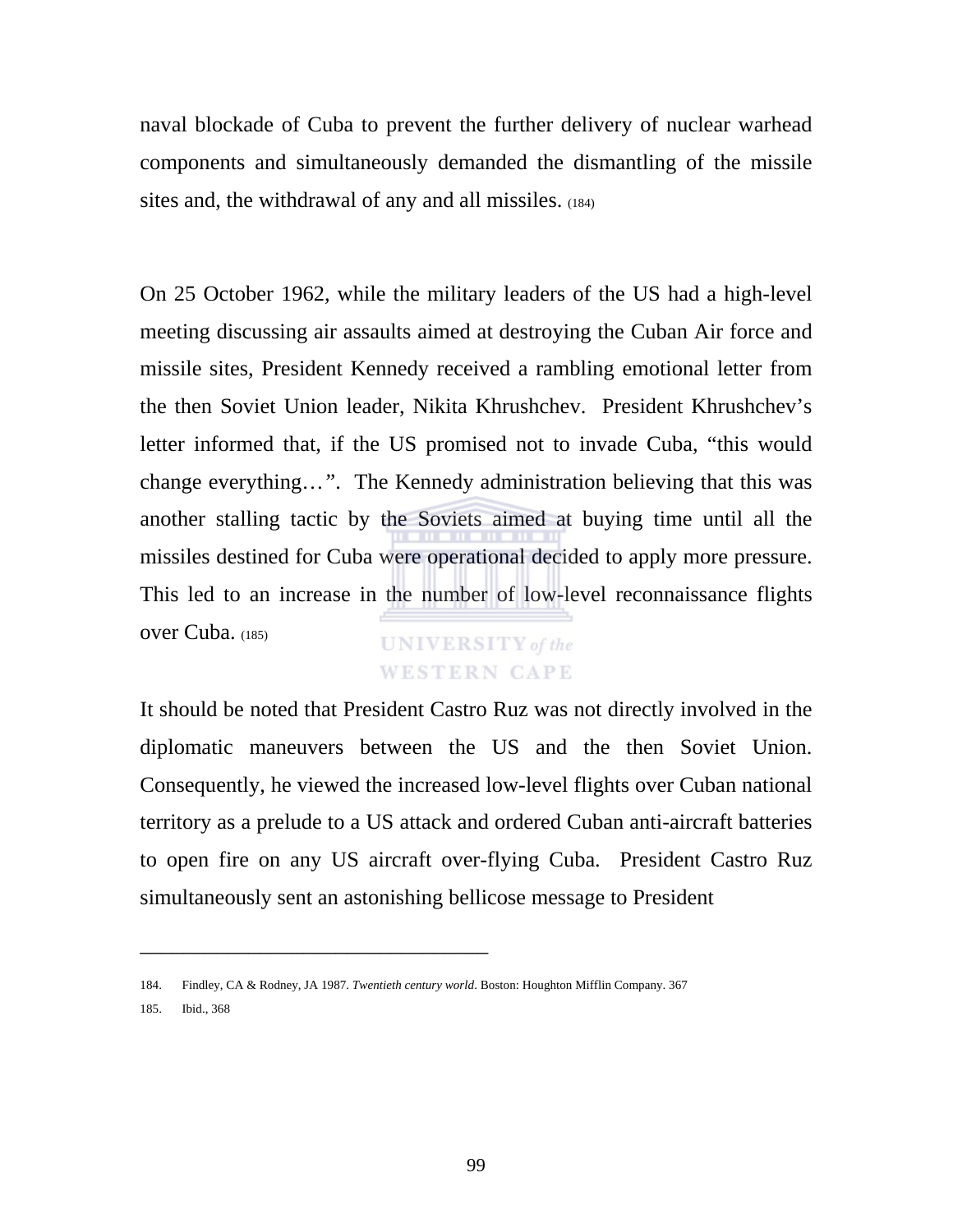Krushchev in which he estimated that the US was planning to invade Cuba "within three days". "You can be rest assured that we will firmly and resolutely resist attack", President Castro Ruz concluded in his letter. President Castro Ruz further suggested that if the US invaded Cuba the Soviets should try and pre-empt its aircraft by unleashing a nuclear attack on US targets. The Soviet Union, President Castro Ruz further wrote, "must never allow the circumstances in which the imperialist could launch the first nuclear strike against it". In the final analysis the probable nuclear confrontation, which gripped the entire globe for approximately a month was averted diplomatically. How did this happen? (186)

According to Robert McNamara, the then Secretary of Defence, each nation's decisions immediately before and during the crisis had been distorted by misinformation, miscalculation and misjudgment. As such, was the belief of the former Soviet Union and Cuba of the US intention to invade Cuba and overthrow President Castro Ruz and remove his government. Secondly, the US believed that at that point in time the Soviets would not move nuclear warheads outside Russia, which it in fact did. Thirdly, the then Soviet Russian leaders believed that nuclear missiles could be secretly introduced and when their presence were disclosed the US would not respond, which indeed was a misjudgment. Finally, the Washington security advisers who urged President Kennedy to strike first by an air attack were

<sup>186.</sup> *The Miami Herald* 1992. 26 October: 1-2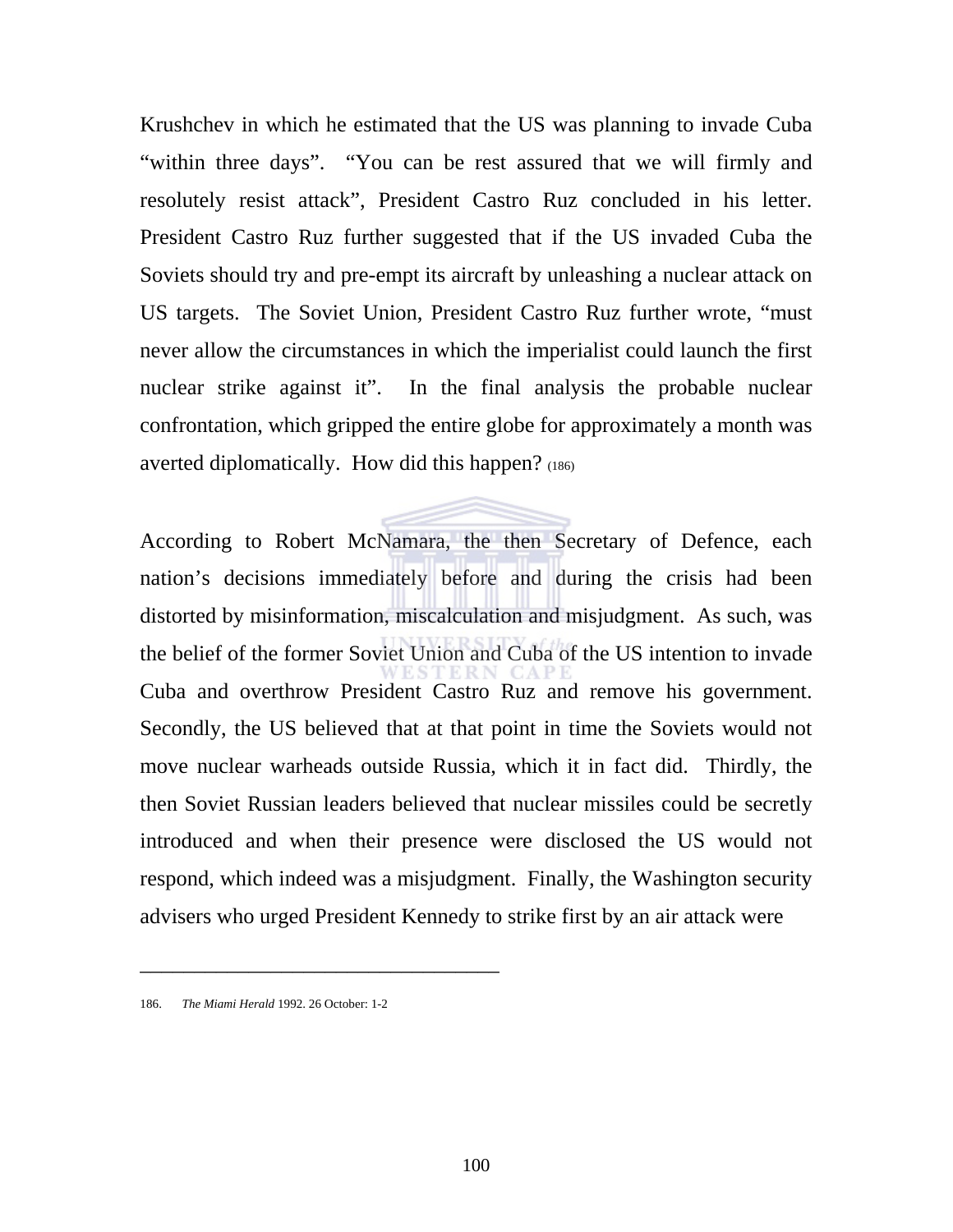almost certainly mistaken in their belief that the Soviets would not respond militarily elsewhere, thereby triggering a Third World War. In this connection, what then was the purpose of introducing nuclear-tipped missiles into Cuba? According to Andrey Gromyko, the former Soviet Foreign Minister, "it was a tactical strategy…their action was to strengthen the defense stability of Cuba… to avert threats against it". In other words, the defense of a strategic ally in the Western hemisphere given the then East-West rivalry. (187)

It is indeed against this backdrop that this study undertakes to analyze the circumstances under which Cuba became actively involved in the liberation politics of most other Third World nations, particularly Southern Africa. This is outlined in detail in the following section of this study. Suffice to say, the consolidation of the Cuban revolution in the face of imperialist pressures obviously required promoting it elsewhere. Besides, by the early 1970s a dramatic shift in Cuba's foreign policy affected its international relations as most Latin America Nations resumed diplomatic ties with Cuba. (188)

It should be noted that Cuba's post-1970 political program, as guided by its internationalist foreign policy brand linking historical developments to the on-going national and international social class struggles impacted tremendously upon Africa. This was even so in Southern Africa. This thesis submits that this would not have been possible without the socialist

<sup>187.</sup> *The Miami Herald* 1992. 26 October: 1-2

<sup>188.</sup> Franklin, J 1992. *The Cuban revolution and the United States.* Australia: Ocean Press. 56-57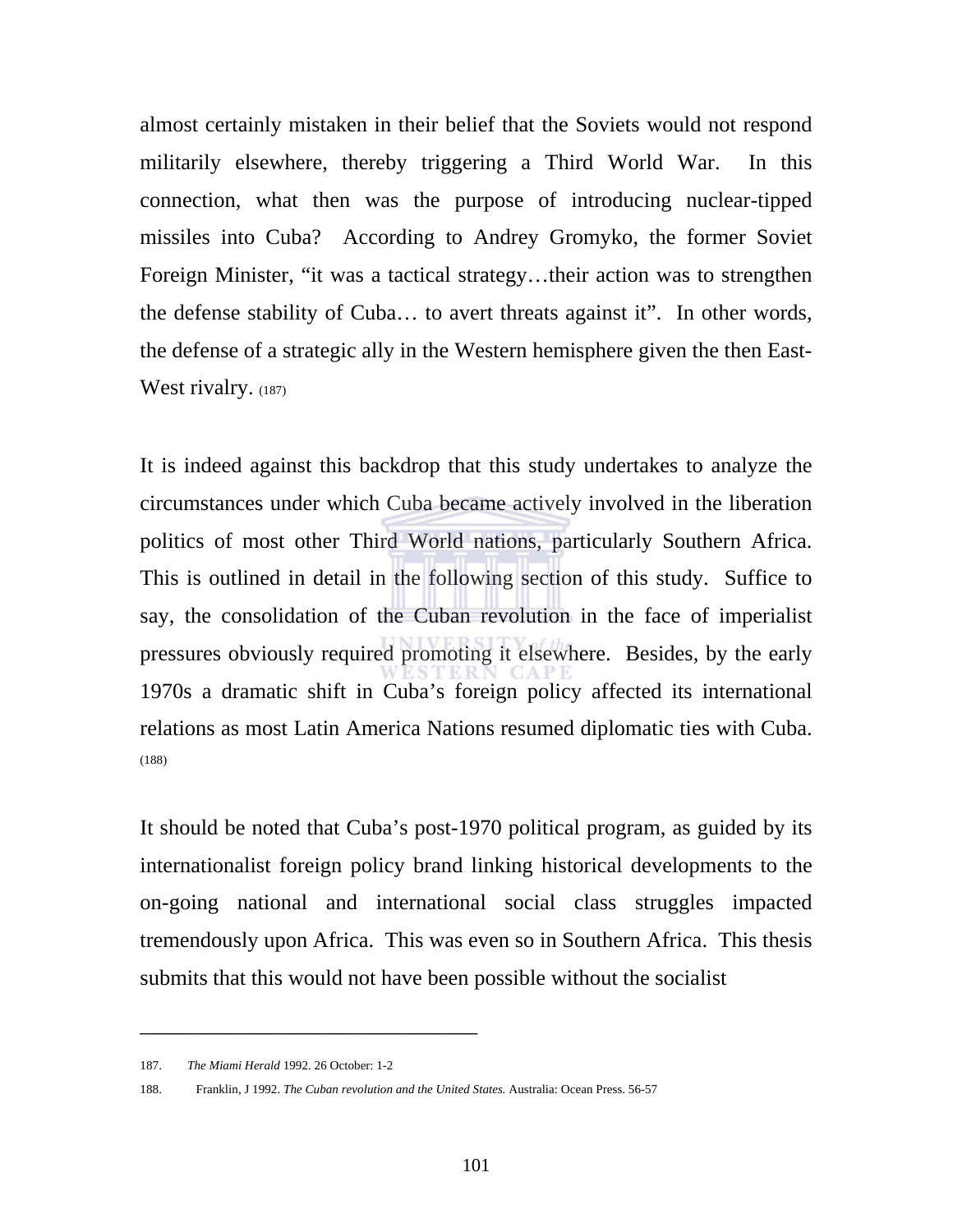solidarity from the then Soviet Union and other socialist countries that helped to defend Cuba militarily and sustained it economically. Moreover, Cuba's changing strategies then reflected a change in its own political and socio-economic realities that were almost comparable to whatever Third World nation in the face of capitalist-imperialist onslaught. Therefore, the world's changing realities, this study further submits provided a catalyst for Cuba's international political and military strategies. In addition, Cuba's foreign policy strategies as complimented by an improving economic situation during the 1970s were based on a newly created global outlook rather than mere ideology per se. It would therefore be wrong to assert that Cuba's African policy was based on an opportunistic change of scenery as most scholars of political studies from the right would want to argue. (189) During the 45<sup>th</sup> anniversary of Labor Day, President Castro Ruz consolidated this assumption when he hailed Cuba's revolutionary diplomacy at unnerving the West's hypocrisy and cynicism used to preserve a rotten system of global political and economic domination. (190)

As a matter of fact, Cuba had been heavily involved in Africa during most of the 1970s. Needless to say, during the 1960s President Castro Ruz sent his trusted lieutenant, Ernesto Che Guevara to eastern Congo to assist Laurent Kabila and the Lumumbist rebels in their war efforts against the Belgian colonialist. This subsequently burst into a revolutionary wave, which

<sup>189.</sup> *The Miami Herald* 1992. 26 October: 1-2

<sup>190.</sup> Castro Ruz, F 2004. Labor Day Celebrations. Paper (delivered) at the Labor Day Celebrations, Revolution Square, Havana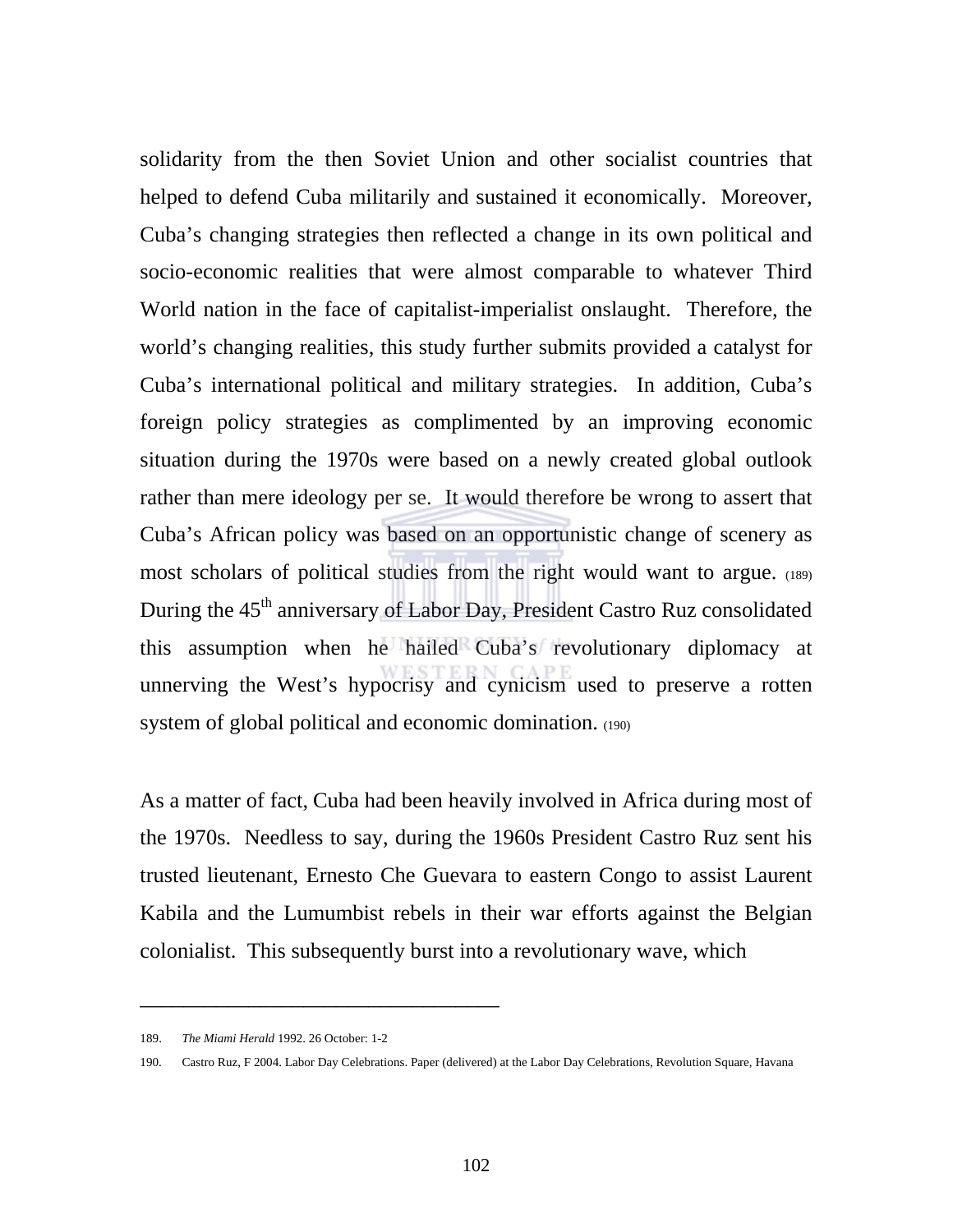simultaneously provoked the then Washington administration's harsh responses, heralding a new interventionist era under President Ronald Reagan. Against this backdrop, it should be remembered that it was Cuba's post-1959 foreign policy objectives that bottle-necked its bilateral relations with the US. Another strain for example, was Cuba's globalist objectives, which per se are expressions of its own world vision emanating from its own peculiar internal social order, which is then projected on an international scale. Under the Reagan administration, the earlier days of Western politicking returned with a vengeance. Moreover, the US-Cuba negotiating positions at that point in time had changed over the years, while the source remained constant. For Cuba, the most central issue in its relations with the US before any meaningful negotiations could take place was, and is:

- the lifting of the economic, social and political embargo, and all other forms of commercial pressure;
- the cessation of all forms of subversive acts;
- the cessation of pirate attacks form the US bases and elsewhere;
- the cessation of violating Cuba's air and naval space as well as, the return of the Guantanamo naval base to Cuba. (191)

For the Federal Government of the US the most critical issues include amongst others:

- financial compensation for nationalized US property;
- the issue of human rights;

\_\_\_\_\_\_\_\_\_\_\_\_\_\_\_\_\_\_\_\_\_\_\_\_\_\_\_\_\_\_\_\_\_\_\_\_\_\_\_\_\_\_\_\_\_\_\_\_\_\_\_\_\_\_\_\_\_\_\_

- cessation in participating in any kind of violence in the Western hemisphere;

<sup>191.</sup> *The Miami Herald* 1992. 26 October: 1-2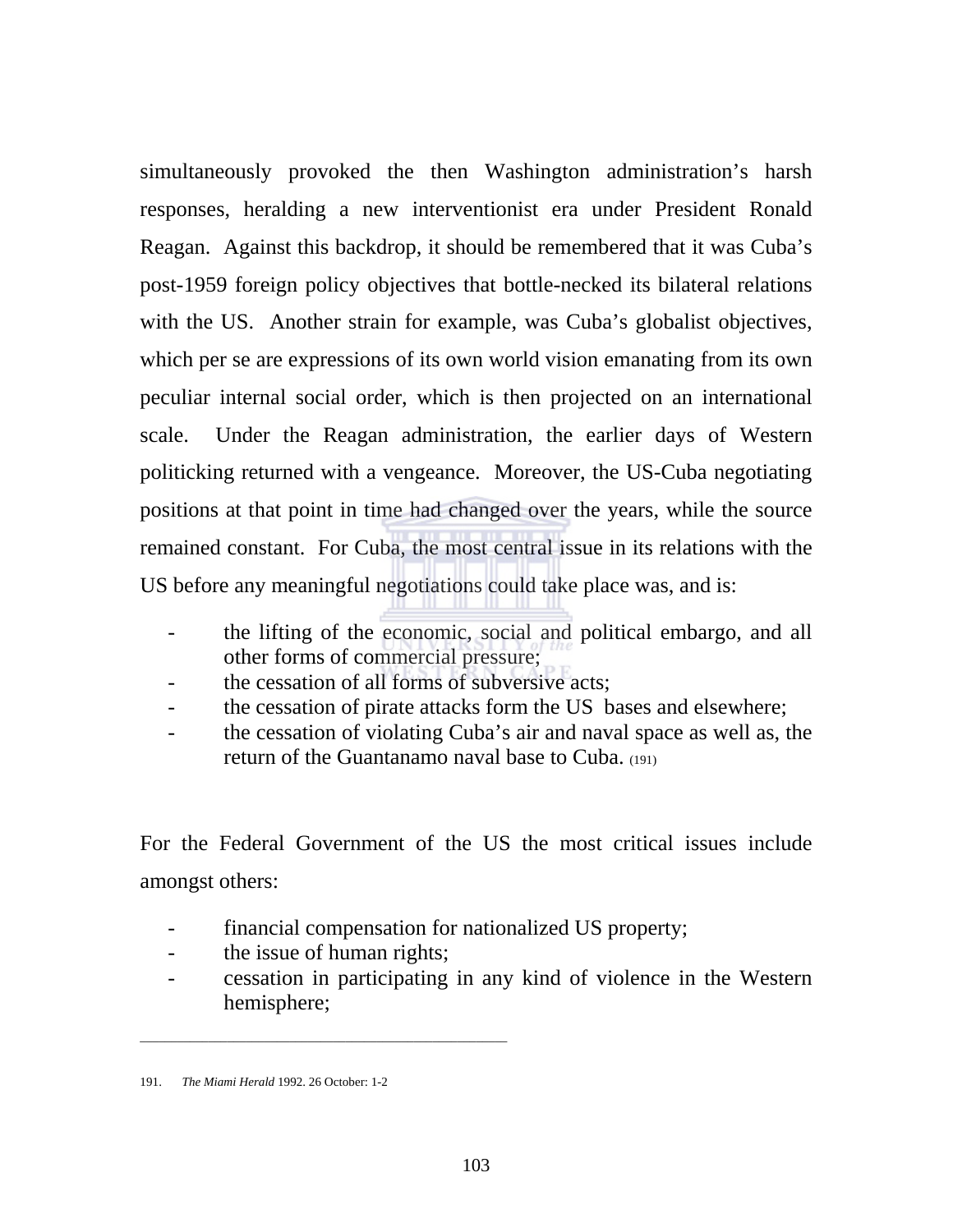- the removal of all troops from Angola, and the
- termination of Cuba's close association with the then Soviet Union.  $(192)$

Given the demands and conditionalities of the US, particularly in respect of the Cuban troop withdrawal from Angola it became pertinent that it was Cuba's policy objectives, to be engaged internationally in order to offset US enmity. Cuba in fact, achieved this objective with sterling results thereby neutralizing some negative aspects of the US anti-Cuban policies. Furthermore, Cuba at the same time succeeded in avoiding being isolated from the international political playground. Cuba's motivation to lend more allegiance to the former Soviet Union could also be explained in part on Washington's policies since the triumph of the Cuban revolution. (193)

# **UNIVERSITY** of the **WESTERN CAPE**

In any event, it was Cuba's desired objective to export its revolution, thereby simultaneously challenging the US military and political influence the world over. The US response in return was to contain Cuba as was evidenced during the Angolan conflict where we came to find the linkage of Namibia's independence to Cuban troop withdrawal from that territory. For Washington, if Cuba could be immobilized in international affairs, its socialist government could become more palatable to the extent that the US could live with it. This was a similar policy approach adopted in respect of

<sup>192.</sup> *The New York Times* 1992. 15 October

<sup>193.</sup> Azicri, M 1988. *Cuba: politics, economics and society*. London: Pinter Publishers. 206-208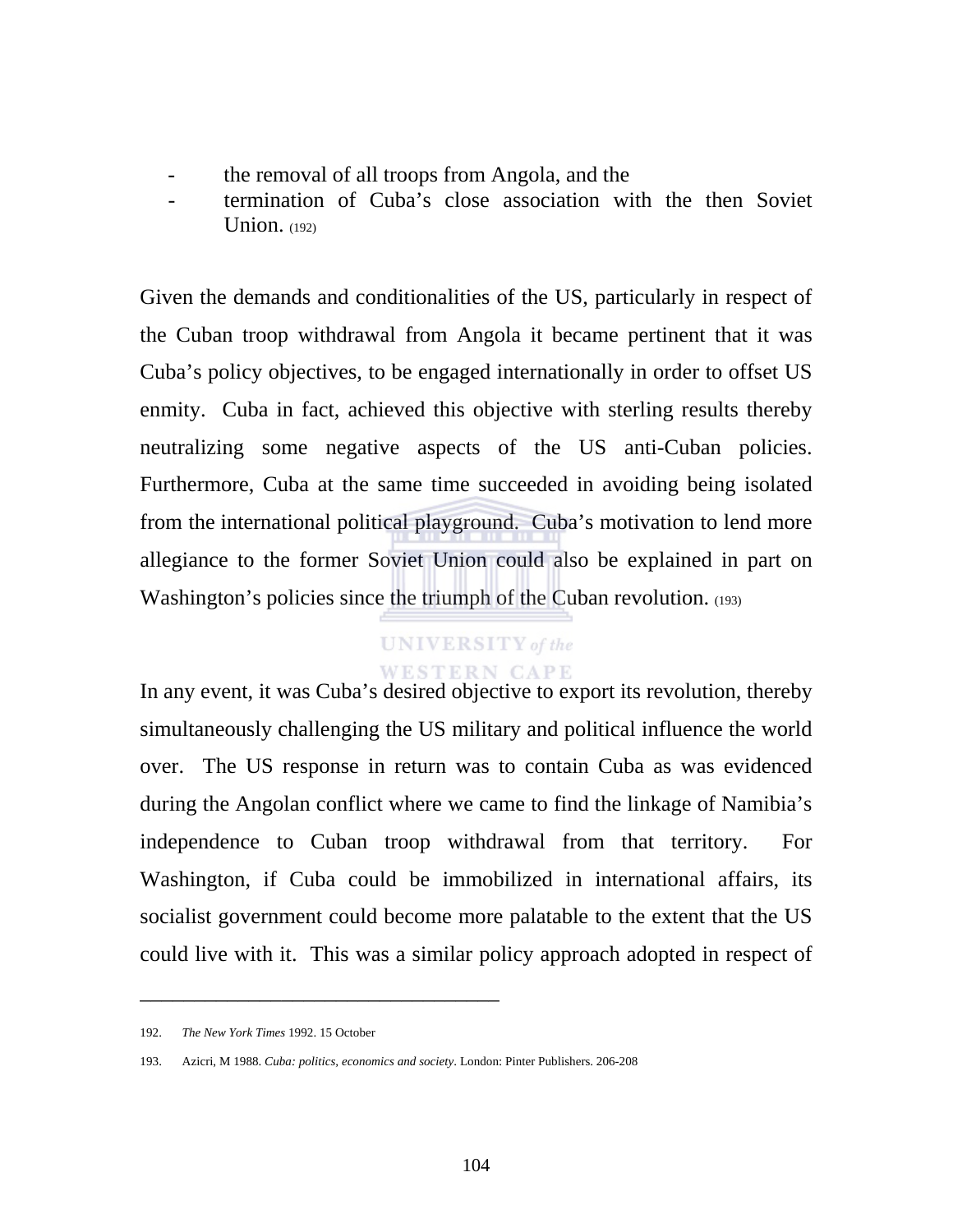apartheid South Africa. Although critical of South Africa's apartheid policies the US in collusion with Britain continued to shield the then white minority regime in the UNSC using their controversial veto rights. Therefore, the major obstacle in the US-Cuba relations within the context of Southern Africa was Cuba's support for national liberation movements in the region. Cuba supported the MPLA, SWAPO and the ANC, amongst  $others. (194)$ 

As pointed out in the foregoing sections of this study the then Washington administrations did not have clear strategy directions on Southern Africa. This study submits that this was so, given their preconceived assumptions that the region's white redoubts, comprising Angola, Mozambique, Namibia, the then Rhodesia and South Africa were secured. Thus, they entertained the idea that there was little or no significant Soviet involvement in the region that were likely to threaten the US relatively insignificant interests by then. Nonetheless, these assumptions just proved the contrary following the granting of independence by Portugal to its former colonies, commencing in 1975. This chain of events heavily impacted on the US policies for this region thereby forcing its policy architects to revisit, reassess and redefine America's significant interests in the Southern African region as they were falling by the way-side. At this point in time, few of the US policy makers expected that the conflict in this region could escalate into a major international crisis. (195)

\_\_\_\_\_\_\_\_\_\_\_\_\_\_\_\_\_\_\_\_\_\_\_\_\_\_\_\_\_\_\_\_\_

195. Ibid., 206-208

<sup>194.</sup> Azicri, M 1988. *Cuba: politics, economics and society*. London: Pinter Publishers. 206-208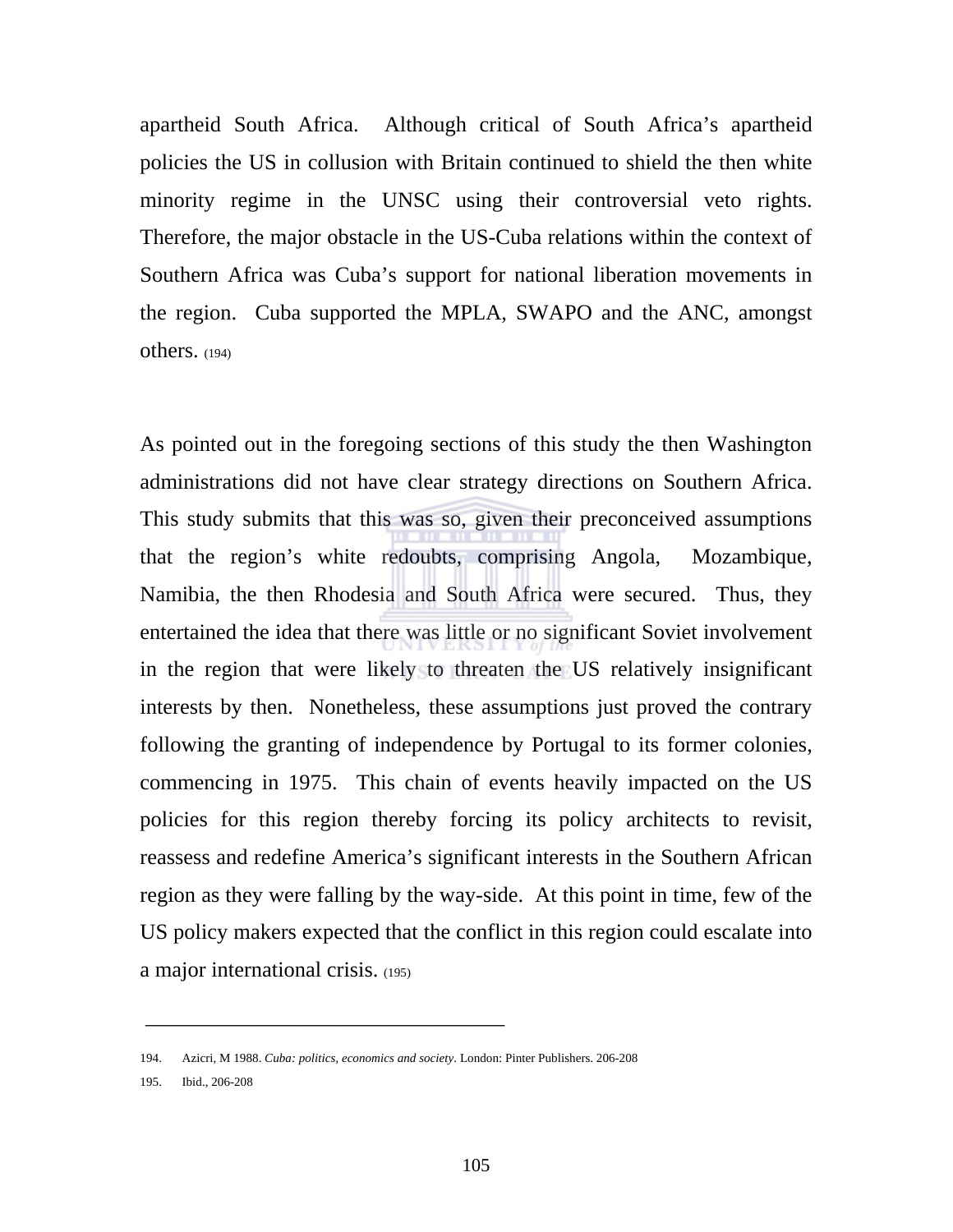The US government following the Vietnam disaster only came to realize that the political playing field in the sub-region had been leveled in favor of the then Soviet-Cuban alliance. This encouraged its policy architects to take a hard look at the unfolding political landscape in Southern Africa, which heralded a major redefinition of the region's significance. In the wake of its political and to some extent military set-backs in south-east Asia, the US government decided to capitalize on the situation in Angola. It did this to demonstrate that it still had the resolve to act as a superpower. It must be added that the US security and foreign policy approaches had been very much self-centered, thereby viewing most parts of the Third World, particularly Southern Africa with its rich strategic mineral resources for the West's industries, as mere markets and targets. (196)

# **4.3 Significance of the Soviet-Cuban intervention in Southern Africa**

**UNIVERSITY** of the Soviet-Cuban intervention in Africa, particularly Southern Africa dates back to the early 1960s. For example, after independence from Belgium in 1960, the then Zaire became the Cold War battleground fought over by rebels and mercenaries, CIA agents and the Cuban troops. It is submitted that US, driven primarily by security concerns often oscillated between on the one hand, intervention to prevent a rival from gaining a foothold and on the other neglect when the threat passed. The US Southern African interventionist posture however, was never to be. (197)

<sup>196.</sup> *The Namibian* 2006. 1August: 7

<sup>197.</sup> Pastor, R & Fletcher, R 1991. *The Caribbean in the 21st century*. Washington D.C.: World Peace Foundation. 98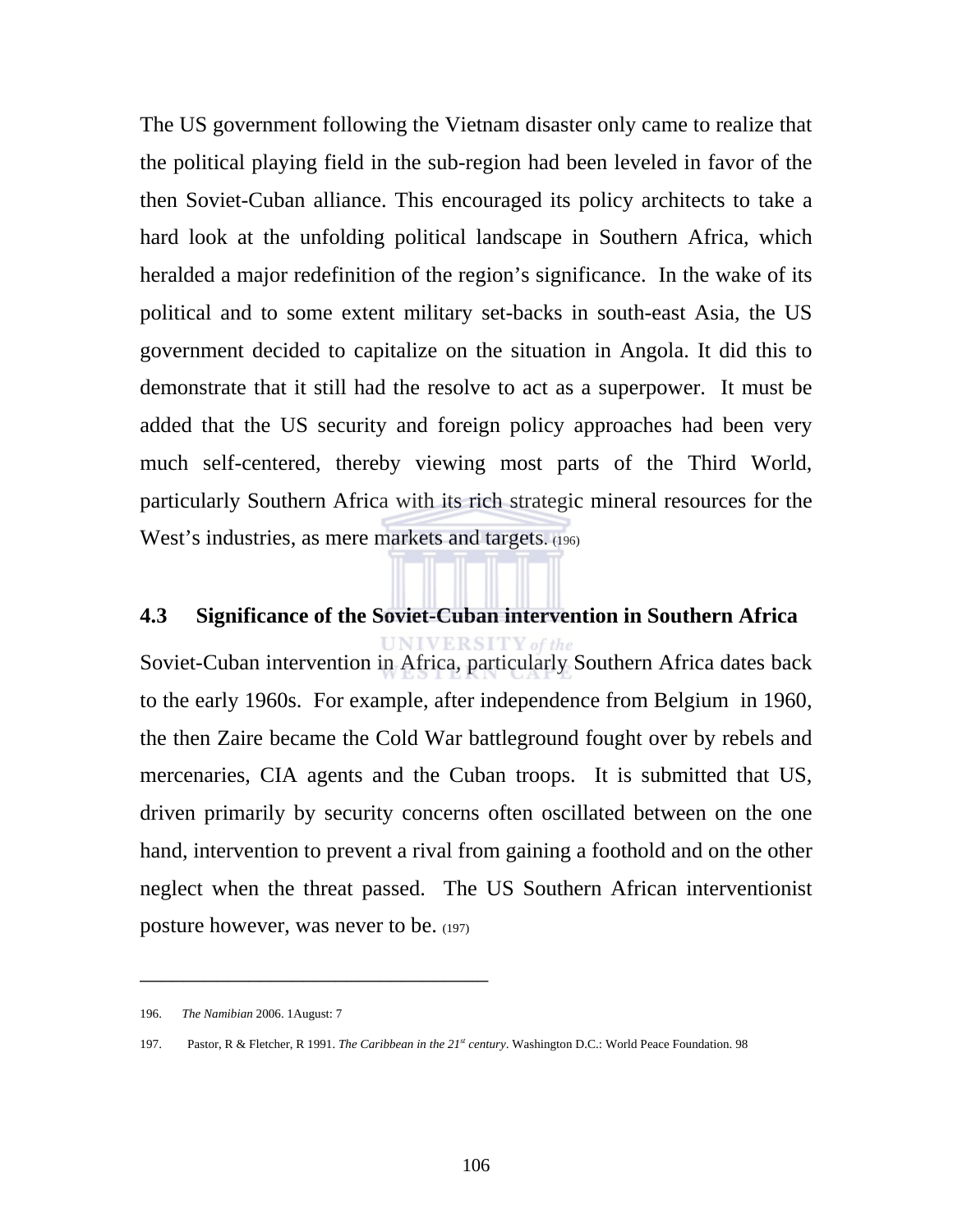By 1965, the legendary Ernesto Che Guevara slipped into the then Zaire with a group of black Cuban fighters to join the pro-Soviet rebels led by Desiree Laurant Kabila and the Lubumbumists. A CIA agent in Kishahsha warned of an imminent Communist take-over with far-reaching consequences. With the Portuguese colonial administration ceding control to nationalist movements in all territories under its control the US responded by availing assistance to rivals of these movements to counter Soviet expansionism (198)

Cuba resolved to send troops to Angola on the request of Dr. Antonio Agostinho Neto. Cuba's earlier military involvement in Angola however, had been limited to advisers and training personnel. It is therefore, only on the desperate request of the then Angolan leader following intelligence reports that the US was aiding Holden Alvaro Roberto's FNLA financially, and militarily with the assistance of the CIA that Cuba started its introduction and deployment of troops in Angola. This was indeed incremental and at the same time followed a fast pace. From initially 82 officers the number had already reached 4 000 by 7 November 1975. For Cuba, given its post-1959 policy differences with the US, Angola represented a major victory for its African policies. This principled and tactical move further enhanced its Third World leadership objectives and

<sup>197.</sup> O'Neil, K & Munslow, B 1990. Ending the cold war in Southern Africa. (Special issue). Third World Quarterly 12. 3/4. 10.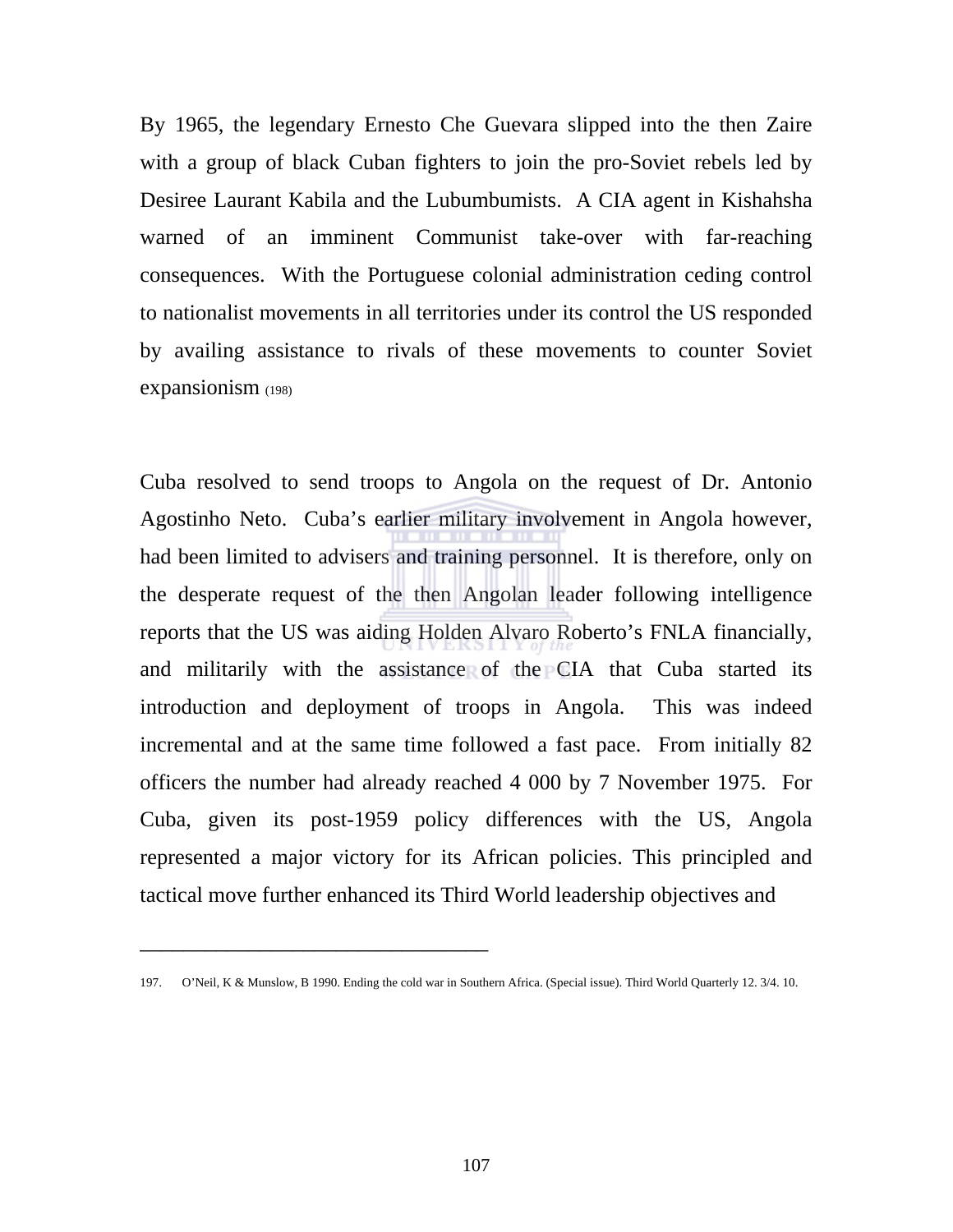liberation status that were indeed very much significant. The reversal of this triumph as was evidenced in the foregoing sections of this study became a major US policy objective. Suffice to say, the successes of which was indeed achieved with the linkage of Namibia's independence to Cuban troop withdrawal from Angola. What then were Cuba's major victories and setbacks, following its involvement in Africa, especially Southern Africa? (199)

With its involvement in the Southern African region, Cuba highlighted its long held campaign – calling for a new world order based on mutual understanding and equality. Cuba indeed succeeded in fostering a natural bond of alliances with other Third World nations. This was especially so with those developing nations facing economic and political confrontation with the market economy nations. This objective in particular, although there appeared to have been some differences of opinion however, insignificant, amongst the Third World countries, gained tremendous momentum and credibility. Cuba also prompted some Third World nations following the Reagan administration's interventionist policies in Africa to re-examine their relationships with it. This in fact was and is evident from the tremendous support Cuba obtained from these countries on resolutions manufactured against it in the UNGA, pertaining to the US decades old economic, social and political embargo. Cuba, at the same time managed to

<sup>199.</sup> Azicri, M 1988. *Cuba: politics, economics and society*. London: Pinter Publishers. 210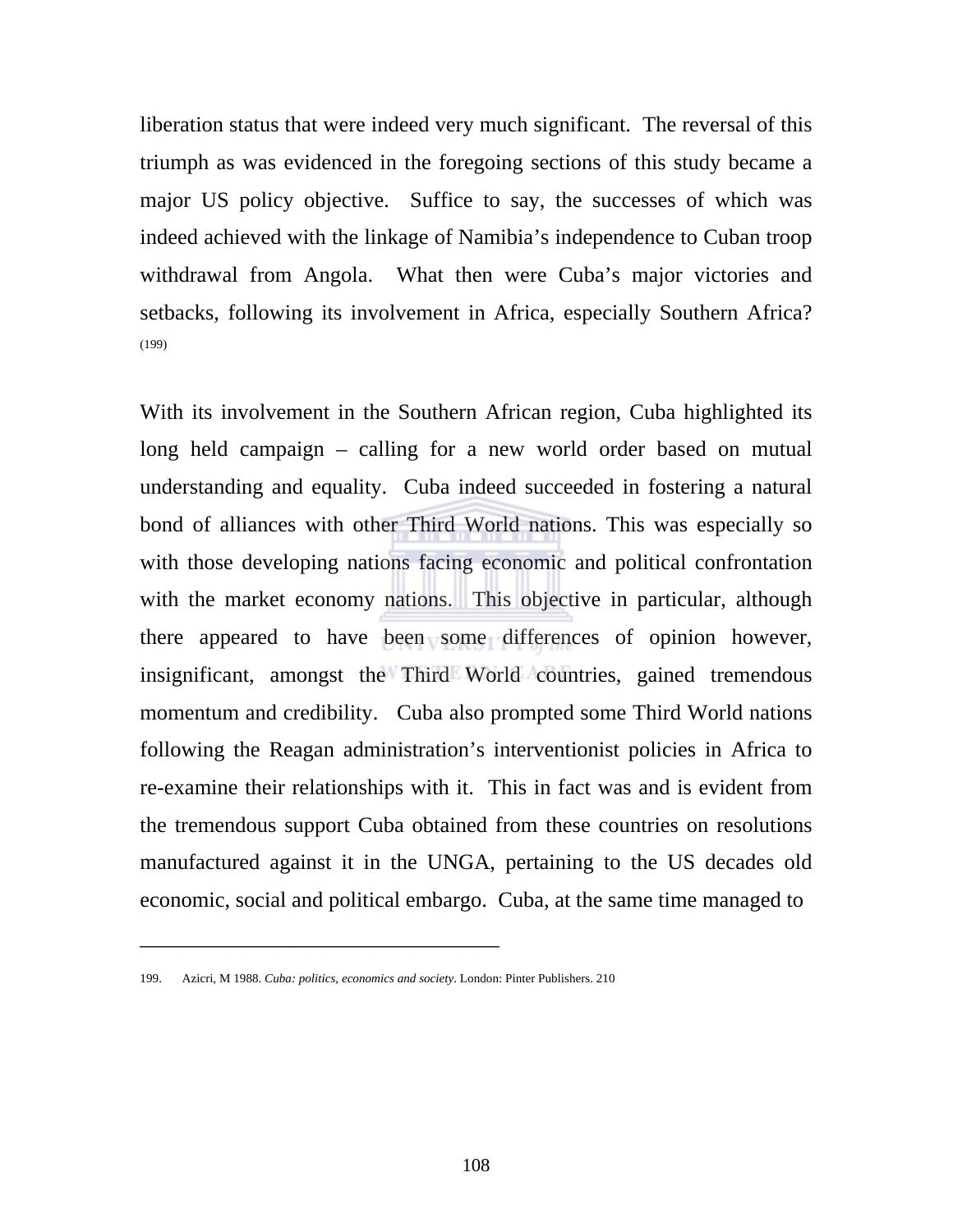shift international focus from East-West rivalry to that of the powerful *north* and hungry *south* issues. (200)

Following its activities in Angola in concert with its major ally, the then Soviet Union, Cuba also helped to put the question of Namibia's independence high on the agenda of the UNSC. It became not just an issue of independence, but instead an issue of decolonization in accordance with the Convention of Nations. (201)

# **4.4 Angola after the Cuban troop withdrawal**

Although the Cuban troop withdrawal from Angola was completed by 1991, twenty-four months after the implementation of the UNSC resolution 435 of 1978, peace in Angola then was still remote. This came as a major setback for Cuba, particularly when considering the military situation in Angola then. Obviously, it was a policy objective that was not brought to its logical conclusion. Following the cease-fire accord signed by the US, Portugal and the then Soviet Union by May 1991, at Estoril paving the way for peace in Angola, and the subsequent presidential and legislative elections defeat of UNITA during the 29-30 September 1992, heavy fighting erupted that almost paralysed the entire country. Dr. Jonas Malhero Savimbi, the since late leader of UNITA cried foul, claiming that the elections were rigged in favour of the incumbent President of Angola, Jose Eduardo dos Santos and

<sup>200.</sup> Azicri, M 1988. *Cuba: politics, economics and society*. London: Pinter Publishers. 210

<sup>201.</sup> Ibid., 210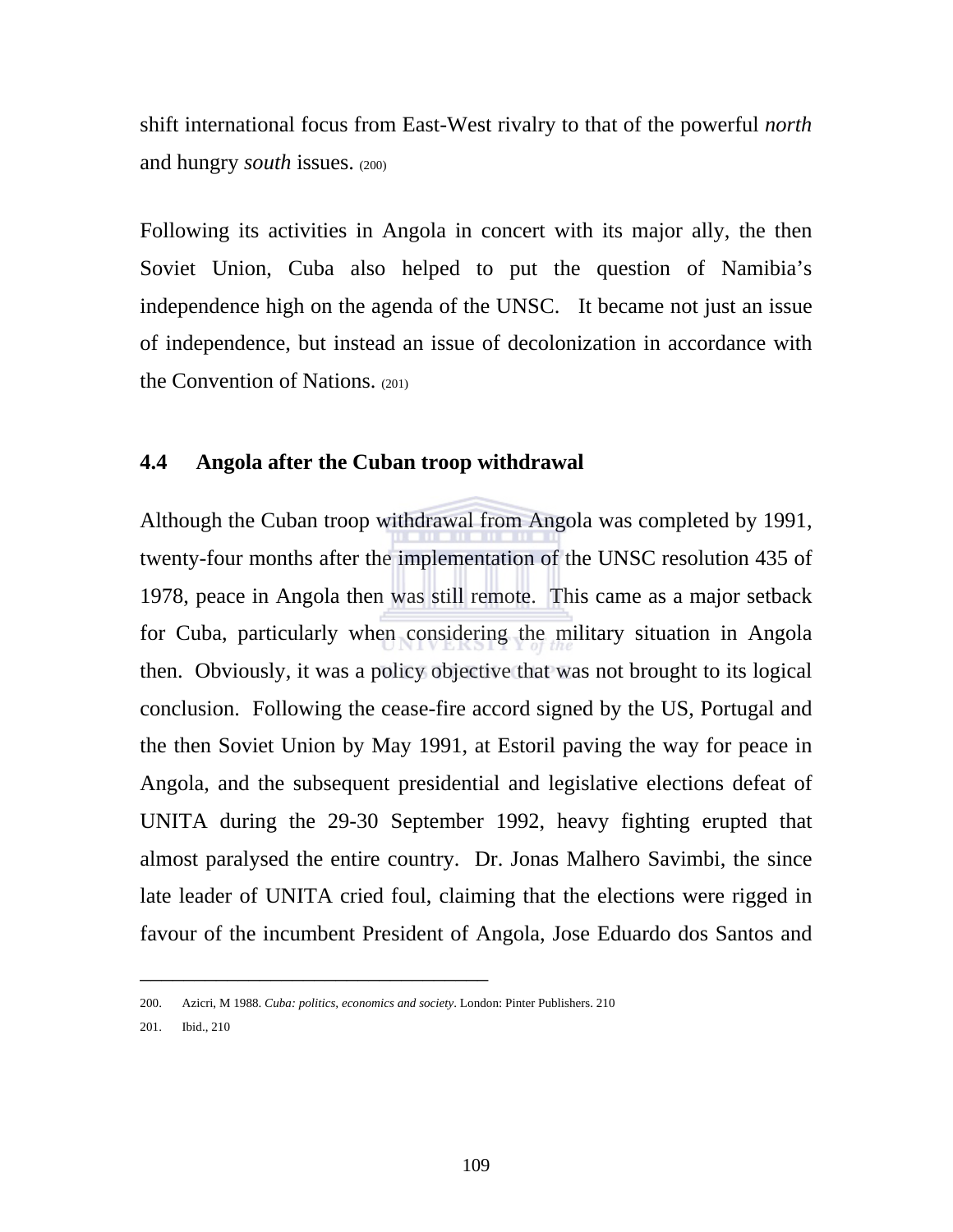and took to the bush to restart an all-out civil war. According to the UNSR in Angola, Dr. Alioune Blondin Beye, the since late Malian diplomat, the elections contrary to Dr. Savimbi's alleged claims of rigging had been generally "free and fair". Such were the opinions of other international observers. In its resolution 864 of September 1993, the UN responded to the late Dr. Savimbi's intransigence by imposing an arms and fuel embargo. (202)

It is in fact worth noting that the US at this point maintained a low profile against its former war client. Having been UNITA's military and financial mainstay alongside apartheid South African and the Zairian regimes, this study submits that the US could have used its influence of persuasion over UNITA and brought Dr. Savimbi to terms with the demands and norms of democracy. Yet, the US failed to do so in spite of the loss of hundreds of thousands of lives and property as a result of the conflict. In addition, apartheid South Africa attempting to take advantage of the void left by the Cuban troop withdrawal from Angola under the pretext of mediating in the Angolan conflict, aided UNITA. Consequently, the Angola authorities declared the then Foreign Minister of South Africa, R. F. Botha, a persona non grata*.* This represented a major diplomatic blow to the government of President F. W. de Klerk. This study further submits that President De Klerk sought to use mediation in the Angolan conflict as a diplomatic instrument to advance his efforts aimed at bolstering South Africa's tarnished image, both at home and abroad. (203)

\_\_\_\_\_\_\_\_\_\_\_\_\_\_\_\_\_\_\_\_\_\_\_\_\_\_\_\_\_\_\_\_\_\_\_\_\_\_\_\_\_\_\_\_\_\_\_\_\_\_\_\_\_\_\_\_\_

<sup>202.</sup> *New African*. 2004. June: 16-17

<sup>203.</sup> Ibid., 17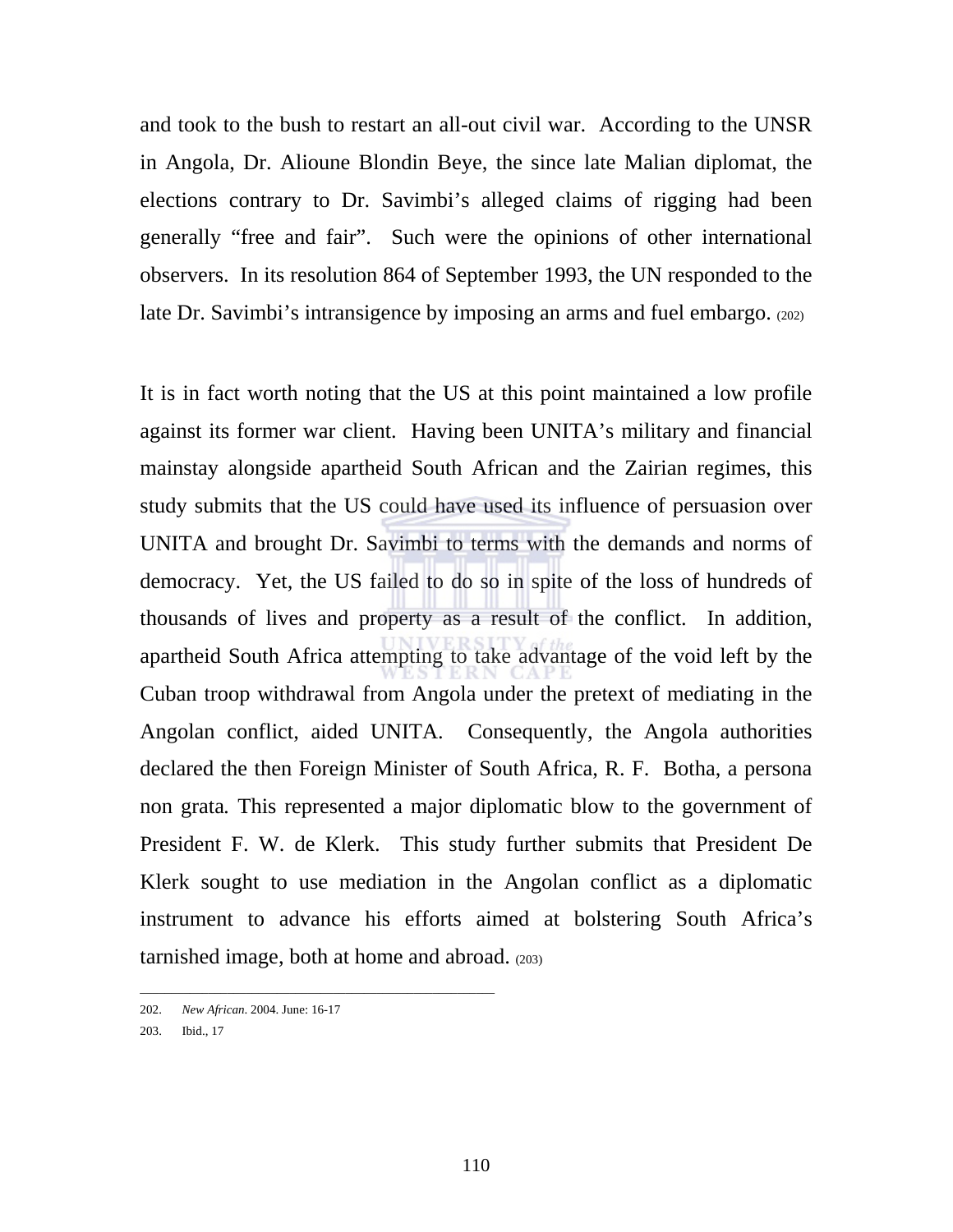In yet another calculated move aimed at gaining political mileage thereby bolstering Pretoria's standing, President De Klerk's regime proposed to host and chair future talks between the warring parties of Angola. Ironically, this campaign came at a time when Angola had not only declared the regime's Foreign Minister an unwanted person in its territory, but also making it public that the regime was sending plane-loads of weaponry and other logistical materials to UNITA. Thus, the then apartheid regime's mission was clear, this thesis wishes to submit, to win for UNITA what it had failed to win in the presidential and legislative elections. (204)

Pretoria, under the prodding of the US still in a diplomatic shuttle in the Angolan jigsaw, again proposed a so-called African solution, which came to mean a power-sharing arrangement with UNITA. South Africa had by then drafted a document which suggested that for every MPLA Minister, there should be a UNITA Deputy Minister, and vice versa. In its essence this had been the approach of successive South African administrations to the concept of power-sharing and perhaps the main reason for the impasse in its internal politics. In the final analysis, such an arrangement would defeat the essence of democracy by all its definitions as democracy is about choices and not imposed political arrangements. Besides, the Angolan nation made their choices during the 29-30 September 1992 presidential and legislative

<sup>204.</sup> *New African*. 2004. June: 16-17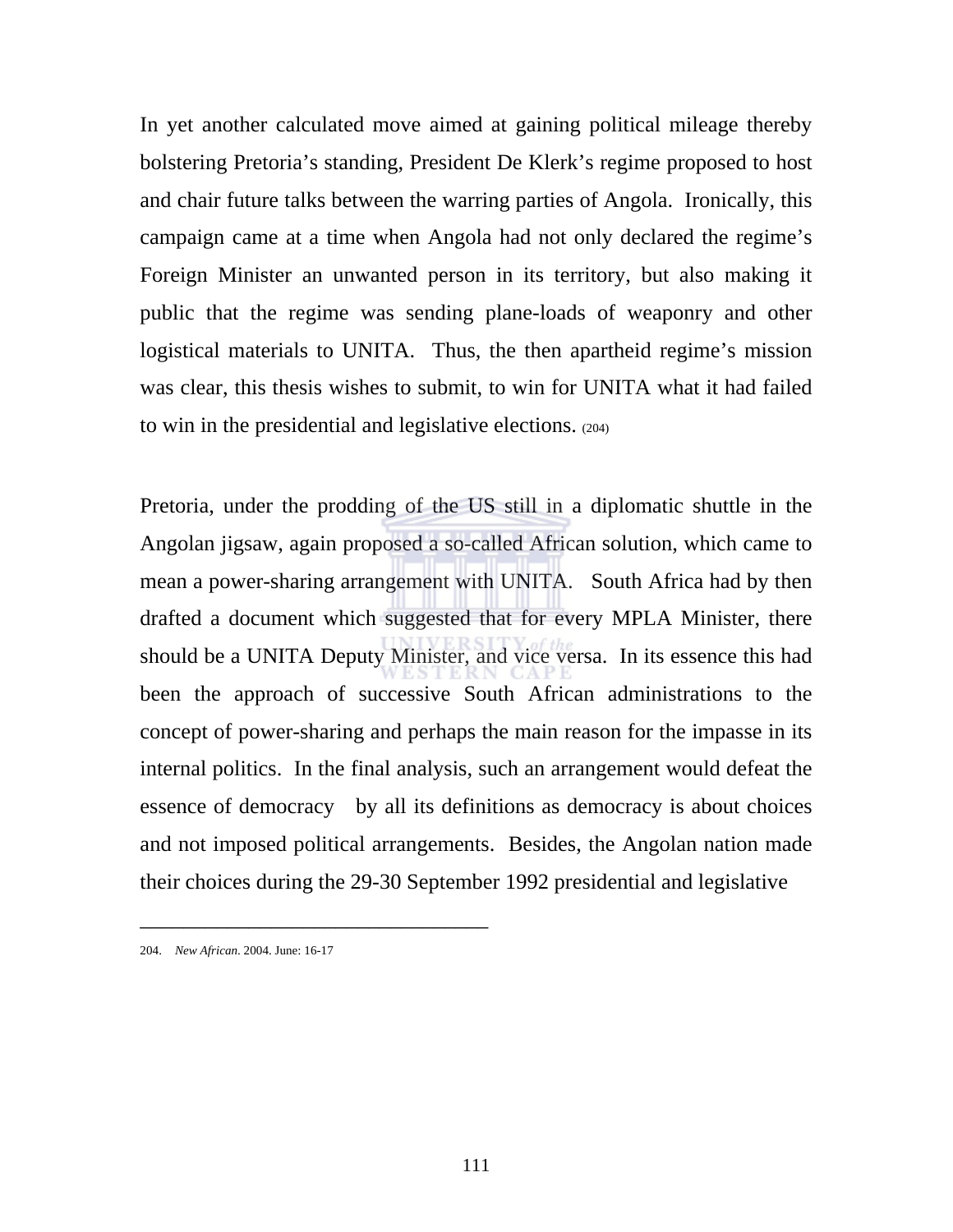elections. What in fact aroused scepticism was that the US administration, the main protagonist of democracy appeared to have taken serious pains at pointing a finger against the aggressor. Unfortunately so, the UN also seemed to have echoed the same sentiments. This study submits that the US should have abandoned its quiet diplomacy strategy and publicly condemned UNITA. (205)

For approximately thirty-five months after the departure of the Cuban internationalist forces from Angolan territory, the UNSR had been armtwisting negotiators from both sides in Lusaka, the capital of neighbouring Zambia. For eleven months, with fierce fighting raging in Angola, the only thing to come out of Lusaka had been acrimony and disappointment. By 17 October 1994, Dr. Blondin Beye, the UNSR in Angola announced that the belligerents had "agreed in principle" to a peace deal, namely the Lusaka Protocol. "Peace in Angola is within our reach", Dr. Blondin Beye later declared. In any event, given the above-captured observations these should serve as lessons learned mindful of Angola's recent political history that should be viewed as a model of how not to attempt to manage African politics. Both rivals had their Cold War patrons, these being the then Soviet-Cuban alliance, siding with MPLA and the US, South Africa and Zaire on the side of Dr. Jonas Malheiro Savimbi's UNITA and Holden Alvaro Roberto's FNLA. (206)

\_\_\_\_\_\_\_\_\_\_\_\_\_\_\_\_\_\_\_\_\_\_\_\_\_\_\_\_\_\_\_\_\_\_\_\_\_\_\_\_\_\_\_\_\_\_\_\_\_\_\_\_\_\_\_\_\_\_\_\_\_

<sup>205.</sup> *New African*. 2004. June: 17

<sup>206.</sup> Ibid., 16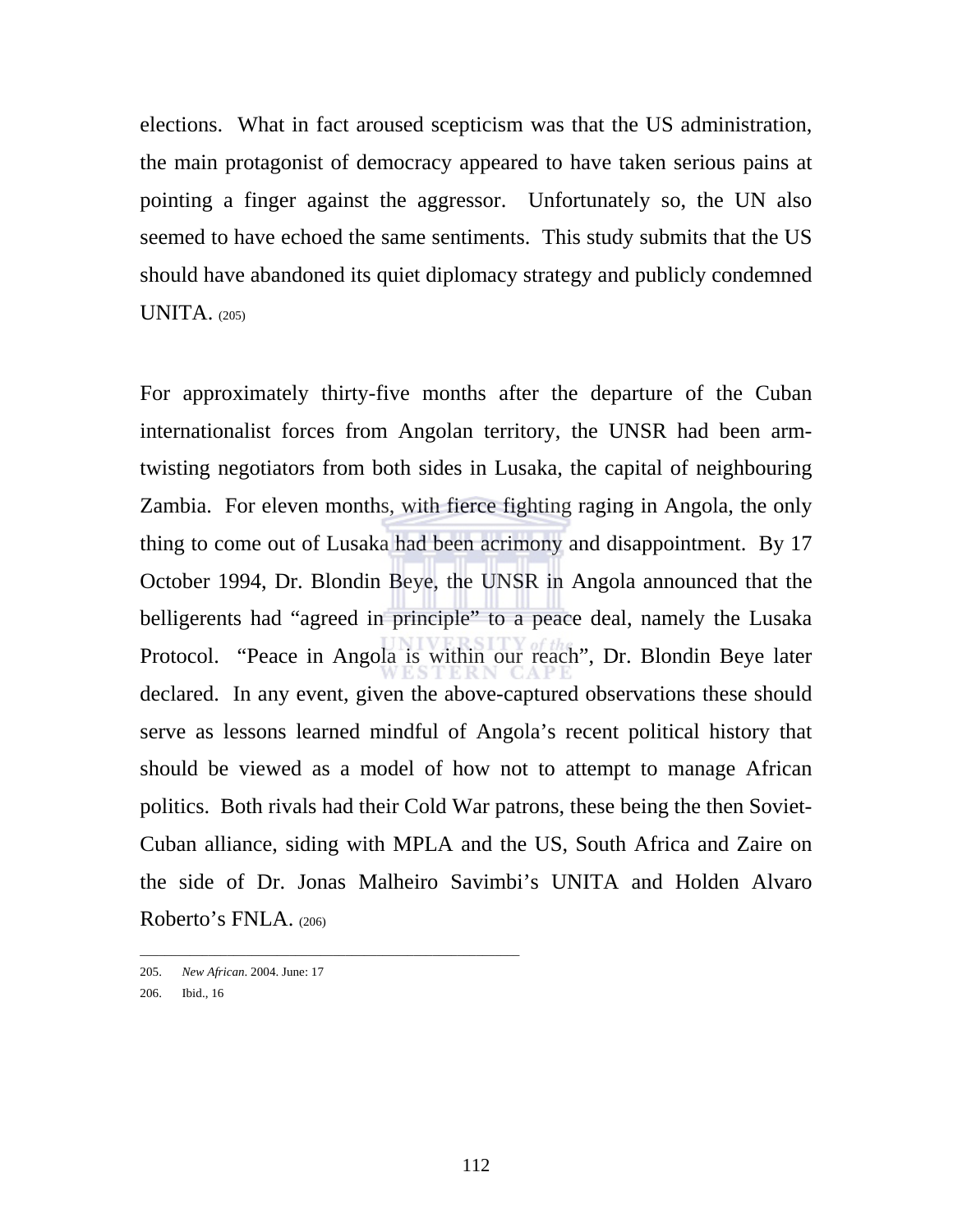As that war faded, a cease-fire was arranged and the subsequent elections meant to consolidate the prospect for lasting peace in Angola. However, this failed to hold because Dr. Savimbi lost the vote. It is in fact justified to conclude that if Dr. Savimbi as pointed out in the foregoing sections of this study could have been induced with the proper treatment he might in all likelihood have accepted defeat, almost quietly. Dr. Savimbi did not get that and took to the bush. Given this, it became almost certain that Dr. Savimbi's intransigence was borne out of the West, in particular the USA's unwillingness to flex its muscles in order to muzzle this wayward personality's mischievous and dangerous ways. What then would be the prospects for lasting peace in Angola? (207)

Obviously negotiations and subsequent power-sharing based on proportional representation as per the Lusaka Protocol appeared to be the only way out in the interim. But once again, how does one determine the political will and mechanisms of such an arrangement? (208) According to Dr. Blodin Beye, the sides had agreed how to share-out power. Following these arrangements:

. . . . . . . . . . . .

- UNITA will run four Ministries, including the country's important Ministry of Geology and Mines and will have seven deputy ministerships, governorship of three provinces, several ambassadorships and control of the Cuando Cubango, Kwanza Norte and Uige provinces and some municipalities. The presidency would be subjected to a new vote. (209)

209. *BBC Focus on Africa* 2002. April-June: 11-13

<sup>207.</sup> *New African*. 2004. June: 16

<sup>208.</sup> Ibid., 16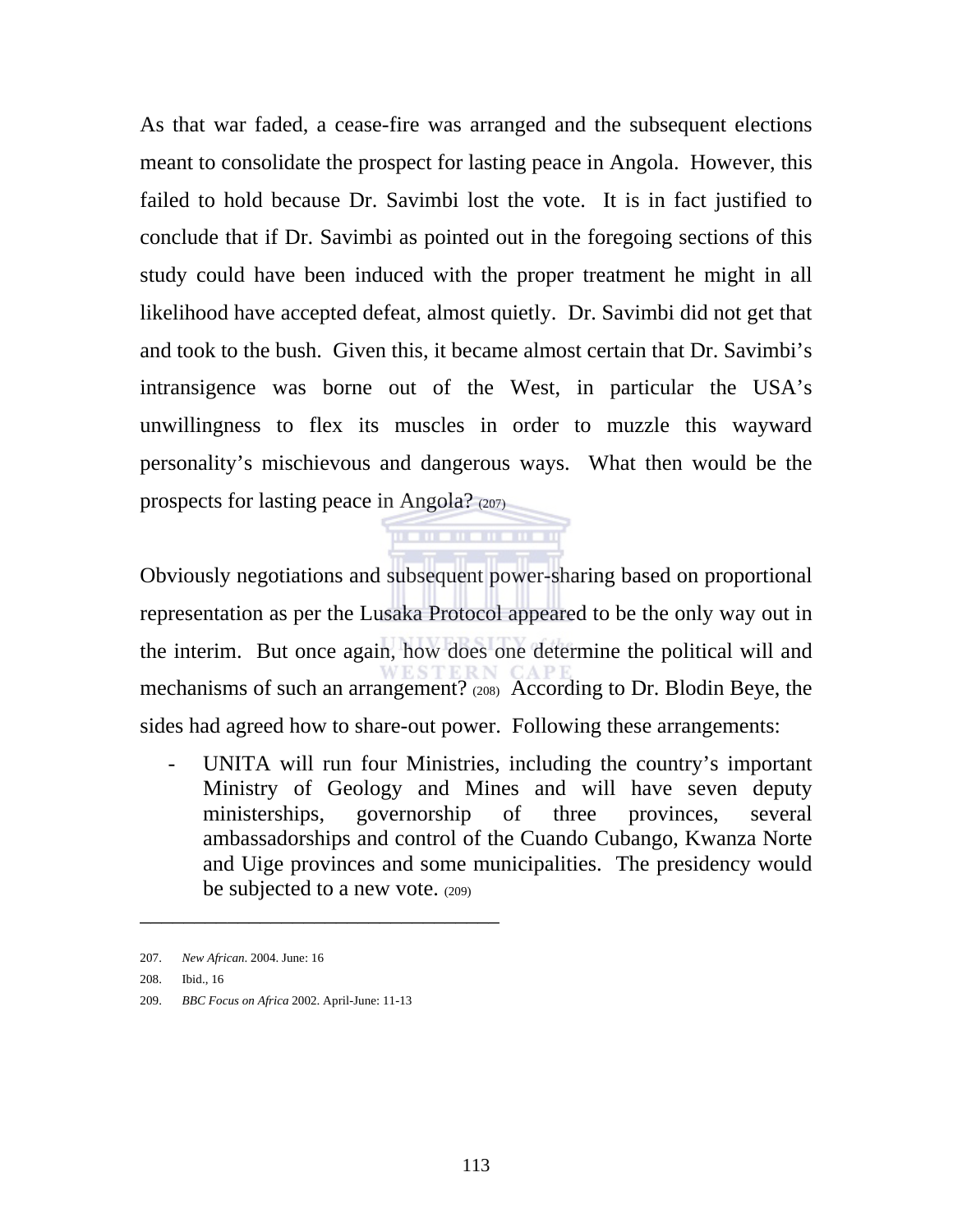However, under the 1992 peace deal signed at Estoril in Portugal, President Dos Santos ought to have contested a second round after winning more votes than UNITA's Dr. Savimbi. Nonetheless, the second round was abandoned after Dr. Savimbi cried foul and went to war. President Dos Santos despite this setback won recognition abroad, most notably from the US. The US at this point after a long period of silent diplomacy appeared to have had a change of heart and were willing to engage the path of creative and daring political solutions for the decades-old civil conflagration in this southern African nation. For Cuba, a staunch Cold-War ally this indeed signalled a major diplomatic and political victory. Moreover, the deal was less than what Dr. Savimbi hoped for. It should be remembered that UNITA had long demanded the governorship of the Huambo province, its military base and political heartland. UNITA however, had dropped that demand not out of goodwill, but rather because of the pressures the MPLA and South Africa **UNIVERSITY** of the exerted on it. (210) **WESTERN CAPE** 

As the world community was watching the new wave of the Angolan civil war escalating into unprecedented proportions, FAPLA, backed by aircraft turfed UNITA out of one town after another to such an extent that it was also in a position to launch attacks on Huambo itself. The MPLA government only relented from doing so mainly because of pressures from the US, Portugal and Russia, the principal observers of the peace process.

<sup>210.</sup> *The Namibian* 1993. 1 March: 7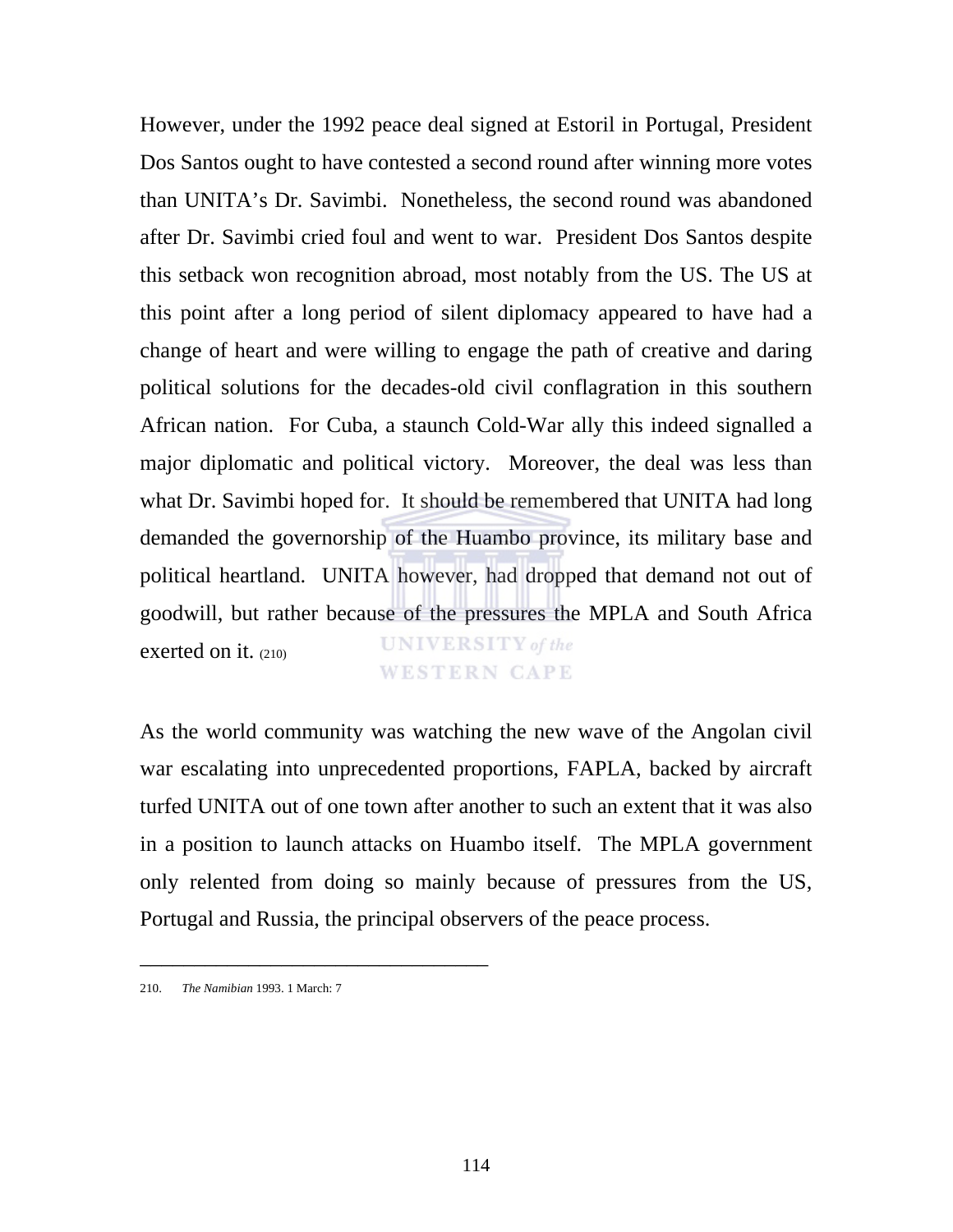Aided by the political changes that were taking shape in the sub-region following the waning of the Cold War, obviously the warring parties had to put more reason at work. Thus, diplomacy and political tolerance had to be tested once again. Therefore, the unpalatable evils of racial, ethnic and ideological polarization and strife, economic backwardness, national disunity and disintegration, had to make way for more acceptable concepts. These were democracy and national reconciliation, which appeared to have been realized with the 4 April 2002- Luena Peace Accords as an addendum to the 1992 Lusaka Protocol, ushering in the watershed end of the almost three decades of civil conflagration in Angola. (211)

Meanwhile, Cuba followed the turn of events with keen interests following its withdrawal from that territory and at the same time witnessed the shifting of the balance of power in favour of its Cold War ally. Obviously, a new political strategy for them became imminent. Thus, a focus on the home front mindful of the collapse of the then Soviet Union. It is very important to note that Cuba's domestic economic crisis could partly be blamed on the US more than three decades old economic, social and political embargo. As it stands, part of this crisis was home manufactured and only came to impact tremendously on Cuba's domestic economy after the collapse of the former Soviet Union. Internal factors such as mismanagement, corrupt government officials and a highly centralized and bloated bureaucracy compounded by the US economic blockade surfaced in the early 1990s. (212)

\_\_\_\_\_\_\_\_\_\_\_\_\_\_\_\_\_\_\_\_\_\_\_\_\_\_\_\_\_\_\_\_\_\_\_\_\_\_\_\_\_\_\_\_\_\_\_\_\_\_\_\_\_\_\_\_\_

<sup>211.</sup> *The Namibian* 1993. 1 March: 7

<sup>212.</sup> Ibid., 7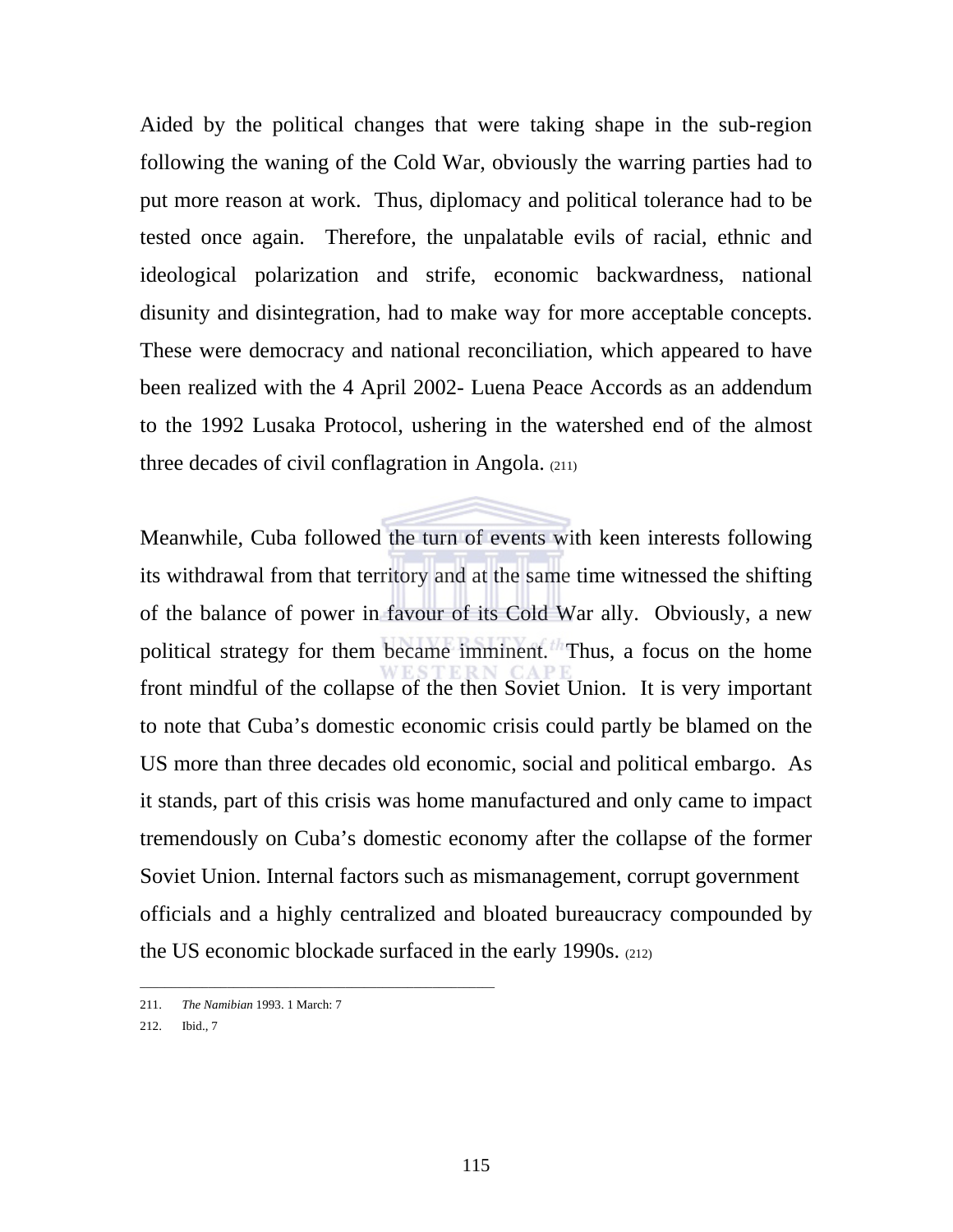Naturally, the US blockade of Cuba had been more than just economic as it also extended to the diplomatic, military and cultural spheres. For that reason, for more than three decades Cuba had been brutally denied the most basic principles of peaceful co-existence of human civilizations stemming from its orthodox Marxist-Leninist principles of governance. (213)

As a matter of fact, Cuba's major post-1959 foreign policy problem in the Western hemisphere had been its bilateral ties with the US. Once the withdrawal of Cuban troops from Angola was completed one would have expected that Washington would soften its stance against this island nation of twelve million people. However, it was just the contrary. In any event, it is agreed that there would be a continuous disagreement with regard to the system of apartheid in the then South Africa and other regional issues, but this would be of relatively minor significance in terms of the US-Cuba bilateral relationship. Furthermore, considering the productive diplomatic relations that was put in place as evidenced in the negotiations that finally led to the Cuban troop withdrawal from Angola and the subsequent independence of Namibia, it could be concluded that the foundations were laid for a spill-over into other areas as well. (214)

Notwithstanding this, it was absolutely incumbent and dependent on the leaders of both the US and Cuba to realize that at least a settlement was reached in respect of the Angola-Namibian questions based on each side's

<sup>213.</sup> Dominiquez, J & Hernandez, R 1989. *The US-Cuba relations in the 1990s*. San Francisco: West View Press. 118-119 214. Ibid. 118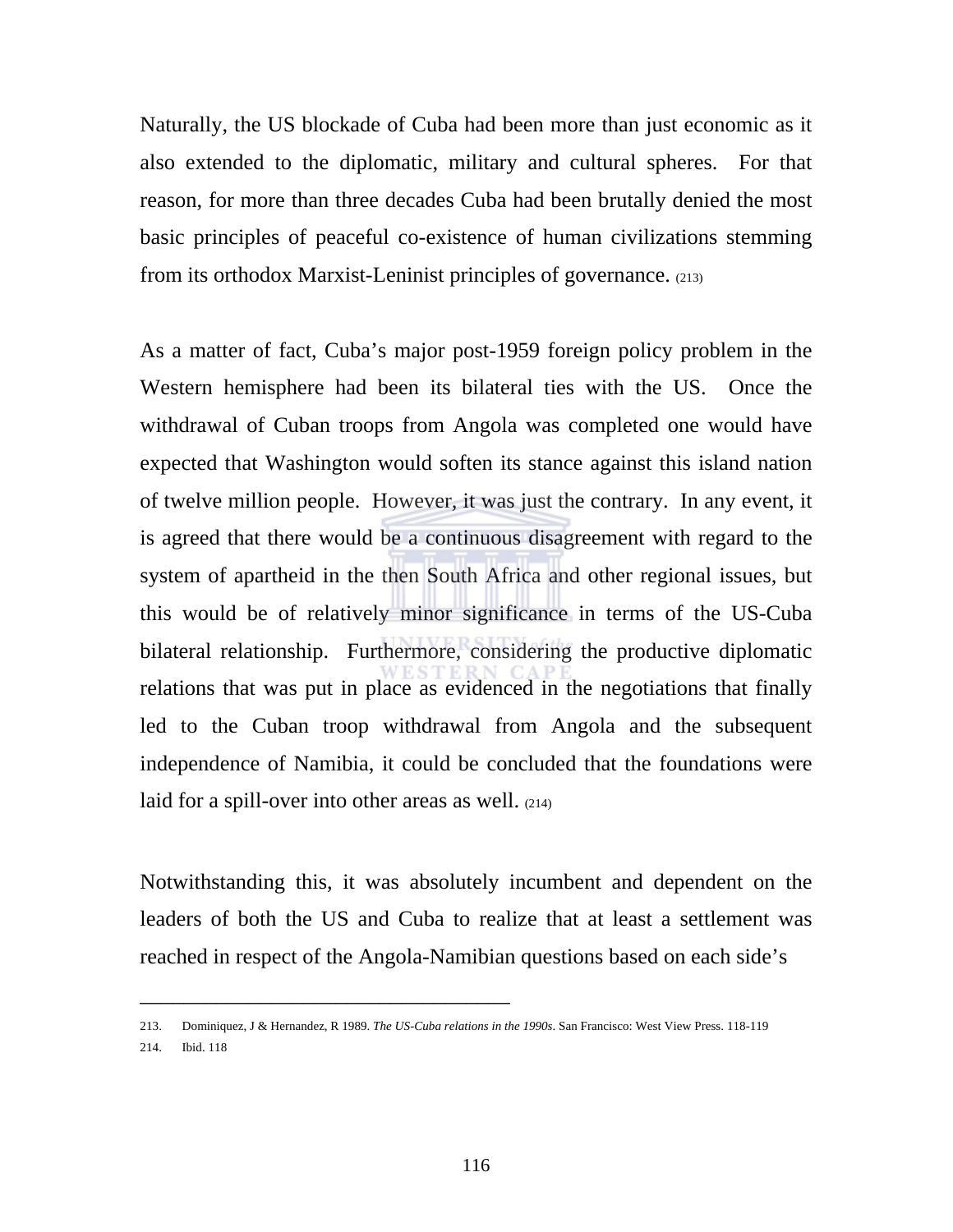common sense and willingness to abandon ideological posturing. Therefore, recognition of the legitimacy of each side's interests and concerns would suffice. When asked about the dangers facing Cuba in a post-Cold War free world, President Castro Ruz stressed the US economic and diplomatic embargo. In other words, and given the demands for change in Cuba from eight consecutive Washington administrations before meaningful negotiations could take place, it appeared then and even now that President Castro Ruz was not about to help matters. For example, by announcing "free" elections in which he is certain to walk out victorious, given Cuba's principled stance on independence and non-interference in its domestic policies. For the record, this is indeed evidenced from the statements made by the then youthful Cuban Minister of Foreign Affairs, Roberto Robaina Gonzalez at various UNGA meetings that Cuba would never negotiate its sovereignty and socialism. Besides, how does Washington intend pressurizing Cuba given the fact that the Cold War was long gone? Ironically, Washington eased and even lifted its embargo on a host of Cold War adversaries, including Vietnam. Needles to mention the US had no problem whatsoever with Portugal being a one-party fascist state until 1974, in NATO  $(215)$ 

The Clinton administration it is noted was of opinion that trade and not confrontation was the policy towards China, another major bastion of communism despite reports of its alleged human rights abuses. At close

<sup>215.</sup> Dominiquez, J & Hernandez, R 1989. *The US-Cuba relations in the 1990s*. San Francisco: West View Press. 118-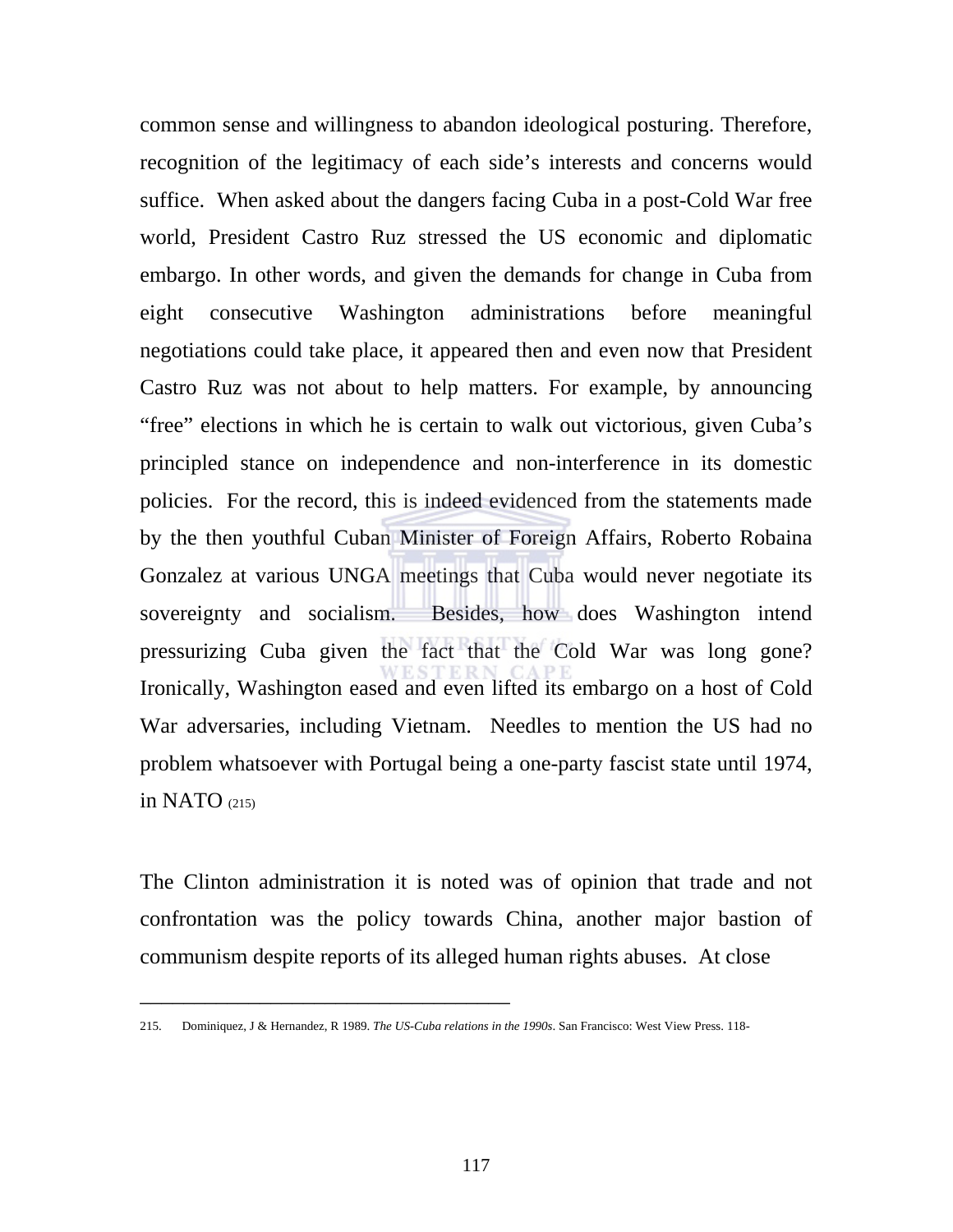scrutiny, one finds that these were the same allegations levelled against Cuba. Now should the same logic not be applicable to that country as well? (216) Instead of easing the embargo of this island nation Washington's response had been to tighten it. As a pointer to that effect Washington by December 1992, passed the CDA, which also came to be popularly known as the *Torricelli Bill*. The Act, was in every definition an up-to-date version of the decades old US blockade of Cuba. It in effect provided for an increase in communication, academic contacts and humanitarian aid. The main thrust however, had been to extend the embargo to US subsidiaries abroad.  $(217)$ 

As it stands now, the uncompromising stance continues on both sides. Some US administration officials responsible for foreign policy strategies towards Cuba then argued that to ease up on Cuba would be tantamount to rewarding dictatorship. Further assertions were that unlike China and Vietnam there were no serious signals of reform in Cuba despite the changes in contemporary global politics. Nevertheless, the Clinton administration unlike its predecessors had not gone out of its way to antagonize Cuba given the enormous support for Cuba from Third World countries. On the other hand, it equally appeared that Washington was neither contemplating a change in its embargo policy, the most contending factor in its relationship with its immediate Caribbean neighbour. It was and is in fact evident that

<sup>216.</sup> *The Economist* 1994. 22 October: 45

<sup>217.</sup> Ibid., 45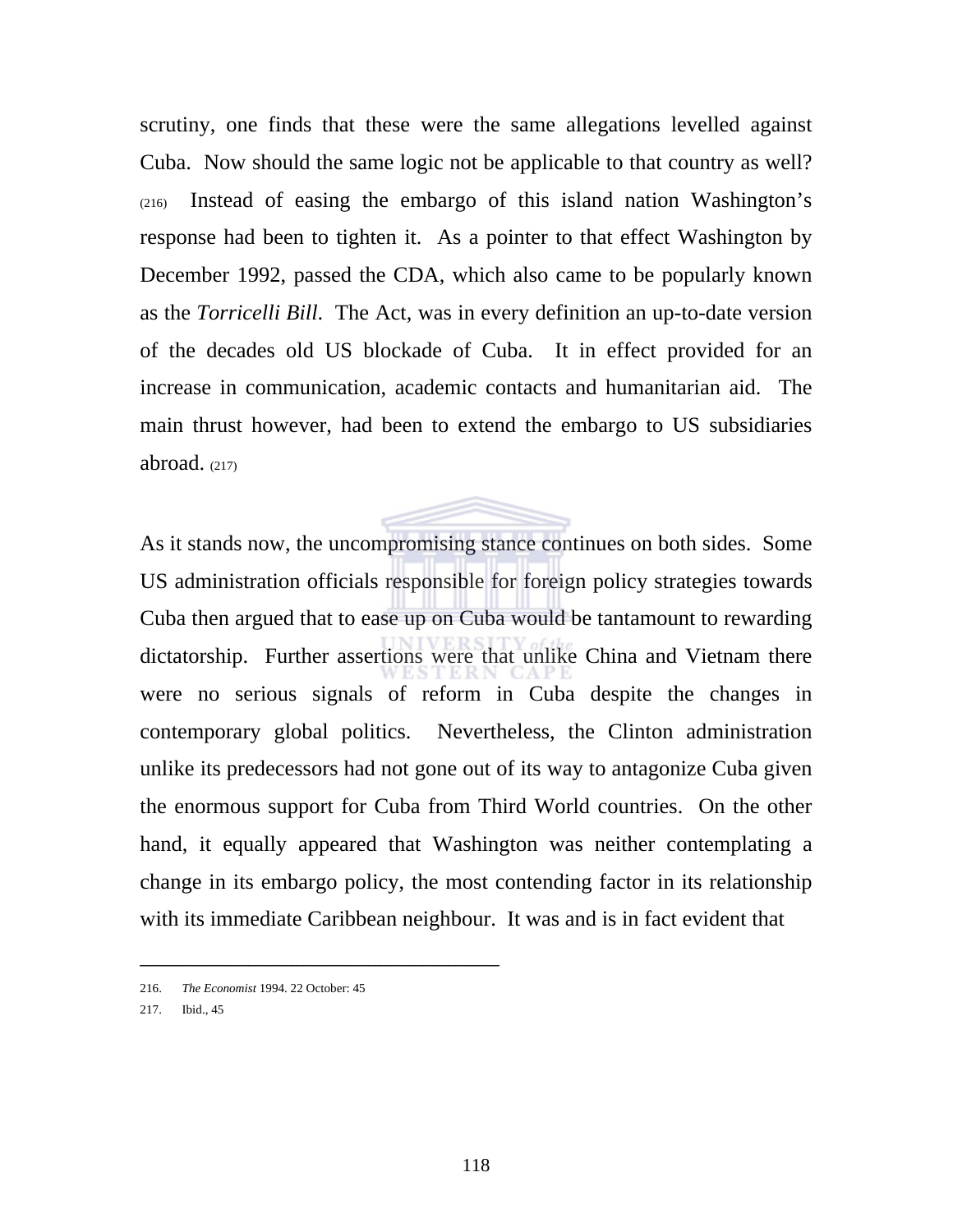this embargo policy was leading the US on a lone path insofar as Cuba was concerned on a multi-lateral level. The US embargo of Cuba had been overwhelmingly condemned in the UNGA in both 1992 and 1993, and continued to be condemned at every occasion possible. Given these observations, this thesis submits that the worst affront to the US foreign policy, was President Fidel Castro Ruz still holding on to absolute power for decades in the face of the collapse of the former Soviet Union. (218)

# **4.5 Conclusion**

Soviet-Cuban intervention in aid of liberation movements impacted tremendously on the nature and scope of the political landscape in the region. Although positive in most respects there however, had also been negative ramifications stemming from the US policy machinations triggered by its over-zealous obsession of containing Soviet expansionism. (219)

# **UNIVERSITY** of the

**WESTERN CAPE** The US policy impacts in Southern Africa relative to the Soviet-Cuban intervention became most emphasized during the 1970s. Suffice to say, Cuba's post-1970 political program guided by its internationalist policy brand, linking historical developments to the on-going national and international class struggles impacted heavily on Africa. This became even more pronounced with the socialist solidarity from the then Soviet Union that helped to defend Cuba militarily and sustain it economically. Cuba's

<sup>218.</sup> Cotayo, NL 1991. *Cuba: beleaguered hope.* Havana: Editorial Cultura Popular. 8-9

<sup>219.</sup> *Prisma* 1998. *Worlds Press Review*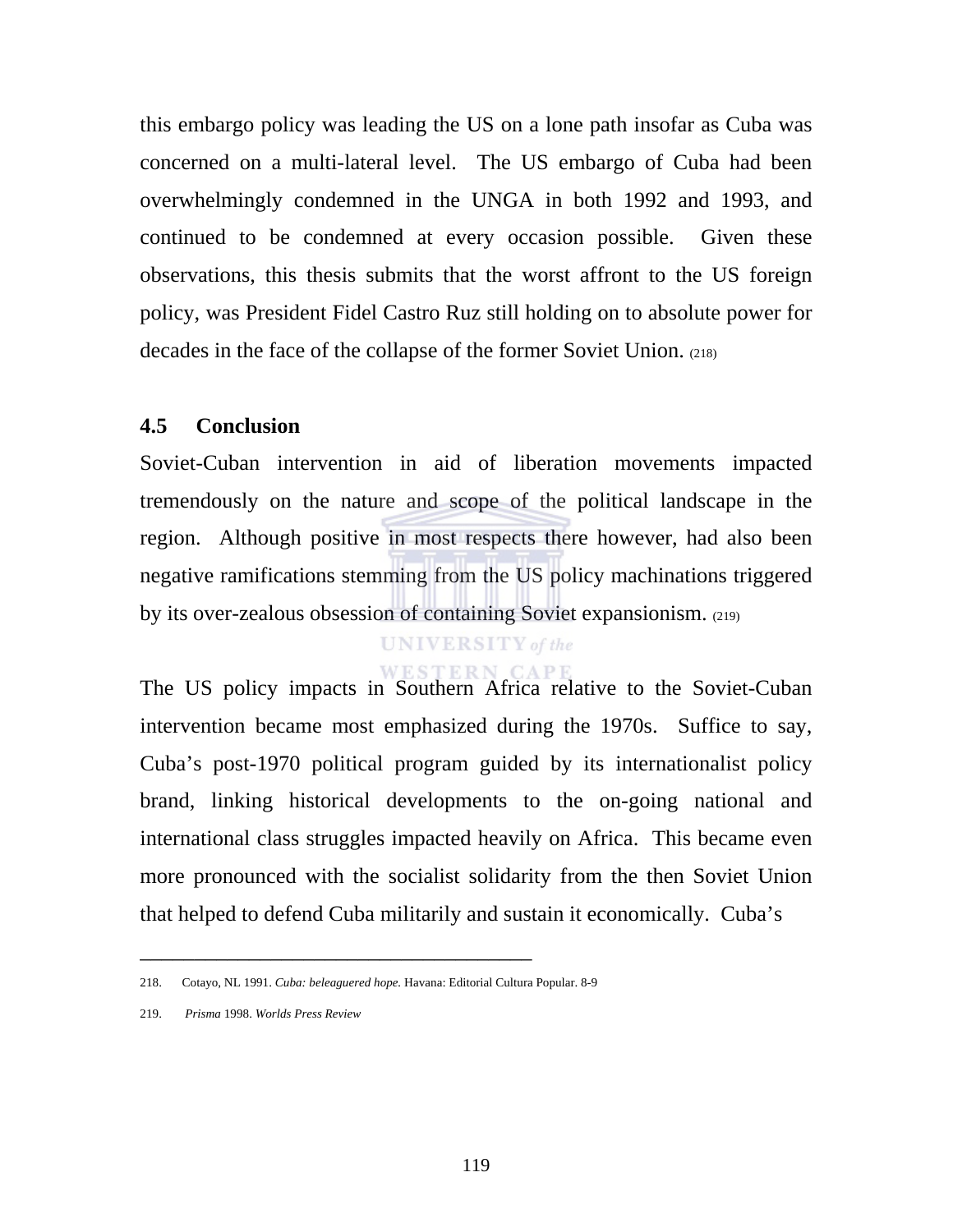post-1970 strategies reflected a change in its own political and socioeconomic realities that were almost comparable to whatever Third World country in the face of capitalist-imperialist onslaught. (220)

As Portugal ceded control of Luanda to the MPLA in 1975 it immediately called for the complete decolonization of Africa. The MPLA further proclaimed its support for liberation movements in the sub-region and provided shelter and military assistance to SWAPO and the ANC. As a result of constant destabilizing acts carried out by Kinshasha, Pretoria and UNITA, the MPLA requested and received assistance from the Soviet-Cuban alliance, the latter introducing multiple numbers of troops into that country in a short period. This triggered the determined intervention of the US in the region driven by its Cold War psychosis. (221)

> **UNIVERSITY** of the **WESTERN CAPE**

<sup>220.</sup> Castro Ruz, F 2004. Labour Day Celebrations. Paper (delivered) at the Labour Day Celebrations, Revelution Square, Havana 221. Gervasi, S 1976. Rationale for lunacy. Vol. 22. Issue 222. [Online]. Available: http://web32.epnet.comcitation.asp?tb [23/10/2005]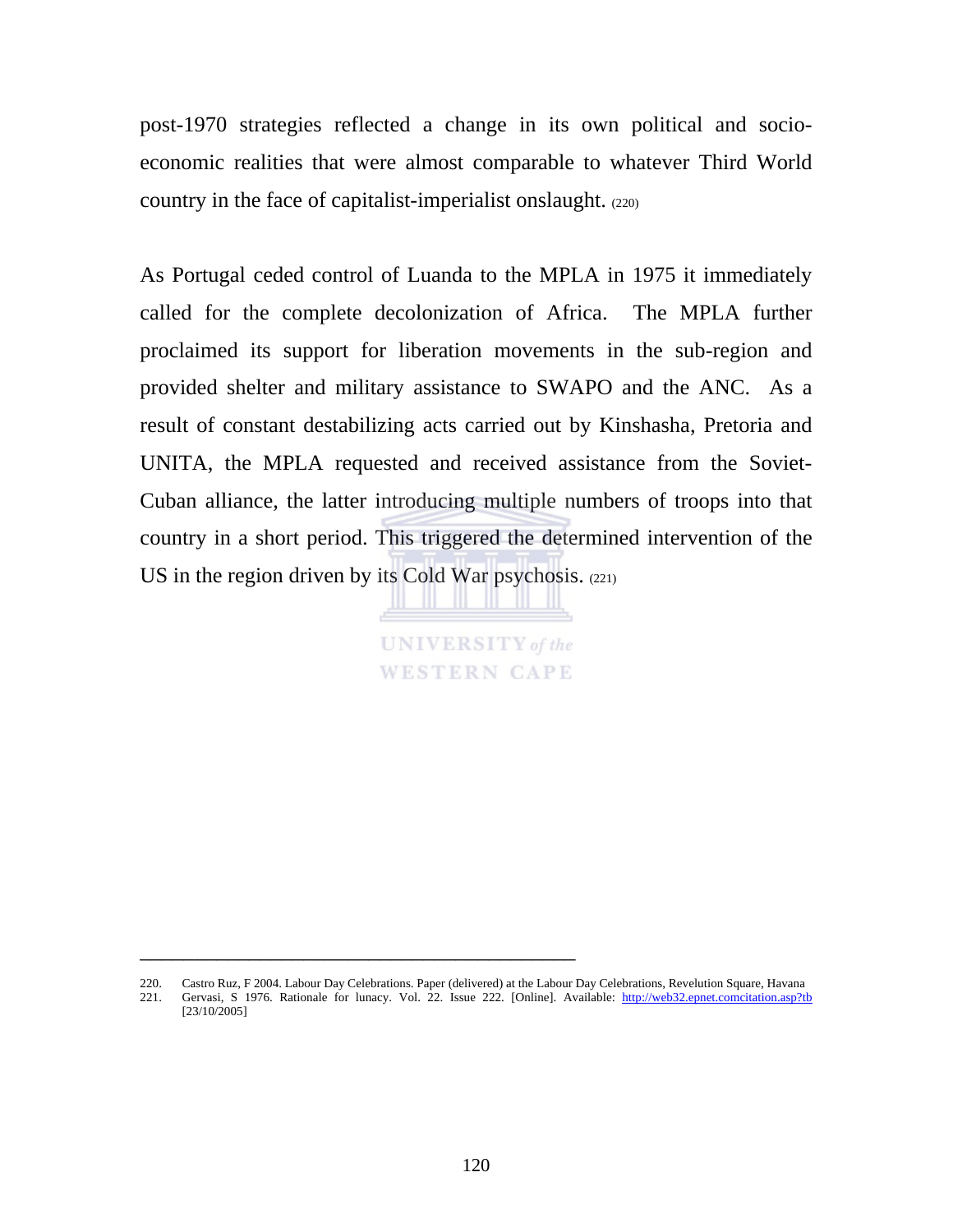# **5. Conclusion**

There are various and distinct opinions on how the US foreign policy evolved towards most Third World nations, particularly Southern Africa. It is submitted and with explicit reference to the then conflicts in Angola, Namibia and South Africa, although different in character and scope, that the US foreign and security policy premises had been to manufacture these conflicts. With hindsight, the policy premises had always been a clear depiction of the overall collusion of colonial exploitation that founded economic systems that prospered in ways that eventually attracted untold millions of free immigrants from Europe. These conflicts sustained the West so that it could attain the living standards and supremacy it came to enjoy in the last two centuries. Therefore, the argument that these civil wars at times conveniently labelled by the Western media as black-on-black violence were imposed on these countries. At the height of the Cold War, Southern Africa became the epicentre of East-West rivalry. (222)

With the emergence of the so-called "new world order" and "constructive engagement" enunciated by President Ronald Reagan we came to witness the projection of an old American nostalgia – America First. It should be noted that this concept was embraced by a motley crew of Americans using it for vastly different ends. For example, it was used by an aviation pioneer,

<sup>222.</sup> Cotayo, NL 1991 *Cuba: Beleaguered Hope.* Havana: Editotial Cultura Popular. 46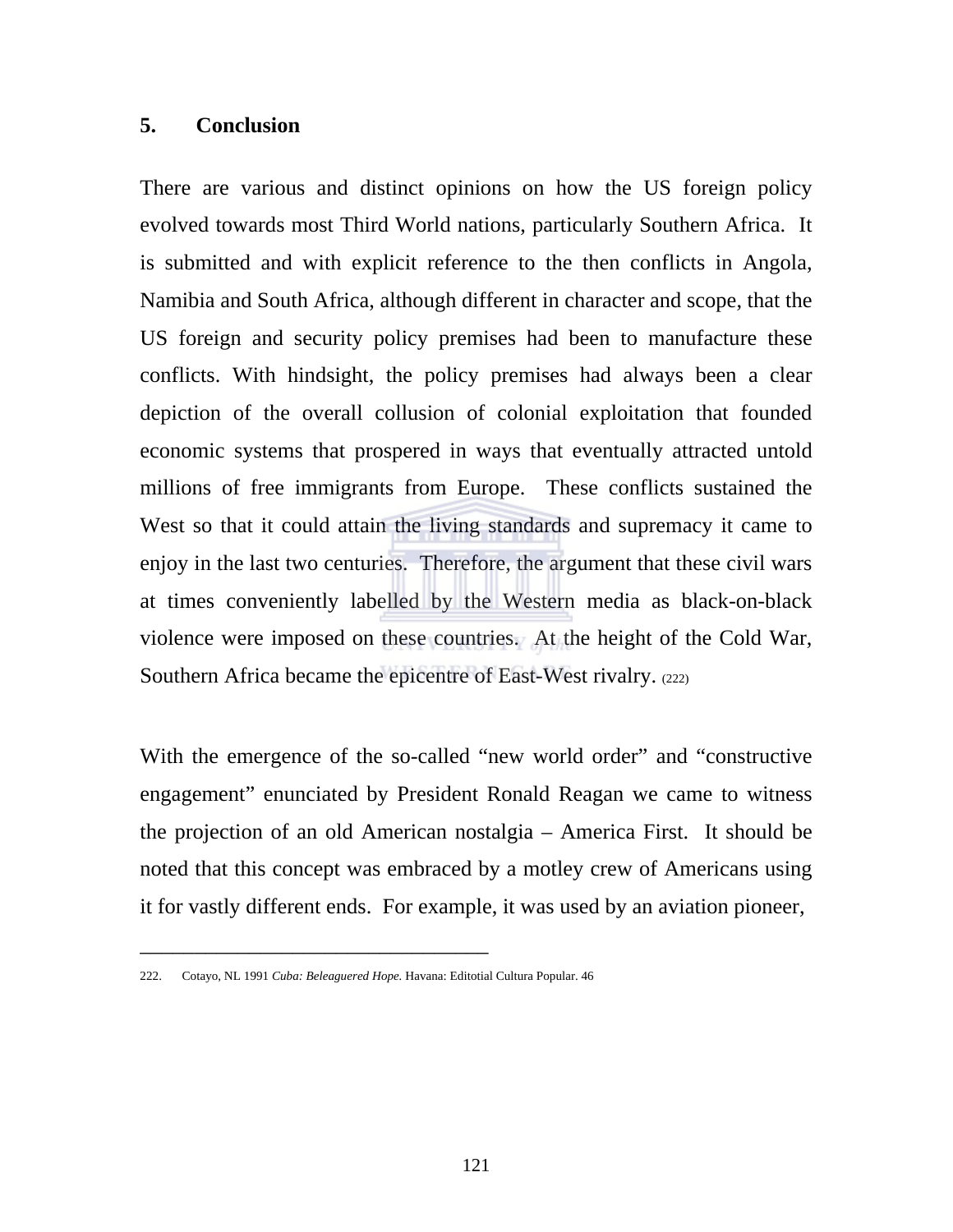Charles Lindenbergh, in a bid to keep the US out of World War II. At present it has come to mean the US national interests. (223) Rice corroborated this assumption when acknowledging that the US found it extremely difficult to define its national interests in the absence of Soviet power. The former Soviet Union was perceived as more than just a traditional global competitor; it strove to lead a universal socialist alternative to markets and democracy. The inference here is that the US national interest should take precedence over issues such as human rights, justice and equality, which indeed is in contradiction to the very same principles and values of a democratic system. (224)

These were the very same sentiments reflected in a major televised interview of President Ronald Reagan, by March 1981, in which he described apartheid South Africa, its major ally in fomenting conflicts in the subregion, as a "friendly country that strategically is essential to the free world in its production of minerals that we must all have". (225)Needless to say, in the conception of the US planners of the modern world after 1945, the Third World was to function as a source of raw materials and as a market. As a consequence the US used its unchallenged military muscle to strengthen its relative economic position. (226)

<sup>223.</sup> Rice, C 2000. Promoting national interests: Life after the Cold War. (Special issue). *Foreign Affairs*. Vol. 79. No. 1. 45-49

<sup>224.</sup> Cotayo, NL 1991 *Cuba: Beleaguered hope.* Havana: Editotial Cultura Popular. 46

<sup>225.</sup> Ibid., 47

<sup>226.</sup> Chomsky, N 1991. The struggle for democracy in a changed world. Vol. 18. No. 50. [online]. Available: http://www.roape.org/cgibin/roape/show/5002.html [18/01/2005]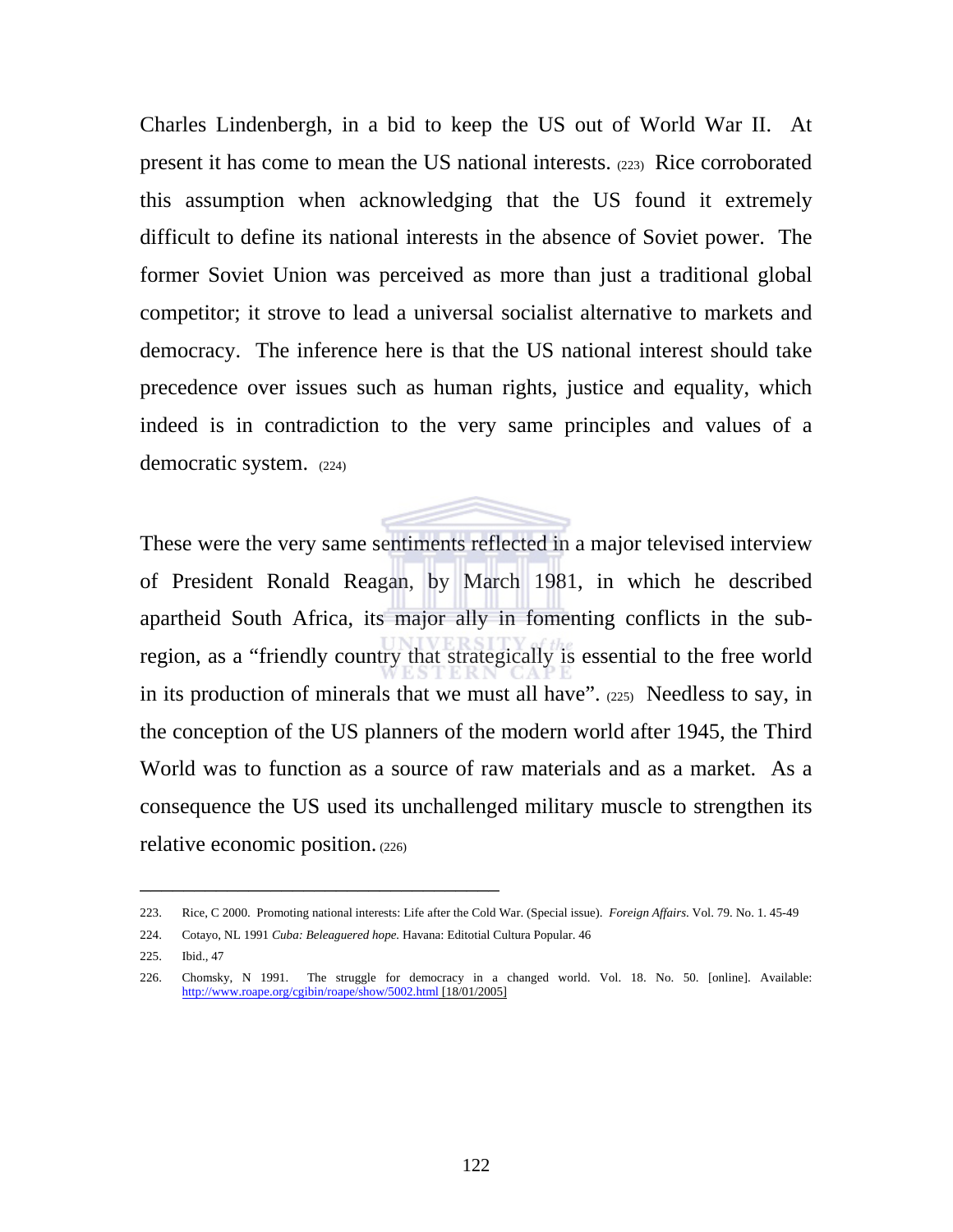Conversely, the Reagan administration concentrated more on white opinion, when a strategy of black empowerment defined as dialogue with the black leadership would have been more encompassing. It did not have a coherent and sustainable policy towards Southern Africa. It did not have the ability to deal resolutely and effectively with apartheid Pretoria. Southern Africa has always been a difficult terrain for US policymakers. Urnov argues that whatever policy the West put forward for Southern Africa, the interests of Pretoria were given maximum consideration. (227) Over the last three decades, Republican and Democratic officials alike have repeatedly miscalculated the stability of white rule in Southern Africa and the strength of black resistance. In addition, they did so likewise in terms of the significance of Soviet-Cuban involvement in the region with equally damaging consequences. (228) Lewis corroborated this when observing that over the last three decades, strategies formulated to dealt with turbulence in the Third World have followed no fixed pattern. Trial and error have produced a wide array of inconsistent policies and errors, revealing flawed strategies during the Nixon, Carter and Reagan-Bush presidencies. (229)

In their efforts to promote political change in the region, consecutive US administrations tended to rely too much on quiet diplomacy and so-called *positive measures*. When these failed it switched to strategies that emphasized pressure and isolation. It is submitted that both approaches have

<sup>227.</sup> Urnov, A 1982. *South Africa against Africa*. Moscow: Progress Publishers. 238

<sup>228.</sup> Clough, M 1988. Southern Africa: Challenges and choices. Washington D.C.: [Online]. Available: http://www.foreignaffairs.org/19880601faessay7909/michael-clough/southern-africa [18/09/2004]

<sup>229.</sup> Lewis, WH 1986. United States responses to inter-African regional problems and prospects: Foreign policy in a turbulent age. In Skinner, EP (ed). *Beyond constructive engagement*: United States foreign policy toward Africa, 88-89. New York: Paragon House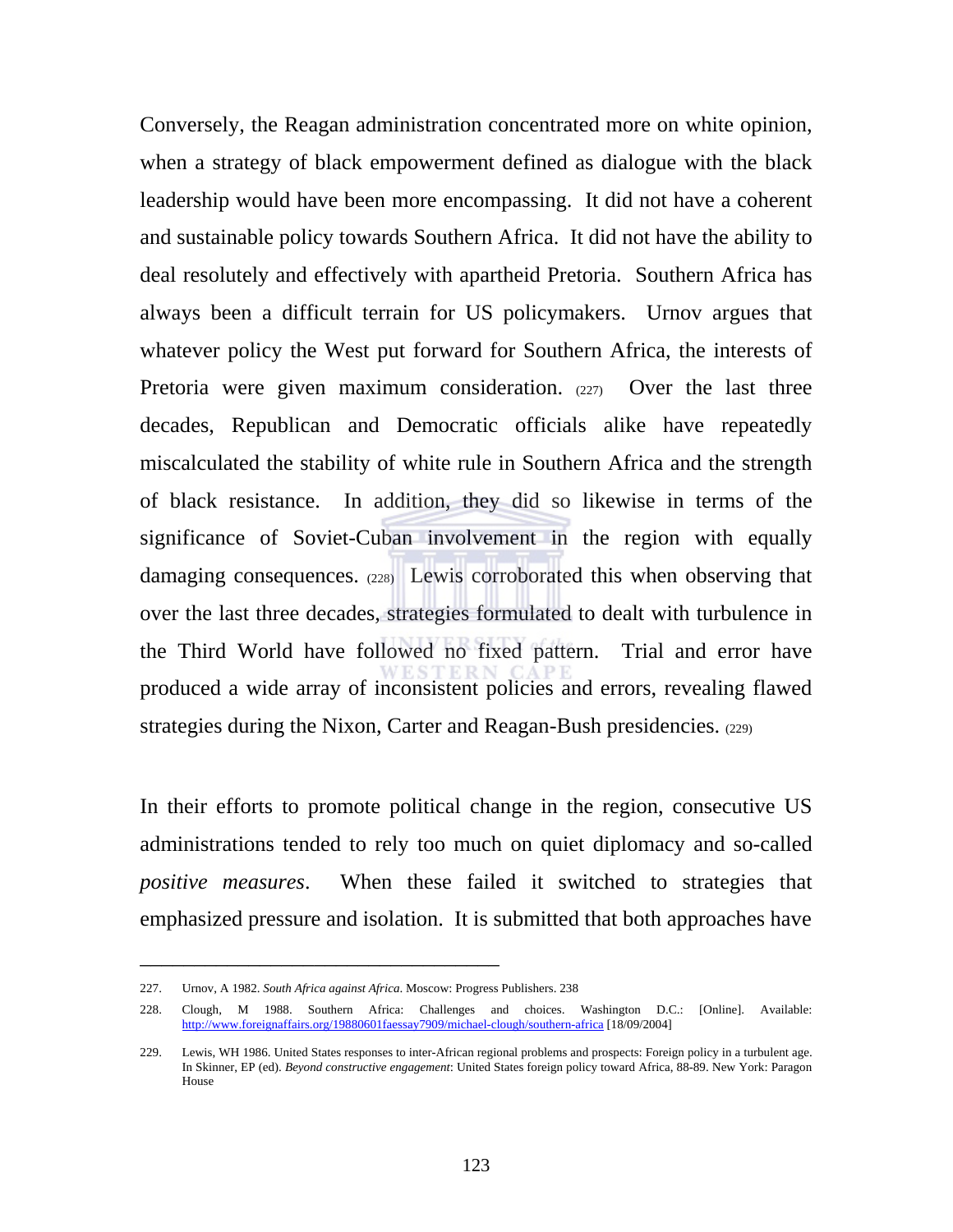been tried several times and each time they have failed to produce tangible results. As one approach fell into disfavour the other was revived and the cycle started anew. As pointed out in the foregoing sections of this study, President Reagan's remarks on South Africa have often exhibited a perception that his views differ from those of his advisers. This has been the case on a number of occasions on questions regarding the significance of the South African reform initiatives, the causes of black unrest and the right of the South African military to attack facilities in neighbouring states at will. (230)

The America First concept as exemplified in a statement made by Patrick Buchanan, a 1994-Republican presidential candidate was a clear manifestation of the US view of geo-politics as opposed to human rights and peaceful co-existence. Besides, these were and are the views that constituted the bottom-line of the US foreign policy tradition. (231) According to Mead, a senior fellow in US Foreign Policy at the Council of Foreign Relations, it was no accident that the country's early leaders devoted so much attention to foreign policy. The prosperity and happiness of the typical American family were closely tied to international affairs and the connection was lost neither on the voters, nor on those who hoped to win their support. Suffice to say, the US domestic policy resolve had been, and are, inextricably linked to its foreign and security policy objectives. (232)

\_\_\_\_\_\_\_\_\_\_\_\_\_\_\_\_\_\_\_\_\_\_\_\_\_\_\_\_\_\_\_\_\_\_\_\_\_\_\_\_\_\_\_\_\_\_\_\_\_\_\_\_\_\_\_\_\_\_\_\_\_

<sup>230.</sup> Clough, M 1988. Southern Africa: Challenges and choices. Washington D.C.: [Online]. Available: http://www.foreignaffairs.org/19880601faessay7909/michael-clough/southern-africa [18/09/2004]

<sup>231.</sup> Mead, WR 2001. Special providence: American foreign policy and how it changed the world. Washington D.C.: Centurion Foundation. 163

<sup>232.</sup> Ibid., 163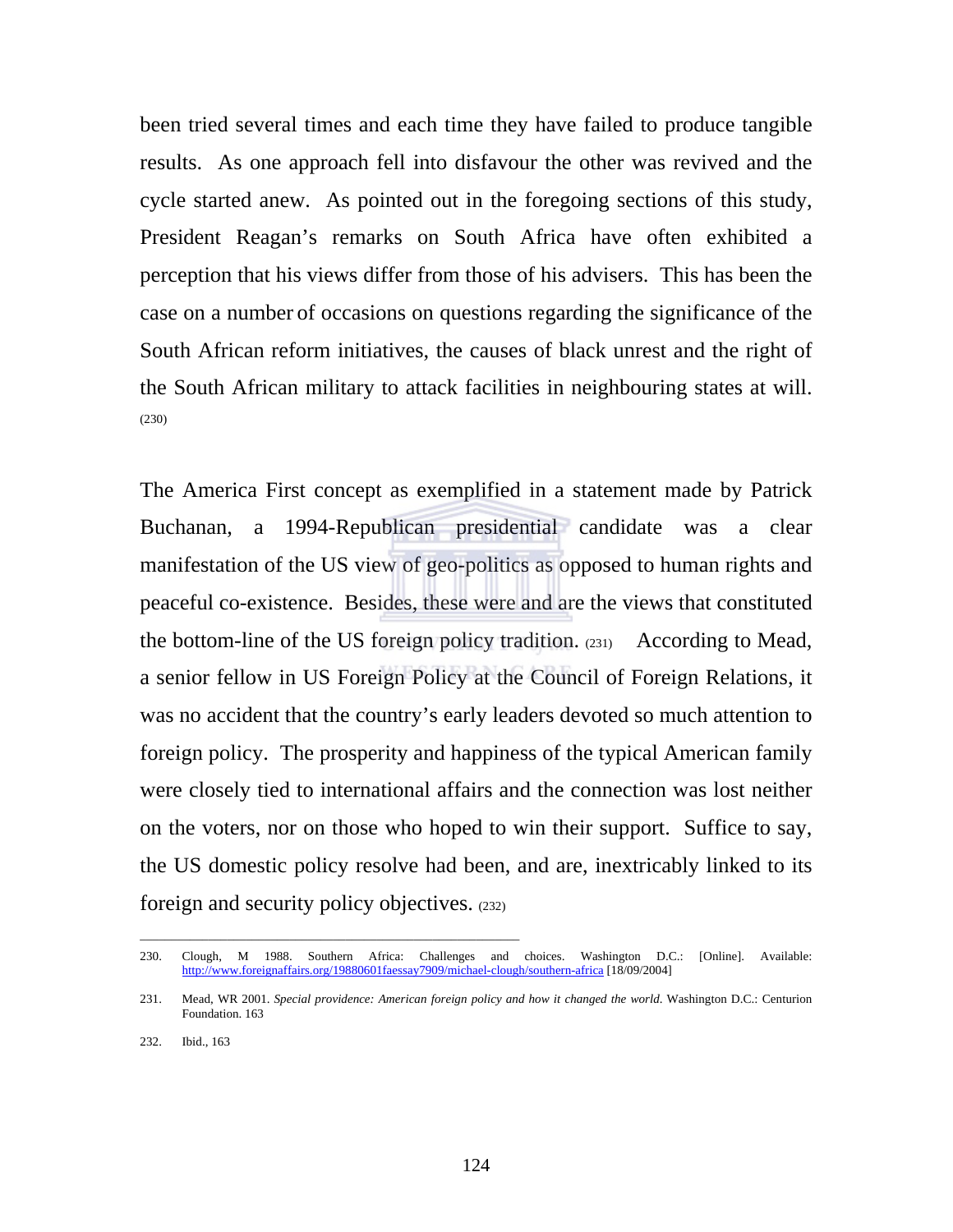This, the argument is advanced in fact is a policy tradition that reflected the US fear of a global equalitarian society, as reflected in Cuba's post-1959 African policy, hence the diplomatic and political animosity with its Caribbean neighbour. This was further aggravated by the latter's active involvement and alliances with Africa's liberation movements. Further evidence towards this end can be traced in Dr. Chester Crocker's Memorandum of 1981 in which he stated that:

the US has lost an important influence over South Africa due to our lack of perception towards the dynamic changes in South Africa. Sometimes it was a mistake, to believe that the watches of South Africa and the US were synchronized at the same time. It is evident that to stimulate South Africa to decide its own future would benefit the interest of the US. (233) . . . . . . . . . . . .

In the final analysis and based on these observations white supremacy driven by corporate America in collusion with apartheid South Africa and other white redoubts, had to be preserved at all costs. It was the perception that such a strategy at the same time would serve the US essential economic, political and strategic interests in the region. In this context, consecutive US governments therefore took an active role in opening up Africa and Asia to American trade. Reminiscent of the US traditional imperialist objectives as America spread out across the world in search for profits, diplomats followed suit to reinforce those objectives. What really was at issue here, one can conveniently conclude were national interests, but whose national

<sup>233.</sup> *Newsweek* 1993. 1 February: 14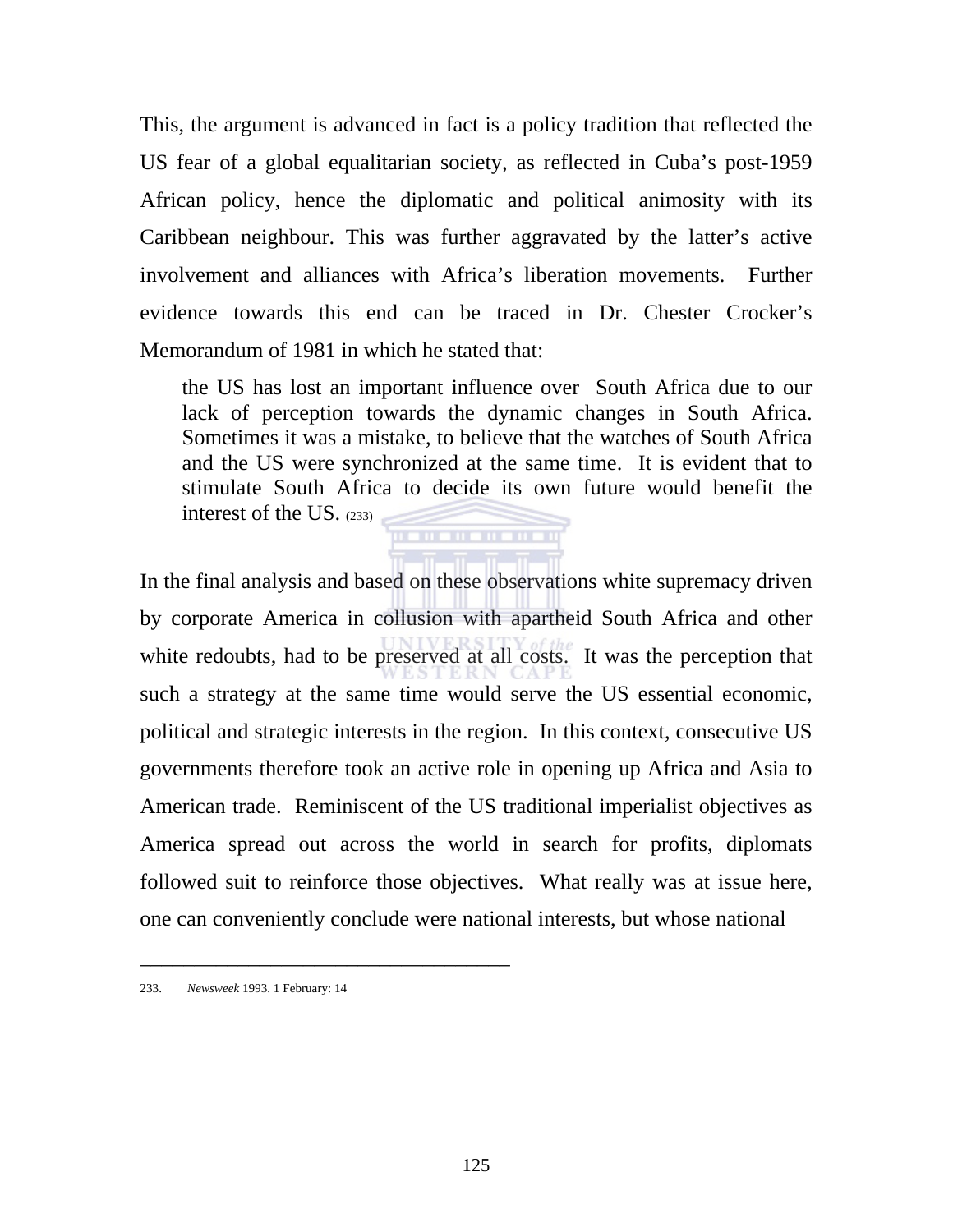interests? Obviously the interests of a selected elite as per the dictates of capitalist-imperialist motives spearheaded by corporate America that for decades had been the driving force of the US domestic, security and foreign policies. Unfortunately, given its global definition the concept national interests in the US took a beating. Ever since the 1960s, several US administrations invoke the concept national interests, when what really mattered were the political and economic interests of the administration of the day, for instance, President Reagan's limitless obsession to checkmate Soviet expansionism in Southern Africa. (234) Urnov observes that the US support for colonial liberation movements had been subordinate to its opposition to the former Soviet Union during its "roll back Communism" campaign. Those on the wrong end suffered the consequences. The sharp edge of the Washington-Pretoria alliance directed primarily against Angola is a case in point. Too rarely has the concept national interests been used within its proper context - the interest of a global community. (235) **WESTERN CAPE** 

It must, however, be admitted that not only did the US prevail in the then Cold-War, but it also ensured the spread of its language, culture and products world-wide. The American currency became the international medium of finance; English became the lingua franca of global business; American culture and consumer goods dominated world media and markets, and as a result its claim to being the "sole superpower". (236)

\_\_\_\_\_\_\_\_\_\_\_\_\_\_\_\_\_\_\_\_\_\_\_\_\_\_\_\_\_\_\_\_\_\_\_\_\_\_\_\_\_\_\_\_\_\_\_\_\_\_\_\_\_\_\_

<sup>234.</sup> *Newsweek* 1993. 1 February: 14

<sup>235.</sup> Urnov, A 1982. *South Africa against Africa*. Moscow: Progress Publishers. 238

<sup>236.</sup> *Namibia Today* 1992. 28 February – 5 March: 1-2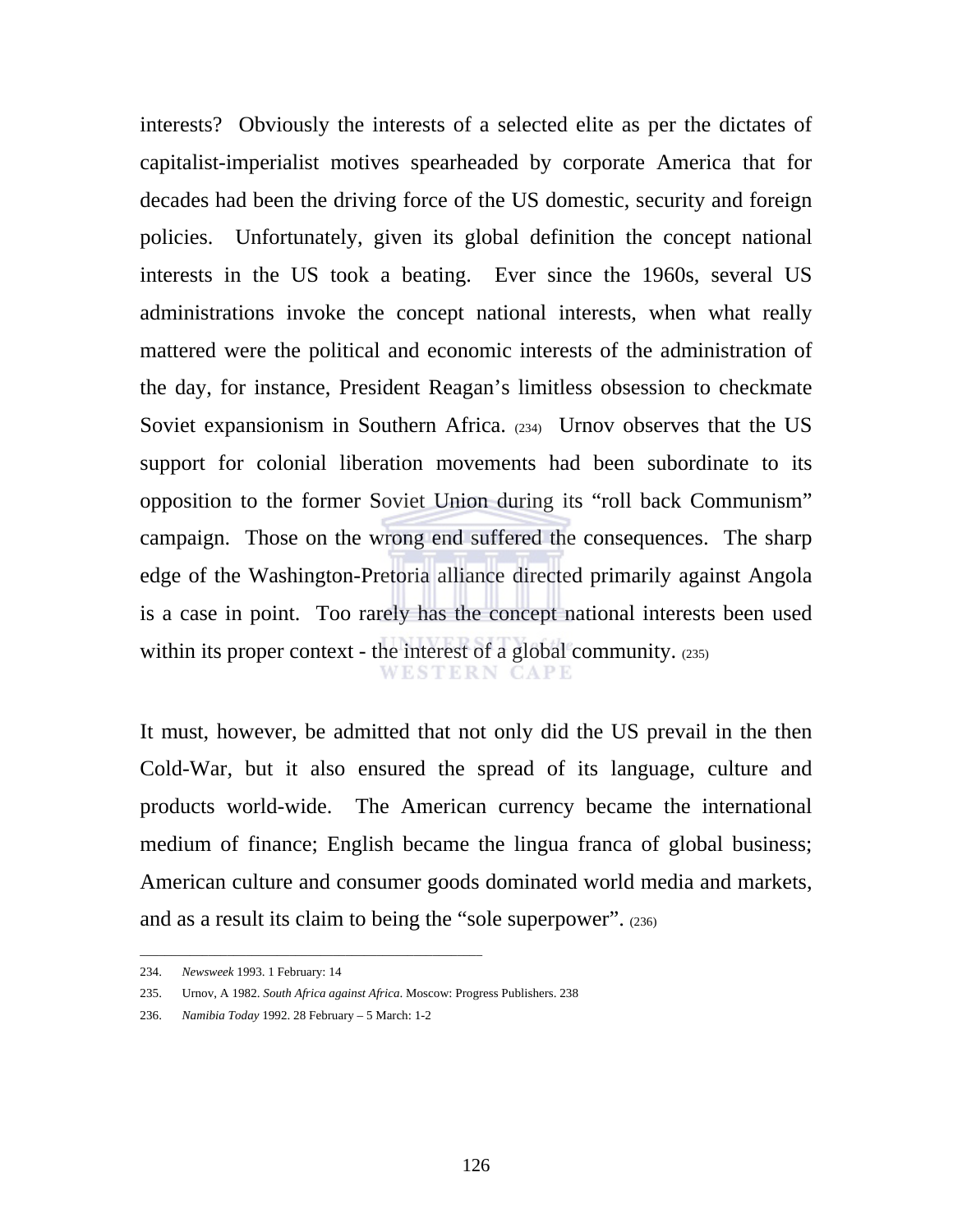What were the real economic, political and strategic interests of successive US administrations in Southern Africa? Was the removal of the MPLA government from power in Angola of sufficient national importance to merit the US almost direct interventions in the sub-region? Or was it of real US' national interests to prevent the attainment of power by a SWAPO administration in an independent Namibia? Once again, the answers are obvious, and a resounding "yes" – to counter the Sovietization of the Southern African sub-continent, given its strategic location and vast strategic resources for the West's industries, such as oil, diamonds and gold. Africa's growing importance as a US energy supplier and its continued significance to the latter's security of late became very much pronounced. These led to shifts in the US-African policies – anti-terrorism replaced anti-communism. American diplomatic thinking concluded that Washington must continue to view Africa as important, both for its resources and the necessity of maintaining stability there as a bulwark against global terrorism. (237) WESTERN CAPE

Undoubtedly, the US foreign policy had been marked by its multi-faceted scopes of intentions, policy shifts and images throughout most of the last two centuries. It has been the major factor in weighing the balance of power in the world, during peacetime and in periods of war. President Ronald Reagan perhaps more than any other leader of the United States, shifted this balance of power to a point where the international community was no longer divided into competing ideological camps. (238)

\_\_\_\_\_\_\_\_\_\_\_\_\_\_\_\_\_\_\_\_\_\_\_\_\_\_\_\_\_\_\_\_\_\_\_\_\_\_\_\_\_\_\_\_\_\_\_\_\_\_\_\_\_\_\_\_\_\_\_\_\_

<sup>237.</sup> *New African*. 2005 June:16-17

<sup>238.</sup> *Namibia Today*. 1992. 28 February – 05 March: 1-2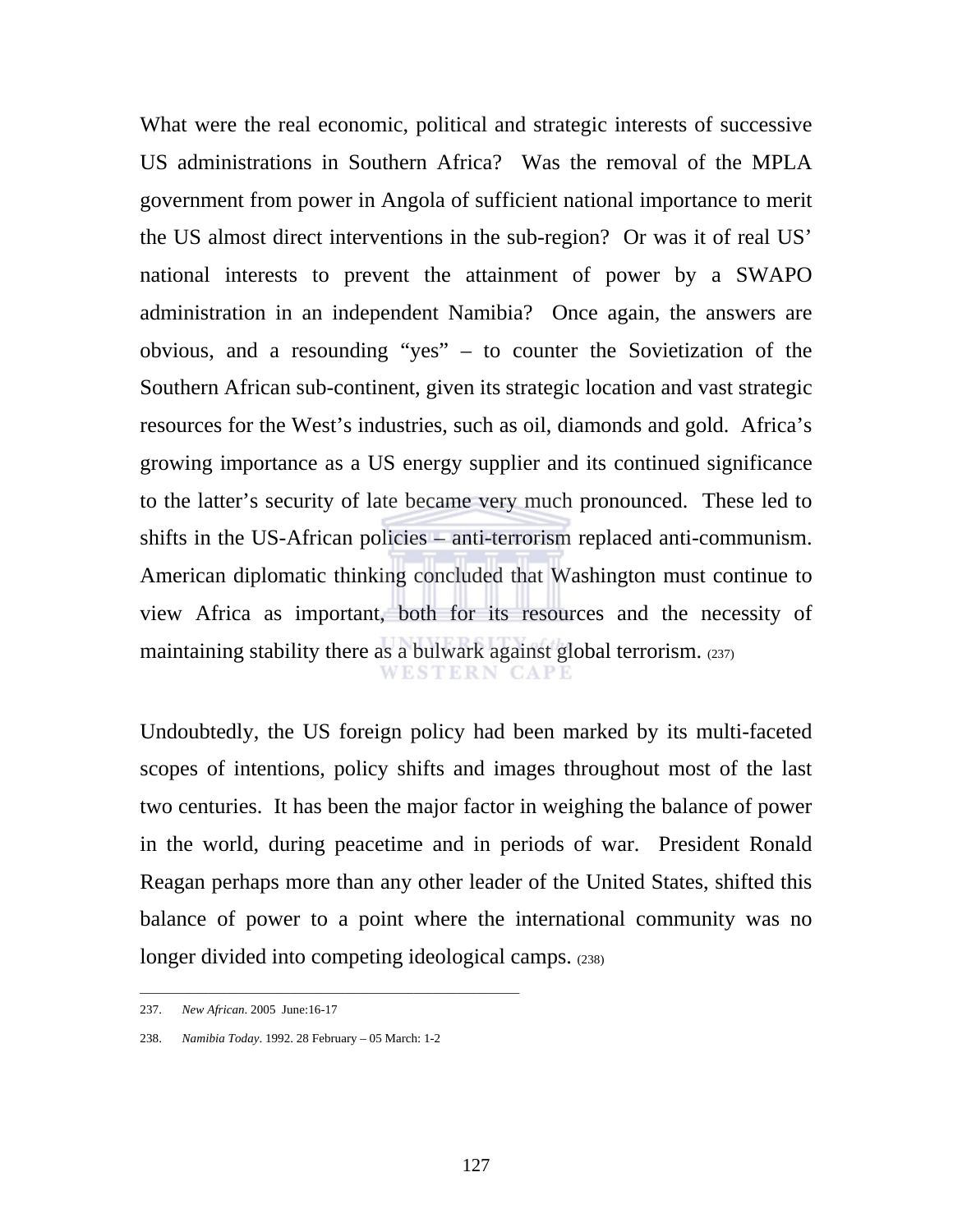Realizing that the Soviet Union's political and military threat was becoming a reality and that the US security interests were at stake, it became crystal clear that it was neither plausible nor possible for the US to linger on. Therefore the reigning-in of the Soviet Union's allies in Southern Africa and elsewhere. These objectives were set to avoid an Afghanistan scenario of the earlier decades. A policy of containment through economic aid and direct military involvement in countries perceived to be threatened by communist take-over was then enunciated. Liberation movements such as the MPLA, SWAPO and the ANC in the Southern African region were singled out for retribution, because of their close alliances with Cuba and the then Soviet Union.  $(239)$ 

. . . . . . . . . . .

Most contemporary political analysts and scholars alike characterized US African policies as wrought with double standards and ascribed this to its inability to appreciate African political and diplomatic strategies. Now what do we read in such an analysis? Liberation leaders throughout the world had been very much circumspect about the US policies in Africa as these were perceived as the vehicle to transplant Western imperialism in the face of abject poverty on the African continent. Hence their alliances and allegiances to the East that sought to create a global equalitarian society. Liberation movements in their quest for national independence and selfdetermination sought and received assistance from the ten Soviet Union and other Eastern Bloc counties in the absence of such support from the West.

<sup>239.</sup> *Namibia Today*. 1992. 28 February – 05 March: 1-2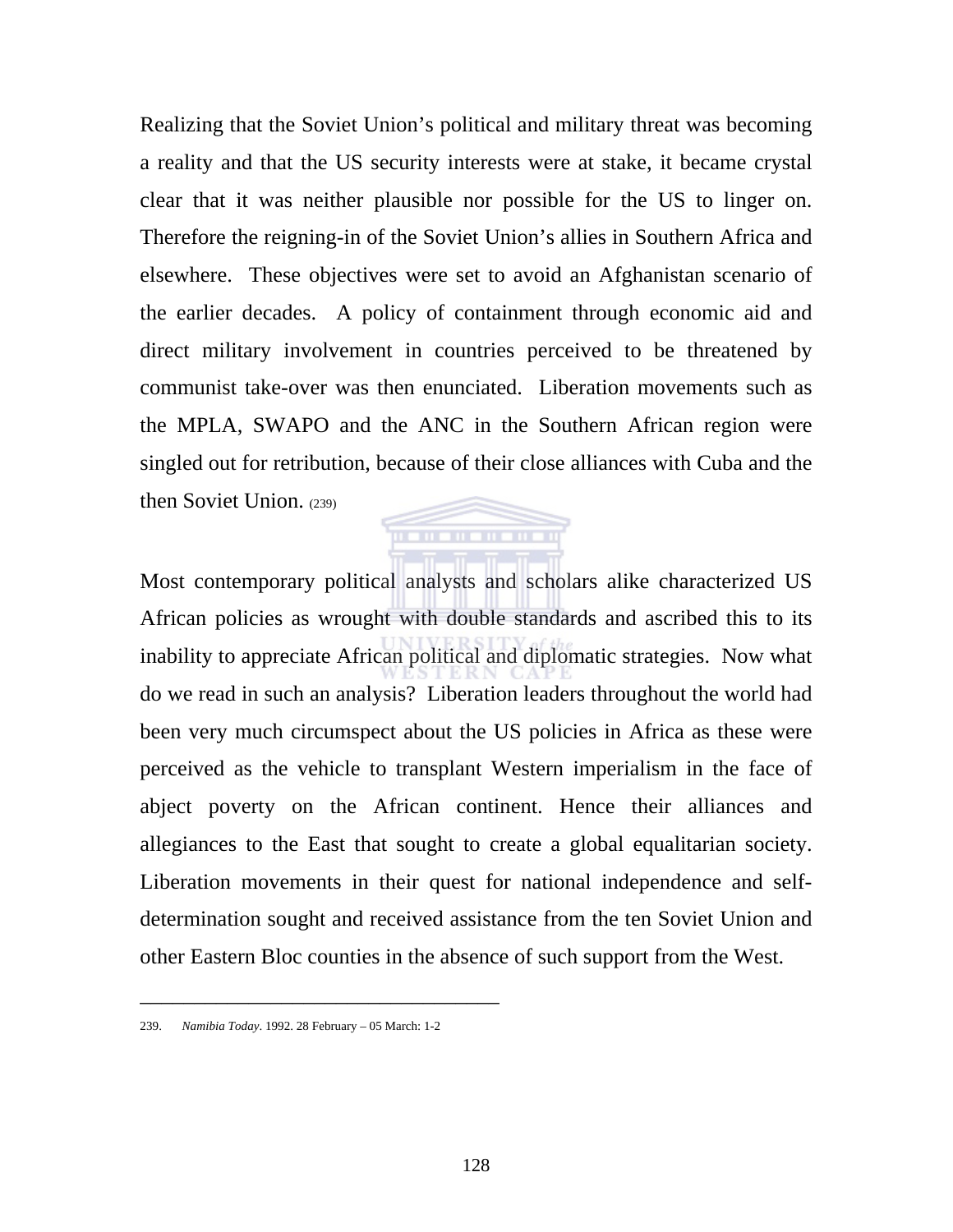It has always been Africa's collective determination and aspiration to broaden its continental interests to include peace for all, security everywhere and prosperity for everyone in line with the United Nations Charter. After all, democracy is about choices and has its own traditions, values, moral systems and opinions. It differs from place to place, region to region and from continent to continent. This is exactly what was demonstrated in the sub-region, subsequent to the elections held by November 1989 in Namibia, September 1992 in Angola, and the first democratic election of 1994 in South Africa, which saw the coming to power of liberation movements, then regarded as the arch adversaries to the US-African policies. (240)



\_\_\_\_\_\_\_\_\_\_\_\_\_\_\_\_\_\_\_\_\_\_\_\_\_\_\_\_\_\_\_\_\_\_\_\_\_\_\_\_\_\_\_\_\_\_\_\_\_\_\_\_\_\_\_\_\_\_\_\_

<sup>240.</sup> Mead, WR 2001. Special providence: American foreign policy and how it changed the world. Washington D.C.: Centurion Foundation. 163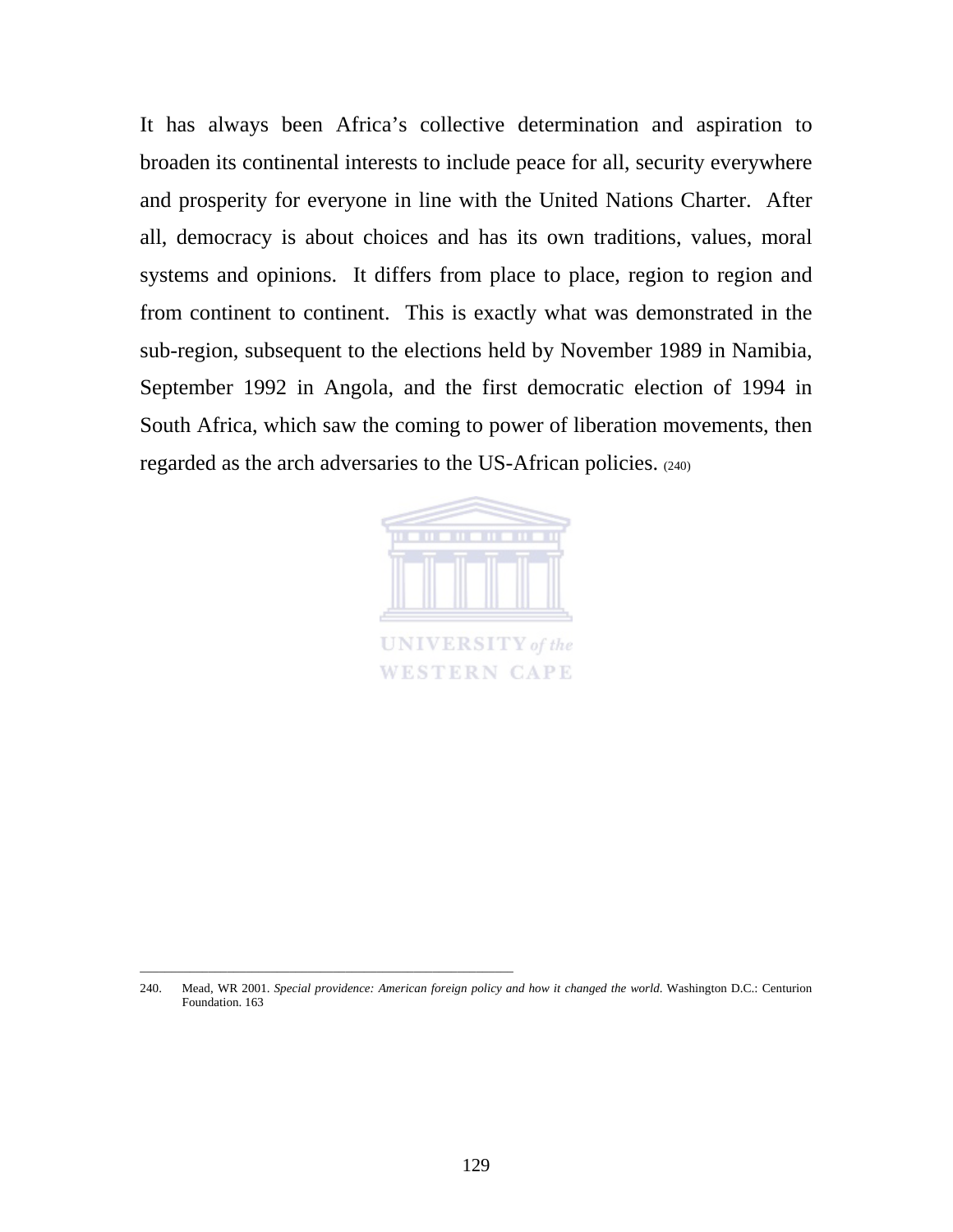## **References**

## **Books and Articles**

- 1. *A compendium of documentation of the process toward independence for* Namibia *since the UNSC resolution 435 of 1978*. 1989.
- 2. Alexander, D 1987. *Reagan and the Russians: America policy toward the Soviet Union*. Boston: Little Brown Company.
- 3. Azicri, M 1989. *Cuba: politics, economics and society*. London: Pinter Publishers.
- 4. Barry-Jones, RJ 2001. *Introduction to international relations*. Manchester: Manchester University Press.
- 5. Berridge, J 1992. *International politics: State, power and conflicts since 1945*. New York: Harvester Wheat-Sheaf .
- 6. Biel, R 2000. *The new imperialism: crisis and contradiction in north-south relations*. London: Zed Books.
- 7. Brecher, M 1993. *Crisis in world politics: theory and reality*. Oxford: Pergamom Press.
- 8. Browne, C 1998. *Understanding international relations*. London: Mcmillan Press.
- 9. Calvocorresi, P 1991. *World politics since 1945*. New York: Longman Books.
- 10. Cater, GM 1986. United States policies toward South Africa and Namibia. In Skinner, EP (ed.) *Beyond constructive engagement: United States foreign policy toward Africa*, 219-233. New York: Pergamom House Publishers.
- 11. Cottayo, NL 1991. *Beleaguered hope*. Havana: Editorial Cultura Popular.
- 12. Diamonds, HP 1989. The United Nations resolution 435 of 1978 versus the independence hungry. Honours mini-thesis. Bellville: Univerisity of the Western Cape.
- 13. Dominquez, J & Hernandez, R 1989. *The US-Cuba relations in the 1990s*. San Francisco: Westview Press.
- 14. Duignan, P 1981. Commentary. In Lamarchand, R (ed.) *America policy in southern Africa: Stakes and stance*, 256-257. Washington D.C.: America University Press.
- 15. Findley, CA & Rodney, JA 1987. *Twentieth century world*. Boston: Houghton Mifflin Company.
- 16. Franklin, J 1994. *The Cuban revolution and the United States*. Australia: Ocean Press.
- 17. Gonzalez, C 1986. *La politica Norte-Americana para Africa meridional*. La Habana: Ciencas Sociales.
- 18. Gottschalk, K 1988. South African state in Namibia: From colonialism to counterrevolution. In Wood, B (ed.) *Namibia 1884 – 1984: Readings on Namibia's history*. 496-497. London: Namibia Support Group.
- 19. Landis, E 1988. Namibia in the international context: The frustration of independence. In Wood, B (ed.) *Namibia 1884 – 1984: Readings on Namibia's history*. 663-664. London: Namibia Support Group.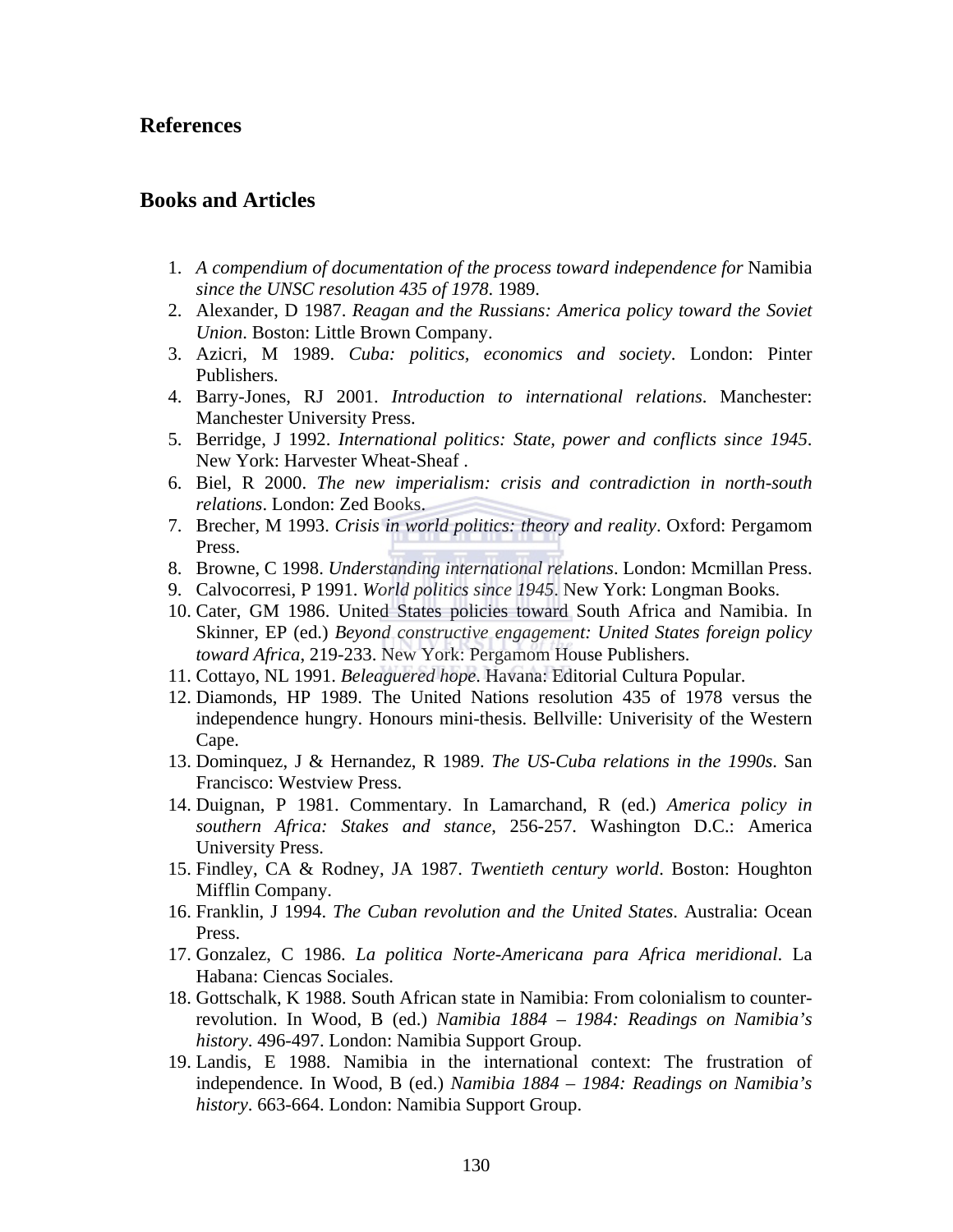- 20. Lewis, WH 1986. United States responses to inter-African regional problems and prospects: Foreign policy in a turbulent age. In Skinner, EP (ed.) *Beyond constructive engagement: United States foreign policy toward Africa*, 88-89. New York: Paragon House.
- 21. Katjavivi, P 1988. *A History of resistance in Namibia*. Oxford: Opus Printing.
- 22. Poku, N 1996. Colonialism and sub-Saharan identities. In Krause, J (ed.) *Identities in international relations*. New York: Macmillan Press Ltd.
- 23. Mead, R 2001. *Special providence: American foreign policy and how it changed the world*. Washington D.C.: Centurion Foundation.
- 24. Mokoena, K 1993. *South Africa and the United States: The declassified history*. New York: The New Press.
- 25. McKay, J & Hill, BD 1987. *A History of western society*. Boston: Houghton Mifflin Company.
- 26. Nagan, W 1981. The US and South Africa: Limits of peaceful change. In Lamarchand, R (ed.) *America foreign policy in southern Africa: Stakes and stance*, 225-227. Washington D.C.: University of America Press.
- 27. *Namibia: The crisis in the United States foreign policy toward southern Africa* 1983.
- 28. *Namibia: A Unique UN responsibility: Highlights of the UN action support group for freedom and independence in Namibia*. 1983-85.
- 29. Northedge, FS 1976. *The international political system*. London: Faber and Faber Company.
- 30. Political developments related to Namibia: A Report dated 2 September 1985.
- 31. *Plunder of Namibia's uranium: Major findings of the hearings on Namibian uranium held at the UNCN 1980.*
- 32. Pinkley, R 2003. *Democracy in the third world*. London: Lynne Riener Publications.
- 33. Singham, AW 1986. *Namibian independence: A Global responsibility*. Connecticut: Lawrence Hill and Company.
- 34. Stiff, P 1999. *The silent war: South Africa recce operations 1969 1994*. Alberton: Galago Publishing.
- 35. Taylor, P 1991. Legacy of imperialism. In Dixon, C (ed.) *Colonialism and development in the contemporary world*. London: Manssel Publishing.
- 36. Tottemeyer, G 1987. *Namibia in perspective*. Windhoek: Angelus Printing.
- 37. Turok, B 1987. *Africa: What can be done?* London: Bath Press.
- 38. Urnov, A 1982. *South Africa against Africa*. Moscow: Progress Publishers.

#### **Internet**

- 1. Africa Action 1996. Thinking Regionally: Priorities for US foreign relations toward Africa. APIC Background Paper. Africa Policy. [Online]. Available: http://www.africaaction.org/docs98/reg9803.html [18.01.2005]
- 2. Clinton's trip to Africa 1998. Africa Press Review. APRIC Background Paper. Africa Policy. [Online]. Available: http://www.africaaction.org/docs98/us9804.html [18/01/2005]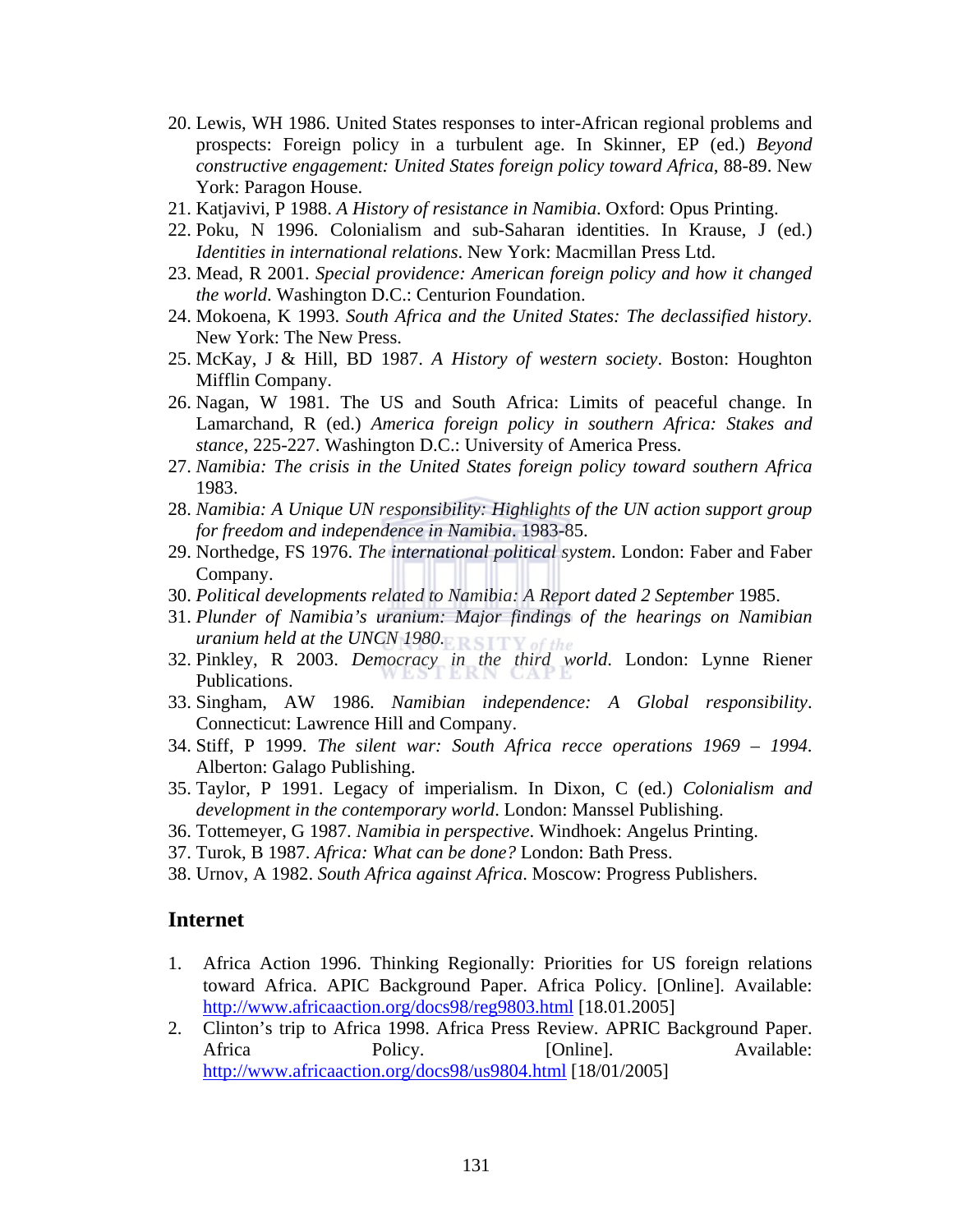- 3. Beinart, P 1995. Out of Africa: 12/26/94 and back to the 1980s. [Online]. Available: http://www.hartford-hwp.com/archives/27c/392.html [18/09/2004]
- 4. Chomsky, N 1991. The struggle for democracy in a changed world. Vol. 18. No. 51: 1. [Online]. Available: http://www.roape.org/cgibib/roape/show/5002.html [18/01/2005]
- 5. Clough, M 1988. Southern Africa: Challenges and choices: Washington D.C.: [Online]. Available: http://www.foreignaffairs.org/19880601fessay7909/michael-clough/southerafrica- [18/09/2004]
- 6. Gervasi, S 1976. Rationale for lunacy. Vol. 22. Issue 222. [Online]. Available: http://web32.epnet.comcitation.asp?tb [23/10/2005]
- 7. O'Neil, K & Munslow, B 1990. Ending the cold war in Southern Africa. Vol. 12. Issue 3/4. [Online]. Available: http://epnet.com.citation.asp?tb [23/10/2005]
- 8. Nye, D 1993. Contemporary American society. Copenhagen: Copenhagen Academic Press. [Online]. Available: http://reagan.dk/newintro.html [29/03/2005]
- 9. Rollyson, C 1993. Apartheid's reluctant uncle: The United States and Southern Africa in the early Cold War. [Online]. Available: http://web32.com.citation.asp?tb [23/20/2005]
- 10. Saul. JS 1991. From thaw to flood: The end of the Cold War in Southern Africa. [Online]. Available: http://www.roape.orgcgi-bin.roape/show/5015html [18/01/2005]
- 11. Pomeroy, W 1995. Imperialist penetration of Africa continues. People's Weekly World. [Online]. Available: http://www/hartford-hwp.com/archives/27c/394html [18/09/2004]
- 12. Wright, GW 1989. US foreign policy and destabilization in Southern Africa. Washington D.C.: Vol. 16. No. 45/46. [Online]. Available: http://www.roape.org/cgi-bin/roape/show4517.html [18/09/2004]

# **Journals**

- 1. Action Namibia: Independence now 1989. *Quarterly Magazine*.
- *2.* Allen, C 1998. The machinery of external control. (Special issue). *Review of African Political Economy*. 75.
- 3. Baker, PH 1989. American challenge in Southern Africa. (Special issue). Current History. Academic Research Library. UWC e-Journal.
- 4. Bond, P 2003. South Africa and global apartheid: Is the reform strategy working? Paper (delivered) at the transnational Seminar. University of Illinois.
- 5. *Beijing Review* 2003. 16 January.
- 6. Bracking, S & Harrison, G 2003. Africa, imperialism and new forms of accumulation. (Special issue). *Review of African Political Economy*. 95.
- 7. Bush, R & Szeftel, M 1991. The struggle for resources in Africa. (Special issue). *Review of Africa Political Economy*. 51.
- 8. Crocker, CA 1986. US policy toward southern Africa. (Special issue).
- 9. Frank, AG 1967. Latin America: Underdevelopment and revolution. Buenos Aires: *Monthly Review*.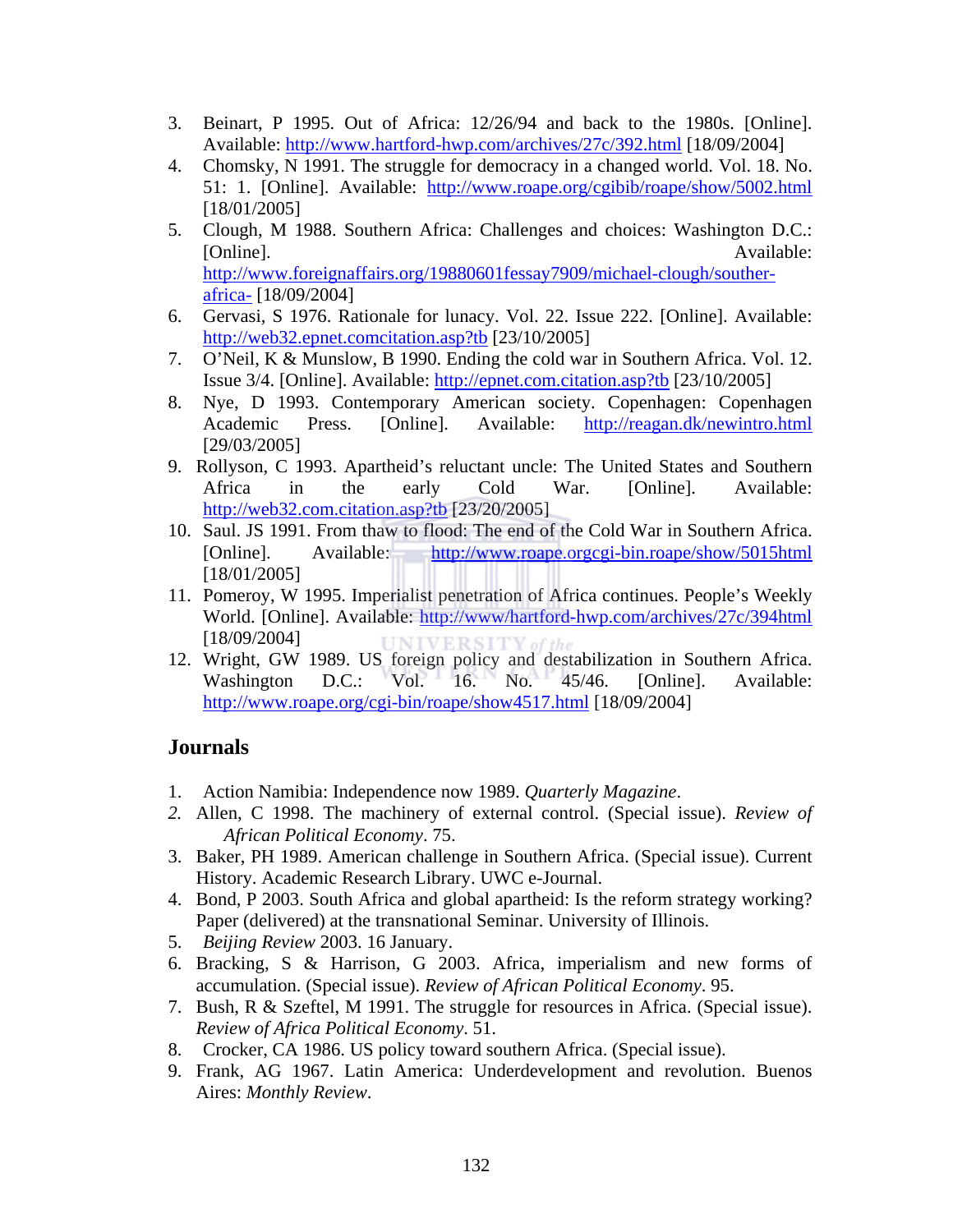- 10. IDAF Information Notes and Briefings. 1989.
- 11. *The Choice* 1987. Namibia peace plan 435 or society under siege. (Special issue).
- 12. Hernandez, R & Dilla, H 1991. Political culture and popular participation in Cuba. (Special Issue).*Latin American Perspectives* 18: 39
- 13. Martin, WG 1991. The future of southern Africa: What prospects after majority rule? (Special issue). *Review of African Political Economy*. 50: 115-134.
- 14. Matlosa, K 1997. Vulnerability and viability of small states in southern Africa in a post-apartheid era: Is South Africa still "Big Brother". *PULA Journal of African Studies*. Vol. 11. No. 2.
- 15. Minter, W 1991. The US and the war in Angola. (Special issue). *Review of African Political Economy*. 50: 135-144.
- 16. *Namibia Communications Centre*. 1989.
- 17. *Namibia Information Group* 1989. Fact Sheet No.1.
- *18.* Nyerere, JK 1986. America and Southern Africa. (Special issue). Julius K. Nyerere was President of the United Republic of Tanzania, and inspired and harboured most of the current post-Cold War leaders in many States in the subregion. *UWC e-Journals*. Learning Resource Centre. Chicago: Illinois.
- 19. *Resolution 435 of 1978* 1987. Recent developments and the road ahead. NPP Information Group.
- 20. Rice, C 2000. Promoting national interests: Life after the Cold War. (Special issue). *Foreign Affairs*. Vol. 79. No. 1: 45-49.
- 21. Saul, JS 2003. Africa; The next liberation struggle. (Special issue). *Review of African Political Economy*. Vol. 96: 187-2002.
- 22. *Anon. Social Sciences* 1991. *A Quarterly Review*..
- 23. *Why can't we look forward to resolution 435 of 1978* 1989. NPP Information Group.
- 24. Zoellick, RB 2003. A Republican foreign policy. (Special issue). *Foreign Affairs*. Vol. 79. No.1: 63-64.

## **Documentary**

1. Namungongo, S (Producer) 1989. Born of the ballot box. Windhoek: New Dawn Videos (Video).

## **Newspapers**

*Namibian Newspapers* 

- 1. *The Namibian* 1987. 17 April
- 2. *The Namibian* 1991. 24 April
- 3. *New Era* 1992. 12-18 November
- 4. *The Namibian* 1993. 1 March
- 5. *The Namibian* 2004. 30 March
- 6. *The Namibian* 2006. 6 September